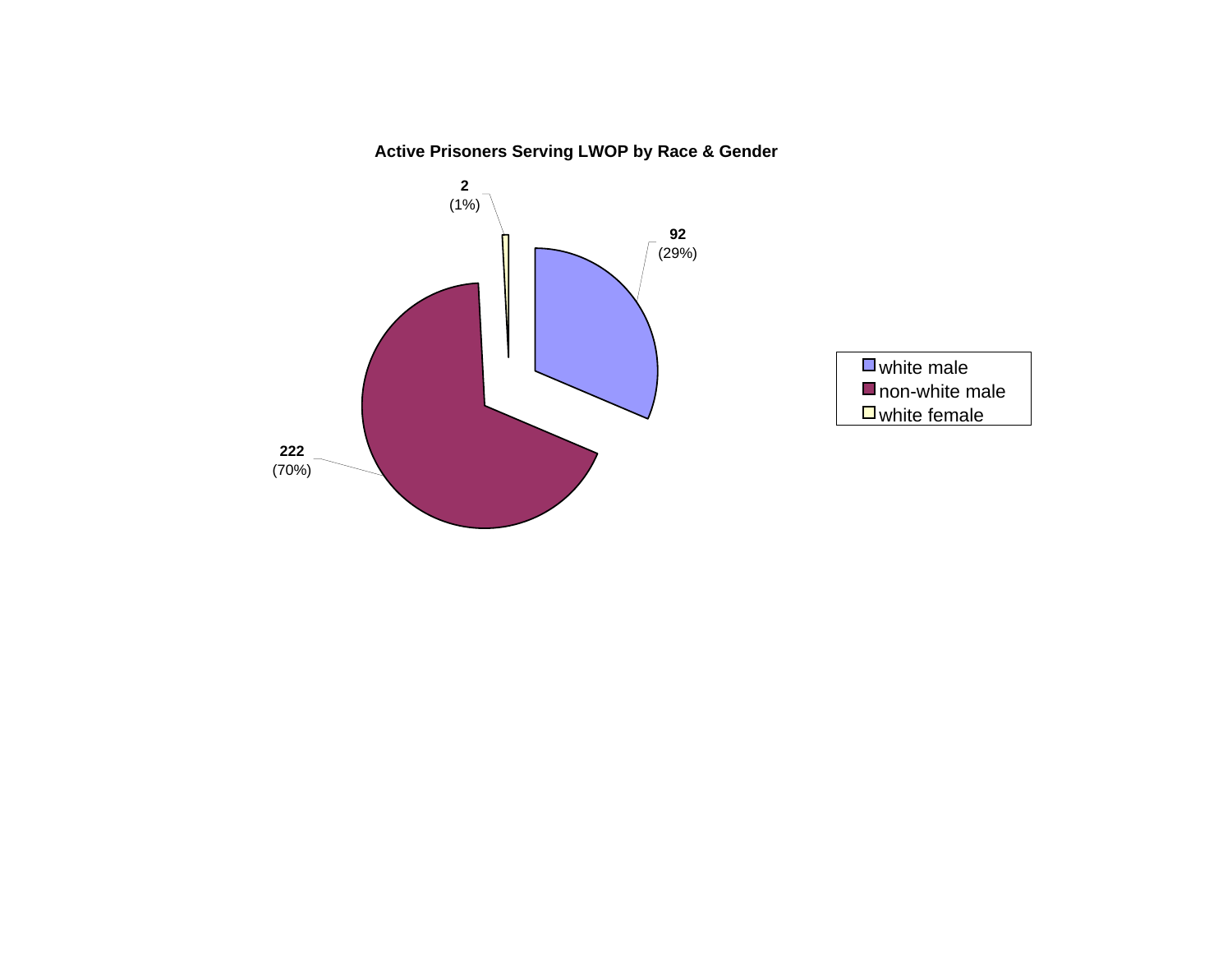

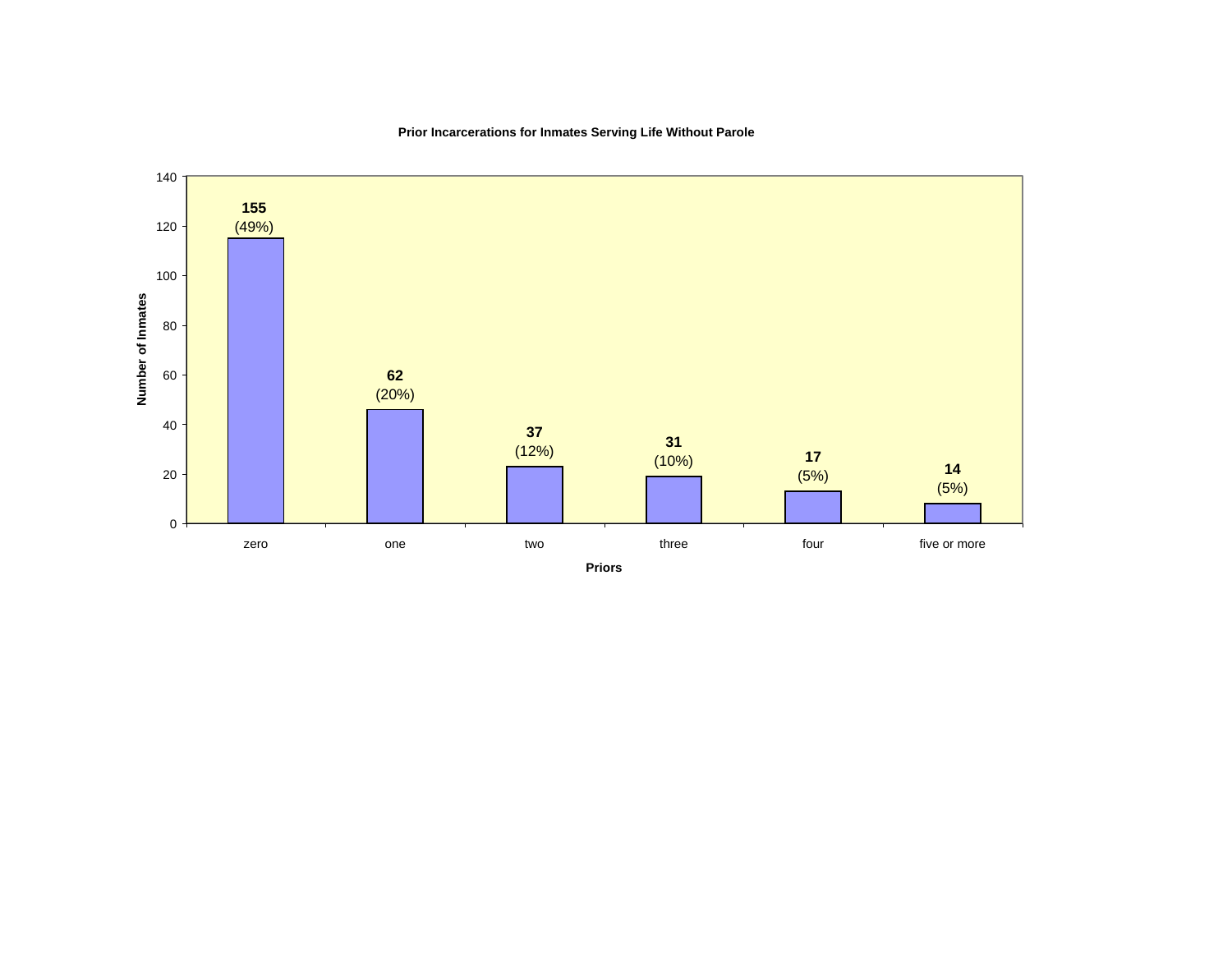## **Active Inmates Serving LWOP by Crime Type**

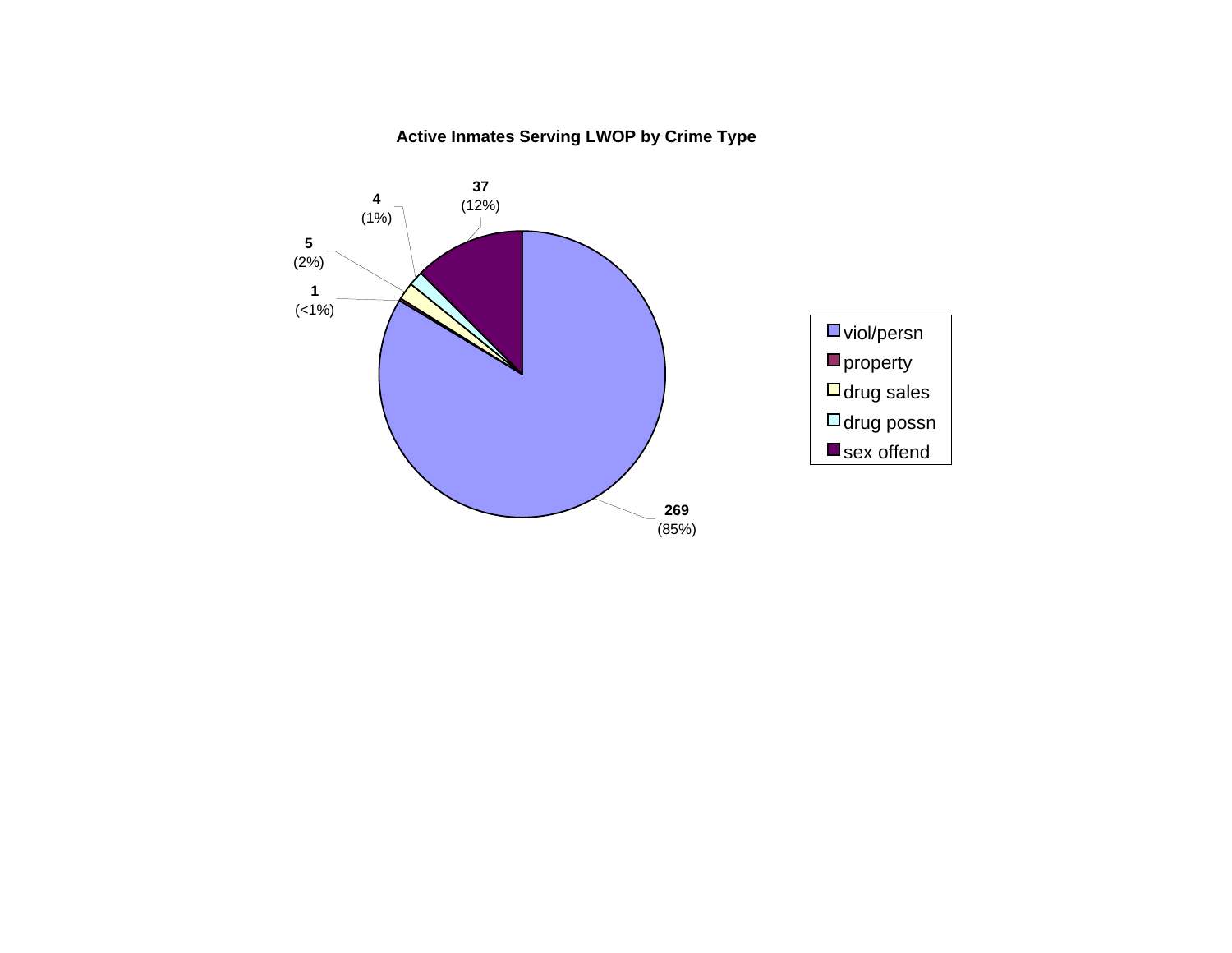Georgia Department of Corrections Page 1 Run 12/17/02 8:41 am Office of Planning and Analysis

### Inmate statistical profile

TABLE OF CONTENTS FOR ACTIVE PRISONERS EXCLUDING JAIL

Title PAGE ----- ---- RACE AND SEX............................ 2 Culture Fair IQ Scores.................. 3 Self-Rpt Socioeconomic Class............ 4 Self-Rpt Environment To Age 16.......... 5 Self-Rpt Education Level................ 6 Functional Reading Level (WRAT Scores).. 7 Functional Math Level (WRAT Scores)..... 8 Functional Spelling Level (WRAT Scores). 9 Self-Rpt Guardian Status To Age 16......10 Self-Rpt Employment Status Before Prison11 Self-Rpt Marital Status At Admission....12 Self-Rpt Number Of Children At Admission13 Self-Rpt Religious Affiliation..........14 Self-Rpt Family Behavior Patterns \*.....15 Inmate Diagnostic Behavior Problem \*....16 Physical Profile (General Condition)....17 Security Status...........................18 Number Of Sentences.....................19 Number Of Disciplinaries................20 Number Of Escapes........................21 Number Of Prior Georgia Incarcerations \*22 Number Of Transfers.....................23 County Of Conviction....................24 Circ Of Conviction......................27 Home County.............................29 Prison Sentence In Years................32 Probation To Follow Prison..............33Admission Type............................34 Release Type..............................35 Inst By Group..............................36 Institution.............................37 Misdemeanors And Felonies...............38 Crimes By Group.............................39 Most Serious Offense....................40 Most Serious Crime Type.................41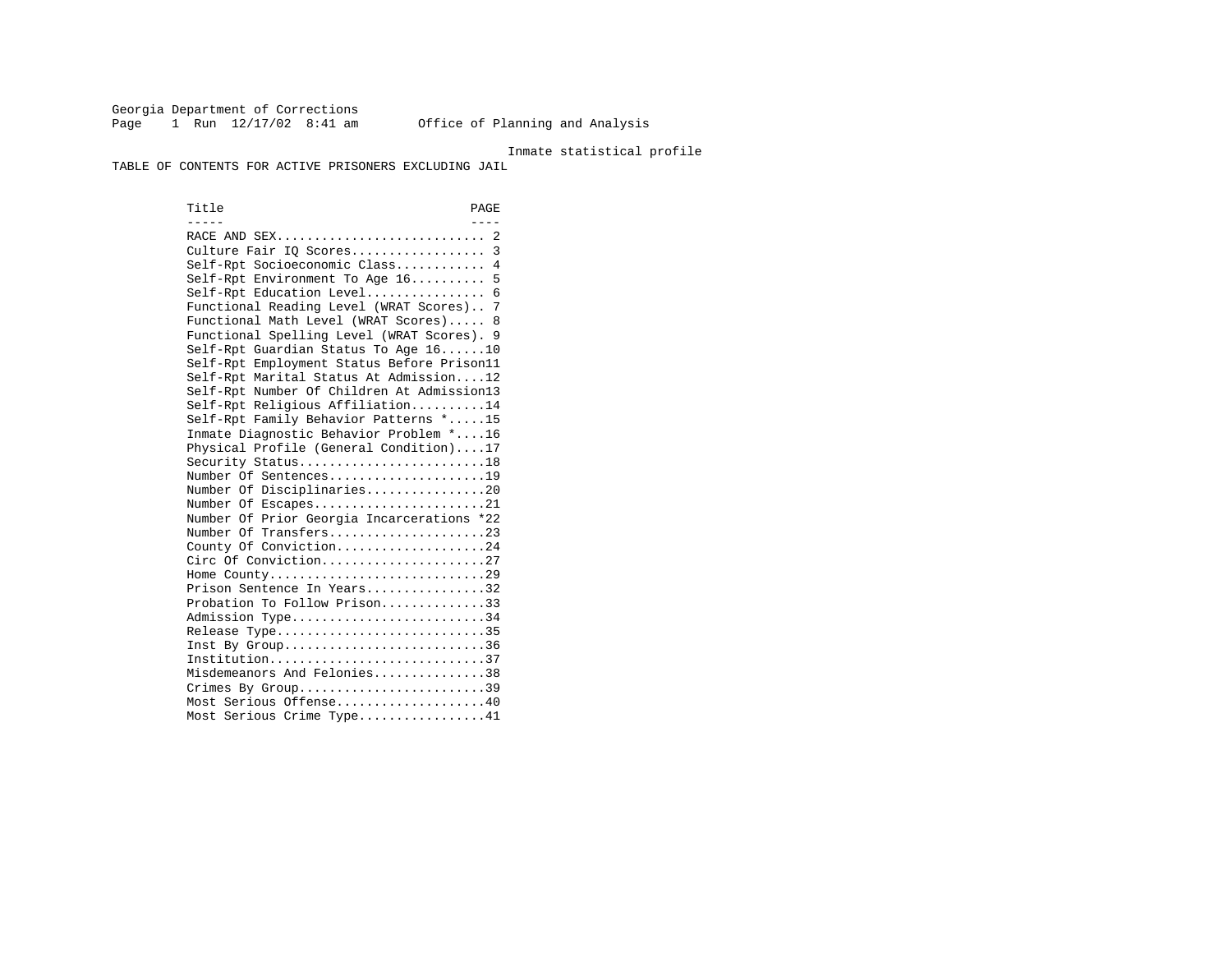## Georgia Department of Corrections Page 2 Run 12/17/02 8:41 am Office of Planning and Analysis

## Inmate statistical profile

Sample: ACTIVE PRISONERS EXCLUDING JAIL **Requestor:** Statistics Active inmates 12/17/2002

RACE AND SEX by current age & sex

|                  |                  |                     | M E N            |                  |                     |                    |                   | <b>WOMEN</b>               |                            |                  |                                  |
|------------------|------------------|---------------------|------------------|------------------|---------------------|--------------------|-------------------|----------------------------|----------------------------|------------------|----------------------------------|
| RACE AND SEX     | Age<br>$00 - 21$ | Age<br>$ 22-39 $    | Age<br>$ 40-54 $ | Age<br>$8 55-99$ | Men<br>ి<br>% Total | Age<br>$ 00 - 21 $ | Age<br>$ 22-39 $  | Age<br>$ 40-54 $           | Age<br>$8 55-99$           | Women<br>% Total | Grand<br>%   Total %             |
| WHITE MALE       | 11               | 45<br>26            | 34<br>30         | 12<br>52         | 92<br>29            | 0<br>0             | 0<br>0            | $\mathbf 0$                | 0                          | 0                | 92<br>-29                        |
| NON WHITE MALE   | 89<br>8          | 125<br>74           | 70<br>78         | 11<br>48         | 222<br>71           | $\mathbf{0}$<br>0  | $\mathbf 0$<br>0  | $\mathbf 0$<br>$\mathbf 0$ | $\mathbf 0$<br>0           | $\Omega$<br>0    | 222<br>70                        |
| WHITE FEMALE     | 0<br>$\mathbf 0$ | $\overline{0}$<br>0 | $\mathbf 0$<br>0 | $\Omega$<br>0    | $\Omega$<br>0       | $\mathbf 0$<br>0   | 2 100             | $\mathbf 0$<br>$\Omega$    | 0<br>0                     | 2 100            | 2<br>-1                          |
| NON WHITE FEMALE | 0<br>0           | 0 <br>0             | 0<br>0           | $\mathbf 0$<br>0 | 0<br>0              | 0<br>0             | $\mathbf{0}$<br>0 | 0<br>0                     | $\mathbf 0$<br>0           | 0<br>0           | $\overline{0}$<br>$\overline{0}$ |
| Total reported   | 9 100            | 170 100             | 112 100          | 23 100           | 314 100             | 0<br>0             | 2 100             | $\mathbf 0$<br>0           | $\Omega$<br>0 <sup>1</sup> | 2 100            | 316 100                          |
| Percent reported | 100.0            | 100.0               | 100.0            | 100.0            | 100.0               | .0                 | 100.0             | . 0                        | .0 <sup>1</sup>            | 100.0            | 100.0                            |
| NOT REPORTED     | 0                | 0                   | $\mathbf 0$      | 0                | 0                   | $\mathbf 0$        | $\mathbf 0$       | $\mathbf 0$                | $\Omega$                   | $\mathbf 0$      | 0                                |
| Total            | 9                | 170                 | 112              | 23               | 314                 | $\mathbf 0$        | 2                 | $\mathbf 0$                | $\Omega$                   | 2                | 316                              |
|                  |                  |                     |                  |                  |                     |                    |                   |                            |                            |                  |                                  |
|                  |                  |                     |                  |                  |                     |                    |                   |                            |                            |                  |                                  |
| AVERAGE AGE      | 19.89            | 31.12               | 45.65            | 60.70            | 38.15               | .00                | 32.00             | .00                        | .00                        | 32.00            | 38.11                            |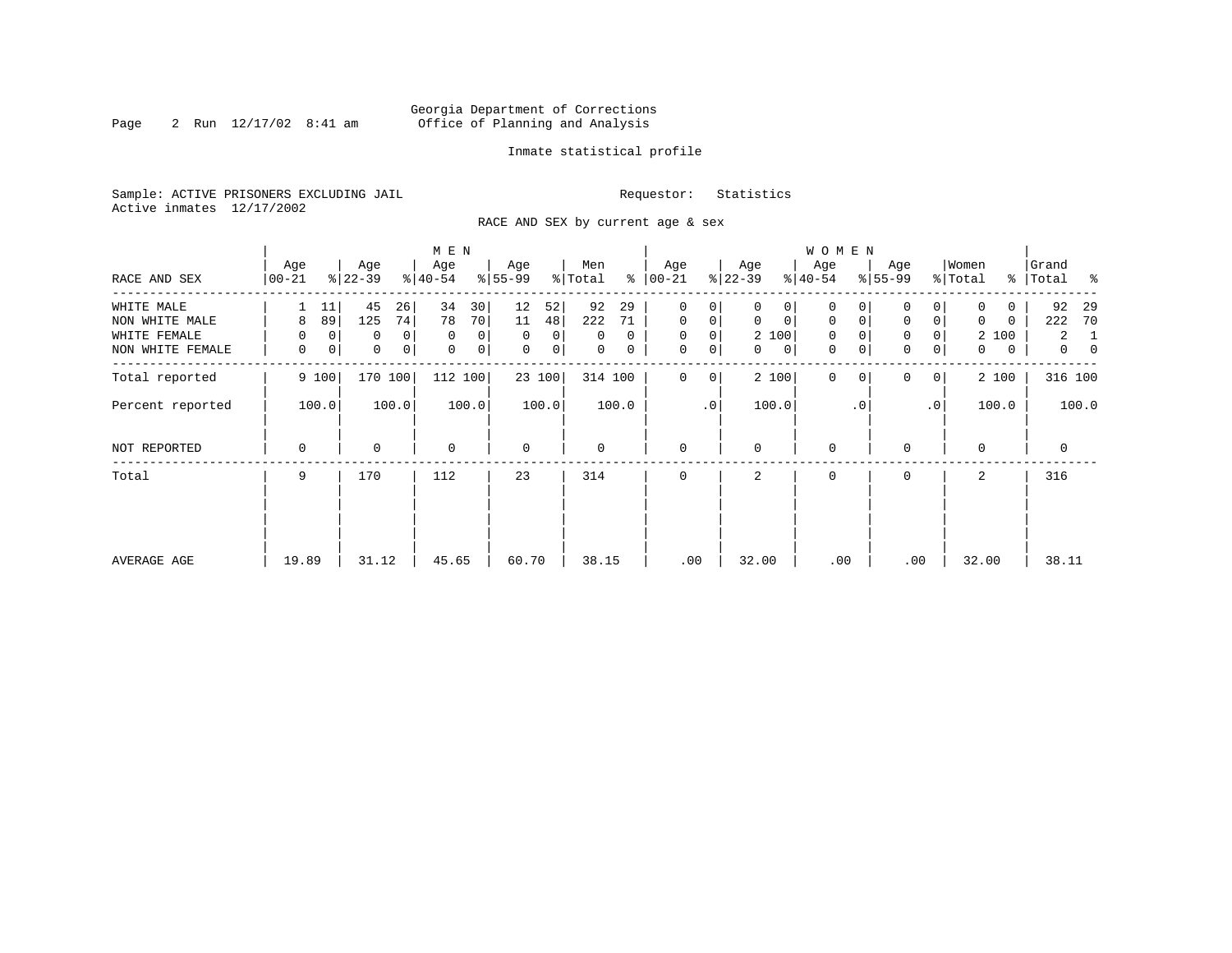## Georgia Department of Corrections<br>3 Run 12/17/02 8:41 am 6ffice of Planning and Analysis Page 3 Run 12/17/02 8:41 am Office of Planning and Analysis

## Inmate statistical profile

Sample: ACTIVE PRISONERS EXCLUDING JAIL **Requestor:** Statistics Active inmates 12/17/2002

Culture Fair IQ Scores by current age & sex

|                           |                  |                     | M E N              |                        |                      |                                                 |                            | <b>WOMEN</b>     |                                                   |                        |                    |
|---------------------------|------------------|---------------------|--------------------|------------------------|----------------------|-------------------------------------------------|----------------------------|------------------|---------------------------------------------------|------------------------|--------------------|
| IQ Score                  | Age<br>$00 - 21$ | Age<br>$ 22-39 $    | Age<br>$8 40-54$   | Age<br>$ 55-99$        | Men<br>% Total<br>နွ | Age<br>$ 00 - 21 $                              | Age<br>$ 22-39$            | Age<br>$8 40-54$ | Age<br>$8 55-99$                                  | Women<br>% Total       | Grand<br>% Total % |
| LESS THAN 70<br>70 AND UP | 0<br>0<br>6 100  | 5<br>3<br>97<br>152 | 9<br>9<br>90<br>91 | $\Omega$<br>0<br>20100 | 14<br>5<br>268<br>95 | 0<br>0<br>$\mathsf{O}\xspace$<br>0 <sup>1</sup> | $\mathbf{0}$<br>0<br>2 100 | 0<br>0<br>0<br>0 | $\overline{0}$<br>$\Omega$<br>$\overline{0}$<br>0 | $\Omega$<br>0<br>2 100 | 14 5<br>270 95     |
| Total reported            | 6 100            | 157<br>100          | 99 100             | 20 100                 | 282 100              | $\mathbf 0$<br>$\overline{0}$                   | 2 100                      | $\mathbf 0$<br>0 | 0<br> 0                                           | 2 100                  | 284 100            |
| Percent reported          | 66.7             | 92.4                | 88.4               | 87.0                   | 89.8                 | .0 <sup>1</sup>                                 | 100.0                      | $\cdot$ 0        | $\cdot$ 0                                         | 100.0                  | 89.9               |
| NOT REPORTED              | 3                | 13                  | 13                 | 3                      | 32                   | $\mathbf 0$                                     | $\mathbf 0$                | $\mathbf 0$      | $\Omega$                                          | $\mathbf 0$            | 32                 |
| Total                     | 9                | 170                 | 112                | 23                     | 314                  | $\mathbf 0$                                     | 2                          | $\mathbf 0$      | 0                                                 | 2                      | 316                |
|                           |                  |                     |                    |                        |                      |                                                 |                            |                  |                                                   |                        |                    |
|                           |                  |                     |                    |                        |                      |                                                 |                            |                  |                                                   |                        |                    |
| AVERAGE IQ                | 103.67           | 100.74              | 95.71              | 97.90                  | 98.83                | .00                                             | 107.00                     | .00              | .00                                               | 107.00                 | 98.89              |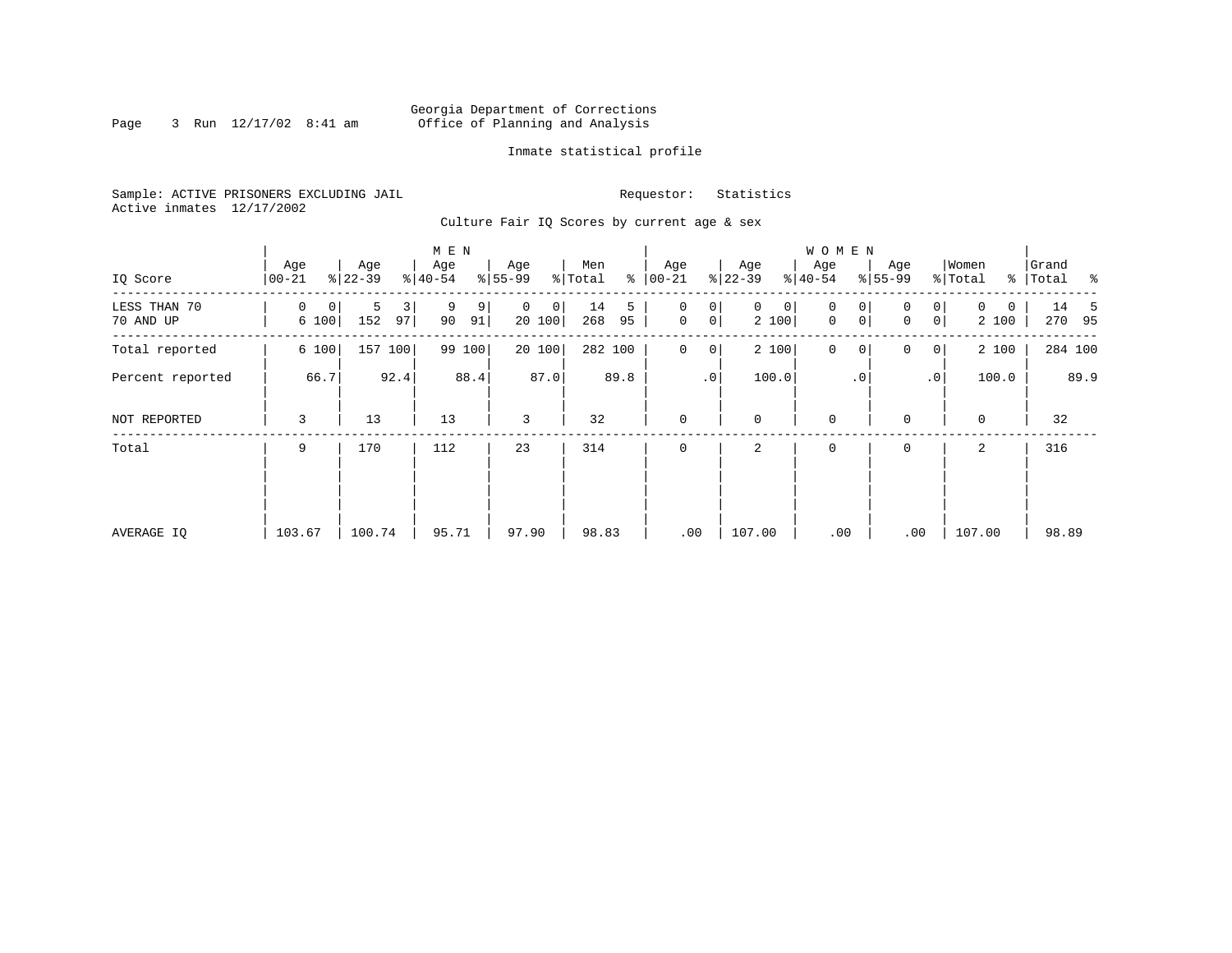## Georgia Department of Corrections<br>4 Run 12/17/02 8:41 am Office of Planning and Analysis Page 4 Run 12/17/02 8:41 am Office of Planning and Analysis

## Inmate statistical profile

Sample: ACTIVE PRISONERS EXCLUDING JAIL **Requestor:** Statistics Active inmates 12/17/2002

Self-Rpt Socioeconomic Class by current age & sex

|                     |          |                |           |         | M E N     |      |          |        |         |                 |              |             |              |             | <b>WOMEN</b> |           |             |                 |             |       |           |         |
|---------------------|----------|----------------|-----------|---------|-----------|------|----------|--------|---------|-----------------|--------------|-------------|--------------|-------------|--------------|-----------|-------------|-----------------|-------------|-------|-----------|---------|
|                     | Age      |                | Age       |         | Age       |      | Age      |        | Men     |                 | Age          |             | Age          |             | Age          |           | Age         |                 | Women       |       | Grand     |         |
| Socioeconomic Class | $ 00-21$ |                | $8 22-39$ |         | $8 40-54$ |      | $ 55-99$ |        | % Total | ႜ               | $00 - 21$    |             | $ 22-39 $    |             | $8 40-54$    |           | $8155 - 99$ |                 | % Total     |       | %   Total | $\sim$  |
| WELFARE             |          | 14             | 8         | 5       | 4         | 4    | 0        | 0      | 13      | $\overline{4}$  | 0            | 0           | $\mathbf 0$  | 0           | 0            |           | $\Omega$    |                 | $\Omega$    | 0     | 13        |         |
| OCC EMPLOY          |          | 14             | 8         |         | 4         | 4    | $\Omega$ | 0      | 13      | $4\overline{ }$ | $\mathbf 0$  | $\mathbf 0$ | $\mathbf{0}$ | $\mathbf 0$ | $\Omega$     | 0         | $\Omega$    | 0               | $\mathbf 0$ | 0     | 13        | 4       |
| MINIMUM STD         | 4        | 57             | 92        | 55      | 58        | 53   | 11       | 50     | 165     | 54              | $\Omega$     | 0           | $\Omega$     | 0           | $\mathbf 0$  | $\Omega$  | $\Omega$    |                 | $\Omega$    | 0     | 165       | -54     |
| MIDDLE              |          | 14             | 55        | 33      | 41        | 37   | 11       | 50     | 108     | 35              | $\mathbf 0$  | 0           |              | 50          | $\mathbf 0$  | 0         | 0           |                 |             | 50    | 109       | 36      |
| OTHER               | 0        | 0 <sup>1</sup> | 3         | 2       | 3         | 3    | 0        | 0      | 6       | 2               | 0            | 0           |              | 50          | 0            | 0         | 0           | 0               |             | 50    |           | -2<br>7 |
| Total reported      |          | 7100           |           | 166 100 | 110       | 100  |          | 22 100 | 305 100 |                 | 0            | $\mathbf 0$ |              | 2 100       | $\mathbf 0$  | 0         | 0           | $\overline{0}$  |             | 2 100 |           | 307 100 |
| Percent reported    |          | 77.8           |           | 97.6    |           | 98.2 |          | 95.7   |         | 97.1            |              | .0'         |              | 100.0       |              | $\cdot$ 0 |             | .0 <sup>1</sup> |             | 100.0 |           | 97.2    |
| NOT RPTD            | 2        |                | 4         |         | 2         |      |          |        | 9       |                 | $\mathbf{0}$ |             | $\mathbf 0$  |             | $\mathbf 0$  |           | $\Omega$    |                 | $\Omega$    |       | 9         |         |
| Total               | 9        |                | 170       |         | 112       |      | 23       |        | 314     |                 | $\mathbf 0$  |             | 2            |             | 0            |           | 0           |                 | 2           |       | 316       |         |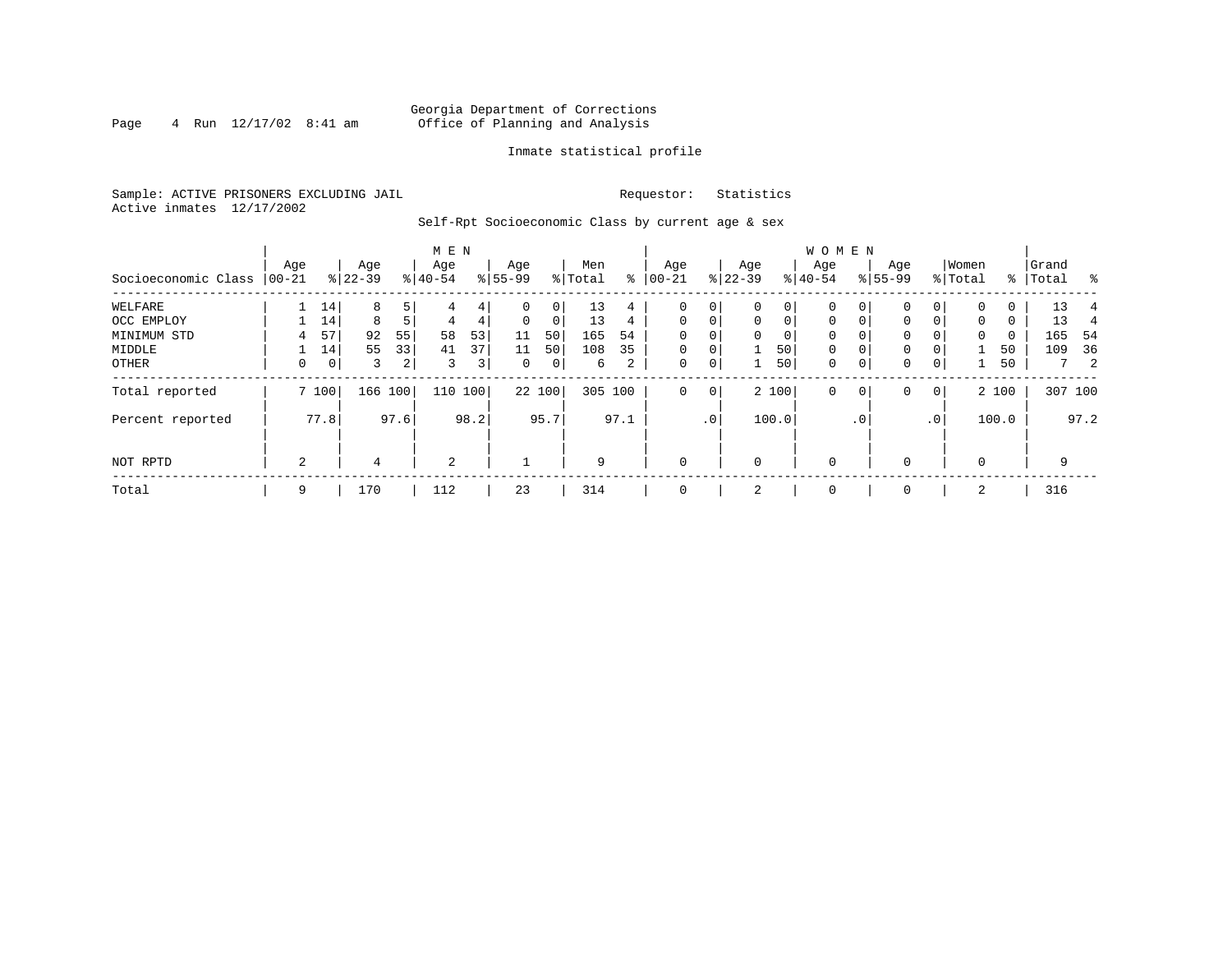## Georgia Department of Corrections Page 5 Run 12/17/02 8:41 am Office of Planning and Analysis

## Inmate statistical profile

Sample: ACTIVE PRISONERS EXCLUDING JAIL **Requestor:** Statistics Active inmates 12/17/2002

Self-Rpt Environment To Age 16 by current age & sex

|                  | M E N          |                |                  |      |                  |                |                  |        |                |      |                   |             |                  |          | W O M E N        |              |                    |                 |                  |       |                |      |
|------------------|----------------|----------------|------------------|------|------------------|----------------|------------------|--------|----------------|------|-------------------|-------------|------------------|----------|------------------|--------------|--------------------|-----------------|------------------|-------|----------------|------|
| Environment      | Age<br>  00-21 |                | Age<br>$8 22-39$ |      | Age<br>$8 40-54$ |                | Age<br>$8 55-99$ |        | Men<br>% Total | နွ   | Age<br>$ 00 - 21$ |             | Age<br>$ 22-39 $ |          | Age<br>$8 40-54$ |              | Age<br>$8155 - 99$ |                 | Women<br>% Total | ႜ     | Grand<br>Total | န္   |
| RURAL/FARM       | 0              | 0 <sup>1</sup> |                  |      | 4                | 4 <sub>1</sub> | 4                | 17     | 9              | 3    | $\mathbf 0$       | 0           | $\Omega$         | 0        | 0                | 0            | $\mathbf 0$        |                 | 0                | 0     | 9              |      |
| RURAL/NFARM      | $\Omega$       | $\mathbf 0$    | 8                | 5    | 8                | $\mathcal{L}$  | $\overline{a}$   | 9      | 18             | 6    | $\mathbf 0$       | $\mathbf 0$ |                  | 50       | $\mathbf 0$      |              | $\mathbf{0}$       | $\Omega$        |                  | 50    | 19             |      |
| S.M.S.A          |                | 38             | 71               | 43   | 37               | 34             | 7                | 30     | 118            | 39   | $\mathbf 0$       | 0           | $\mathbf{0}$     | $\Omega$ | 0                |              | $\mathbf{0}$       |                 | $\mathbf 0$      | 0     | 118            | 38   |
| URBAN            | 2              | 25             | 34               | 21   | 18               | 16             | 2                | 9      | 56             | 18   | $\mathbf 0$       | $\mathbf 0$ | $\Omega$         | 0        | 0                |              | $\mathbf 0$        |                 | $\mathbf 0$      | 0     | 56             | 18   |
| SMALL TOWN       | 3              | 38             | 50               | 30   | 42               | 38             | 8                | 35     | 103            | 34   | $\mathbf 0$       | 0           |                  | 50       | 0                |              | $\mathbf 0$        |                 |                  | 50    | 104            | - 34 |
| OTHER            | 0              | 0 <sup>1</sup> |                  | 1    |                  | ┻              | $\Omega$         | 0      | 2              |      | $\mathbf 0$       | 0           | $\Omega$         | 0        | 0                |              | $\mathbf{0}$       | 0               | $\mathbf 0$      | 0     | $\overline{a}$ |      |
| Total reported   |                | 8 100          | 165              | 100  | 110              | 100            |                  | 23 100 | 306 100        |      | $\mathbf 0$       | $\mathbf 0$ |                  | 2 100    | 0                | $\mathbf{0}$ | $\mathbf{0}$       | 0               |                  | 2 100 | 308 100        |      |
| Percent reported |                | 88.9           |                  | 97.1 |                  | 98.2           |                  | 100.0  |                | 97.5 |                   | $\cdot$ 0   |                  | 100.0    |                  | $\cdot$ 0    |                    | .0 <sup>′</sup> |                  | 100.0 |                | 97.5 |
| NOT RPTD         |                |                | 5                |      | 2                |                | $\mathbf 0$      |        | 8              |      | $\mathbf 0$       |             | $\Omega$         |          | $\mathbf 0$      |              | $\mathbf 0$        |                 | $\Omega$         |       | 8              |      |
| Total            | 9              |                | 170              |      | 112              |                | 23               |        | 314            |      | 0                 |             | 2                |          | 0                |              | 0                  |                 | 2                |       | 316            |      |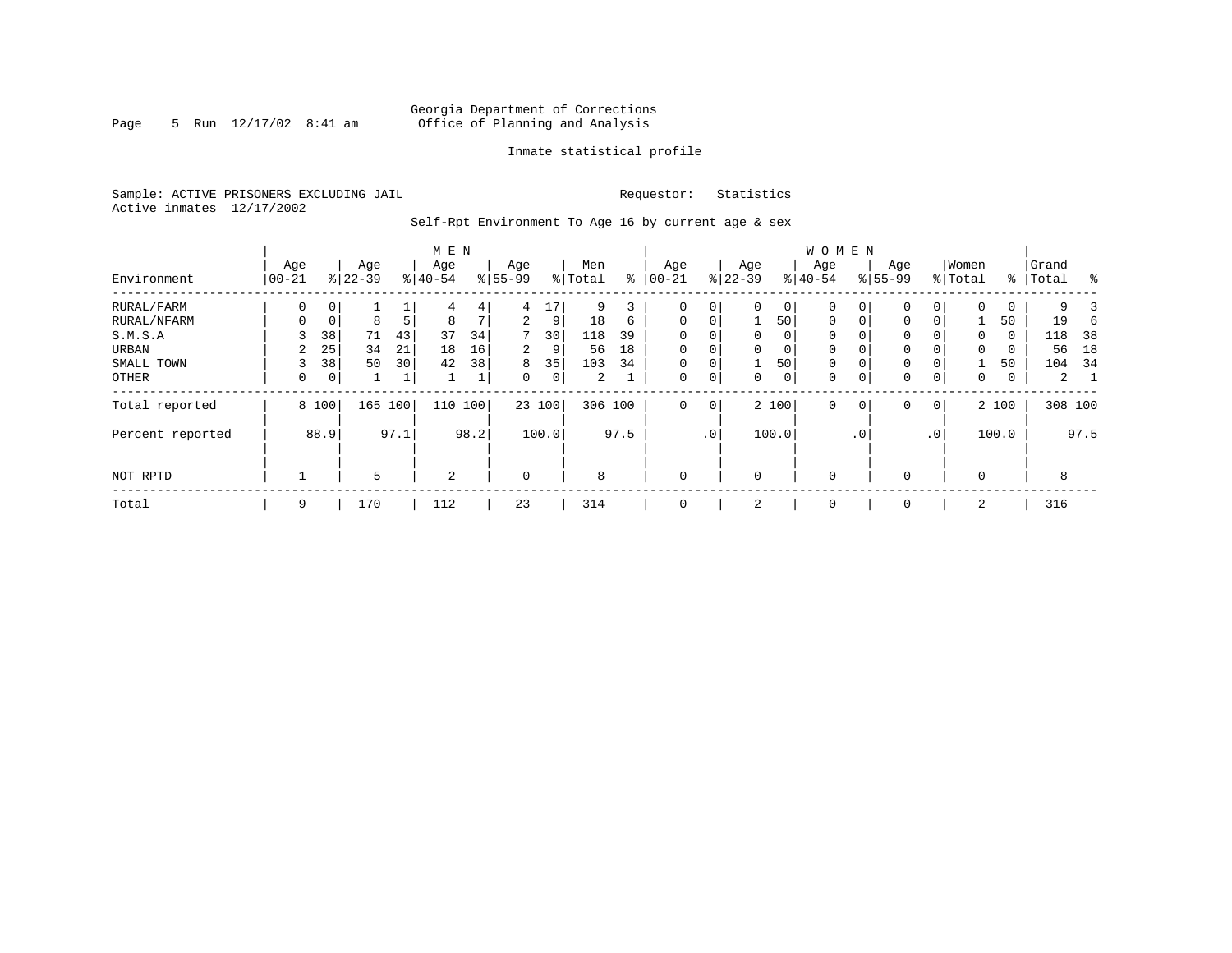## Georgia Department of Corrections Page 6 Run 12/17/02 8:41 am 6 Office of Planning and Analysis

## Inmate statistical profile

Sample: ACTIVE PRISONERS EXCLUDING JAIL **Requestor:** Statistics Active inmates 12/17/2002

Self-Rpt Education Level by current age & sex

|                     |                  |       |                  |      | M E N            |      |                 |        |                |      |                   |    |                  |          | W O M E N        |          |                  |           |                  |       |                    |          |    |
|---------------------|------------------|-------|------------------|------|------------------|------|-----------------|--------|----------------|------|-------------------|----|------------------|----------|------------------|----------|------------------|-----------|------------------|-------|--------------------|----------|----|
| Education Level     | Age<br>$00 - 21$ |       | Age<br>$ 22-39 $ |      | Age<br>$ 40-54 $ |      | Age<br>$ 55-99$ |        | Men<br>% Total | ⊱    | Age<br>$ 00 - 21$ |    | Age<br>$ 22-39 $ |          | Age<br>$ 40-54 $ |          | Age<br>$ 55-99 $ |           | Women<br>% Total |       | Grand<br>%   Total | - 왕      |    |
|                     |                  |       |                  |      |                  |      |                 |        |                |      |                   |    |                  |          |                  |          |                  |           |                  |       |                    |          |    |
| LESS THAN GRADE 7   | $\Omega$         | 0     | 5                | 3    |                  | 4    | 3               | 13     | 12             | 4    | $\Omega$          | 0  | 0                | 0        | $\mathbf 0$      | O        | 0                |           |                  |       | 12                 |          |    |
| GRADE 7             | 2                | 25    | 3                | 2    | 8                | 7    |                 | 4      | 14             | 5    | $\Omega$          | 0  | 0                | 0        | 0                | 0        | $\Omega$         | 0         | 0                | 0     | 14                 |          | -5 |
| GRADE 8             | 2                | 25    | 19               | 11   |                  |      | 5               | 22     | 31             | 10   | $\Omega$          |    | $\Omega$         | 0        | $\Omega$         |          | $\Omega$         |           |                  | 0     | 31                 |          | 10 |
| GRADE 9             |                  | 13    | 24               | 14   | 15               | 14   |                 | 4      | 41             | 13   | 0                 | 0  | $\Omega$         | 0        | 0                | $\Omega$ | 0                |           | 0                | 0     | 41                 |          | 13 |
| GRADE 10            |                  | 13    | 43               | 26   | 23               | 21   |                 | 4      | 68             | 22   | $\Omega$          | 0  | $\Omega$         | $\Omega$ | $\mathbf 0$      | $\Omega$ | 0                |           | $\Omega$         |       | 68                 |          | 22 |
| GRADE 11            |                  | 13    | 27               | 16   | 10               | 9    | 4               | 17     | 42             | 14   | $\Omega$          |    | 2 100            |          | $\mathbf 0$      |          | 0                |           |                  | 2 100 | 44                 |          | 14 |
| GRADE 12            |                  | 13    | 31               | 18   | 15               | 14   | 2               | 9      | 49             | 16   | $\Omega$          | 0  | $\Omega$         | 0        | 0                | $\Omega$ | 0                |           | 0                | 0     | 49                 |          | 16 |
| MORE THAN GRADE 12  | 0                | 0     | 16               | 10   | 30               | 27   | 6               | 26     | 52             | 17   | 0                 | 0  | $\Omega$         | 0        | 0                | 0        | 0                | 0         | $\Omega$         | 0     |                    | 17<br>52 |    |
| Total reported      |                  | 8 100 | 168 100          |      | 110 100          |      |                 | 23 100 | 309 100        |      | $\Omega$          | 0  |                  | 2 100    | $\mathbf{0}$     | $\Omega$ | 0                | 0         |                  | 2 100 |                    | 311 100  |    |
| Percent reported    |                  | 88.9  |                  | 98.8 |                  | 98.2 |                 | 100.0  |                | 98.4 |                   | .0 | 100.0            |          |                  | . 0      |                  | $\cdot$ 0 |                  | 100.0 |                    | 98.4     |    |
| NOT REPORTED        |                  |       | 2                |      | 2                |      | 0               |        | 5              |      | $\mathbf 0$       |    | 0                |          | 0                |          | $\Omega$         |           | $\Omega$         |       |                    | 5        |    |
| Total               | 9                |       | 170              |      | 112              |      | 23              |        | 314            |      | $\Omega$          |    | $\overline{a}$   |          | $\Omega$         |          | $\Omega$         |           | $\mathbf{2}$     |       | 316                |          |    |
|                     |                  |       |                  |      |                  |      |                 |        |                |      |                   |    |                  |          |                  |          |                  |           |                  |       |                    |          |    |
|                     |                  |       |                  |      |                  |      |                 |        |                |      |                   |    |                  |          |                  |          |                  |           |                  |       |                    |          |    |
| AVG EDUCATION LEVEL | 9.00             |       | 11.03            |      | 12.10            |      | 11.30           |        | 11.38          |      | .00               |    | 11.00            |          | .00              |          | .00              |           | 11.00            |       |                    | 11.38    |    |

\* NOTE: THE FIELD LABLED "LESS THAN GRADE 7" WAS CORRECTED IN MARCH 1989: MISSING DATA FOR INMATES STILL IN DIAGNOSTICS NOW HAS BEEN REMOVED FROM THIS FIELD AND IDENTIFIED AS "NOT REPORTED" INFORMATION.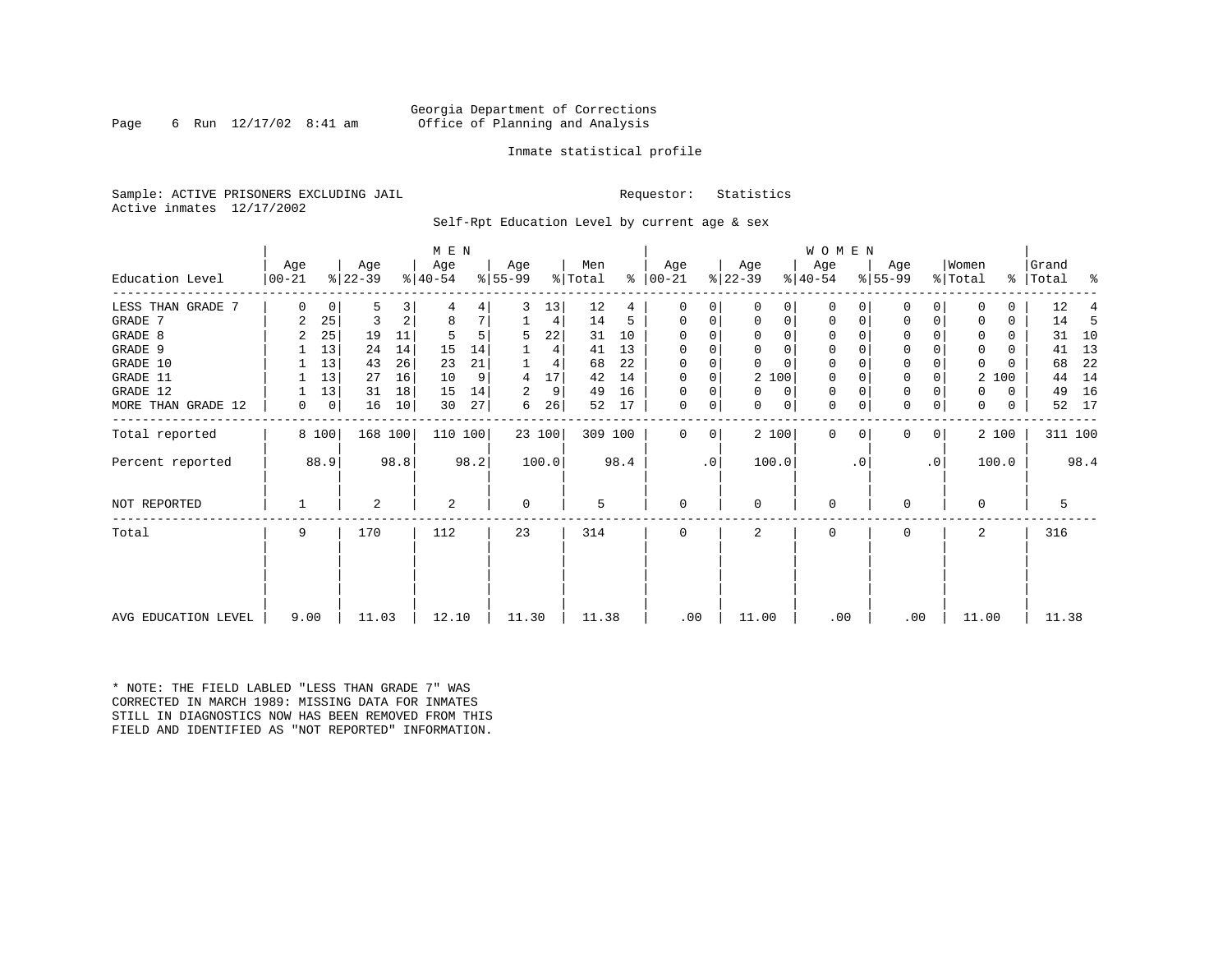## Georgia Department of Corrections Page 7 Run 12/17/02 8:41 am Office of Planning and Analysis

## Inmate statistical profile

Sample: ACTIVE PRISONERS EXCLUDING JAIL **Requestor:** Statistics Active inmates 12/17/2002

Functional Reading Level (WRAT Scores) by current age & sex

|                    |                 |                |                  |      | M E N            |      |                  |        |                |      |                      |           |                  |          | W O M E N        |           |                  |             |                              |          |                |      |
|--------------------|-----------------|----------------|------------------|------|------------------|------|------------------|--------|----------------|------|----------------------|-----------|------------------|----------|------------------|-----------|------------------|-------------|------------------------------|----------|----------------|------|
| WRAT Reading Score | Age<br>$ 00-21$ |                | Age<br>$ 22-39 $ |      | Age<br>$ 40-54 $ |      | Age<br>$ 55-99 $ |        | Men<br>% Total |      | Age<br>$8   00 - 21$ |           | Age<br>$ 22-39 $ |          | Age<br>$8 40-54$ |           | Age<br>$ 55-99 $ |             | Women<br>$\frac{1}{2}$ Total | ွေ       | Grand<br>Total | ႜ    |
| LESS THAN GRADE 6  |                 | 17             | 52               | 33   | 35               | 35   | 7                | 35     | 95             | 33   | 0                    | 0         |                  | 50       | $\Omega$         | 0         | 0                | 0           |                              | 50       | 96             | 34   |
| 6TH THRU 8TH GRADE | 5               | 83             | 33               | 21   | 19               | 19   | 4                | 20     | 61             | 21   | 0                    | 0         | $\mathbf 0$      | 0        | 0                |           | 0                | 0           |                              | 0        | 61             | 21   |
| GRADE 9            |                 | 0              | 15               | 9    | 16               | 16   | 2                | 10     | 33             | 12   | $\Omega$             | 0         |                  | $\Omega$ |                  |           | $\Omega$         |             |                              | 0        | 33             | 12   |
| GRADE 10           | 0               |                | 4                |      | 3                | 3    |                  | 5      | 8              | 3    | 0                    | 0         | $\mathbf 0$      | 0        | 0                |           | 0                |             | 0                            | 0        | 8              |      |
| GRADE 11           | 0               |                |                  |      | 6                | 6    |                  | 5      | 14             |      | $\Omega$             |           |                  |          |                  |           | $\mathbf 0$      |             | $\Omega$                     | $\Omega$ | 14             |      |
| GRADE 12           | 0               | 0              | 29               | 18   | 11               | 11   | 4                | 20     | 44             | 15   | 0                    | 0         | $\Omega$         | $\Omega$ | 0                |           | 0                |             | 0                            | 0        | 44             | -15  |
| MORE THAN GRADE 12 | 0               | $\overline{0}$ | 18               | 11   | 10               | 10   |                  | 5      | 29             | 10   | 0                    | 0         |                  | 50       | 0                |           | $\mathbf 0$      | 0           |                              | 50       | 30             | 10   |
| Total reported     |                 | 6 100          | 158 100          |      | 100 100          |      |                  | 20 100 | 284 100        |      | $\Omega$             | 0         |                  | 2 100    | 0                | $\Omega$  | $\mathbf{0}$     | $\mathbf 0$ |                              | 2 100    | 286 100        |      |
| Percent reported   |                 | 66.7           |                  | 92.9 |                  | 89.3 |                  | 87.0   |                | 90.4 |                      | $\cdot$ 0 |                  | 100.0    |                  | $\cdot$ 0 |                  | $\cdot$ 0   |                              | 100.0    |                | 90.5 |
| NOT REPORTED       | 3               |                | 12               |      | 12               |      | 3                |        | 30             |      | 0                    |           | $\Omega$         |          | 0                |           | 0                |             | $\Omega$                     |          | 30             |      |
| Total              | 9               |                | 170              |      | 112              |      | 23               |        | 314            |      | 0                    |           | 2                |          | 0                |           | 0                |             | 2                            |          | 316            |      |
|                    |                 |                |                  |      |                  |      |                  |        |                |      |                      |           |                  |          |                  |           |                  |             |                              |          |                |      |
| AVG READING SCORE  | 7.12            |                | 8.28             |      | 7.72             |      | 7.96             |        | 8.04           |      | .00                  |           | 9.10             |          | .00              |           | .00              |             | 9.10                         |          | 8.04           |      |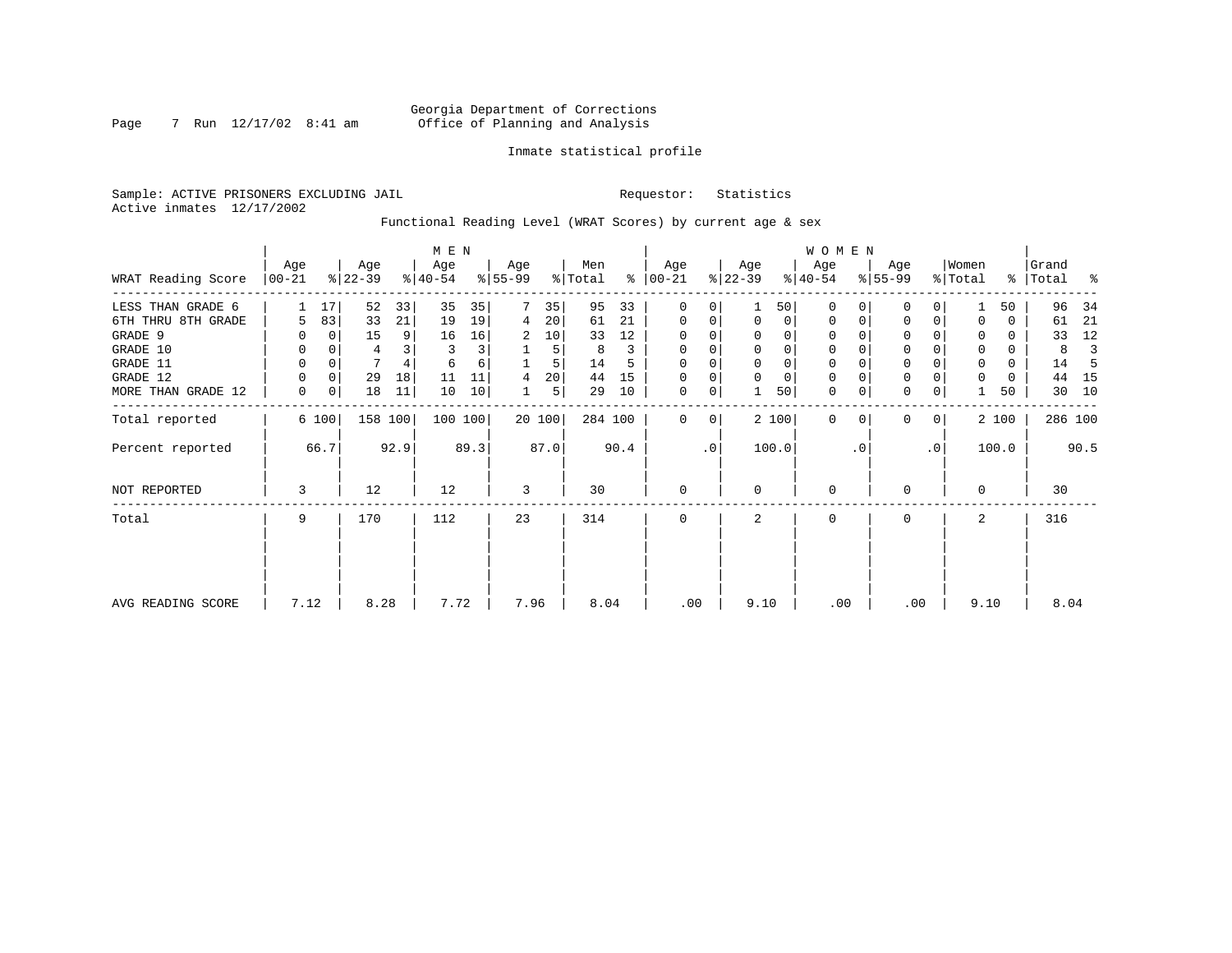## Georgia Department of Corrections Page 8 Run 12/17/02 8:41 am Office of Planning and Analysis

## Inmate statistical profile

Sample: ACTIVE PRISONERS EXCLUDING JAIL **Requestor:** Statistics Active inmates 12/17/2002

Functional Math Level (WRAT Scores) by current age & sex

|                    |                   |          |                  |         | M E N            |                         |                  |        |                |      |                      |           |                  |          | <b>WOMEN</b>     |           |                  |           |                  |       |                |      |
|--------------------|-------------------|----------|------------------|---------|------------------|-------------------------|------------------|--------|----------------|------|----------------------|-----------|------------------|----------|------------------|-----------|------------------|-----------|------------------|-------|----------------|------|
| WRAT Math Score    | Age<br>$ 00 - 21$ |          | Age<br>$ 22-39 $ |         | Age<br>$ 40-54 $ |                         | Age<br>$8 55-99$ |        | Men<br>% Total |      | Age<br>$8   00 - 21$ |           | Age<br>$ 22-39 $ |          | Age<br>$ 40-54 $ |           | Age<br>$8 55-99$ |           | Women<br>% Total | ွေ    | Grand<br>Total | ႜ    |
| LESS THAN GRADE 6  |                   | 17       | 50               | 32      | 42               | 42                      | 10               | 50     | 103            | 36   | 0                    | 0         | $\Omega$         | $\Omega$ | $\Omega$         | $\Omega$  | $\mathbf{0}$     | 0         | U                | 0     | 103            | 36   |
| 6TH THRU 8TH GRADE |                   | 50       | 70               | 44      | 38               | 38                      | 5                | 25     | 116            | 41   | $\mathbf 0$          | 0         | $\mathbf 0$      | 0        | 0                | 0         | 0                | 0         |                  | 0     | 116            | 41   |
| GRADE 9            | 2                 | 33       | 17               | 11      | 11               | 11                      |                  | 0      | 30             | 11   | 0                    | 0         |                  | 50       | 0                |           | 0                |           |                  | 50    | 31             | 11   |
| GRADE 10           | 0                 | 0        | 12               | 8       | 4                | 4                       | 2                | 10     | 18             | 6    | $\Omega$             | 0         | $\Omega$         | 0        | 0                |           | 0                |           | $\Omega$         | 0     | 18             | 6    |
| GRADE 11           | 0                 | $\Omega$ | 5                |         | $\mathbf 0$      | 0                       |                  | 5      | 6              | 2    | $\Omega$             |           |                  |          |                  |           | $\mathbf 0$      |           | $\Omega$         | 0     | 6              |      |
| GRADE 12           | 0                 | $\Omega$ | 3                |         | 3                | 3                       |                  | 5      |                | 2    | 0                    | 0         | $\Omega$         | $\Omega$ | 0                |           | $\mathbf 0$      |           | 0                | 0     | 7              |      |
| MORE THAN GRADE 12 | 0                 | 0        | $\mathbf 1$      | 1       | 2                | $\overline{\mathbf{c}}$ |                  | 5      | 4              |      | 0                    | 0         |                  | 50       | $\mathbf 0$      | 0         | $\mathbf 0$      | 0         |                  | 50    | 5              |      |
| Total reported     |                   | 6 100    |                  | 158 100 | 100 100          |                         |                  | 20 100 | 284 100        |      | $\Omega$             | 0         |                  | 2 100    | $\mathbf 0$      | $\Omega$  | $\mathbf{0}$     | 0         |                  | 2 100 | 286 100        |      |
| Percent reported   |                   | 66.7     |                  | 92.9    |                  | 89.3                    |                  | 87.0   |                | 90.4 |                      | $\cdot$ 0 |                  | 100.0    |                  | $\cdot$ 0 |                  | $\cdot$ 0 |                  | 100.0 |                | 90.5 |
| NOT REPORTED       | 3                 |          | 12               |         | 12               |                         | 3                |        | 30             |      | $\mathbf 0$          |           | $\Omega$         |          | $\mathbf 0$      |           | 0                |           | $\Omega$         |       | 30             |      |
| Total              | 9                 |          | 170              |         | 112              |                         | 23               |        | 314            |      | $\mathbf 0$          |           | 2                |          | 0                |           | $\mathbf{0}$     |           | 2                |       | 316            |      |
|                    |                   |          |                  |         |                  |                         |                  |        |                |      |                      |           |                  |          |                  |           |                  |           |                  |       |                |      |
| AVG MATH SCORE     | 7.33              |          | 7.14             |         | 6.55             |                         | 6.68             |        | 6.90           |      | .00                  |           | 11.40            |          | .00              |           | .00              |           | 11.40            |       | 6.93           |      |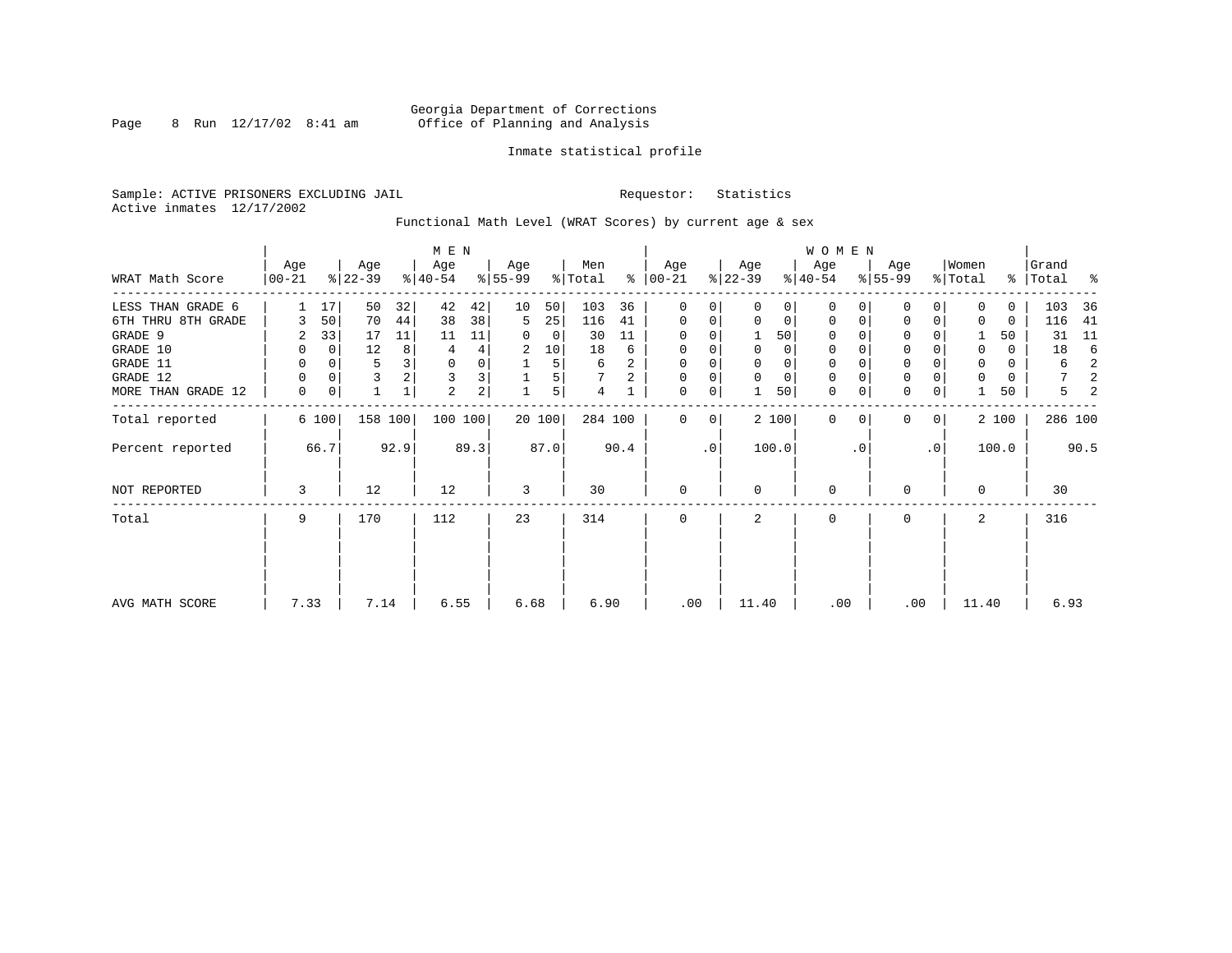## Georgia Department of Corrections Page 9 Run 12/17/02 8:41 am Office of Planning and Analysis

## Inmate statistical profile

Sample: ACTIVE PRISONERS EXCLUDING JAIL **Requestor:** Statistics Active inmates 12/17/2002

Functional Spelling Level (WRAT Scores) by current age & sex

|                             |             |          |                  |         | M E N            |      |                  |        |                |      |                      |           |                  |          | <b>WOMEN</b>     |           |                  |             |                  |       |                |      |
|-----------------------------|-------------|----------|------------------|---------|------------------|------|------------------|--------|----------------|------|----------------------|-----------|------------------|----------|------------------|-----------|------------------|-------------|------------------|-------|----------------|------|
| WRAT Spelling Score   00-21 | Age         |          | Age<br>$ 22-39 $ |         | Age<br>$ 40-54 $ |      | Age<br>$8 55-99$ |        | Men<br>% Total |      | Age<br>$8   00 - 21$ |           | Age<br>$ 22-39 $ |          | Age<br>$ 40-54 $ |           | Age<br>$ 55-99 $ |             | Women<br>% Total | ွေ    | Grand<br>Total | ႜ    |
| LESS THAN GRADE 6           | $\Omega$    | 0        | 55               | 35      | 46               | 46   | 9                | 45     | 110            | 39   | $\mathbf 0$          | 0         | $\Omega$         | $\Omega$ | 0                | 0         | 0                | 0           | ∩                | 0     | 110            | 38   |
| 6TH THRU 8TH GRADE          | 4           | 67       | 47               | 30      | 27               | 27   | 6                | 30     | 84             | 30   | $\mathbf 0$          | 0         |                  | 50       | 0                | 0         | 0                | 0           |                  | 50    | 85             | 30   |
| GRADE 9                     | 2           | 33       | 15               | 9       | 5                | 5    | 2                | 10     | 24             | 8    | $\Omega$             | $\Omega$  |                  | $\Omega$ | $\Omega$         |           | 0                |             | 0                | 0     | 24             | 8    |
| GRADE 10                    | 0           | 0        | 11               |         | 5                | 5    | $\Omega$         | 0      | 16             | 6    | $\Omega$             | 0         | $\Omega$         | $\Omega$ | 0                |           | 0                |             | 0                | 0     | 16             | 6    |
| GRADE 11                    | 0           | 0        | 6                |         | 5                | 5    |                  | 5      | 12             |      | $\Omega$             |           |                  |          |                  |           | $\mathbf 0$      |             | 0                | 0     | 12             |      |
| GRADE 12                    | 0           | $\Omega$ | 15               | 9       | 5                | 5    |                  | 5      | 21             |      | 0                    | 0         | $\Omega$         | $\Omega$ | 0                |           | $\mathbf 0$      |             | 0                | 0     | 21             |      |
| MORE THAN GRADE 12          | $\mathbf 0$ | 0        | 9                | 6       | 7                | 7    |                  | 5      | 17             | 6    | 0                    | 0         |                  | 50       | $\mathbf 0$      | 0         | $\mathbf 0$      | 0           |                  | 50    | 18             | 6    |
| Total reported              |             | 6 100    |                  | 158 100 | 100 100          |      |                  | 20 100 | 284 100        |      | $\Omega$             | 0         |                  | 2 100    | $\mathbf 0$      | $\Omega$  | $\mathbf{0}$     | $\mathbf 0$ |                  | 2 100 | 286 100        |      |
| Percent reported            |             | 66.7     |                  | 92.9    |                  | 89.3 |                  | 87.0   |                | 90.4 |                      | $\cdot$ 0 |                  | 100.0    |                  | $\cdot$ 0 |                  | $\cdot$ 0   |                  | 100.0 |                | 90.5 |
| NOT REPORTED                | 3           |          | 12               |         | 12               |      | 3                |        | 30             |      | $\mathbf 0$          |           | $\Omega$         |          | $\mathbf 0$      |           | 0                |             | $\Omega$         |       | 30             |      |
| Total                       | 9           |          | 170              |         | 112              |      | 23               |        | 314            |      | $\mathbf 0$          |           | 2                |          | $\mathbf 0$      |           | $\mathbf{0}$     |             | 2                |       | 316            |      |
|                             |             |          |                  |         |                  |      |                  |        |                |      |                      |           |                  |          |                  |           |                  |             |                  |       |                |      |
|                             |             |          |                  |         |                  |      |                  |        |                |      |                      |           |                  |          |                  |           |                  |             |                  |       |                |      |
| AVG SPELLING SCORE          | 8.45        |          | 7.54             |         | 6.55             |      | 6.91             |        | 7.16           |      | .00                  |           | 9.70             |          | .00              |           | .00              |             | 9.70             |       | 7.18           |      |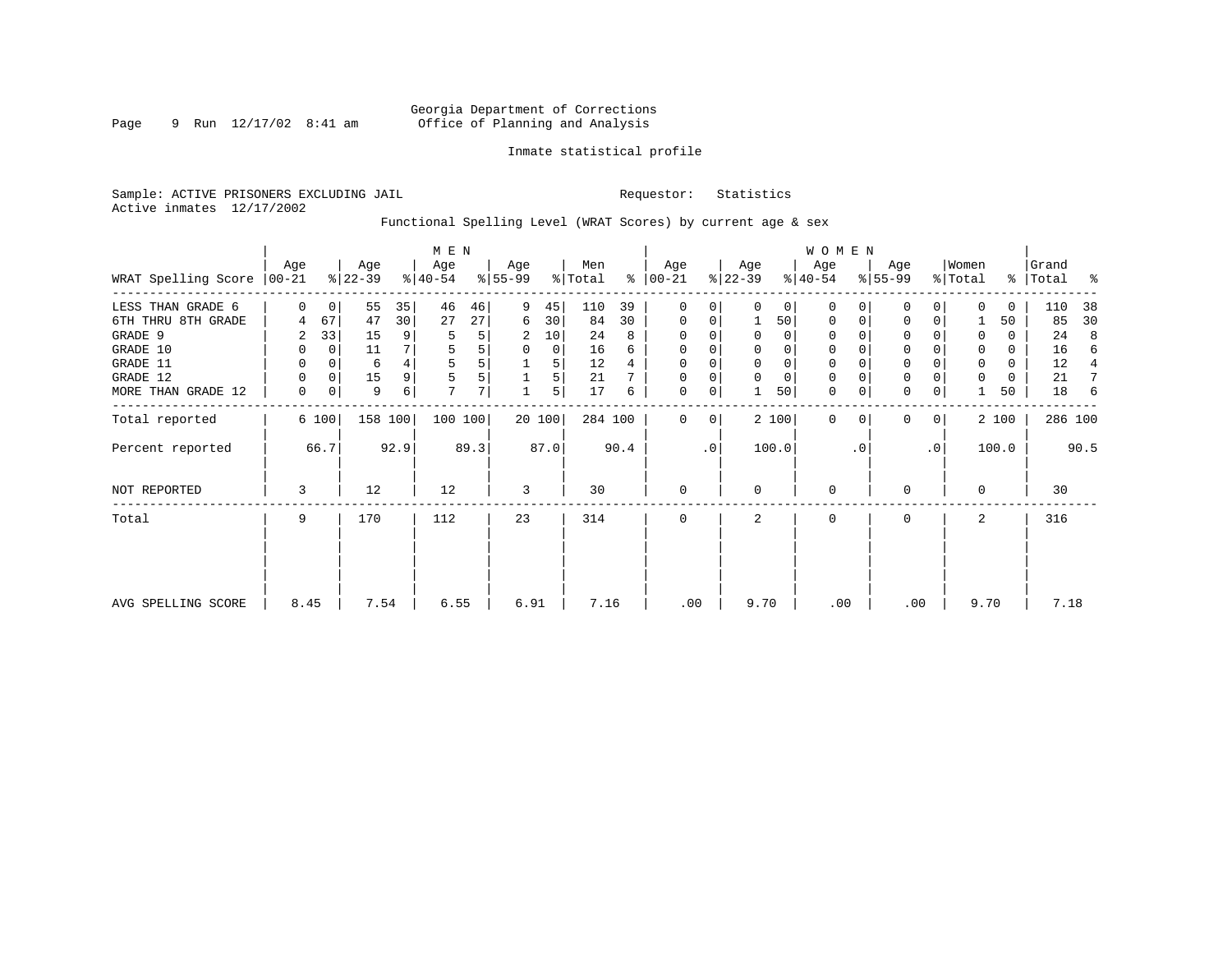Page 10 Run  $12/17/02$  8:41 am

## Inmate statistical profile

Sample: ACTIVE PRISONERS EXCLUDING JAIL **Requestor:** Statistics Active inmates 12/17/2002

Self-Rpt Guardian Status To Age 16 by current age & sex

|                  |                   |       |                  |      | M E N            |      |                  |          |                |      |                  |           |                 |          | WOMEN            |           |                  |              |                  |          |                |         |
|------------------|-------------------|-------|------------------|------|------------------|------|------------------|----------|----------------|------|------------------|-----------|-----------------|----------|------------------|-----------|------------------|--------------|------------------|----------|----------------|---------|
| Guardian Status  | Age<br>$ 00 - 21$ |       | Age<br>$ 22-39 $ |      | Age<br>$ 40-54 $ |      | Age<br>$8 55-99$ |          | Men<br>% Total | ွေ   | Age<br>$ 00-21 $ |           | Age<br>$ 22-39$ |          | Age<br>$ 40-54 $ |           | Age<br>$ 55-99 $ |              | Women<br>% Total | ွေ       | Grand<br>Total | ႜ       |
| ORPHANAGE        |                   |       | 0                |      | n                | 0    |                  |          | 0              | 0    | O                | 0         |                 | O        | 0                |           |                  |              |                  | 0        |                |         |
| FATHER ONLY      |                   |       |                  |      | 2                | 2    |                  | $\Omega$ |                | 2    | $\Omega$         | 0         |                 | $\Omega$ | $\Omega$         |           |                  | 0            |                  | 0        |                |         |
| FTR MTR HD       |                   |       | 14               | 8    | 6                | 5    |                  | 9        | 22             |      |                  |           |                 |          | O                |           |                  |              | 0                | 0        | 22             |         |
| MOTHER ONLY      | 4                 | 50    | 68               | 40   | 40               | 36   | 4                | 17       | 116            | 37   |                  |           |                 |          | O                |           |                  |              | 0                | $\Omega$ | 116            | -37     |
| MTR FTR HD       |                   | 38    | 48               | 29   | 47               | 42   | 11               | 48       | 109            | 35   | $\Omega$         | 0         |                 | 2 100    | 0                |           |                  |              |                  | 2 100    | 111            | 36      |
| OTH FEMALE       |                   |       |                  |      |                  |      |                  | 4        | 10             |      | 0                | 0         |                 | 0        | 0                |           | 0                |              |                  | 0        | 10             |         |
| OTH MALE         |                   |       | 2                |      |                  |      |                  |          | 2              |      | 0                |           |                 |          | 0                |           |                  |              | 0                | 0        | 2              |         |
| STEP-PARNTS      |                   |       | 5                |      |                  | ⊥    | 2                | 9        | 8              |      | $\Omega$         | 0         |                 | $\Omega$ | 0                |           | $\Omega$         |              | 0                | 0        |                |         |
| FOSTER HOME      |                   |       | 6                |      |                  | 0    |                  |          |                |      | $\Omega$         | N         |                 | $\Omega$ | 0                |           |                  |              | $\Omega$         | 0        |                |         |
| GRAND PRNTS      |                   | 13    | 8                |      |                  | 6    |                  | 4        | 17             | 5    | $\Omega$         | 0         |                 | $\Omega$ | 0                |           |                  | O            |                  | 0        | 17             |         |
| OTHER            | 0                 | 0     | 7                | 4    | 4                | 4    |                  | 4        | 12             |      | $\mathbf 0$      | 0         |                 | $\Omega$ | 0                |           |                  | 0            |                  | 0        | 12             |         |
| Total reported   |                   | 8 100 | 168 100          |      | 111 100          |      | 23 100           |          | 310 100        |      | $\Omega$         | 0         |                 | 2 100    | $\Omega$         | 0         | $\Omega$         | $\mathbf{0}$ |                  | 2 100    |                | 312 100 |
| Percent reported |                   | 88.9  |                  | 98.8 |                  | 99.1 |                  | 100.0    |                | 98.7 |                  | $\cdot$ 0 |                 | 100.0    |                  | $\cdot$ 0 |                  | .0'          |                  | 100.0    |                | 98.7    |
| NOT RPTD         |                   |       | 2                |      |                  |      | 0                |          | 4              |      | $\mathbf 0$      |           | $\Omega$        |          | 0                |           | $\Omega$         |              | $\Omega$         |          |                |         |
| Total            | 9                 |       | 170              |      | 112              |      | 23               |          | 314            |      |                  |           |                 |          | $\Omega$         |           |                  |              | 2                |          | 316            |         |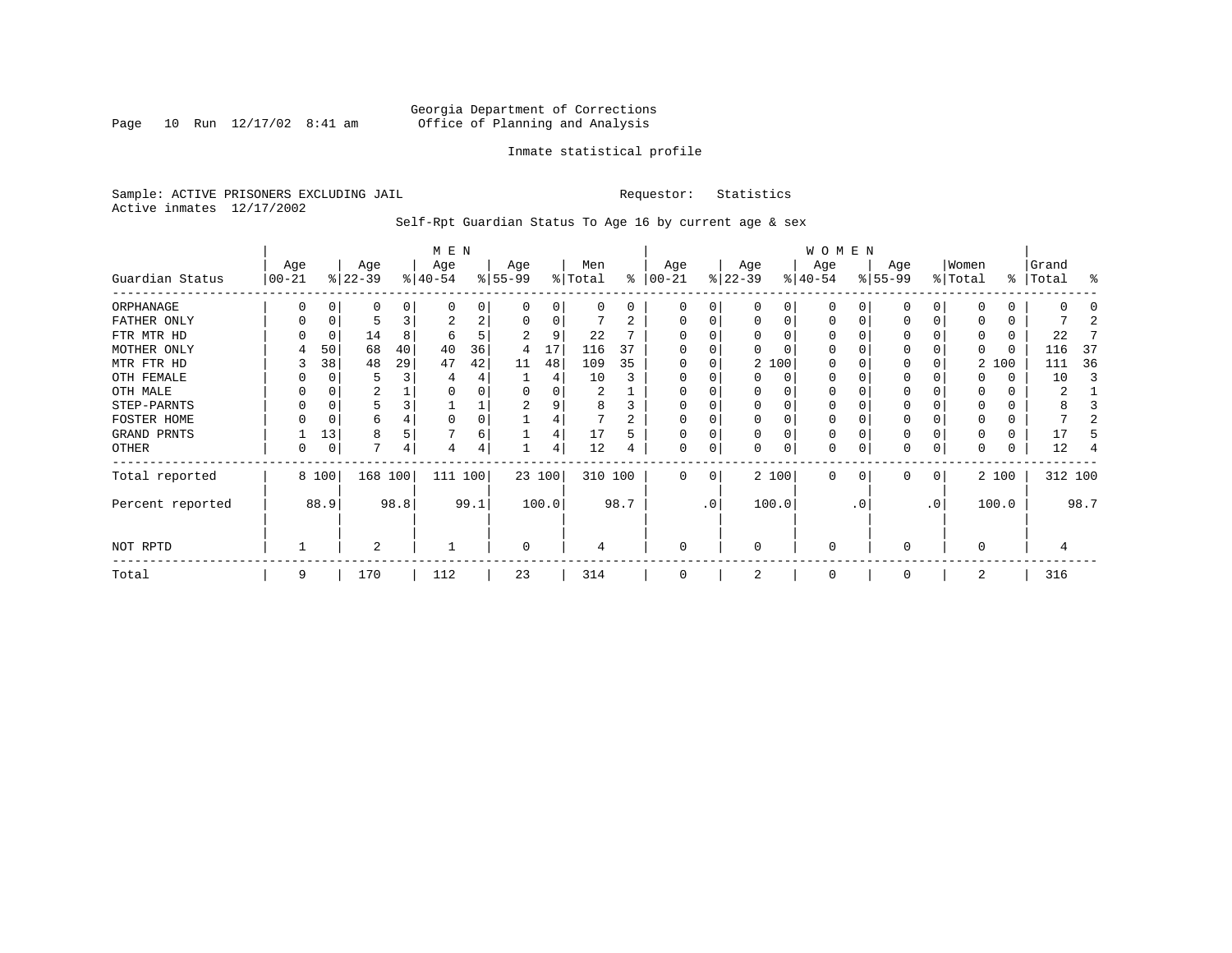## Georgia Department of Corrections<br>Page 11 Run 12/17/02 8:41 am Office of Planning and Analysis Office of Planning and Analysis

## Inmate statistical profile

Sample: ACTIVE PRISONERS EXCLUDING JAIL **Requestor:** Statistics Active inmates 12/17/2002

Self-Rpt Employment Status Before Prison by current age & sex

|                  |                  |             |                  |      | M E N            |          |                  |        |                |          |                 |                 |                  |          | <b>WOMEN</b>     |           |                  |     |                  |          |                |      |
|------------------|------------------|-------------|------------------|------|------------------|----------|------------------|--------|----------------|----------|-----------------|-----------------|------------------|----------|------------------|-----------|------------------|-----|------------------|----------|----------------|------|
| Employment       | Age<br>$00 - 21$ |             | Age<br>$ 22-39 $ |      | Age<br>$8 40-54$ |          | Age<br>$8 55-99$ |        | Men<br>% Total | ွေ       | Age<br>$ 00-21$ |                 | Age<br>$8 22-39$ |          | Age<br>$ 40-54 $ |           | Age<br>$8 55-99$ |     | Women<br>% Total | ႜ        | Grand<br>Total | ွေ   |
|                  |                  |             |                  |      |                  |          |                  |        |                |          |                 |                 |                  |          |                  |           |                  |     |                  |          |                |      |
| FULL TIME        | 0                | 0           | 83               | 52   | 66               | 67       | 15               | 68     | 164            | 57       | 0               | 0               |                  | 2 100    | 0                |           | 0                | 0   |                  | 2 100    | 166            | -57  |
| PART TIME        |                  | 14          | 10               | 6    | 2                | 2        | 0                | 0      | 13             | 5        | $\mathbf{0}$    |                 | $\Omega$         | 0        | 0                |           | $\Omega$         | 0   | $\Omega$         | 0        | 13             | 4    |
| UNEMPL < 6M      |                  | 14          | 20               | 13   | 10               | 10       | 0                | 0      | 31             | 11       | $\Omega$        |                 |                  | 0        | 0                |           |                  |     |                  | 0        | 31             | -11  |
| UNEMPL > 6M      | 0                | $\mathbf 0$ | 31               | 19   | 14               | 14       | 2                | 9      | 47             | 16       | $\Omega$        |                 | $\Omega$         |          | $\Omega$         |           |                  |     | $\Omega$         | 0        | 47             | 16   |
| NEVER WORKD      | 5                | 71          | 13               | 8    |                  |          |                  |        | 20             |          | $\Omega$        |                 |                  |          | $\Omega$         |           |                  |     |                  | 0        | 20             |      |
| <b>STUDENT</b>   | 0                | 0           |                  |      |                  |          | $\Omega$         | 0      |                | $\Omega$ | 0               |                 |                  | $\Omega$ | $\Omega$         |           | $\Omega$         |     | $\Omega$         | 0        |                |      |
| INCAPABLE        | 0                | 0           | 2                |      | 6                | 6        | 4                | 18     | 12             | 4        | $\Omega$        |                 | $\Omega$         | 0        | $\Omega$         |           |                  |     |                  | $\Omega$ | 12             |      |
| OTHER            | 0                | 0           | 0                | 0    | $\Omega$         | $\Omega$ | 0                | 0      | $\Omega$       | 0        | 0               | $\Omega$        | $\Omega$         | 0        | 0                |           | $\Omega$         | 0   | 0                | 0        | 0              |      |
| Total reported   |                  | 7 100       | 160 100          |      |                  | 99 100   |                  | 22 100 | 288 100        |          | $\Omega$        | $\mathbf 0$     |                  | 2 100    | $\mathbf{0}$     | 0         | $\mathbf 0$      | 0   |                  | 2 100    | 290 100        |      |
| Percent reported |                  | 77.8        |                  | 94.1 |                  | 88.4     |                  | 95.7   |                | 91.7     |                 | .0 <sup>7</sup> |                  | 100.0    |                  | $\cdot$ 0 |                  | .0' |                  | 100.0    |                | 91.8 |
| NOT RPTD         | $\overline{a}$   |             | 10               |      | 13               |          |                  |        | 26             |          | $\Omega$        |                 | $\Omega$         |          | $\Omega$         |           |                  |     | $\Omega$         |          | 26             |      |
| Total            | 9                |             | 170              |      | 112              |          | 23               |        | 314            |          | $\mathbf 0$     |                 | 2                |          | 0                |           | $\Omega$         |     | 2                |          | 316            |      |

\* NOTE: THE FIELD LABELD "OTHER" WAS CORRECTED IN APRIL 1989; INMATES CODED "PRE-OTIS NOT REPORTED" NOW HAVE BEEN REMOVED FROM THIS FIELD AND IDENTIFIED AS "NOT REPORTED".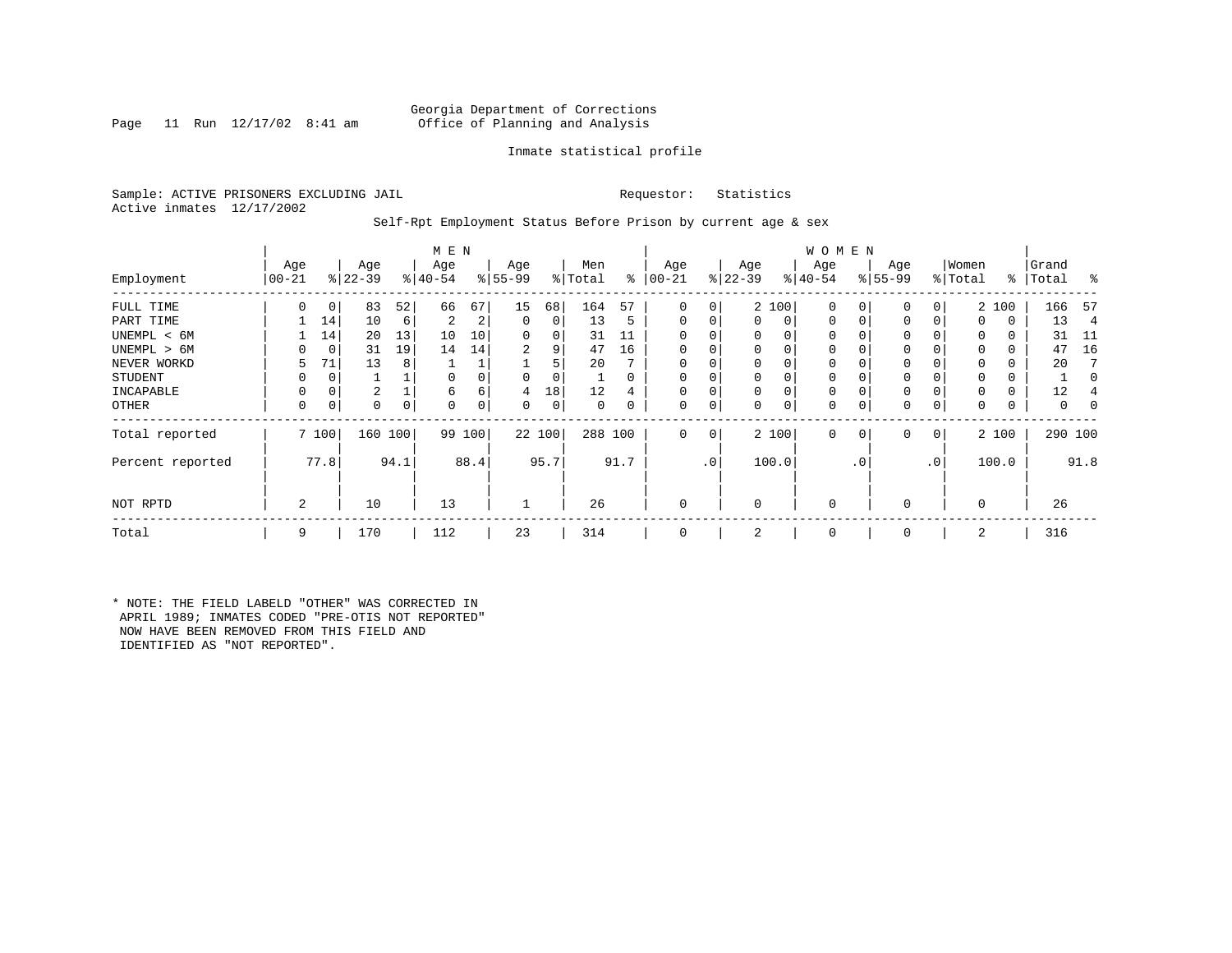Page 12 Run  $12/17/02$  8:41 am

## Inmate statistical profile

Sample: ACTIVE PRISONERS EXCLUDING JAIL **Requestor:** Statistics Active inmates 12/17/2002

Self-Rpt Marital Status At Admission by current age & sex

|                  |           |          |           |      | M E N       |      |                |       |          |             |             |             |              |       | <b>WOMEN</b> |           |              |                 |             |       |         |      |
|------------------|-----------|----------|-----------|------|-------------|------|----------------|-------|----------|-------------|-------------|-------------|--------------|-------|--------------|-----------|--------------|-----------------|-------------|-------|---------|------|
|                  | Age       |          | Age       |      | Age         |      | Age            |       | Men      |             | Age         |             | Age          |       | Age          |           | Age          |                 | Women       |       | Grand   |      |
| Marital Status   | $00 - 21$ |          | $8 22-39$ |      | $ 40-54 $   |      | $ 55-99$       |       | % Total  | ႜ           | $ 00-21$    |             | $ 22-39$     |       | $8 40-54$    |           | $8 55-99$    |                 | % Total     | ႜ     | Total   | ွေ   |
| SINGLE           |           | 88       | 117       | 70   | 46          | 41   | 2              | 9     | 172      | 55          | 0           | 0           |              | 50    | 0            |           | $\mathbf{0}$ |                 |             | 50    | 173     | - 55 |
| MARRIED          |           | 13       | 18        | 11   | 14          | 13   | 10             | 43    | 43       | 14          | $\mathbf 0$ | 0           | $\mathbf{0}$ | 0     | 0            | 0         | 0            | 0               | 0           | 0     | 43      | 14   |
| SEPARATED        | 0         |          | 3         | 2    | 8           |      | $\overline{a}$ | 9     | 13       | 4           | $\Omega$    | 0           | $\Omega$     | 0     | 0            |           | 0            |                 | $\Omega$    | 0     | 13      | 4    |
| DIVORCED         | 0         | 0        | 7         | 4    | 27          | 24   | 4              | 17    | 38       | 12          | 0           | 0           | $\Omega$     | 0     | 0            |           | 0            |                 | $\Omega$    | 0     | 38      | 12   |
| WIDOWED          | $\Omega$  |          | 2         |      | 6           | 5    |                | 4     | 9        | 3           | $\mathbf 0$ | 0           |              | 50    | 0            |           | 0            |                 |             | 50    | 10      |      |
| COMMON LAW       | $\Omega$  | $\Omega$ | 21        | 13   | 10          | 9    | 4              | 17    | 35       |             | $\Omega$    | 0           | $\Omega$     | 0     | 0            |           | 0            |                 | $\Omega$    | 0     | 35      | 11   |
| OTHER            | 0         | 0        | 0         | 0    | $\mathbf 0$ | 0    | 0              | 0     | $\Omega$ | $\mathbf 0$ | 0           | $\mathbf 0$ | 0            | 0     | 0            |           | $\mathbf{0}$ | $\Omega$        | 0           | 0     | 0       |      |
| Total reported   |           | 8 100    | 168       | 100  | 111         | 100  | 23 100         |       | 310 100  |             | 0           | 0           |              | 2 100 | 0            | 0         | $\mathbf{0}$ | 0               |             | 2 100 | 312 100 |      |
| Percent reported |           | 88.9     |           | 98.8 |             | 99.1 |                | 100.0 |          | 98.7        |             | $\cdot$ 0   |              | 100.0 |              | $\cdot$ 0 |              | .0 <sup>′</sup> |             | 100.0 |         | 98.7 |
| NOT RPTD         |           |          | 2         |      |             |      | 0              |       | 4        |             | $\mathbf 0$ |             | $\Omega$     |       | 0            |           | 0            |                 | $\mathbf 0$ |       | 4       |      |
| Total            | 9         |          | 170       |      | 112         |      | 23             |       | 314      |             | 0           |             | 2            |       | 0            |           | 0            |                 | 2           |       | 316     |      |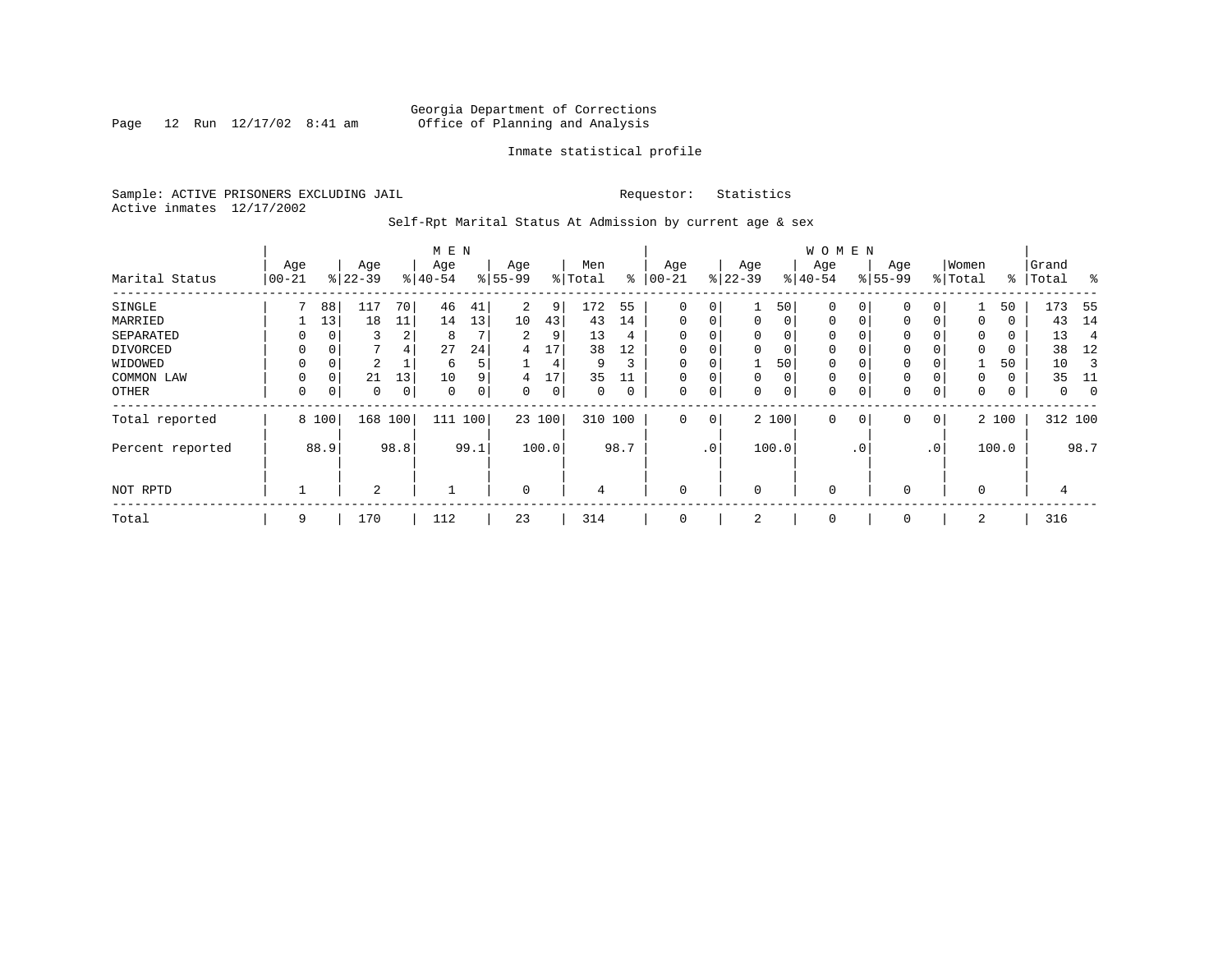## Georgia Department of Corrections<br>Page 13 Run 12/17/02 8:41 am Office of Planning and Analysis Office of Planning and Analysis

## Inmate statistical profile

Sample: ACTIVE PRISONERS EXCLUDING JAIL **Requestor:** Statistics Active inmates 12/17/2002

Self-Rpt Number Of Children At Admission by current age & sex

|                      |           |             |                |        | M E N     |        |           |        |         |          |               |           |           |             | <b>WOMEN</b> |           |             |           |          |              |           |      |
|----------------------|-----------|-------------|----------------|--------|-----------|--------|-----------|--------|---------|----------|---------------|-----------|-----------|-------------|--------------|-----------|-------------|-----------|----------|--------------|-----------|------|
|                      | Age       |             | Age            |        | Age       |        | Age       |        | Men     |          | Age           |           | Age       |             | Age          |           | Age         |           | Women    |              | Grand     |      |
| Number Of Children   | $ 00-21 $ |             | $ 22-39 $      |        | $ 40-54 $ |        | $8 55-99$ |        | % Total |          | $8   00 - 21$ |           | $ 22-39 $ |             | $8 40-54$    |           | $ 55-99 $   |           | % Total  |              | %   Total | ႜ    |
| NO CHILDREN          | U         | $\mathbf 0$ |                |        | $\Omega$  | 0      | $\Omega$  | 0      |         | $\Omega$ | 0             | 0         | 0         | 0           | $\Omega$     |           | $\Omega$    | 0         | 0        | 0            |           |      |
| ONE CHILD            | 2         | 40          | 43             | 44     | 26        | 33     |           | 35     | 78      | 39       | 0             | 0         | 0         | 0           | $\Omega$     | O         | 0           | 0         | $\Omega$ | $\Omega$     | 78        | 39   |
| TWO CHILDREN         | 3         | 60          | 29             | 30     | 24        | 30     | 4         | 20     | 60      | 30       | $\Omega$      | $\Omega$  |           | 1 100       | $\Omega$     |           | $\Omega$    |           |          | 1 100        | 61        | 30   |
| THREE CHILDREN       | 0         | $\Omega$    | 14             | 14     | 18        | 23     | 3         | 15     | 35      | 17       | $\Omega$      | 0         | 0         | $\mathbf 0$ | $\mathbf 0$  |           | $\mathbf 0$ |           |          | $\Omega$     | 35        | 17   |
| FOUR CHILDREN        | 0         | 0           |                | 7      |           | 4      | 2         | 10     | 12      | 6        | 0             | 0         | U         | 0           | $\mathbf 0$  |           | 0           |           | 0        | $\mathbf{0}$ | 12        | 6    |
| FIVE CHILDREN        | 0         | $\Omega$    | $\overline{a}$ | 2      |           | 5      |           | 5      |         | 3        | 0             | 0         | 0         | $\mathbf 0$ | 0            |           | $\mathbf 0$ |           | 0        | 0            | 7         |      |
| MORE THAN 5 CHILDREN | 0         | 0           |                |        | 4         | 5      | 3         | 15     | 8       | 4        | 0             | 0         | 0         | 0           | $\mathbf 0$  |           | $\mathbf 0$ | 0         | 0        | 0            | 8         |      |
| Total reported       |           | 5 100       |                | 97 100 |           | 79 100 |           | 20 100 | 201 100 |          | $\Omega$      | 0         |           | 1 100       | $\Omega$     | $\Omega$  | $\Omega$    | 0         |          | 1 100        | 202 100   |      |
| Percent reported     |           | 55.6        |                | 57.1   |           | 70.5   |           | 87.0   |         | 64.0     |               | $\cdot$ 0 |           | 50.0        |              | $\cdot$ 0 |             | $\cdot$ 0 |          | 50.0         |           | 63.9 |
| NOT REPORTED         | 4         |             | 73             |        | 33        |        | 3         |        | 113     |          | $\mathbf 0$   |           |           |             | $\Omega$     |           | 0           |           |          |              | 114       |      |
| Total                | 9         |             | 170            |        | 112       |        | 23        |        | 314     |          | 0             |           | 2         |             | $\mathbf 0$  |           | 0           |           | 2        |              | 316       |      |
|                      |           |             |                |        |           |        |           |        |         |          |               |           |           |             |              |           |             |           |          |              |           |      |
|                      |           |             |                |        |           |        |           |        |         |          |               |           |           |             |              |           |             |           |          |              |           |      |
| AVG NUM CHILDREN     | 1.60      |             | 1.93           |        | 2.48      |        | 3.30      |        | 2.27    |          | .00           |           | 2.00      |             | .00          |           | .00         |           | 2.00     |              | 2.27      |      |

\* NOTE: THE FIELD LABLED "NO CHILDREN" WAS CORRECTED IN MARCH 1989: MISSING DATA FOR INMATES STILL IN DIAGNOSTICS NOW HAS BEEN REMOVED FROM THIS FIELD AND IDENTIFIED AS "NOT REPORTED" INFORMATION.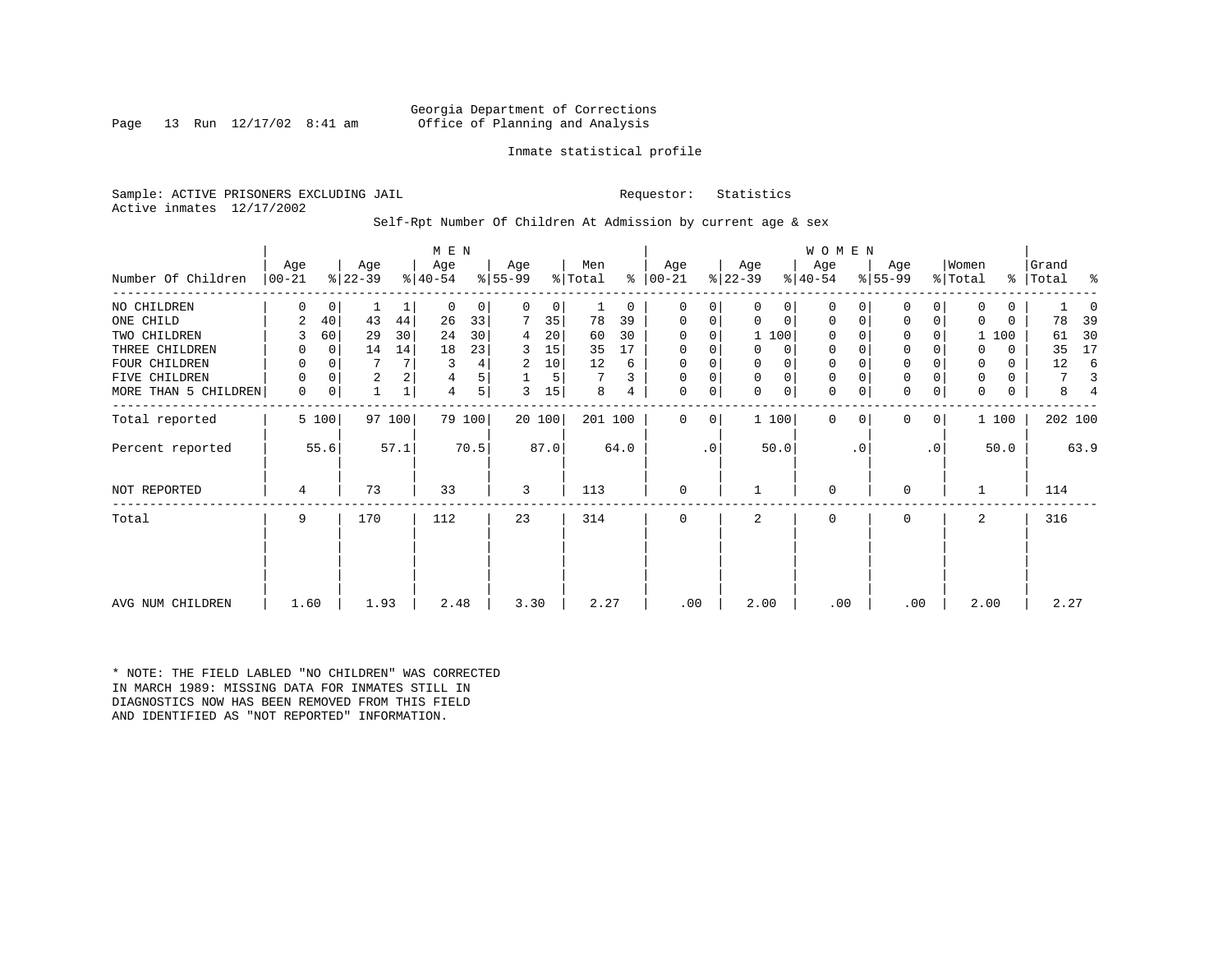Page 14 Run  $12/17/02$  8:41 am

## Inmate statistical profile

Sample: ACTIVE PRISONERS EXCLUDING JAIL **Requestor:** Statistics Active inmates 12/17/2002

## Self-Rpt Religious Affiliation by current age & sex

|                  |            |          |           |          | M E N    |          |           |          |          |          |          |             |             |          | WOMEN        |           |           |                |                |             |           |                |
|------------------|------------|----------|-----------|----------|----------|----------|-----------|----------|----------|----------|----------|-------------|-------------|----------|--------------|-----------|-----------|----------------|----------------|-------------|-----------|----------------|
|                  | Age        |          | Age       |          | Age      |          | Age       |          | Men      |          | Age      |             | Age         |          | Age          |           | Age       |                | Women          |             | Grand     |                |
| Religion         | $ 00 - 21$ |          | $8 22-39$ |          | $ 40-54$ |          | $8 55-99$ |          | % Total  | ⊱        | $ 00-21$ |             | $ 22-39$    |          | $ 40-54$     |           | $8 55-99$ |                | % Total        |             | %   Total | ႜ              |
| <b>ISLAM</b>     |            | 0        | 14        | 8        |          | 6        | 2         | 9        | 23       |          | 0        | 0           | 0           | 0        | 0            | 0         | 0         | 0              | $\Omega$       | 0           | 23        |                |
| CATHOLIC         |            | 0        | 3         | 2        |          |          | $\Omega$  | 0        | 4        | 1        | $\Omega$ | 0           | 0           | 0        | 0            | 0         | 0         | 0              | $\Omega$       | $\mathbf 0$ |           | 1              |
| <b>BAPTIST</b>   |            | 13       | 57        | 35       | 65       | 59       | 9         | 39       | 132      | 43       | O        | $\Omega$    | 1           | 50       | 0            | 0         | 0         | $\Omega$       | 1              | 50          | 133       | 43             |
| METHODIST        |            | 0        | 3         | 2        | $\Omega$ | $\Omega$ | 2         | 9        | 5        | 2        | O        | $\Omega$    | $\mathbf 0$ | $\Omega$ | <sup>0</sup> | $\Omega$  | 0         | 0              | $\Omega$       | $\mathbf 0$ | 5         | $\overline{2}$ |
| EPISCOPLN        |            | $\Omega$ | U         | $\Omega$ | O        | $\Omega$ |           | $\Omega$ |          | $\Omega$ | $\Omega$ | $\Omega$    | O           | 0        |              | $\Omega$  | 0         | 0              | O              | O           |           | $\mathbf 0$    |
| PRESBYTRN        |            | $\Omega$ |           | 0        |          | $\Omega$ |           | O        |          | O        |          |             | 0           | $\Omega$ |              | $\Omega$  | 0         | U              | O              | 0           |           | $\Omega$       |
| CHC OF GOD       |            | $\Omega$ |           |          |          |          |           | U        | 2        |          | O        |             | $\Omega$    | 0        | 0            | $\Omega$  | 0         | 0              | $\Omega$       | $\Omega$    |           |                |
| HOLINESS         |            | $\Omega$ | 4         | 2        |          | 3        |           | 9        | 9        | ζ        | O        |             |             | 50       | <sup>0</sup> | $\Omega$  | U         | 0              |                | 50          | 10        | 3              |
| <b>JEWISH</b>    |            | $\Omega$ |           | 1        |          | 0        | U         | 0        |          | O        |          |             | $\Omega$    | 0        |              | $\Omega$  | 0         | 0              |                |             |           | $\Omega$       |
| ANGLICAN         |            | $\Omega$ | 0         | 0        | O        |          | U         | 0        | 0        | 0        | $\Omega$ |             | O           | 0        |              | $\Omega$  | 0         | U              | O              | 0           |           | $\Omega$       |
| GRK ORTHDX       |            | $\Omega$ | U         | 0        | n        | O        | U         | U        | $\Omega$ | O        | ∩        |             | C           | 0        | <sup>0</sup> | $\Omega$  | 0         | 0              | $\Omega$       | 0           |           | $\Omega$       |
| HINDU            |            | $\Omega$ |           | 0        | n        | O        |           | U        | 0        | O        |          |             | O           | 0        |              | $\Omega$  | 0         | U              | U              | 0           |           | $\Omega$       |
| <b>BUDDHIST</b>  |            | $\Omega$ |           | 0        |          | O        |           | U        |          | O        |          |             | O           | O        |              | $\Omega$  | 0         | U              |                | U           |           | $\Omega$       |
| TAOIST           |            | $\Omega$ |           | $\Omega$ |          | O        |           | O        |          | O        |          |             | 0           | $\Omega$ |              | $\Omega$  | U         | U              |                |             |           | $\Omega$       |
| SHINTOIST        |            | $\Omega$ | O         | 0        | O        | $\Omega$ |           | O        | $\Omega$ | O        | O        |             | O           | $\Omega$ | 0            | $\Omega$  | 0         | 0              | U              | O           |           | $\Omega$       |
| SEVEN D AD       |            | $\Omega$ | O         | O        |          | 2        |           | U        | 2        |          | O        |             | C           | O        | O            | $\Omega$  | U         | U              | O              | U           |           |                |
| JEHOVAH WT       |            | $\Omega$ | 2         |          |          |          |           | 4        |          |          |          |             | C           | $\Omega$ |              | $\Omega$  | 0         | $\Omega$       |                |             |           |                |
| LATR DAY S       |            | $\Omega$ | 0         | 0        | 0        | 0        | U         | 0        | 0        | 0        | $\Omega$ |             | $\Omega$    | 0        | 0            | $\Omega$  | 0         | 0              | $\Omega$       | 0           |           | $\Omega$       |
| QUAKER           |            | $\Omega$ | 0         | $\Omega$ | n        | O        | U         | 0        | $\Omega$ | $\Omega$ | $\Omega$ | U           | $\Omega$    | 0        | <sup>0</sup> | $\Omega$  | 0         | 0              | $\Omega$       | 0           |           | $\Omega$       |
| OTHER PROD       | 2          | 25       | 22        | 13       | q        | 8        |           | 4        | 34       | 11       | $\Omega$ | $\Omega$    | O           | 0        | 0            | $\Omega$  | 0         | 0              | $\Omega$       | 0           | 34        | 11             |
| $\rm{NONE}$      | 3          | 38       | 38        | 23       | 16       | 14       | 6         | 26       | 63       | 21       | O        | $\Omega$    | 0           | $\Omega$ |              | $\Omega$  | 0         | 0              | 0              | 0           | 63        | 20             |
| <b>OTHER</b>     | 2          | 25       | 20        | 12       | 6        | 5        | 0         | 0        | 28       | 9        | 0        | 0           | $\Omega$    | 0        | $\Omega$     | $\Omega$  | 0         | 0              | $\Omega$       | 0           | 28        | 9              |
| Total reported   |            | 8 100    | 165 100   |          | 111 100  |          | 23 100    |          | 307 100  |          | 0        | $\mathbf 0$ |             | 2 100    | 0            | 0         | 0         | $\overline{0}$ |                | 2 100       | 309 100   |                |
| Percent reported |            | 88.9     |           | 97.1     |          | 99.1     | 100.0     |          |          | 97.8     |          | $\cdot$ 0   |             | 100.0    |              | $\cdot$ 0 |           | $\cdot$ 0      |                | 100.0       |           | 97.8           |
| NOT RPTD         |            |          | 5         |          |          |          | 0         |          |          |          | $\Omega$ |             | $\Omega$    |          | $\Omega$     |           | 0         |                | $\Omega$       |             |           |                |
| Total            | 9          |          | 170       |          | 112      |          | 23        |          | 314      |          | $\Omega$ |             | 2           |          | $\Omega$     |           | 0         |                | $\overline{c}$ |             | 316       |                |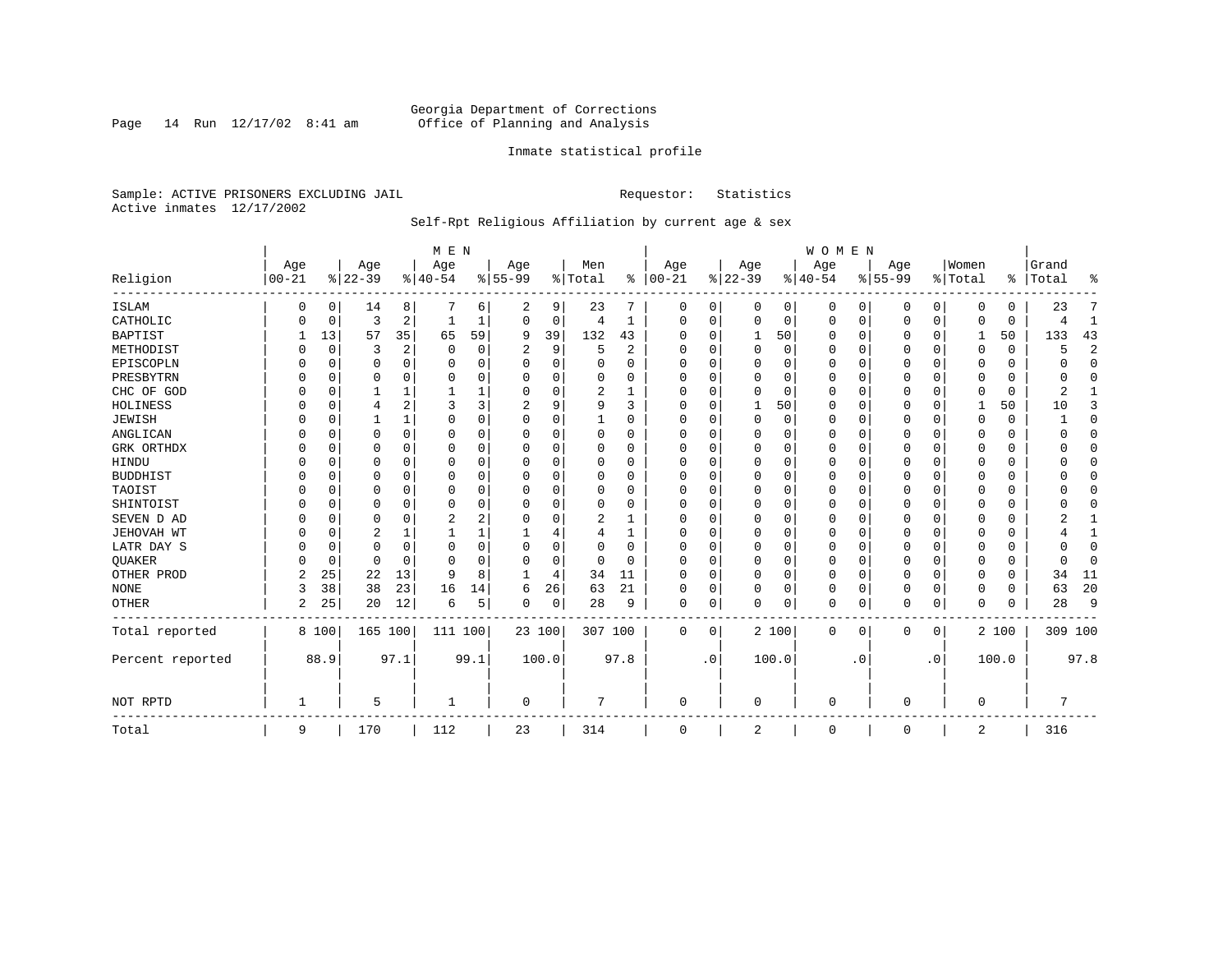## Georgia Department of Corrections<br>Page 15 Run 12/17/02 8:41 am Office of Planning and Analysis Office of Planning and Analysis

## Inmate statistical profile

Sample: ACTIVE PRISONERS EXCLUDING JAIL **Requestor:** Statistics Active inmates 12/17/2002

Self-Rpt Family Behavior Patterns \* by current age & sex

|                  |                 |             |                  |          | M E N            |      |                 |        |                |          |                  |           |                 |          | W O M E N        |           |                 |     |                  |       |                |         |
|------------------|-----------------|-------------|------------------|----------|------------------|------|-----------------|--------|----------------|----------|------------------|-----------|-----------------|----------|------------------|-----------|-----------------|-----|------------------|-------|----------------|---------|
| Family Behavior  | Age<br>$ 00-21$ |             | Age<br>$ 22-39 $ |          | Age<br>$ 40-54 $ |      | Age<br>$ 55-99$ |        | Men<br>% Total | ⊱        | Age<br>$00 - 21$ |           | Age<br>$ 22-39$ |          | Age<br>$ 40-54 $ |           | Age<br>$ 55-99$ |     | Women<br>% Total | ႜ     | Grand<br>Total | န္      |
| CRIMINLTY        | 5.              | 24          | 51               | 20       | 39               | 26   | 5               | 21     | 100            | 22       | $\mathbf 0$      | 0         |                 | 17       | $\Omega$         | 0         | $\mathbf 0$     | 0   |                  | 17    | 101            | 22      |
| ALCOHOLISM       | 4               | 19          | 37               | 14       | 24               | 16   | 3               | 13     | 68             | 15       | 0                | 0         |                 | 17       | 0                |           | $\Omega$        | 0   |                  | 17    | 69             | 15      |
| DRUG ABUSE       |                 | 14          | 25               | 10       | 11               |      |                 | 4      | 40             | 9        |                  |           |                 | 17       | 0                |           | $\Omega$        |     |                  | 17    | 41             | 9       |
| DOMINERING       |                 | 0           |                  | 0        | $\Omega$         |      |                 | 0      |                | 0        | 0                |           |                 | 17       | 0                |           | $\Omega$        |     |                  | 17    | 2              |         |
| MIGRANT          | 0               | 0           | 2                |          | 2                |      |                 | 0      | 4              |          | $\Omega$         |           | 0               | $\Omega$ | 0                |           | $\Omega$        |     |                  | 0     | 4              |         |
| INFL BTGS        |                 | 5           | 12               | 5        | 6                |      | 3               | 13     | 22             | 5        |                  |           |                 | $\Omega$ | 0                |           | $\Omega$        |     |                  | 0     | 22             |         |
| PERMISSIVE       | 0               | $\mathbf 0$ |                  | $\Omega$ | $\Omega$         |      | 0               | 0      |                | $\Omega$ | $\Omega$         | 0         |                 | 17       | $\Omega$         |           | $\Omega$        |     |                  | 17    | 2              |         |
| FATH ABSNT       | 6               | 29          | 97               | 38       | 49               | 33   | 9               | 38     | 161            | 36       |                  |           | <sup>0</sup>    | $\Omega$ | 0                |           |                 |     |                  | 0     | 161            | - 35    |
| MOTH ABSNT       |                 | 10          | 28               | 11       | 14               | 9    | 3               | 13     | 47             | 10       | 0                | 0         |                 | $\Omega$ | 0                |           | $\Omega$        |     |                  | 0     | 47             | 10      |
| NONE             | 0               | 0           | 4                | 2        | 3                | 2    | 0               | 0      |                | 2        | 0                | 0         |                 | 17       | 0                |           | 0               | 0   |                  | 17    | 8              |         |
| Total reported   |                 | 21 100      | 258              | 100      | 148 100          |      |                 | 24 100 | 451 100        |          | $\mathbf{0}$     | 0         |                 | 6 100    | $\mathbf{0}$     | 0         | $\mathbf 0$     | 0   |                  | 6 100 |                | 457 100 |
| Percent reported |                 | 88.9        |                  | 77.1     |                  | 75.0 |                 | 60.9   |                | 75.5     |                  | $\cdot$ 0 |                 | 100.0    |                  | $\cdot$ 0 |                 | .0' |                  | 100.0 |                | 75.6    |
| <b>OTHER</b>     |                 |             | 39               |          | 28               |      | 9               |        | 77             |          | $\mathbf 0$      |           | $\Omega$        |          | $\mathbf 0$      |           | $\Omega$        |     | $\Omega$         |       | 77             |         |
| Total            | 9               |             | 170              |          | 112              |      | 23              |        | 314            |          | 0                |           | 2               |          | $\mathbf 0$      |           | 0               |     | 2                |       | 316            |         |

\* NOTE: SINCE THERE CAN BE UP TO FIVE BEHAVIOR CODES PER INMATE, THE NUMBER OF CASES REPORTED IN THE DETAIL LINES AND THE TOTAL REPORTED LINE MAY EXCEED THE TOTAL NUMBER OF CASES. IN SHORT, THIS TABLE COUNTS THE NUMBER OF BEHAVIOR PROBLEMS, NOT INMATES.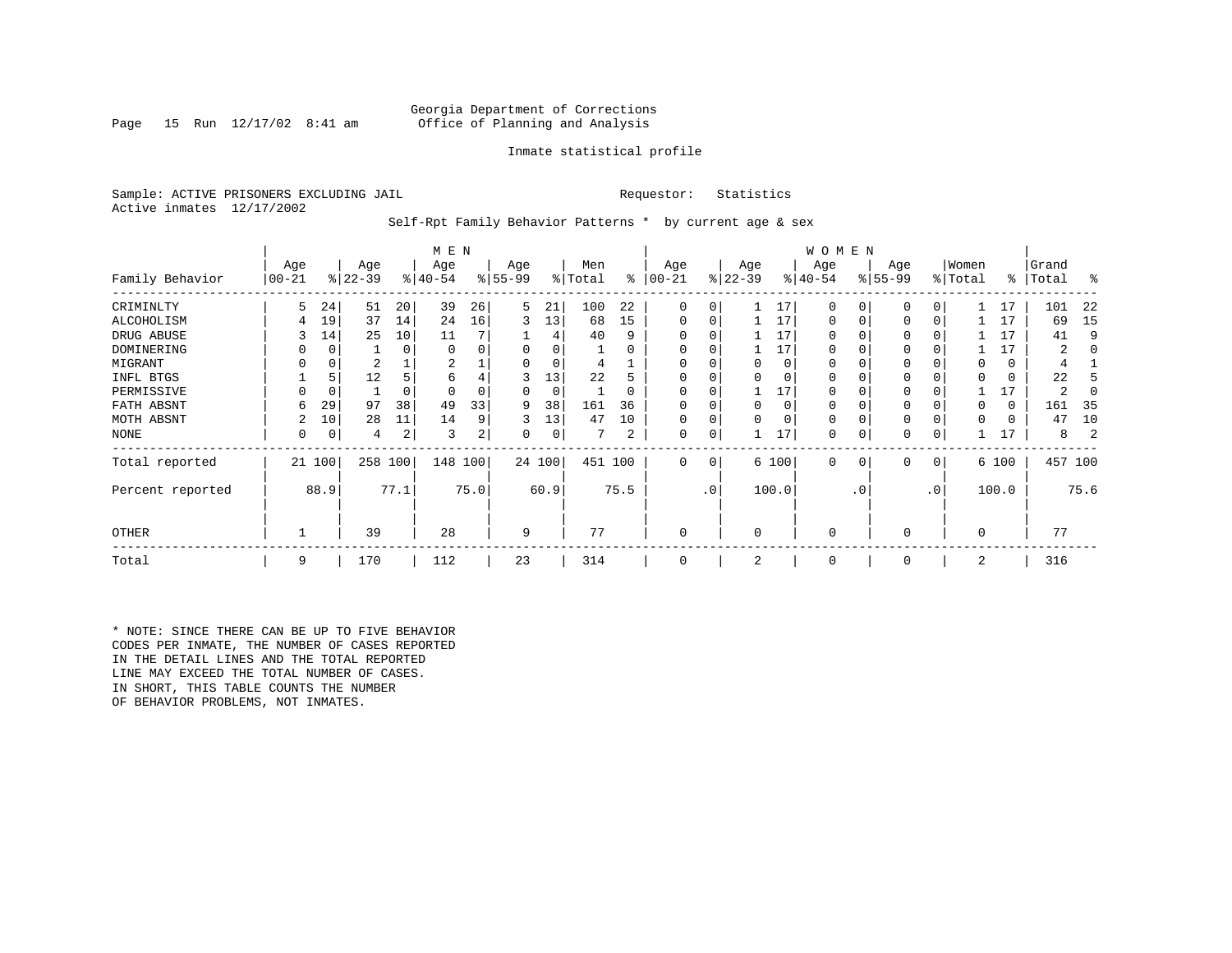## Georgia Department of Corrections<br>Page 16 Run 12/17/02 8:41 am Office of Planning and Analysis Office of Planning and Analysis

## Inmate statistical profile

Sample: ACTIVE PRISONERS EXCLUDING JAIL **Requestor:** Statistics Active inmates 12/17/2002

## Inmate Diagnostic Behavior Problem \* by current age & sex

|                    |              |          |           |                | M E N     |                |                |          |                |          |           |           |             |          | <b>WOMEN</b> |           |           |             |             |          |           |              |
|--------------------|--------------|----------|-----------|----------------|-----------|----------------|----------------|----------|----------------|----------|-----------|-----------|-------------|----------|--------------|-----------|-----------|-------------|-------------|----------|-----------|--------------|
|                    | Age          |          | Age       |                | Age       |                | Age            |          | Men            |          | Age       |           | Age         |          | Age          |           | Age       |             | Women       |          | Grand     |              |
| Diagnostic Problem | $ 00 - 21$   |          | $ 22-39 $ |                | $8 40-54$ |                | $ 55-99$       |          | % Total        | ွေ       | $ 00-21 $ |           | $ 22-39 $   |          | $ 40-54 $    |           | $ 55-99 $ |             | % Total     |          | %   Total | ႜ            |
| ALCOHOLIC          | <sup>0</sup> | 0        | 8         | 2              | 8         | 3              | 3              |          | 19             | 3        | 0         | 0         |             | 25       | 0            | 0         | 0         | $\Omega$    |             | 25       | 20        | 3            |
| <b>ALCOH ABSE</b>  |              | 14       | 37        | 9              | 27        | 11             | 3              | 7        | 70             | 10       | 0         | 0         | $\mathbf 0$ | 0        | 0            | 0         | 0         | $\mathbf 0$ | $\Omega$    | $\Omega$ | 70        | 10           |
| DRUG EXP           |              | 14       | 56        | 14             | 35        | 14             | 7              | 16       | 101            | 14       |           |           | $\Omega$    | 0        | $\Omega$     | 0         | 0         | $\Omega$    | $\Omega$    | 0        | 101       | 14           |
| DRUG ABSE          |              | 14       | 69        | 17             | 38        | 15             | 3              | 7        | 113            | 16       | U         |           |             | 25       | 0            | 0         | 0         | $\Omega$    |             | 25       | 114       | 16           |
| NARC ADDCT         |              | $\Omega$ | 3         |                | 3         |                | O              | $\Omega$ | 6              |          | U         |           | $\Omega$    | $\Omega$ | $\Omega$     | $\Omega$  | U         | $\Omega$    | $\Omega$    | $\Omega$ | 6         | $\mathbf{1}$ |
| EPILEPTIC          |              | 0        | 3         |                |           |                |                | U        | 6              |          | U         |           | $\Omega$    | O        | $\Omega$     | $\Omega$  | U         | $\Omega$    | $\Omega$    | $\Omega$ | 6         |              |
| MANIPULTVE         |              | 23       | 36        | 9              | 18        |                |                | 7        | 62             | 9        |           |           | $\Omega$    | 0        | $\Omega$     | $\Omega$  | 0         | $\Omega$    | $\Omega$    | $\Omega$ | 62        | 9            |
| ASSAULTIVE         |              | 32       | 135       | 34             | 88        | 35             | 17             | 38       | 247            | 34       | U         |           | 2           | 50       | $\Omega$     | 0         | 0         | 0           | 2           | 50       | 249       | 34           |
| ESCPE TEND         |              | 0        | 16        | 4              | 16        | 6              |                | 9        | 36             | 5        | U         |           | $\Omega$    | 0        | $\Omega$     | $\Omega$  |           | O           | $\Omega$    | $\Omega$ | 36        | 5            |
| SUICIDAL           |              | 0        | 17        |                |           | 2              |                |          | 23             |          | ∩         |           | $\Omega$    | O        | $\Omega$     | $\Omega$  |           | O           |             | $\Omega$ | 23        | 3            |
| WITHDRAWN          |              | $\Omega$ |           |                |           |                |                | U        |                |          |           |           | $\Omega$    | O        | 0            | $\Omega$  |           | O           |             | U        |           | $\Omega$     |
| PR RLTY CT         |              | $\Omega$ | 3         |                |           |                |                | U        | 5              |          | $\Omega$  |           | $\Omega$    | O        | $\Omega$     | $\Omega$  |           | $\Omega$    | ∩           | $\Omega$ |           |              |
| HOMOSEXUAL         |              | 5        | $\Omega$  | $\Omega$       |           |                |                | U        | $\overline{2}$ | $\Omega$ | ∩         |           | $\Omega$    | $\Omega$ | $\Omega$     | $\Omega$  | 0         | $\Omega$    |             | U        |           | O            |
| <b>NONE</b>        |              | $\Omega$ | ς         |                |           |                | $\overline{c}$ | 4        | 6              |          | ∩         |           | $\Omega$    | O        | $\Omega$     | O         | ი         | O           |             | 0        | 6         |              |
| OTHER              |              | $\Omega$ |           | $\overline{2}$ | 6         | $\overline{2}$ |                | 0        | 13             | 2        | $\Omega$  |           | $\Omega$    | O        | 0            | $\Omega$  | 0         | $\Omega$    | $\Omega$    | $\Omega$ | 13        | 2            |
| NOT RPTD           | $\Omega$     | 0        | 5         |                | २         |                |                | 2        | 9              |          | $\Omega$  | 0         | $\mathbf 0$ | 0        | 0            | 0         | U         | 0           | $\Omega$    | $\Omega$ | 9         |              |
| Total reported     |              | 22 100   | 400 100   |                | 253 100   |                |                | 45 100   | 720 100        |          | $\Omega$  | $\Omega$  |             | 4 100    | $\Omega$     | 0         | 0         | 0           |             | 4 100    | 724 100   |              |
| Percent reported   |              | 100.0    |           | 99.4           |           | 100.0          |                | 100.0    |                | 99.7     |           | $\cdot$ 0 |             | 100.0    |              | $\cdot$ 0 |           | $\cdot$ 0   |             | 100.0    |           | 99.7         |
| UNKNOWN            | $\Omega$     |          |           |                | $\Omega$  |                | 0              |          |                |          | $\Omega$  |           | $\mathbf 0$ |          | $\Omega$     |           | 0         |             | $\mathbf 0$ |          |           |              |
|                    |              |          |           |                |           |                |                |          |                |          |           |           |             |          |              |           |           |             |             |          |           |              |
| Total              | 9            |          | 170       |                | 112       |                | 23             |          | 314            |          | $\Omega$  |           | 2           |          | $\mathbf 0$  |           | 0         |             | 2           |          | 316       |              |

\* NOTE: SINCE THERE CAN BE UP TO FIVE BEHAVIOR CODES PER INMATE, THE NUMBER OF CASES REPORTED IN THE DETAIL LINES AND THE TOTAL REPORTED LINE MAY EXCEED THE TOTAL NUMBER OF CASES.IN SHORT, THIS TABLE COUNTS THE NUMBER OF BEHAVIOR PROBLEMS, NOT INMATES.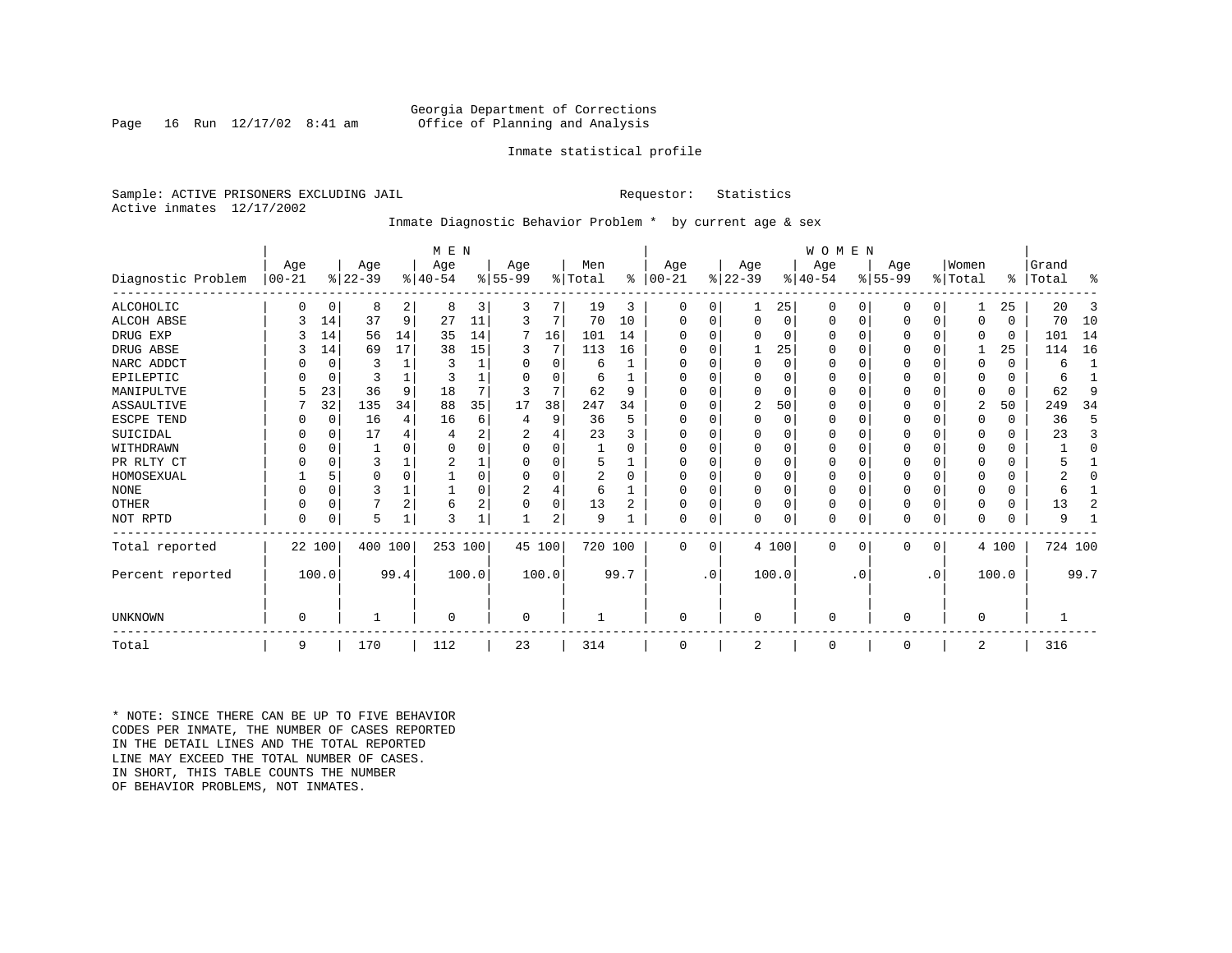Page 17 Run  $12/17/02$  8:41 am

## Inmate statistical profile

Sample: ACTIVE PRISONERS EXCLUDING JAIL **Requestor:** Statistics Active inmates 12/17/2002

Physical Profile (General Condition) by current age & sex

|                      |                |                |                  |      | M E N            |       |                  |       |                |      |                 |             |                  |                | W O M E N        |                |                    |             |                  |          |                |             |
|----------------------|----------------|----------------|------------------|------|------------------|-------|------------------|-------|----------------|------|-----------------|-------------|------------------|----------------|------------------|----------------|--------------------|-------------|------------------|----------|----------------|-------------|
| Physical Profile     | Age<br>  00-21 |                | Age<br>$8 22-39$ |      | Age<br>$8 40-54$ |       | Age<br>$8 55-99$ |       | Men<br>% Total | ႜ    | Age<br>$ 00-21$ |             | Age<br>$ 22-39 $ |                | Aqe<br>$8 40-54$ |                | Age<br>$8155 - 99$ |             | Women<br>% Total | ႜ        | Grand<br>Total | - %         |
|                      |                |                |                  |      |                  |       |                  |       |                |      |                 |             |                  |                |                  |                |                    |             |                  |          |                |             |
| NO LIMITATION        | 6              | 86             | 127              | 76   | 53               | 47    | 8                | 35    | 194            | 63   | $\mathbf 0$     | 0           |                  | 2 100          | 0                | 0 <sup>1</sup> | $\mathbf{0}$       | 0           |                  | 2 100    |                | 196 63      |
| DEFECT NO MAJOR LIMT |                | 14             | 19               | 11   | 27               | 24    | 8                | 35    | 55             | 18   | $\Omega$        | 0           | $\Omega$         | $\Omega$       | 0                | $\mathbf{0}$   | $\mathbf 0$        | $\Omega$    | $\mathbf{0}$     | $\Omega$ | 55             | 18          |
| DEFECT MAJOR LIMIT   | $\Omega$       | 0 <sup>1</sup> | 21               | 13   | 31               | 28    | 6                | 26    | 58             | 19   | $\mathbf 0$     | $\mathbf 0$ | $\Omega$         | $\Omega$       | 0                |                | $\mathbf{0}$       |             | $\Omega$         | $\Omega$ | 58             | 19          |
| VERY MAJOR DEFECT    | 0              | 0 <sup>1</sup> | 0                | 0    |                  | Τ.    |                  | 4     | $\overline{2}$ |      | $\mathbf 0$     | 0           | 0                | $\overline{0}$ | $\mathbf 0$      | 0              | $\mathbf 0$        | $\mathbf 0$ | 0                | 0        |                | $2 \quad 1$ |
| Total reported       |                | 7 100          | 167              | 100  | 112              | 100   | 23 100           |       | 309 100        |      | $\mathbf 0$     | 0           |                  | 2 100          | 0                | $\mathbf{0}$   | $\mathbf{0}$       | $\mathbf 0$ |                  | 2 100    |                | 311 100     |
| Percent reported     |                | 77.8           |                  | 98.2 |                  | 100.0 |                  | 100.0 |                | 98.4 |                 | $\cdot$ 0   |                  | 100.0          |                  | $\cdot$ 0      |                    | .0'         |                  | 100.0    |                | 98.4        |
| NOT REPORTED         | 2              |                | 3                |      | $\mathbf 0$      |       | $\mathbf 0$      |       | 5              |      | $\mathbf 0$     |             | $\Omega$         |                | $\mathbf 0$      |                | $\mathbf{0}$       |             | $\Omega$         |          | 5              |             |
| Total                | 9              |                | 170              |      | 112              |       | 23               |       | 314            |      | $\mathbf 0$     |             | 2                |                | 0                |                | $\mathbf{0}$       |             | 2                |          | 316            |             |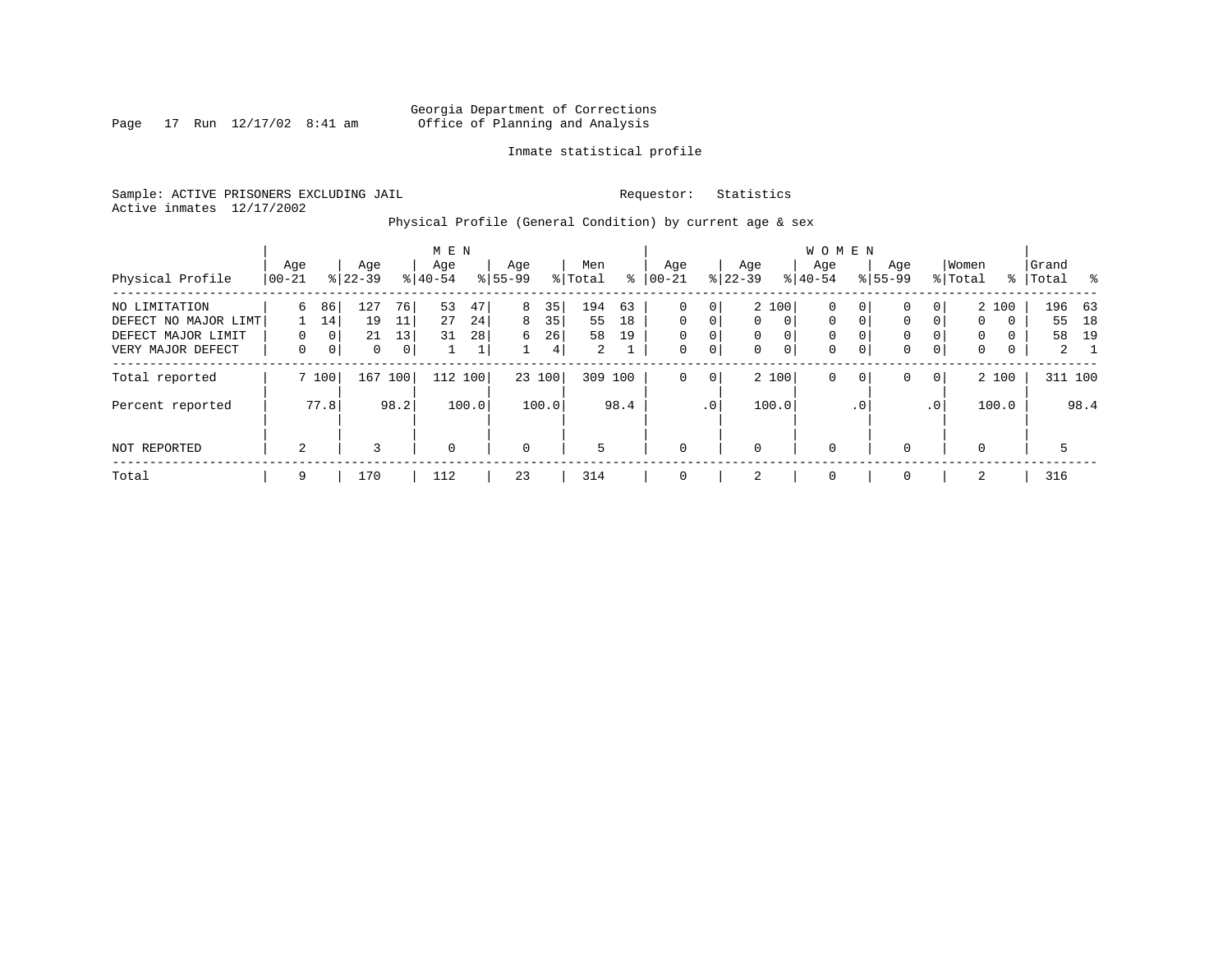## Georgia Department of Corrections<br>Page 18 Run 12/17/02 8:41 am Office of Planning and Analysis Page 18 Run 12/17/02 8:41 am Office of Planning and Analysis

## Inmate statistical profile

Sample: ACTIVE PRISONERS EXCLUDING JAIL **Requestor:** Statistics Active inmates 12/17/2002

Security Status by current age & sex

|                  |          |       |           |       | M E N       |                |             |        |          |          |             |                 |             |                | W O M E N   |         |             |           |             |       |           |         |
|------------------|----------|-------|-----------|-------|-------------|----------------|-------------|--------|----------|----------|-------------|-----------------|-------------|----------------|-------------|---------|-------------|-----------|-------------|-------|-----------|---------|
|                  | Age      |       | Age       |       | Age         |                | Age         |        | Men      |          | Age         |                 | Age         |                | Age         |         | Age         |           | Women       |       | Grand     |         |
| Security         | $ 00-21$ |       | $ 22-39 $ |       | $ 40-54 $   |                | $8 55-99$   |        | % Total  | ៖        | $00 - 21$   |                 | $ 22-39 $   |                | $ 40-54 $   |         | $8155 - 99$ |           | % Total     |       | %   Total | ႜ       |
| DIAG INCOM       | 0        | 0     |           |       | 0           |                | 0           | 0      |          | 0        | 0           | 0               | 0           | 0              |             | 0       | 0           | 0         | $\mathbf 0$ | 0     |           |         |
| WRK RELEAS       | 0        | 0     |           | 0     |             | 0              | 0           | 0      | 0        | 0        | $\mathbf 0$ | 0               | 0           | $\overline{0}$ | 0           | 0       | 0           | 0         | $\Omega$    | 0     |           |         |
| TRUSTY           |          |       |           |       |             |                | $\Omega$    |        | 0        | $\Omega$ |             |                 |             |                |             |         |             |           | $\Omega$    |       |           |         |
| MINIMUM          |          | 0     |           |       |             |                |             | 4      |          | 0        |             |                 |             | 50             | $\Omega$    |         | 0           |           |             | 50    |           |         |
| MEDIUM           | 0        | 0     | 51        | 30    | 44          | 39             | 10          | 43     | 105      | 33       | $\Omega$    |                 | 0           | 0              | $\Omega$    |         | 0           |           | 0           | 0     | 105       | 33      |
| CLOSE            |          | 78    | 102       | 60    | 63          | 56             | 10          | 43     | 182      | 58       |             |                 |             | 0              | 0           |         | 0           |           | $\mathbf 0$ | 0     | 182       | 58      |
| MAXIMUM          | $\Omega$ | 0     | 14        | 8     | 2           | 2 <sub>1</sub> |             | 4      | 17       | 5        | $\Omega$    |                 |             | 50             | $\Omega$    |         | $\Omega$    |           |             | 50    | 18        | 6       |
| DIAGNOSTIC       | 2        | 22    | 2         |       | 3           | 3              |             | 4      | 8        | 3        | $\mathbf 0$ | 0               | 0           | 0              | 0           | 0       | 0           | 0         | 0           | 0     | 8         | 3       |
| Total reported   |          | 9 100 | 170       | 100   | 112         | 100            |             | 23 100 | 314 100  |          | 0           | 0               |             | 2 100          | $\mathbf 0$ | $\circ$ | 0           | 0         |             | 2 100 |           | 316 100 |
| Percent reported |          | 100.0 |           | 100.0 |             | 100.0          |             | 100.0  |          | 100.0    |             | .0 <sup>1</sup> |             | 100.0          |             | .0'     |             | $\cdot$ 0 |             | 100.0 |           | 100.0   |
| NOT RPTD         | 0        |       | 0         |       | $\mathbf 0$ |                | $\mathbf 0$ |        | $\Omega$ |          | $\Omega$    |                 | $\mathbf 0$ |                | $\mathbf 0$ |         | $\Omega$    |           | $\mathbf 0$ |       |           |         |
| Total            | 9        |       | 170       |       | 112         |                | 23          |        | 314      |          | 0           |                 | 2           |                | $\mathbf 0$ |         | 0           |           | 2           |       | 316       |         |

\* NOTE: BEGINNING IN JULY 1987, THE FACILITIES DIVISION NO LONGER CODED INMATES AS BEING WORK RELEASE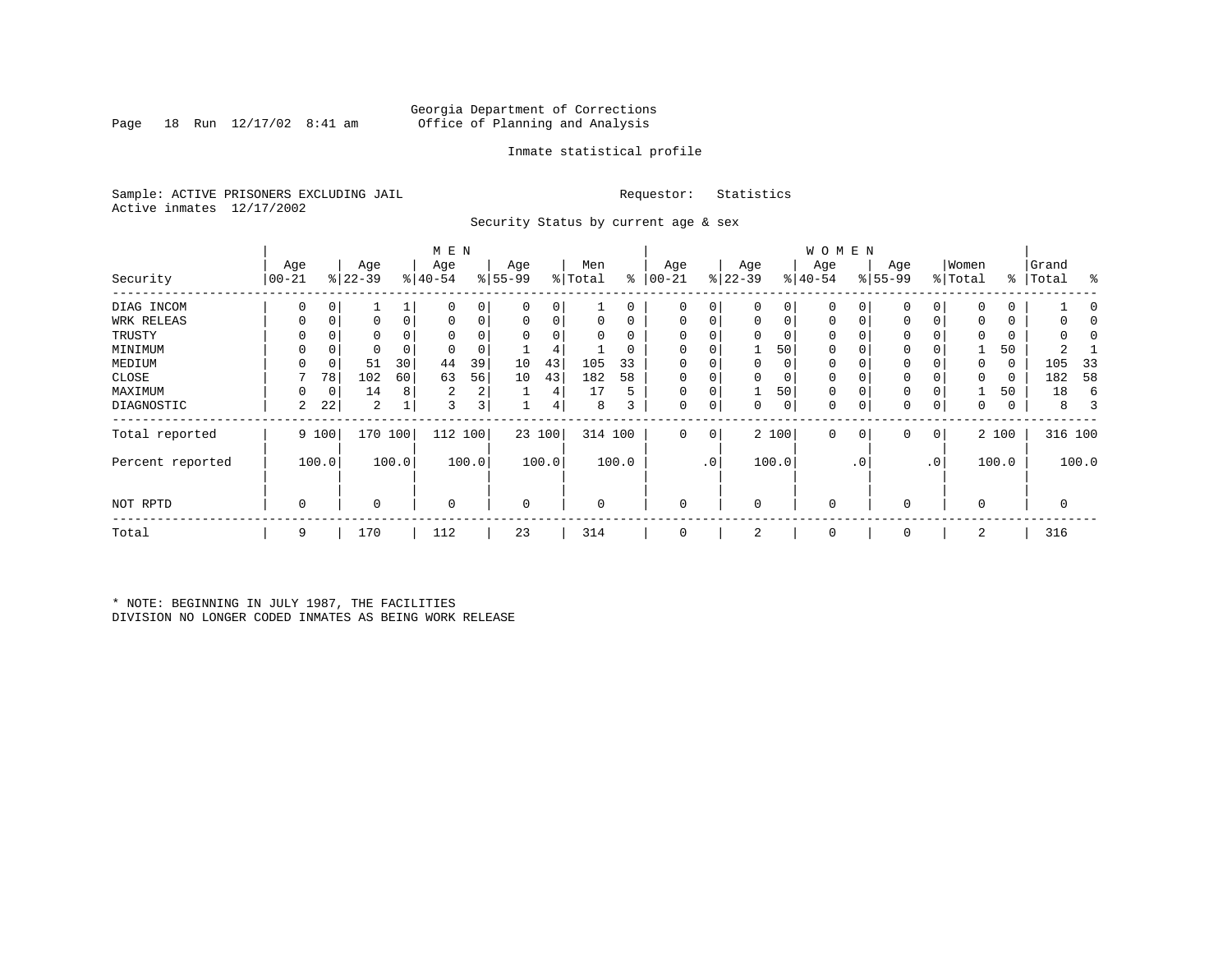Page 19 Run  $12/17/02$  8:41 am

## Inmate statistical profile

Sample: ACTIVE PRISONERS EXCLUDING JAIL **Requestor:** Statistics Active inmates 12/17/2002

Number Of Sentences by current age & sex

|                             |             |             |           |       | M E N     |       |                 |        |         |       |               |             |           |             | <b>WOMEN</b> |           |             |                 |          |       |             |       |
|-----------------------------|-------------|-------------|-----------|-------|-----------|-------|-----------------|--------|---------|-------|---------------|-------------|-----------|-------------|--------------|-----------|-------------|-----------------|----------|-------|-------------|-------|
|                             | Age         |             | Age       |       | Age       |       | Age             |        | Men     |       | Age           |             | Age       |             | Age          |           | Age         |                 | Women    |       | Grand       |       |
| Number Of Sentences   00-21 |             |             | $ 22-39 $ |       | $ 40-54 $ |       | $8 55-99$       |        | % Total |       | $8   00 - 21$ |             | $ 22-39 $ |             | $ 40-54 $    |           | $8 55-99$   |                 | % Total  |       | %   Total   | ႜ     |
| ONE                         |             | 11          | 17        | 10    | 22        | 20    | 3               | 13     | 43      | 14    | $\mathbf 0$   | 0           | $\Omega$  | 0           | $\Omega$     | 0         | $\Omega$    | 0               | 0        | 0     | 43          | 14    |
| TWO                         |             | 11          | 35        | 21    | 19        | 17    | 6               | 26     | 61      | 19    | $\Omega$      | 0           |           | 50          | $\mathbf 0$  | $\Omega$  | $\mathbf 0$ | 0               |          | 50    | 62          | 20    |
| THREE                       | 3           | 33          | 31        | 18    | 21        | 19    | 3               | 13     | 58      | 18    | 0             | 0           | 0         | 0           | 0            |           | $\mathbf 0$ |                 |          | 0     | 58          | 18    |
| FOUR                        | 0           | 0           | 19        | 11    | 19        | 17    |                 | 4      | 39      | 12    | $\Omega$      | 0           |           | $\mathbf 0$ | $\mathbf 0$  |           | $\mathbf 0$ |                 |          | 0     | 39          | 12    |
| FIVE                        | $\Omega$    | $\mathbf 0$ | 17        | 10    | 5         | 4     | 3               | 13     | 25      | 8     | 0             | $\mathsf 0$ |           | 50          | $\mathbf 0$  |           | $\mathbf 0$ |                 |          | 50    | 26          | 8     |
| MORE THAN FIVE              | 4           | 44          | 51        | 30    | 26        | 23    | $7\overline{ }$ | 30     | 88      | 28    | $\mathbf 0$   | 0           | 0         | 0           | $\mathbf 0$  | 0         | $\mathbf 0$ | 0               | 0        | 0     | 88          | 28    |
| Total reported              |             | 9 100       | 170 100   |       | 112 100   |       |                 | 23 100 | 314 100 |       | $\mathbf 0$   | 0           |           | 2 100       | $\mathbf{0}$ | $\Omega$  | $\Omega$    | $\circ$         |          | 2 100 | 316 100     |       |
| Percent reported            |             | 100.0       |           | 100.0 |           | 100.0 |                 | 100.0  |         | 100.0 |               | $\cdot$ 0   |           | 100.0       |              | $\cdot$ 0 |             | .0 <sup>1</sup> |          | 100.0 |             | 100.0 |
| NOT REPORTED                | $\mathbf 0$ |             | 0         |       | $\Omega$  |       | $\mathbf 0$     |        | 0       |       | $\mathbf 0$   |             | $\Omega$  |             | $\Omega$     |           | $\Omega$    |                 | $\Omega$ |       | $\mathbf 0$ |       |
| Total                       | 9           |             | 170       |       | 112       |       | 23              |        | 314     |       | 0             |             | 2         |             | 0            |           | $\Omega$    |                 | 2        |       | 316         |       |
|                             |             |             |           |       |           |       |                 |        |         |       |               |             |           |             |              |           |             |                 |          |       |             |       |
| AVG NUM SENTENCES           | 5.44        |             | 4.66      |       | 4.20      |       | 4.87            |        | 4.53    |       | .00           |             | 3.50      |             | .00          |           | .00         |                 | 3.50     |       | 4.53        |       |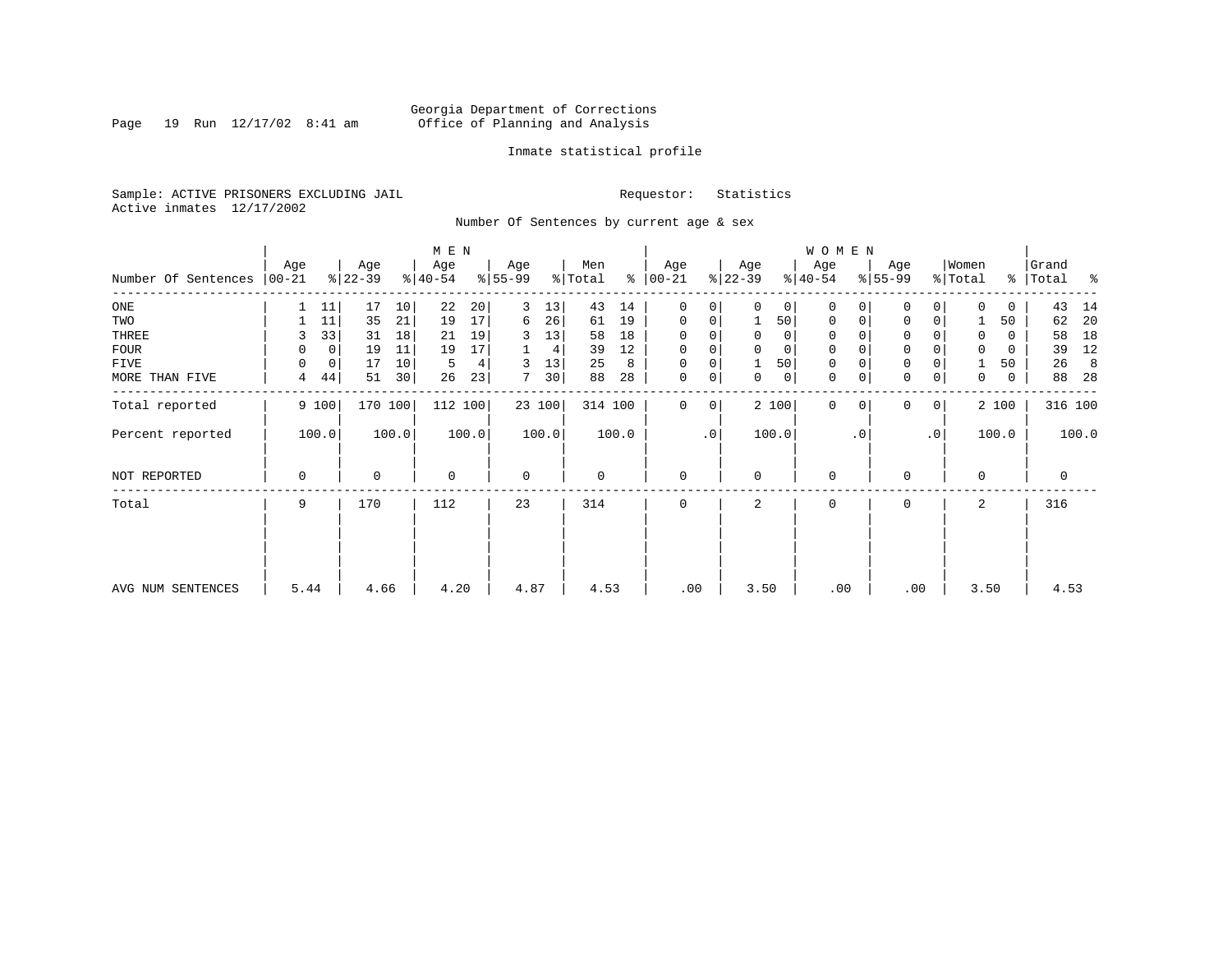Page 20 Run  $12/17/02$  8:41 am

## Inmate statistical profile

Sample: ACTIVE PRISONERS EXCLUDING JAIL **Requestor:** Statistics Active inmates 12/17/2002

Number Of Disciplinaries by current age & sex

|                  |                  |       |                  |                | M E N            |       |                  |        |                |       |                   |                 |                  |             | W O M E N        |             |                  |              |                  |       |                    |         |
|------------------|------------------|-------|------------------|----------------|------------------|-------|------------------|--------|----------------|-------|-------------------|-----------------|------------------|-------------|------------------|-------------|------------------|--------------|------------------|-------|--------------------|---------|
| Disciplinaries   | Age<br>$00 - 21$ |       | Age<br>$ 22-39 $ |                | Age<br>$8 40-54$ |       | Age<br>$8 55-99$ |        | Men<br>% Total | န္    | Age<br>$ 00 - 21$ |                 | Age<br>$ 22-39 $ |             | Age<br>$ 40-54 $ |             | Age<br>$8 55-99$ |              | Women<br>% Total |       | Grand<br>%   Total | ႜ       |
| ZERO             | 5                | 56    | 31               | 18             | 39               | 35    | 10               | 43     | 85             | 27    | 0                 | 0               | $\Omega$         | 0           | $\mathbf 0$      | $\Omega$    | $\Omega$         | $\Omega$     | $\Omega$         | 0     | 85                 | 27      |
| ONE              |                  | 11    | 19               | 11             | 14               | 13    | 2                | 9      | 36             | 11    | 0                 | 0               | 0                | $\mathbf 0$ | $\mathbf 0$      | $\mathbf 0$ | 0                | $\mathbf 0$  | $\Omega$         | 0     | 36                 | 11      |
| TWO              |                  | 0     | 11               | 6              | 13               | 12    | 3                | 13     | 27             | 9     | $\Omega$          |                 | $\mathbf 0$      | 0           | 0                | O           | $\Omega$         |              | 0                | 0     | 27                 | 9       |
| THREE            | 0                | 0     | 12               | 7              | 10               | 9     | 3                | 13     | 25             | 8     | $\Omega$          |                 | $\mathbf 0$      | 0           | $\mathbf 0$      | 0           | 0                |              | $\mathbf 0$      | 0     | 25                 | 8       |
| <b>FOUR</b>      |                  | 11    | 15               | 9 <sup>1</sup> | 11               | 10    |                  | 4      | 28             | 9     | $\Omega$          |                 |                  | 50          | $\mathbf 0$      |             | $\mathbf 0$      |              |                  | 50    | 29                 | 9       |
| FIVE             |                  | 11    | 13               | 8              | 3                | 3     | $\Omega$         | 0      | 17             | 5     | $\Omega$          | 0               | 0                | 0           | 0                | $\Omega$    | 0                |              | 0                | 0     | 17                 | 5       |
| MORE THAN FIVE   |                  | 11    | 69               | 41             | 22               | 20    | 4                | 17     | 96             | 31    | $\mathbf 0$       | 0               |                  | 50          | $\mathbf 0$      | 0           | $\mathbf 0$      | 0            |                  | 50    | 97                 | -31     |
| Total reported   |                  | 9 100 | 170 100          |                | 112 100          |       |                  | 23 100 | 314 100        |       | $\Omega$          | 0               |                  | 2 100       | $\mathbf{0}$     | $\mathbf 0$ | 0                | $\mathbf{0}$ |                  | 2 100 |                    | 316 100 |
| Percent reported |                  | 100.0 |                  | 100.0          |                  | 100.0 |                  | 100.0  |                | 100.0 |                   | .0 <sup>1</sup> |                  | 100.0       |                  | $\cdot$ 0   |                  | $\cdot$ 0    |                  | 100.0 |                    | 100.0   |
| NOT REPORTED     | 0                |       | $\Omega$         |                | $\mathbf 0$      |       | $\mathbf 0$      |        | 0              |       | $\mathbf 0$       |                 | 0                |             | $\mathbf 0$      |             | $\mathbf 0$      |              | $\Omega$         |       | $\mathbf 0$        |         |
| Total            | 9                |       | 170              |                | 112              |       | 23               |        | 314            |       | $\mathbf 0$       |                 | 2                |             | $\mathbf 0$      |             | 0                |              | 2                |       | 316                |         |
|                  |                  |       |                  |                |                  |       |                  |        |                |       |                   |                 |                  |             |                  |             |                  |              |                  |       |                    |         |
| AVG NUM DISCIP   | 1.78             |       | 7.72             |                | 3.32             |       | 2.35             |        | 5.59           |       | .00               |                 | 14.50            |             | .00              |             | .00              |              | 14.50            |       | 5.65               |         |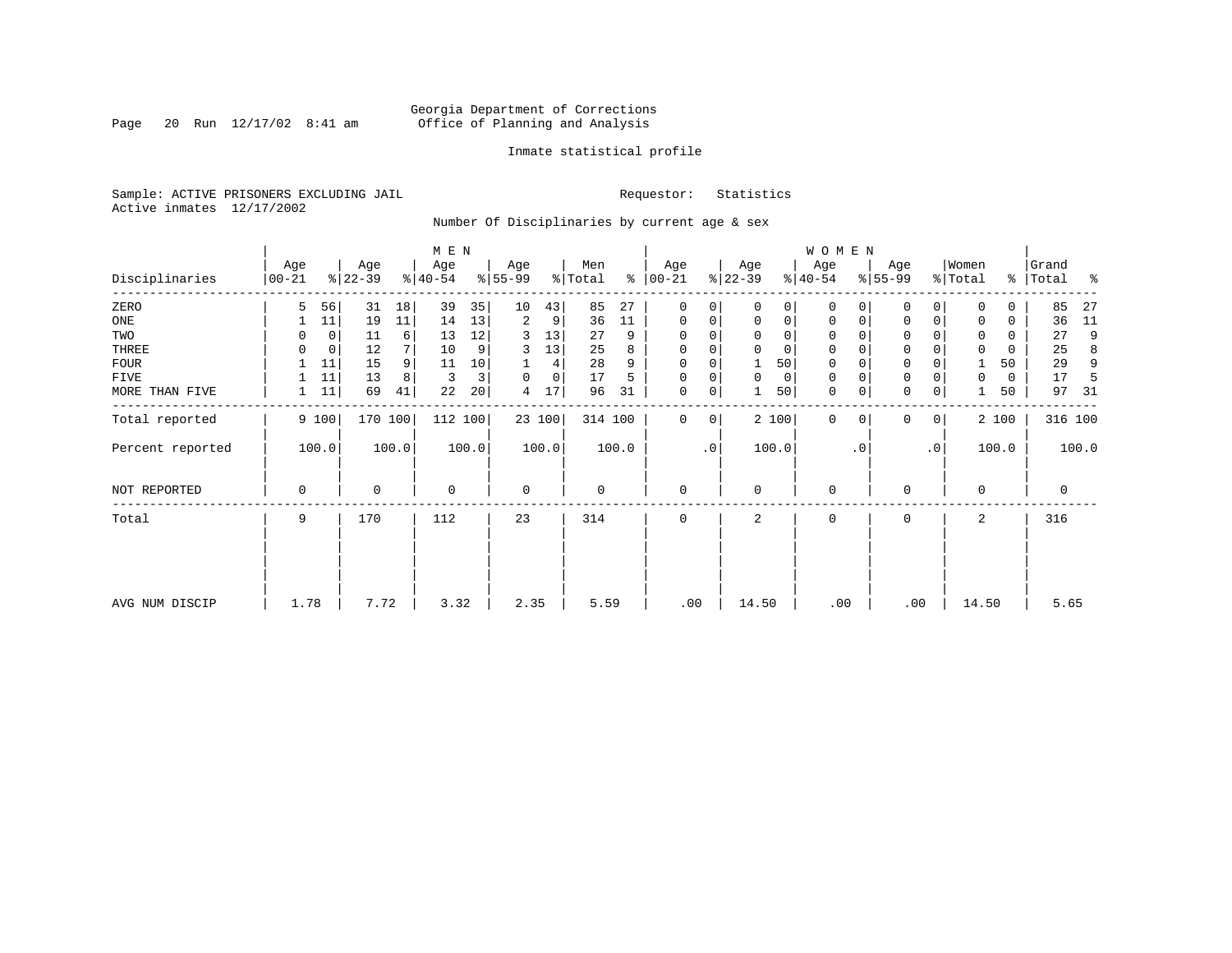Page 21 Run  $12/17/02$  8:41 am

## Inmate statistical profile

Sample: ACTIVE PRISONERS EXCLUDING JAIL **Requestor:** Statistics Active inmates 12/17/2002

Number Of Escapes by current age & sex

|                  |                 |                  |          | M E N            |       |                 |       |                |             |                  |           |                 |             | WOMEN            |           |                  |           |                  |       |                     |
|------------------|-----------------|------------------|----------|------------------|-------|-----------------|-------|----------------|-------------|------------------|-----------|-----------------|-------------|------------------|-----------|------------------|-----------|------------------|-------|---------------------|
| Escapes          | Age<br>$ 00-21$ | Age<br>$ 22-39 $ |          | Age<br>$ 40-54 $ |       | Age<br>$ 55-99$ |       | Men<br>% Total | ៖           | Age<br>$ 00-21 $ |           | Age<br>$ 22-39$ |             | Age<br>$ 40-54 $ |           | Age<br>$ 55-99 $ |           | Women<br>% Total | ွေ    | Grand<br>ႜ<br>Total |
| ZERO             | 9 100           | 169              | 99       | 112              | 100   | 23 100          |       | 313 100        |             | $\mathbf{0}$     | 0         | 2 100           |             | $\mathbf 0$      | 0         | $\mathbf 0$      | 0         |                  | 2 100 | 315 100             |
| ONE              | 0               | 0                | 1        | $\mathbf 0$      | 0     | $\mathbf 0$     | 0     |                | $\mathbf 0$ | 0                | 0         | $\Omega$        | 0           | 0                | 0         | 0                | 0         | $\Omega$         | 0     | $\Omega$            |
| TWO              | 0               | 0                | 0        | 0                |       | 0               |       | 0              | 0           | 0                |           |                 | 0           | 0                |           | $\Omega$         |           | 0                | 0     |                     |
| THREE            | 0               | 0                |          | 0                |       | 0               | 0     | 0              | 0           | 0                |           | 0               | 0           | 0                |           | $\mathbf 0$      |           |                  | 0     | 0<br>0              |
| FOUR             | 0               | 0                | $\Omega$ | $\Omega$         |       | $\Omega$        | 0     | 0              | $\Omega$    | $\mathbf 0$      | 0         | $\Omega$        | $\mathbf 0$ | $\Omega$         |           | $\mathbf 0$      |           |                  | 0     |                     |
| FIVE             | 0               | 0<br>0           | 0        | $\mathbf 0$      | 0     | $\Omega$        | 0     | 0              | $\Omega$    | $\mathbf 0$      | 0         | $\Omega$        | 0           | 0                |           | 0                |           |                  | 0     |                     |
| MORE THAN FIVE   | 0               | 0<br>0           | 0        | $\mathbf 0$      | 0     | 0               | 0     | 0              | 0           | 0                | 0         | $\Omega$        | 0           | $\mathbf 0$      | 0         | $\mathbf 0$      | 0         | 0                | 0     | 0                   |
| Total reported   | 9 100           | 170 100          |          | 112 100          |       | 23 100          |       | 314 100        |             | $\mathbf{0}$     | 0         | 2 100           |             | $\mathbf{0}$     | 0         | 0                | 0         |                  | 2 100 | 316 100             |
| Percent reported | 100.0           |                  | 100.0    |                  | 100.0 |                 | 100.0 |                | 100.0       |                  | $\cdot$ 0 | 100.0           |             |                  | $\cdot$ 0 |                  | $\cdot$ 0 |                  | 100.0 | 100.0               |
| NOT REPORTED     | 0               | $\Omega$         |          | $\mathbf 0$      |       | $\mathbf 0$     |       | 0              |             | $\mathbf 0$      |           | $\Omega$        |             | 0                |           | 0                |           | $\Omega$         |       | 0                   |
| Total            | 9               | 170              |          | 112              |       | 23              |       | 314            |             | $\mathbf 0$      |           | 2               |             | 0                |           | 0                |           | 2                |       | 316                 |
|                  |                 |                  |          |                  |       |                 |       |                |             |                  |           |                 |             |                  |           |                  |           |                  |       |                     |
| AVG NUM ESCAPES  | .00             | .01              |          | .00              |       | .00             |       | .00            |             | .00              |           | .00             |             | .00              |           | .00              |           | .00              |       | .00                 |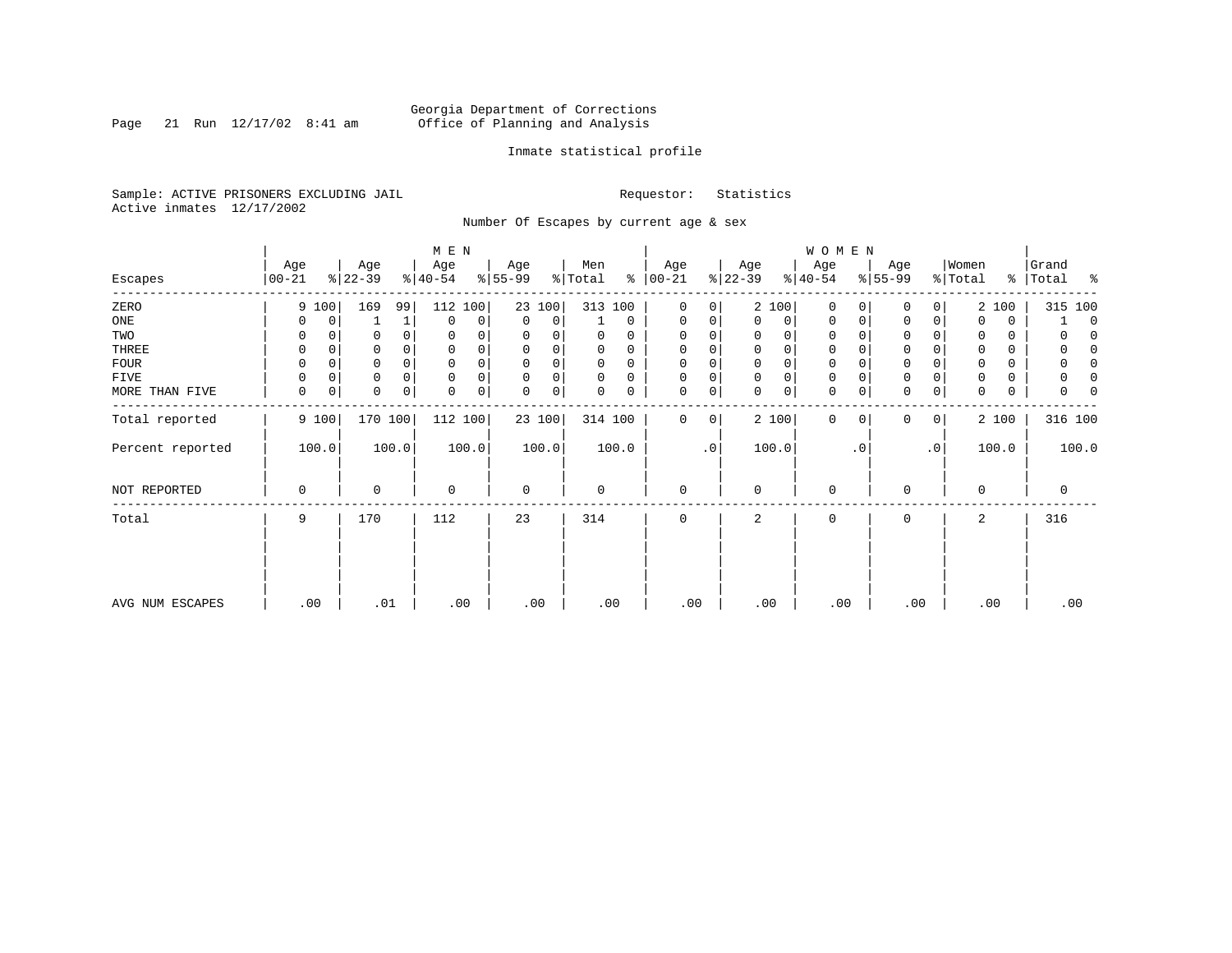Page 22 Run  $12/17/02$  8:41 am

#### Inmate statistical profile

Sample: ACTIVE PRISONERS EXCLUDING JAIL **Requestor:** Statistics Active inmates 12/17/2002

Number Of Prior Georgia Incarcerations \* by current age & sex

|                            |             |             |                 |       | M E N            |                |                 |                |                |       |                      |                |                  |                | WOMEN            |           |                     |           |                  |             |                |       |
|----------------------------|-------------|-------------|-----------------|-------|------------------|----------------|-----------------|----------------|----------------|-------|----------------------|----------------|------------------|----------------|------------------|-----------|---------------------|-----------|------------------|-------------|----------------|-------|
| Prior Incarcerations 00-21 | Age         |             | Age<br>$ 22-39$ |       | Age<br>$ 40-54 $ |                | Age<br>$ 55-99$ |                | Men<br>% Total |       | Age<br>$8   00 - 21$ |                | Age<br>$ 22-39 $ |                | Age<br>$8 40-54$ |           | Age<br>$ 55-99 $    |           | Women<br>% Total | ွေ          | Grand<br>Total | ႜ     |
|                            |             |             |                 |       |                  |                |                 |                |                |       |                      |                |                  |                |                  |           |                     |           |                  |             |                |       |
| ZERO                       | 6           | 67          | 95              | 56    | 41               | 37             | 11              | 48             | 153            | 49    | $\Omega$             | $\overline{0}$ |                  | 2 100          | $\Omega$         |           | 0                   | 0         |                  | 2 100       | 155            | 49    |
| ONE                        | 2           | 22          | 34              | 20    | 20               | 18             | 6               | 26             | 62             | 20    | 0                    | 0              | $\Omega$         | 0 <sup>1</sup> | $\Omega$         | 0         | 0                   | 0         | $\Omega$         | $\mathbf 0$ | 62             | 20    |
| TWO                        |             | 11          | 18              | 11    | 16               | 14             | 2               | 9              | 37             | 12    | $\Omega$             | 0              | 0                | 0              | 0                |           | 0                   |           | 0                | 0           | 37             | 12    |
| THREE                      | 0           | $\mathbf 0$ | 15              | 9     | 13               | 12             | 3               | 13             | 31             | 10    | 0                    | 0              | $\mathbf{0}$     | 0 <sup>1</sup> | $\mathbf 0$      |           | $\mathbf 0$         | 0         | $\Omega$         | 0           | 31             | 10    |
| <b>FOUR</b>                | 0           | 0           | 6               |       | 11               | 10             | $\Omega$        | $\overline{0}$ | 17             | 5     | 0                    | 0              | $\mathbf 0$      | $\mathbf 0$    | 0                |           | $\mathbf 0$         |           | $\mathbf 0$      | 0           | 17             |       |
| <b>FIVE</b>                | 0           | 0           |                 |       | 8                | 7 <sup>1</sup> |                 | $\overline{0}$ | 9              | 3     | 0                    | 0              | $\Omega$         | 0 <sup>1</sup> | 0                |           | $\mathsf{O}\xspace$ |           | $\mathbf 0$      | 0           | 9              |       |
| MORE THAN FIVE             | $\mathbf 0$ | $\mathbf 0$ |                 |       | $\overline{3}$   | 3 <sup>1</sup> |                 | 4              | 5              | 2     | $\Omega$             | 0              | $\Omega$         | 0 <sup>1</sup> | $\mathbf 0$      | 0         | $\mathbf 0$         | 0         | $\Omega$         | $\mathbf 0$ | 5              |       |
| Total reported             |             | 9 100       | 170 100         |       | 112 100          |                |                 | 23 100         | 314 100        |       | $\Omega$             | $\overline{0}$ |                  | 2 100          | $\Omega$         | $\Omega$  | $\mathbf 0$         | 0         |                  | 2 100       | 316 100        |       |
| Percent reported           |             | 100.0       |                 | 100.0 |                  | 100.0          |                 | 100.0          |                | 100.0 |                      | $\cdot$ 0      |                  | 100.0          |                  | $\cdot$ 0 |                     | $\cdot$ 0 |                  | 100.0       |                | 100.0 |
| NOT REPORTED               | 0           |             | 0               |       | $\mathbf 0$      |                | $\mathbf 0$     |                | $\mathbf 0$    |       | 0                    |                | $\Omega$         |                | $\mathbf 0$      |           | 0                   |           | $\Omega$         |             | 0              |       |
| Total                      | 9           |             | 170             |       | 112              |                | 23              |                | 314            |       | 0                    |                | 2                |                | 0                |           | 0                   |           | 2                |             | 316            |       |
|                            |             |             |                 |       |                  |                |                 |                |                |       |                      |                |                  |                |                  |           |                     |           |                  |             |                |       |
|                            |             |             |                 |       |                  |                |                 |                |                |       |                      |                |                  |                |                  |           |                     |           |                  |             |                |       |
| AVG # INCARCERATIONS       | .44         |             | .88             |       | 1.76             |                | 1.09            |                | 1.20           |       | .00                  |                | .00              |                | .00              |           | .00                 |           |                  | .00         | 1.19           |       |

\* This data counts a parole revocation on an existing sentenCE AS A prior incarceration. Also, this data counts, for any cohort of inmates, the total number of Georgia incarcerations the inmate has had during his entire criminal career. For example, if an inmate was admitted to prison first in FY72, and then re-admitted in FY79 and FY85, he had two prior incarcerations before the FY85 admission. This inmate's records show two prior incarcerations in all three of his records since he has had two prior incarcerations in his criminal career. If the cohort of FY72 admissions is selected for analysis, two prior incarcerations will be listed for this inmate even though in FY72, he had no prior incarcerations.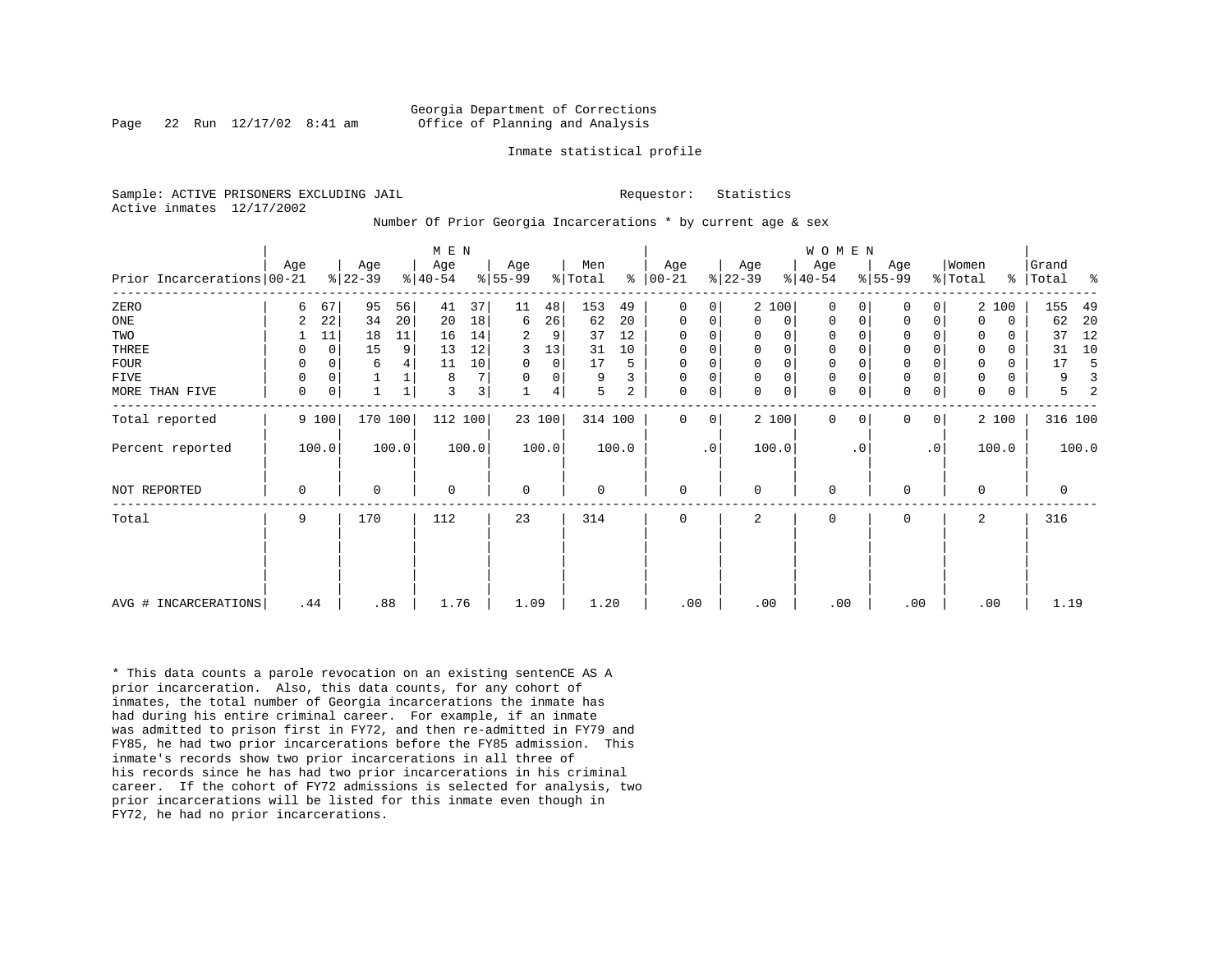Page 23 Run  $12/17/02$  8:41 am

## Inmate statistical profile

Sample: ACTIVE PRISONERS EXCLUDING JAIL **Requestor:** Statistics Active inmates 12/17/2002

Number Of Transfers by current age & sex

|                   |                  |    |                  |                | M E N            |                |                  |        |                |                 |                   |                 |                  |       | W O M E N        |             |                 |              |                  |       |                    |       |
|-------------------|------------------|----|------------------|----------------|------------------|----------------|------------------|--------|----------------|-----------------|-------------------|-----------------|------------------|-------|------------------|-------------|-----------------|--------------|------------------|-------|--------------------|-------|
| Transfers         | Age<br>$00 - 21$ |    | Age<br>$ 22-39 $ |                | Age<br>$ 40-54 $ |                | Age<br>$8 55-99$ |        | Men<br>% Total | န္              | Age<br>$ 00 - 21$ |                 | Age<br>$ 22-39 $ |       | Age<br>$ 40-54 $ |             | Age<br>$ 55-99$ |              | Women<br>% Total |       | Grand<br>%   Total | ႜ     |
| ZERO              | 3                | 33 | 3                | $\overline{2}$ | 3                | 3              |                  | 4      | 10             | 3               | 0                 | 0               |                  | 50    | $\mathbf{0}$     | $\Omega$    | $\Omega$        | $\Omega$     |                  | 50    | 11                 | 3     |
| ONE               |                  | 44 | 76               | 45             | 48               | 43             | 10               | 43     | 138            | 44              | 0                 | 0               |                  | 50    | 0                | 0           | 0               | 0            |                  | 50    | 139                | 44    |
| TWO               |                  | 11 | 42               | 25             | 36               | 32             |                  | 30     | 86             | 27              | $\Omega$          |                 | 0                | 0     | $\mathbf 0$      | 0           | $\Omega$        |              | 0                | 0     | 86                 | 27    |
| THREE             |                  | 11 | 23               | 14             | 13               | $12$           | 2                | 9      | 39             | 12              | $\Omega$          |                 | 0                | 0     | 0                | $\Omega$    | 0               |              | 0                | 0     | 39                 | 12    |
| <b>FOUR</b>       | 0                | 0  | 8                | 5 <sup>1</sup> | 3                | 3              | 2                | 9      | 13             | $4\overline{ }$ | $\Omega$          |                 | 0                | 0     | $\mathbf 0$      |             | $\mathbf 0$     |              |                  | 0     | 13                 | 4     |
| FIVE              | 0                | 0  |                  |                | 3                | 3 <sub>1</sub> | $\mathbf 0$      | 0      | 10             | 3               | $\Omega$          | 0               | 0                | 0     | 0                | $\Omega$    | 0               |              | 0                | 0     | 10                 | 3     |
| MORE THAN FIVE    | 0                | 0  | 11               | 6              | 6                | 5              | 1                | 4      | 18             | 6               | 0                 | 0               | 0                | 0     | $\mathbf 0$      | $\mathbf 0$ | $\mathbf 0$     | 0            | 0                | 0     | 18                 | 6     |
| Total reported    | 9 100            |    | 170 100          |                | 112 100          |                |                  | 23 100 | 314 100        |                 | $\Omega$          | 0               |                  | 2 100 | $\mathbf{0}$     | $\mathbf 0$ | 0               | $\mathbf{0}$ |                  | 2 100 | 316 100            |       |
| Percent reported  | 100.0            |    |                  | 100.0          |                  | 100.0          |                  | 100.0  |                | 100.0           |                   | .0 <sup>1</sup> |                  | 100.0 |                  | $\cdot$ 0   |                 | $\cdot$ 0    |                  | 100.0 |                    | 100.0 |
| NOT REPORTED      | 0                |    | $\Omega$         |                | $\mathbf 0$      |                | $\mathbf 0$      |        | 0              |                 | 0                 |                 | 0                |       | $\mathbf 0$      |             | 0               |              | $\Omega$         |       | $\mathbf 0$        |       |
| Total             | 9                |    | 170              |                | 112              |                | 23               |        | 314            |                 | 0                 |                 | 2                |       | $\mathbf 0$      |             | 0               |              | 2                |       | 316                |       |
|                   |                  |    |                  |                |                  |                |                  |        |                |                 |                   |                 |                  |       |                  |             |                 |              |                  |       |                    |       |
|                   |                  |    |                  |                |                  |                |                  |        |                |                 |                   |                 |                  |       |                  |             |                 |              |                  |       |                    |       |
| AVG NUM TRANSFERS | 1.00             |    | 2.20             |                | 2.01             |                | 1.91             |        | 2.08           |                 | .00               |                 | .50              |       | .00              |             | .00             |              | .50              |       | 2.07               |       |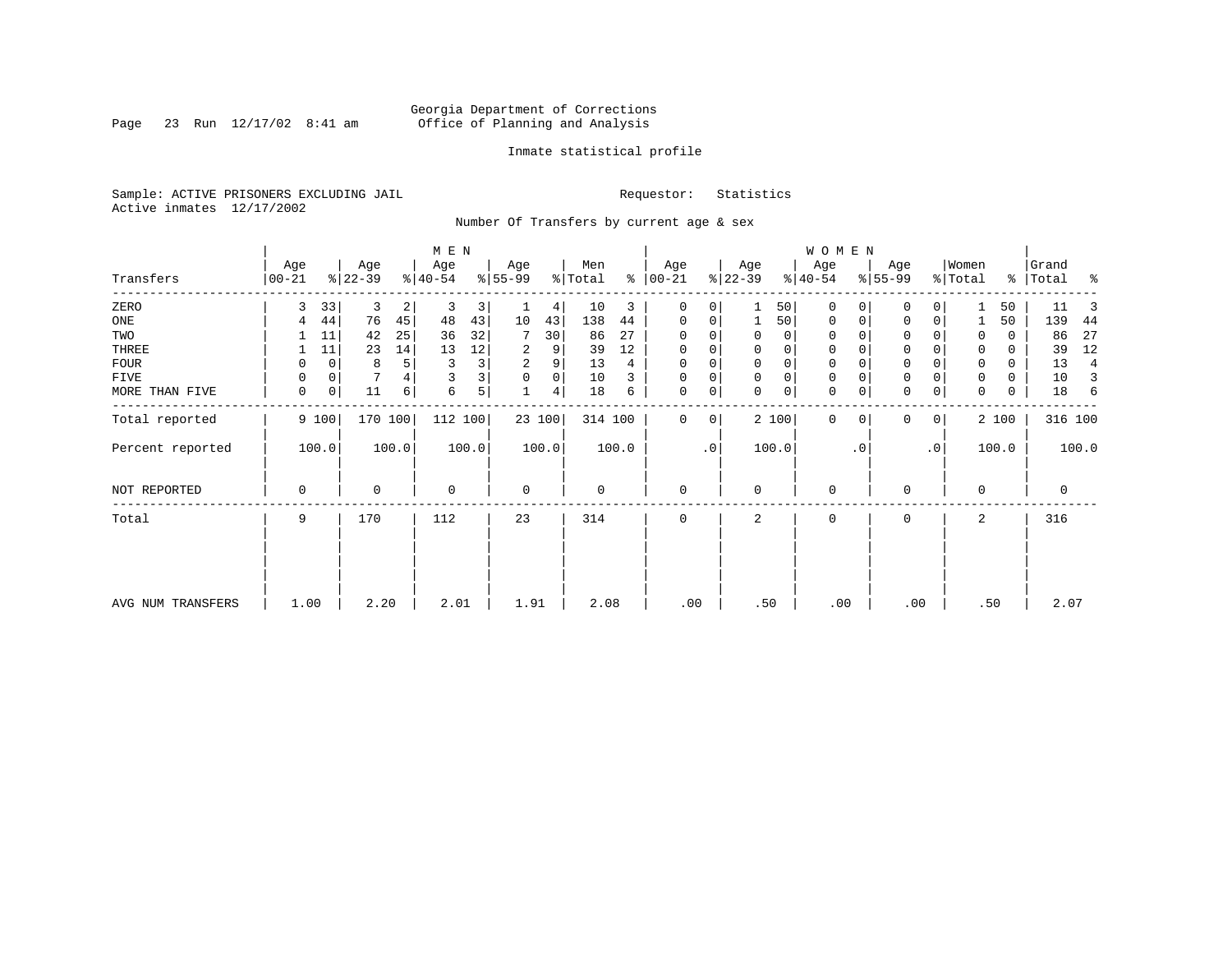Page 24 Run  $12/17/02$  8:41 am

## Inmate statistical profile

Sample: ACTIVE PRISONERS EXCLUDING JAIL **Requestor:** Statistics Active inmates 12/17/2002

County Of Conviction by current age & sex

| Age<br>Age<br>Age<br>Men<br>Age<br>Women<br>Grand<br>Age<br>Age<br>Age<br>Age<br>County Of Conviction 00-21<br>$8 22-39$<br>$8 40-54$<br>$8 55-99$<br>% Total<br>$8   00 - 21$<br>$ 22-39$<br>$8155 - 99$<br>$8 40-54$<br>% Total<br>Total<br>ႜၟ<br>Appling<br>2<br>0<br>0<br>$\mathbf 1$<br>$\mathbf 1$<br>0<br>0<br>1<br>0<br>0<br>0<br>0<br>2<br>1<br>0<br>0<br>0<br>0<br>0<br>0<br>1<br>$\mathsf{O}$<br>0<br>Atkinson<br>$\mathbf 0$<br>$\mathsf 0$<br>$\overline{4}$<br>$\mathbf{1}$<br>$\mathsf 0$<br>$\mathsf 0$<br>$\mathbf 0$<br>$\mathbf 0$<br>0<br>$\mathbf 1$<br>$\mathbf 0$<br>$\Omega$<br>$\Omega$<br>0<br>$\mathbf 0$<br>$\Omega$<br>O<br>0<br>$\mathbf{1}$<br>1<br>$\mathbf 0$<br>$\mathbf 0$<br>Bacon<br>0<br>0<br>0<br>0<br>1<br>$\Omega$<br>1<br>0<br>$\Omega$<br>0<br>0<br>$\Omega$<br>0<br>$\Omega$<br>$\Omega$<br>0<br>$\Omega$<br>1<br>Baldwin<br>3<br>0<br>1<br>3<br>$\Omega$<br>0<br>4<br>1<br>0<br>0<br>$\Omega$<br>0<br>U<br>1<br>0<br>$\Omega$<br>0<br>0<br>0<br>0<br>4<br>Banks<br>$\mathbf 0$<br>0<br>0<br>0<br>0<br>4<br>$\mathbf{1}$<br>0<br>0<br>$\Omega$<br>$\Omega$<br>$\Omega$<br>$\Omega$<br>$\Omega$<br>U<br>1<br>O<br>$\Omega$<br>0<br>C<br>$\overline{c}$<br>0<br>3<br>1<br>0<br>4<br>1<br>0<br>0<br>$\Omega$<br>$\Omega$<br>0<br>$\Omega$<br>0<br>3<br>Barrow<br>0<br>0<br>1<br>$\Omega$<br>$\Omega$<br>0<br>2<br>$\overline{2}$<br>$\mathbf 0$<br>$\mathbf 0$<br>$\overline{2}$<br>$\mathbf 0$<br>0<br>$\mathbf 0$<br>$\mathbf 0$<br>$\Omega$<br>1<br>0<br>0<br>0<br>0<br>2<br>Bartow<br>0<br>0<br>$\Omega$<br>$\Omega$<br>0<br>Ben Hill<br>0<br>$\mathsf 0$<br>$\mathbf{1}$<br>0<br>$\mathbf{1}$<br>$\Omega$<br>$\Omega$<br>$\mathbf 0$<br>0<br>$\mathbf 0$<br>$\mathbf 0$<br>$\Omega$<br>0<br>1<br>$\Omega$<br>$\Omega$<br>$\Omega$<br>$\mathbf 0$<br>$\Omega$<br>0<br>Berrien<br>$\mathbf{1}$<br>$\mathbf{1}$<br>$\mathbf 0$<br>0<br>$\Omega$<br>$\mathbf 0$<br>$\mathbf{1}$<br>$\Omega$<br>$\Omega$<br>0<br>$\mathbf 0$<br>$\Omega$<br>$\mathbf 0$<br>$\Omega$<br>O<br>0<br>$\Omega$<br>$\Omega$<br>$\mathbf 0$<br>0<br>$\mathbf{1}$<br><b>Bibb</b><br>3<br>4<br>3<br>O<br>0<br>4<br>11<br>$\Omega$<br>0<br>0<br>0<br>0<br>$\Omega$<br>0<br>$\Omega$<br>11<br>4<br>$\Omega$<br>0<br>Bleckley<br>0<br>$\mathbf 0$<br>O<br>0<br>1<br>1<br>0<br>$\Omega$<br>1<br>$\Omega$<br>$\Omega$<br>0<br>$\Omega$<br>0<br>$\Omega$<br>$\mathsf{C}$<br>$\Omega$<br>$\Omega$<br>$\mathbf 0$<br>0<br>$\mathbf{1}$<br>Brantley<br>$\mathbf 0$<br>1<br>$\mathbf 0$<br>0<br>$\mathbf 0$<br>0<br>$\mathbf 0$<br>$\mathbf{1}$<br>$\Omega$<br>1<br>$\Omega$<br>$\Omega$<br>$\Omega$<br>$\Omega$<br>$\mathbf 0$<br>$\Omega$<br>0<br>$\Omega$<br>0<br>0<br>1<br>Brooks<br>$\mathsf{O}\xspace$<br>0<br>$\mathbf 1$<br>$\mathbf 1$<br>0<br>$\mathbf 0$<br>$\mathbf 0$<br>0<br>0<br>0<br>$\Omega$<br>1<br>0<br>0<br>$\Omega$<br>O<br>0<br>C<br>$\Omega$<br>0<br>1<br>5<br>Burke<br>2<br>$\mathbf{1}$<br>1<br>$\mathbf 0$<br>2<br>5<br>0<br>$\overline{4}$<br>$\Omega$<br>$\Omega$<br>0<br>$\Omega$<br>0<br>$\Omega$<br>0<br>O<br>0<br>O<br>$\Omega$<br>0<br>1<br>3<br><b>Butts</b><br>1<br>$\mathbf{1}$<br>4<br>1<br>$\Omega$<br>0<br>0<br>0<br>0<br>$\Omega$<br>3<br>0<br>0<br>$\mathbf{1}$<br>$\mathbf{1}$<br>$\Omega$<br>0<br>0<br>0<br>Camden<br>$\mathbf 0$<br>0<br>1<br>$\mathbf 0$<br>0<br>$\Omega$<br>$\mathbf{1}$<br>$\Omega$<br>1<br>0<br>$\Omega$<br>0<br>0<br>0<br>$\Omega$<br>$\Omega$<br>$\Omega$<br>$\Omega$<br>$\Omega$<br>0<br>Carroll<br>0<br>$\overline{c}$<br>$\Omega$<br>$\mathbf 0$<br>$\overline{2}$<br>2<br>O<br>0<br>$\mathbf{1}$<br>$\Omega$<br>$\mathbf{1}$<br>$\Omega$<br>0<br>$\Omega$<br>$\Omega$<br>$\Omega$<br>$\sqrt{ }$<br>$\Omega$<br>$\Omega$<br>$\Omega$<br>0<br>Catoosa<br>$\mathbf 0$<br>$\mathbf 0$<br>1<br>$\mathbf 0$<br>$\mathbf{1}$<br>0<br>$\mathbf 0$<br>$\Omega$<br>0<br>$\Omega$<br>-1<br>$\Omega$<br>$\Omega$<br>$\Omega$<br>$\Omega$<br>$\Omega$<br>$\mathbf 0$<br>$\Omega$<br>$\Omega$<br>0<br>1<br>Chatham<br>3<br>0<br>6<br>4<br>3<br>4<br>10<br>3<br>$\mathbf 0$<br>$\Omega$<br>$\Omega$<br>$\mathbf 0$<br>$\Omega$<br>0<br>10<br>0<br>0<br>$\Omega$<br>$\Omega$<br>1<br>C<br>0<br>$\mathbf{1}$<br>$\mathbf{1}$<br>$\Omega$<br>$\mathbf 0$<br>$\Omega$<br>Chattooga<br>O<br>0<br>1<br>0<br>0<br>$\Omega$<br>0<br>$\Omega$<br>0<br>$\Omega$<br>$\mathbf 0$<br>$\Omega$<br>$\Omega$<br>0<br>1<br>Cherokee<br>1<br>$\mathbf 0$<br>$\overline{2}$<br>2<br>0<br>0<br>1<br>1<br>$\mathbf{1}$<br>$\Omega$<br>1<br>$\Omega$<br>0<br>0<br>0<br>0<br>$\Omega$<br>0<br>$\Omega$<br>0<br>$\Omega$<br>Clarke<br>4<br>5<br>4<br>6<br>0<br>0<br>0<br>0<br>0<br>0<br>0<br>11<br>4<br>0<br>$\Omega$<br>0<br>$\mathbf 0$<br>0<br>0<br>0<br>11<br>2<br>Clayton<br>2<br>$\Omega$<br>7<br>$\overline{4}$<br>4<br>10<br>3<br>0<br>$\Omega$<br>$\Omega$<br>$\Omega$<br>$\Omega$<br>0<br>10<br>O<br>1<br>$\Omega$<br>$\Omega$<br>$\Omega$<br>$\Omega$ |                |
|-------------------------------------------------------------------------------------------------------------------------------------------------------------------------------------------------------------------------------------------------------------------------------------------------------------------------------------------------------------------------------------------------------------------------------------------------------------------------------------------------------------------------------------------------------------------------------------------------------------------------------------------------------------------------------------------------------------------------------------------------------------------------------------------------------------------------------------------------------------------------------------------------------------------------------------------------------------------------------------------------------------------------------------------------------------------------------------------------------------------------------------------------------------------------------------------------------------------------------------------------------------------------------------------------------------------------------------------------------------------------------------------------------------------------------------------------------------------------------------------------------------------------------------------------------------------------------------------------------------------------------------------------------------------------------------------------------------------------------------------------------------------------------------------------------------------------------------------------------------------------------------------------------------------------------------------------------------------------------------------------------------------------------------------------------------------------------------------------------------------------------------------------------------------------------------------------------------------------------------------------------------------------------------------------------------------------------------------------------------------------------------------------------------------------------------------------------------------------------------------------------------------------------------------------------------------------------------------------------------------------------------------------------------------------------------------------------------------------------------------------------------------------------------------------------------------------------------------------------------------------------------------------------------------------------------------------------------------------------------------------------------------------------------------------------------------------------------------------------------------------------------------------------------------------------------------------------------------------------------------------------------------------------------------------------------------------------------------------------------------------------------------------------------------------------------------------------------------------------------------------------------------------------------------------------------------------------------------------------------------------------------------------------------------------------------------------------------------------------------------------------------------------------------------------------------------------------------------------------------------------------------------------------------------------------------------------------------------------------------------------------------------------------------------------------------------------------------------------------------------------------------------------------------------------------------------------------------------------------------------------------------------------------------------------------------------------------------------------------------------------------------------------------------------------------------------------------------------------------------------------------------------------------------------------------------------------------------------------------------------------------------------------------------------------------------------------------------------------------------------------------------------------------------------------------------------------------------------------------------------------------------------------------|----------------|
|                                                                                                                                                                                                                                                                                                                                                                                                                                                                                                                                                                                                                                                                                                                                                                                                                                                                                                                                                                                                                                                                                                                                                                                                                                                                                                                                                                                                                                                                                                                                                                                                                                                                                                                                                                                                                                                                                                                                                                                                                                                                                                                                                                                                                                                                                                                                                                                                                                                                                                                                                                                                                                                                                                                                                                                                                                                                                                                                                                                                                                                                                                                                                                                                                                                                                                                                                                                                                                                                                                                                                                                                                                                                                                                                                                                                                                                                                                                                                                                                                                                                                                                                                                                                                                                                                                                                                                                                                                                                                                                                                                                                                                                                                                                                                                                                                                                                                                       |                |
|                                                                                                                                                                                                                                                                                                                                                                                                                                                                                                                                                                                                                                                                                                                                                                                                                                                                                                                                                                                                                                                                                                                                                                                                                                                                                                                                                                                                                                                                                                                                                                                                                                                                                                                                                                                                                                                                                                                                                                                                                                                                                                                                                                                                                                                                                                                                                                                                                                                                                                                                                                                                                                                                                                                                                                                                                                                                                                                                                                                                                                                                                                                                                                                                                                                                                                                                                                                                                                                                                                                                                                                                                                                                                                                                                                                                                                                                                                                                                                                                                                                                                                                                                                                                                                                                                                                                                                                                                                                                                                                                                                                                                                                                                                                                                                                                                                                                                                       | ႜ              |
|                                                                                                                                                                                                                                                                                                                                                                                                                                                                                                                                                                                                                                                                                                                                                                                                                                                                                                                                                                                                                                                                                                                                                                                                                                                                                                                                                                                                                                                                                                                                                                                                                                                                                                                                                                                                                                                                                                                                                                                                                                                                                                                                                                                                                                                                                                                                                                                                                                                                                                                                                                                                                                                                                                                                                                                                                                                                                                                                                                                                                                                                                                                                                                                                                                                                                                                                                                                                                                                                                                                                                                                                                                                                                                                                                                                                                                                                                                                                                                                                                                                                                                                                                                                                                                                                                                                                                                                                                                                                                                                                                                                                                                                                                                                                                                                                                                                                                                       | 1              |
|                                                                                                                                                                                                                                                                                                                                                                                                                                                                                                                                                                                                                                                                                                                                                                                                                                                                                                                                                                                                                                                                                                                                                                                                                                                                                                                                                                                                                                                                                                                                                                                                                                                                                                                                                                                                                                                                                                                                                                                                                                                                                                                                                                                                                                                                                                                                                                                                                                                                                                                                                                                                                                                                                                                                                                                                                                                                                                                                                                                                                                                                                                                                                                                                                                                                                                                                                                                                                                                                                                                                                                                                                                                                                                                                                                                                                                                                                                                                                                                                                                                                                                                                                                                                                                                                                                                                                                                                                                                                                                                                                                                                                                                                                                                                                                                                                                                                                                       | $\mathbf 0$    |
|                                                                                                                                                                                                                                                                                                                                                                                                                                                                                                                                                                                                                                                                                                                                                                                                                                                                                                                                                                                                                                                                                                                                                                                                                                                                                                                                                                                                                                                                                                                                                                                                                                                                                                                                                                                                                                                                                                                                                                                                                                                                                                                                                                                                                                                                                                                                                                                                                                                                                                                                                                                                                                                                                                                                                                                                                                                                                                                                                                                                                                                                                                                                                                                                                                                                                                                                                                                                                                                                                                                                                                                                                                                                                                                                                                                                                                                                                                                                                                                                                                                                                                                                                                                                                                                                                                                                                                                                                                                                                                                                                                                                                                                                                                                                                                                                                                                                                                       | $\mathbf 0$    |
|                                                                                                                                                                                                                                                                                                                                                                                                                                                                                                                                                                                                                                                                                                                                                                                                                                                                                                                                                                                                                                                                                                                                                                                                                                                                                                                                                                                                                                                                                                                                                                                                                                                                                                                                                                                                                                                                                                                                                                                                                                                                                                                                                                                                                                                                                                                                                                                                                                                                                                                                                                                                                                                                                                                                                                                                                                                                                                                                                                                                                                                                                                                                                                                                                                                                                                                                                                                                                                                                                                                                                                                                                                                                                                                                                                                                                                                                                                                                                                                                                                                                                                                                                                                                                                                                                                                                                                                                                                                                                                                                                                                                                                                                                                                                                                                                                                                                                                       | 1              |
|                                                                                                                                                                                                                                                                                                                                                                                                                                                                                                                                                                                                                                                                                                                                                                                                                                                                                                                                                                                                                                                                                                                                                                                                                                                                                                                                                                                                                                                                                                                                                                                                                                                                                                                                                                                                                                                                                                                                                                                                                                                                                                                                                                                                                                                                                                                                                                                                                                                                                                                                                                                                                                                                                                                                                                                                                                                                                                                                                                                                                                                                                                                                                                                                                                                                                                                                                                                                                                                                                                                                                                                                                                                                                                                                                                                                                                                                                                                                                                                                                                                                                                                                                                                                                                                                                                                                                                                                                                                                                                                                                                                                                                                                                                                                                                                                                                                                                                       | $\mathbf 0$    |
|                                                                                                                                                                                                                                                                                                                                                                                                                                                                                                                                                                                                                                                                                                                                                                                                                                                                                                                                                                                                                                                                                                                                                                                                                                                                                                                                                                                                                                                                                                                                                                                                                                                                                                                                                                                                                                                                                                                                                                                                                                                                                                                                                                                                                                                                                                                                                                                                                                                                                                                                                                                                                                                                                                                                                                                                                                                                                                                                                                                                                                                                                                                                                                                                                                                                                                                                                                                                                                                                                                                                                                                                                                                                                                                                                                                                                                                                                                                                                                                                                                                                                                                                                                                                                                                                                                                                                                                                                                                                                                                                                                                                                                                                                                                                                                                                                                                                                                       | $\mathbf{1}$   |
|                                                                                                                                                                                                                                                                                                                                                                                                                                                                                                                                                                                                                                                                                                                                                                                                                                                                                                                                                                                                                                                                                                                                                                                                                                                                                                                                                                                                                                                                                                                                                                                                                                                                                                                                                                                                                                                                                                                                                                                                                                                                                                                                                                                                                                                                                                                                                                                                                                                                                                                                                                                                                                                                                                                                                                                                                                                                                                                                                                                                                                                                                                                                                                                                                                                                                                                                                                                                                                                                                                                                                                                                                                                                                                                                                                                                                                                                                                                                                                                                                                                                                                                                                                                                                                                                                                                                                                                                                                                                                                                                                                                                                                                                                                                                                                                                                                                                                                       | 1              |
|                                                                                                                                                                                                                                                                                                                                                                                                                                                                                                                                                                                                                                                                                                                                                                                                                                                                                                                                                                                                                                                                                                                                                                                                                                                                                                                                                                                                                                                                                                                                                                                                                                                                                                                                                                                                                                                                                                                                                                                                                                                                                                                                                                                                                                                                                                                                                                                                                                                                                                                                                                                                                                                                                                                                                                                                                                                                                                                                                                                                                                                                                                                                                                                                                                                                                                                                                                                                                                                                                                                                                                                                                                                                                                                                                                                                                                                                                                                                                                                                                                                                                                                                                                                                                                                                                                                                                                                                                                                                                                                                                                                                                                                                                                                                                                                                                                                                                                       | $\mathbf 0$    |
|                                                                                                                                                                                                                                                                                                                                                                                                                                                                                                                                                                                                                                                                                                                                                                                                                                                                                                                                                                                                                                                                                                                                                                                                                                                                                                                                                                                                                                                                                                                                                                                                                                                                                                                                                                                                                                                                                                                                                                                                                                                                                                                                                                                                                                                                                                                                                                                                                                                                                                                                                                                                                                                                                                                                                                                                                                                                                                                                                                                                                                                                                                                                                                                                                                                                                                                                                                                                                                                                                                                                                                                                                                                                                                                                                                                                                                                                                                                                                                                                                                                                                                                                                                                                                                                                                                                                                                                                                                                                                                                                                                                                                                                                                                                                                                                                                                                                                                       | $\Omega$       |
|                                                                                                                                                                                                                                                                                                                                                                                                                                                                                                                                                                                                                                                                                                                                                                                                                                                                                                                                                                                                                                                                                                                                                                                                                                                                                                                                                                                                                                                                                                                                                                                                                                                                                                                                                                                                                                                                                                                                                                                                                                                                                                                                                                                                                                                                                                                                                                                                                                                                                                                                                                                                                                                                                                                                                                                                                                                                                                                                                                                                                                                                                                                                                                                                                                                                                                                                                                                                                                                                                                                                                                                                                                                                                                                                                                                                                                                                                                                                                                                                                                                                                                                                                                                                                                                                                                                                                                                                                                                                                                                                                                                                                                                                                                                                                                                                                                                                                                       | 3              |
|                                                                                                                                                                                                                                                                                                                                                                                                                                                                                                                                                                                                                                                                                                                                                                                                                                                                                                                                                                                                                                                                                                                                                                                                                                                                                                                                                                                                                                                                                                                                                                                                                                                                                                                                                                                                                                                                                                                                                                                                                                                                                                                                                                                                                                                                                                                                                                                                                                                                                                                                                                                                                                                                                                                                                                                                                                                                                                                                                                                                                                                                                                                                                                                                                                                                                                                                                                                                                                                                                                                                                                                                                                                                                                                                                                                                                                                                                                                                                                                                                                                                                                                                                                                                                                                                                                                                                                                                                                                                                                                                                                                                                                                                                                                                                                                                                                                                                                       | $\Omega$       |
|                                                                                                                                                                                                                                                                                                                                                                                                                                                                                                                                                                                                                                                                                                                                                                                                                                                                                                                                                                                                                                                                                                                                                                                                                                                                                                                                                                                                                                                                                                                                                                                                                                                                                                                                                                                                                                                                                                                                                                                                                                                                                                                                                                                                                                                                                                                                                                                                                                                                                                                                                                                                                                                                                                                                                                                                                                                                                                                                                                                                                                                                                                                                                                                                                                                                                                                                                                                                                                                                                                                                                                                                                                                                                                                                                                                                                                                                                                                                                                                                                                                                                                                                                                                                                                                                                                                                                                                                                                                                                                                                                                                                                                                                                                                                                                                                                                                                                                       | $\mathbf 0$    |
|                                                                                                                                                                                                                                                                                                                                                                                                                                                                                                                                                                                                                                                                                                                                                                                                                                                                                                                                                                                                                                                                                                                                                                                                                                                                                                                                                                                                                                                                                                                                                                                                                                                                                                                                                                                                                                                                                                                                                                                                                                                                                                                                                                                                                                                                                                                                                                                                                                                                                                                                                                                                                                                                                                                                                                                                                                                                                                                                                                                                                                                                                                                                                                                                                                                                                                                                                                                                                                                                                                                                                                                                                                                                                                                                                                                                                                                                                                                                                                                                                                                                                                                                                                                                                                                                                                                                                                                                                                                                                                                                                                                                                                                                                                                                                                                                                                                                                                       | $\mathbf 0$    |
|                                                                                                                                                                                                                                                                                                                                                                                                                                                                                                                                                                                                                                                                                                                                                                                                                                                                                                                                                                                                                                                                                                                                                                                                                                                                                                                                                                                                                                                                                                                                                                                                                                                                                                                                                                                                                                                                                                                                                                                                                                                                                                                                                                                                                                                                                                                                                                                                                                                                                                                                                                                                                                                                                                                                                                                                                                                                                                                                                                                                                                                                                                                                                                                                                                                                                                                                                                                                                                                                                                                                                                                                                                                                                                                                                                                                                                                                                                                                                                                                                                                                                                                                                                                                                                                                                                                                                                                                                                                                                                                                                                                                                                                                                                                                                                                                                                                                                                       | $\overline{2}$ |
|                                                                                                                                                                                                                                                                                                                                                                                                                                                                                                                                                                                                                                                                                                                                                                                                                                                                                                                                                                                                                                                                                                                                                                                                                                                                                                                                                                                                                                                                                                                                                                                                                                                                                                                                                                                                                                                                                                                                                                                                                                                                                                                                                                                                                                                                                                                                                                                                                                                                                                                                                                                                                                                                                                                                                                                                                                                                                                                                                                                                                                                                                                                                                                                                                                                                                                                                                                                                                                                                                                                                                                                                                                                                                                                                                                                                                                                                                                                                                                                                                                                                                                                                                                                                                                                                                                                                                                                                                                                                                                                                                                                                                                                                                                                                                                                                                                                                                                       | 1              |
|                                                                                                                                                                                                                                                                                                                                                                                                                                                                                                                                                                                                                                                                                                                                                                                                                                                                                                                                                                                                                                                                                                                                                                                                                                                                                                                                                                                                                                                                                                                                                                                                                                                                                                                                                                                                                                                                                                                                                                                                                                                                                                                                                                                                                                                                                                                                                                                                                                                                                                                                                                                                                                                                                                                                                                                                                                                                                                                                                                                                                                                                                                                                                                                                                                                                                                                                                                                                                                                                                                                                                                                                                                                                                                                                                                                                                                                                                                                                                                                                                                                                                                                                                                                                                                                                                                                                                                                                                                                                                                                                                                                                                                                                                                                                                                                                                                                                                                       | $\mathbf 0$    |
|                                                                                                                                                                                                                                                                                                                                                                                                                                                                                                                                                                                                                                                                                                                                                                                                                                                                                                                                                                                                                                                                                                                                                                                                                                                                                                                                                                                                                                                                                                                                                                                                                                                                                                                                                                                                                                                                                                                                                                                                                                                                                                                                                                                                                                                                                                                                                                                                                                                                                                                                                                                                                                                                                                                                                                                                                                                                                                                                                                                                                                                                                                                                                                                                                                                                                                                                                                                                                                                                                                                                                                                                                                                                                                                                                                                                                                                                                                                                                                                                                                                                                                                                                                                                                                                                                                                                                                                                                                                                                                                                                                                                                                                                                                                                                                                                                                                                                                       | $\mathbf{1}$   |
|                                                                                                                                                                                                                                                                                                                                                                                                                                                                                                                                                                                                                                                                                                                                                                                                                                                                                                                                                                                                                                                                                                                                                                                                                                                                                                                                                                                                                                                                                                                                                                                                                                                                                                                                                                                                                                                                                                                                                                                                                                                                                                                                                                                                                                                                                                                                                                                                                                                                                                                                                                                                                                                                                                                                                                                                                                                                                                                                                                                                                                                                                                                                                                                                                                                                                                                                                                                                                                                                                                                                                                                                                                                                                                                                                                                                                                                                                                                                                                                                                                                                                                                                                                                                                                                                                                                                                                                                                                                                                                                                                                                                                                                                                                                                                                                                                                                                                                       | $\Omega$       |
|                                                                                                                                                                                                                                                                                                                                                                                                                                                                                                                                                                                                                                                                                                                                                                                                                                                                                                                                                                                                                                                                                                                                                                                                                                                                                                                                                                                                                                                                                                                                                                                                                                                                                                                                                                                                                                                                                                                                                                                                                                                                                                                                                                                                                                                                                                                                                                                                                                                                                                                                                                                                                                                                                                                                                                                                                                                                                                                                                                                                                                                                                                                                                                                                                                                                                                                                                                                                                                                                                                                                                                                                                                                                                                                                                                                                                                                                                                                                                                                                                                                                                                                                                                                                                                                                                                                                                                                                                                                                                                                                                                                                                                                                                                                                                                                                                                                                                                       | 3              |
|                                                                                                                                                                                                                                                                                                                                                                                                                                                                                                                                                                                                                                                                                                                                                                                                                                                                                                                                                                                                                                                                                                                                                                                                                                                                                                                                                                                                                                                                                                                                                                                                                                                                                                                                                                                                                                                                                                                                                                                                                                                                                                                                                                                                                                                                                                                                                                                                                                                                                                                                                                                                                                                                                                                                                                                                                                                                                                                                                                                                                                                                                                                                                                                                                                                                                                                                                                                                                                                                                                                                                                                                                                                                                                                                                                                                                                                                                                                                                                                                                                                                                                                                                                                                                                                                                                                                                                                                                                                                                                                                                                                                                                                                                                                                                                                                                                                                                                       | $\Omega$       |
|                                                                                                                                                                                                                                                                                                                                                                                                                                                                                                                                                                                                                                                                                                                                                                                                                                                                                                                                                                                                                                                                                                                                                                                                                                                                                                                                                                                                                                                                                                                                                                                                                                                                                                                                                                                                                                                                                                                                                                                                                                                                                                                                                                                                                                                                                                                                                                                                                                                                                                                                                                                                                                                                                                                                                                                                                                                                                                                                                                                                                                                                                                                                                                                                                                                                                                                                                                                                                                                                                                                                                                                                                                                                                                                                                                                                                                                                                                                                                                                                                                                                                                                                                                                                                                                                                                                                                                                                                                                                                                                                                                                                                                                                                                                                                                                                                                                                                                       | 1              |
|                                                                                                                                                                                                                                                                                                                                                                                                                                                                                                                                                                                                                                                                                                                                                                                                                                                                                                                                                                                                                                                                                                                                                                                                                                                                                                                                                                                                                                                                                                                                                                                                                                                                                                                                                                                                                                                                                                                                                                                                                                                                                                                                                                                                                                                                                                                                                                                                                                                                                                                                                                                                                                                                                                                                                                                                                                                                                                                                                                                                                                                                                                                                                                                                                                                                                                                                                                                                                                                                                                                                                                                                                                                                                                                                                                                                                                                                                                                                                                                                                                                                                                                                                                                                                                                                                                                                                                                                                                                                                                                                                                                                                                                                                                                                                                                                                                                                                                       | 3              |
|                                                                                                                                                                                                                                                                                                                                                                                                                                                                                                                                                                                                                                                                                                                                                                                                                                                                                                                                                                                                                                                                                                                                                                                                                                                                                                                                                                                                                                                                                                                                                                                                                                                                                                                                                                                                                                                                                                                                                                                                                                                                                                                                                                                                                                                                                                                                                                                                                                                                                                                                                                                                                                                                                                                                                                                                                                                                                                                                                                                                                                                                                                                                                                                                                                                                                                                                                                                                                                                                                                                                                                                                                                                                                                                                                                                                                                                                                                                                                                                                                                                                                                                                                                                                                                                                                                                                                                                                                                                                                                                                                                                                                                                                                                                                                                                                                                                                                                       | 3              |
| 2<br>Cobb<br>$\overline{2}$<br>10<br>11<br>6<br>4<br>4<br>3<br>0<br>$\mathbf 0$<br>$\Omega$<br>$\Omega$<br>$\Omega$<br>10<br>$\mathbf{1}$<br>1<br>$\Omega$<br>$\Omega$<br>$\Omega$<br>$\Omega$<br>0                                                                                                                                                                                                                                                                                                                                                                                                                                                                                                                                                                                                                                                                                                                                                                                                                                                                                                                                                                                                                                                                                                                                                                                                                                                                                                                                                                                                                                                                                                                                                                                                                                                                                                                                                                                                                                                                                                                                                                                                                                                                                                                                                                                                                                                                                                                                                                                                                                                                                                                                                                                                                                                                                                                                                                                                                                                                                                                                                                                                                                                                                                                                                                                                                                                                                                                                                                                                                                                                                                                                                                                                                                                                                                                                                                                                                                                                                                                                                                                                                                                                                                                                                                                                                                                                                                                                                                                                                                                                                                                                                                                                                                                                                                   | 3              |
| Coffee<br>0<br>$\mathbf{1}$<br>$\mathbf{1}$<br>$\mathbf 1$<br>$\mathsf{O}\xspace$<br>$\overline{2}$<br>$\mathbf{1}$<br>0<br>$\overline{2}$<br>0<br>$\mathbf{1}$<br>$\Omega$<br>$\mathbf 0$<br>$\Omega$<br>$\Omega$<br>$\mathbf 0$<br>$\Omega$<br>0<br>$\Omega$<br>$\Omega$<br>$\Omega$                                                                                                                                                                                                                                                                                                                                                                                                                                                                                                                                                                                                                                                                                                                                                                                                                                                                                                                                                                                                                                                                                                                                                                                                                                                                                                                                                                                                                                                                                                                                                                                                                                                                                                                                                                                                                                                                                                                                                                                                                                                                                                                                                                                                                                                                                                                                                                                                                                                                                                                                                                                                                                                                                                                                                                                                                                                                                                                                                                                                                                                                                                                                                                                                                                                                                                                                                                                                                                                                                                                                                                                                                                                                                                                                                                                                                                                                                                                                                                                                                                                                                                                                                                                                                                                                                                                                                                                                                                                                                                                                                                                                                | $\mathbf{1}$   |
| 2<br>Colquit<br>$\sqrt{2}$<br>3<br>$\mathbf{1}$<br>$\mathbf{1}$<br>$\mathbf 0$<br>$\mathbf{1}$<br>0<br>$\Omega$<br>$\Omega$<br>$\Omega$<br>3<br>O<br>0<br>$\Omega$<br>$\Omega$<br>$\Omega$<br>$\Omega$<br>$\mathbf 0$<br>$\Omega$<br>0                                                                                                                                                                                                                                                                                                                                                                                                                                                                                                                                                                                                                                                                                                                                                                                                                                                                                                                                                                                                                                                                                                                                                                                                                                                                                                                                                                                                                                                                                                                                                                                                                                                                                                                                                                                                                                                                                                                                                                                                                                                                                                                                                                                                                                                                                                                                                                                                                                                                                                                                                                                                                                                                                                                                                                                                                                                                                                                                                                                                                                                                                                                                                                                                                                                                                                                                                                                                                                                                                                                                                                                                                                                                                                                                                                                                                                                                                                                                                                                                                                                                                                                                                                                                                                                                                                                                                                                                                                                                                                                                                                                                                                                                | $\mathbf{1}$   |
| Columbia<br>$\mathbf{1}$<br>$\mathbf{1}$<br>1<br>$\mathbf 0$<br>2<br>2<br>0<br>0<br>$\mathbf{1}$<br>$\Omega$<br>1<br>$\Omega$<br>0<br>$\Omega$<br>0<br>0<br>$\Omega$<br>$\Omega$<br>0<br>$\Omega$<br>0                                                                                                                                                                                                                                                                                                                                                                                                                                                                                                                                                                                                                                                                                                                                                                                                                                                                                                                                                                                                                                                                                                                                                                                                                                                                                                                                                                                                                                                                                                                                                                                                                                                                                                                                                                                                                                                                                                                                                                                                                                                                                                                                                                                                                                                                                                                                                                                                                                                                                                                                                                                                                                                                                                                                                                                                                                                                                                                                                                                                                                                                                                                                                                                                                                                                                                                                                                                                                                                                                                                                                                                                                                                                                                                                                                                                                                                                                                                                                                                                                                                                                                                                                                                                                                                                                                                                                                                                                                                                                                                                                                                                                                                                                                | $\mathbf{1}$   |
| Cook<br>$\overline{2}$<br>0<br>2<br>1<br>$\Omega$<br>$\Omega$<br>0<br>0<br>$\Omega$<br>$\Omega$<br>0<br>2<br>0<br>0<br>1<br>C<br>$\Omega$<br>0<br>0<br>$\Omega$<br>0                                                                                                                                                                                                                                                                                                                                                                                                                                                                                                                                                                                                                                                                                                                                                                                                                                                                                                                                                                                                                                                                                                                                                                                                                                                                                                                                                                                                                                                                                                                                                                                                                                                                                                                                                                                                                                                                                                                                                                                                                                                                                                                                                                                                                                                                                                                                                                                                                                                                                                                                                                                                                                                                                                                                                                                                                                                                                                                                                                                                                                                                                                                                                                                                                                                                                                                                                                                                                                                                                                                                                                                                                                                                                                                                                                                                                                                                                                                                                                                                                                                                                                                                                                                                                                                                                                                                                                                                                                                                                                                                                                                                                                                                                                                                  | 1              |
| 0<br>$\mathbf{1}$<br>Coweta<br>0<br>1<br>1<br>0<br>$\Omega$<br>0<br>$\Omega$<br>0<br>0<br>$\Omega$<br>$\Omega$<br>$\Omega$<br>0<br>O<br>$\Omega$<br>$\Omega$<br>0<br>$\mathbf 0$                                                                                                                                                                                                                                                                                                                                                                                                                                                                                                                                                                                                                                                                                                                                                                                                                                                                                                                                                                                                                                                                                                                                                                                                                                                                                                                                                                                                                                                                                                                                                                                                                                                                                                                                                                                                                                                                                                                                                                                                                                                                                                                                                                                                                                                                                                                                                                                                                                                                                                                                                                                                                                                                                                                                                                                                                                                                                                                                                                                                                                                                                                                                                                                                                                                                                                                                                                                                                                                                                                                                                                                                                                                                                                                                                                                                                                                                                                                                                                                                                                                                                                                                                                                                                                                                                                                                                                                                                                                                                                                                                                                                                                                                                                                      | $\mathbf 0$    |
| Crisp<br>0<br>0<br>0<br>1<br>1<br>0<br>$\Omega$<br>0<br>1<br>0<br>$\Omega$<br>0<br>$\mathbf 0$<br>$\Omega$<br>0<br>$\Omega$<br>0<br>0<br>0<br>0<br>1                                                                                                                                                                                                                                                                                                                                                                                                                                                                                                                                                                                                                                                                                                                                                                                                                                                                                                                                                                                                                                                                                                                                                                                                                                                                                                                                                                                                                                                                                                                                                                                                                                                                                                                                                                                                                                                                                                                                                                                                                                                                                                                                                                                                                                                                                                                                                                                                                                                                                                                                                                                                                                                                                                                                                                                                                                                                                                                                                                                                                                                                                                                                                                                                                                                                                                                                                                                                                                                                                                                                                                                                                                                                                                                                                                                                                                                                                                                                                                                                                                                                                                                                                                                                                                                                                                                                                                                                                                                                                                                                                                                                                                                                                                                                                  | $\mathbf 0$    |
| Dade<br>$\mathbf{1}$<br>0<br>$\mathbf 0$<br>$\mathbf{1}$<br>0<br>$\mathbf 0$<br>$\mathbf 0$<br>0<br>0<br>1<br>0<br>$\Omega$<br>0<br>$\Omega$<br>0<br>0<br>0<br>0<br>0<br>$\mathbf{1}$<br>C                                                                                                                                                                                                                                                                                                                                                                                                                                                                                                                                                                                                                                                                                                                                                                                                                                                                                                                                                                                                                                                                                                                                                                                                                                                                                                                                                                                                                                                                                                                                                                                                                                                                                                                                                                                                                                                                                                                                                                                                                                                                                                                                                                                                                                                                                                                                                                                                                                                                                                                                                                                                                                                                                                                                                                                                                                                                                                                                                                                                                                                                                                                                                                                                                                                                                                                                                                                                                                                                                                                                                                                                                                                                                                                                                                                                                                                                                                                                                                                                                                                                                                                                                                                                                                                                                                                                                                                                                                                                                                                                                                                                                                                                                                            | $\Omega$       |
| $\mathbf 0$<br>$\mathbf 0$<br>1<br>$\mathbf{1}$<br>Decatur<br>$\mathbf{1}$<br>$\Omega$<br>$\mathbf 0$<br>$\Omega$<br>$\Omega$<br>0<br>$\Omega$<br>$\Omega$<br>$\Omega$<br>$\mathbf{1}$<br>0<br>0<br>$\Omega$<br>$\Omega$<br>$\mathbf 0$<br>$\Omega$<br>$\Omega$                                                                                                                                                                                                                                                                                                                                                                                                                                                                                                                                                                                                                                                                                                                                                                                                                                                                                                                                                                                                                                                                                                                                                                                                                                                                                                                                                                                                                                                                                                                                                                                                                                                                                                                                                                                                                                                                                                                                                                                                                                                                                                                                                                                                                                                                                                                                                                                                                                                                                                                                                                                                                                                                                                                                                                                                                                                                                                                                                                                                                                                                                                                                                                                                                                                                                                                                                                                                                                                                                                                                                                                                                                                                                                                                                                                                                                                                                                                                                                                                                                                                                                                                                                                                                                                                                                                                                                                                                                                                                                                                                                                                                                       | $\Omega$       |
| DeKalb<br>5<br>15<br>9<br>3<br>13<br>24<br>8<br>0<br>$\mathbf 0$<br>24<br>0<br>0<br>6<br>$\Omega$<br>0<br>$\Omega$<br>$\mathbf 0$<br>$\Omega$<br>$\Omega$<br>0<br>$\Omega$                                                                                                                                                                                                                                                                                                                                                                                                                                                                                                                                                                                                                                                                                                                                                                                                                                                                                                                                                                                                                                                                                                                                                                                                                                                                                                                                                                                                                                                                                                                                                                                                                                                                                                                                                                                                                                                                                                                                                                                                                                                                                                                                                                                                                                                                                                                                                                                                                                                                                                                                                                                                                                                                                                                                                                                                                                                                                                                                                                                                                                                                                                                                                                                                                                                                                                                                                                                                                                                                                                                                                                                                                                                                                                                                                                                                                                                                                                                                                                                                                                                                                                                                                                                                                                                                                                                                                                                                                                                                                                                                                                                                                                                                                                                            | 8              |
| 0<br>Dodge<br>$\mathsf 0$<br>0<br>$\mathbf 0$<br>$\Omega$<br>0<br>0<br>1<br>1<br>$\Omega$<br>$\Omega$<br>1<br>O<br>$\Omega$<br>$\Omega$<br>$\Omega$<br>0<br>$\Omega$<br>$\Omega$<br>$\Omega$<br>1                                                                                                                                                                                                                                                                                                                                                                                                                                                                                                                                                                                                                                                                                                                                                                                                                                                                                                                                                                                                                                                                                                                                                                                                                                                                                                                                                                                                                                                                                                                                                                                                                                                                                                                                                                                                                                                                                                                                                                                                                                                                                                                                                                                                                                                                                                                                                                                                                                                                                                                                                                                                                                                                                                                                                                                                                                                                                                                                                                                                                                                                                                                                                                                                                                                                                                                                                                                                                                                                                                                                                                                                                                                                                                                                                                                                                                                                                                                                                                                                                                                                                                                                                                                                                                                                                                                                                                                                                                                                                                                                                                                                                                                                                                     | $\mathbf 0$    |
| Dougherty<br>2<br>22<br>3<br>$\overline{a}$<br>2<br>2<br>4<br>8<br>3<br>0<br>0<br>0<br>8<br>1<br>0<br>$\Omega$<br>0<br>0<br>$\Omega$<br>0<br>$\Omega$                                                                                                                                                                                                                                                                                                                                                                                                                                                                                                                                                                                                                                                                                                                                                                                                                                                                                                                                                                                                                                                                                                                                                                                                                                                                                                                                                                                                                                                                                                                                                                                                                                                                                                                                                                                                                                                                                                                                                                                                                                                                                                                                                                                                                                                                                                                                                                                                                                                                                                                                                                                                                                                                                                                                                                                                                                                                                                                                                                                                                                                                                                                                                                                                                                                                                                                                                                                                                                                                                                                                                                                                                                                                                                                                                                                                                                                                                                                                                                                                                                                                                                                                                                                                                                                                                                                                                                                                                                                                                                                                                                                                                                                                                                                                                 | 3              |
| 3<br>3<br>Douglas<br>11<br>5<br>3<br>$\mathbf 0$<br>$\mathbf 0$<br>9<br>3<br>0<br>$\mathbf 0$<br>0<br>9<br>1<br>$\Omega$<br>0<br>0<br>$\Omega$<br>$\Omega$<br>0<br>$\Omega$<br>----------                                                                                                                                                                                                                                                                                                                                                                                                                                                                                                                                                                                                                                                                                                                                                                                                                                                                                                                                                                                                                                                                                                                                                                                                                                                                                                                                                                                                                                                                                                                                                                                                                                                                                                                                                                                                                                                                                                                                                                                                                                                                                                                                                                                                                                                                                                                                                                                                                                                                                                                                                                                                                                                                                                                                                                                                                                                                                                                                                                                                                                                                                                                                                                                                                                                                                                                                                                                                                                                                                                                                                                                                                                                                                                                                                                                                                                                                                                                                                                                                                                                                                                                                                                                                                                                                                                                                                                                                                                                                                                                                                                                                                                                                                                             | 3              |

(continued)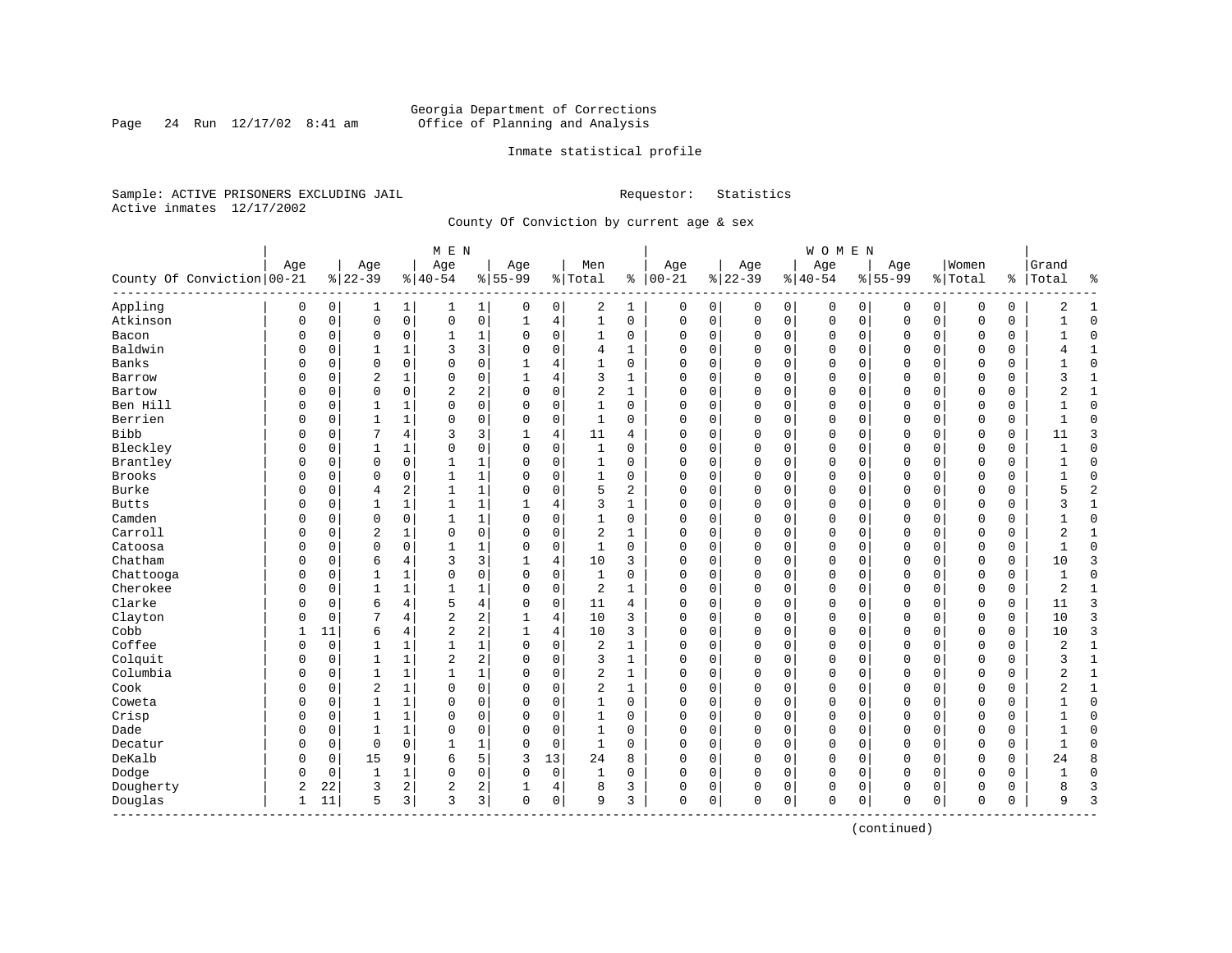Page 25 Run  $12/17/02$  8:41 am

## Inmate statistical profile

|                           | Sample: ACTIVE PRISONERS EXCLUDING JAIL |                                            | Requestor: Statistics |  |
|---------------------------|-----------------------------------------|--------------------------------------------|-----------------------|--|
| Active inmates 12/17/2002 |                                         |                                            |                       |  |
|                           |                                         | County Of Conviction by gurront 200 & dove | $\sim$ $\sim$ $+$     |  |

County Of Conviction by current age & sex (continued)

|                              |              |             |                |                | M E N          |                |                |             |                |              |             |             |          |          | WOMEN        |          |          |          |          |             |                |                |
|------------------------------|--------------|-------------|----------------|----------------|----------------|----------------|----------------|-------------|----------------|--------------|-------------|-------------|----------|----------|--------------|----------|----------|----------|----------|-------------|----------------|----------------|
|                              | Age          |             | Age            |                | Age            |                | Age            |             | Men            |              | Age         |             | Age      |          | Age          |          | Age      |          | Women    |             | Grand          |                |
| County Of Conviction   00-21 |              |             | $ 22-39$       |                | $ 40-54$       |                | $8 55-99$      |             | % Total        | နွ           | $ 00-21$    |             | $ 22-39$ |          | $ 40-54$     |          | $ 55-99$ |          | % Total  | ి           | Total          | $\frac{9}{2}$  |
| Elbert                       | 0            | 0           | 0              | 0              | 0              | 0              | 1              | 4           | 1              | 0            | $\mathbf 0$ | 0           | 0        | 0        | 0            | 0        | 0        | 0        | $\Omega$ | 0           |                | $\Omega$       |
| Emanuel                      | $\Omega$     | 0           | 1              | $\mathbf 1$    | $\Omega$       | $\mathbf 0$    | $\mathbf 0$    | 0           | $\mathbf{1}$   | 0            | $\Omega$    | $\mathbf 0$ | $\Omega$ | 0        | $\Omega$     | 0        | $\Omega$ | 0        | $\Omega$ | $\mathbf 0$ | 1              | $\cap$         |
| Fayette                      | 0            | $\mathbf 0$ | $\mathbf 0$    | 0              |                | $\mathbf{1}$   | $\mathbf{1}$   | 4           | 2              | $\mathbf 1$  | $\Omega$    | $\mathbf 0$ | $\Omega$ | $\Omega$ | $\mathbf{0}$ | 0        | $\Omega$ | 0        | $\Omega$ | $\Omega$    | $\overline{2}$ | $\mathbf{1}$   |
| Floyd                        | $\Omega$     | $\Omega$    | 3              | 2              | $\mathbf{1}$   | $\mathbf{1}$   | $\Omega$       | $\Omega$    | $\overline{4}$ | 1            | U           | $\Omega$    | $\Omega$ | $\Omega$ | $\Omega$     | $\Omega$ | $\Omega$ | $\Omega$ | $\Omega$ | $\Omega$    | 4              | $\mathbf{1}$   |
| Forsyth                      | $\Omega$     | 0           | 0              | $\mathbf 0$    | 1              | 1              | $\Omega$       | 0           | $\mathbf{1}$   | 0            | O           | $\Omega$    | $\Omega$ | $\Omega$ | $\mathbf 0$  | $\Omega$ | $\Omega$ | $\Omega$ | $\Omega$ | $\Omega$    |                | $\Omega$       |
| Franklin                     | $\Omega$     | 0           | 1              | 1              | 0              | $\mathbf 0$    | $\Omega$       | $\mathbf 0$ | 1              | 0            |             | $\mathbf 0$ | $\Omega$ | $\Omega$ | $\Omega$     | $\Omega$ | 0        | $\Omega$ | $\Omega$ | 0           | 1              | $\Omega$       |
| Fulton                       |              | 11          | 15             | 9              | 13             | 12             | $\overline{2}$ | 9           | 31             | 10           |             | 0           | $\Omega$ | $\Omega$ | $\Omega$     | $\Omega$ | $\Omega$ | 0        | $\Omega$ | 0           | 31             | 10             |
| Gilmer                       | $\Omega$     | 0           | $\mathbf{1}$   | $\mathbf 1$    | 0              | $\mathbf 0$    | $\Omega$       | 0           | $\mathbf 1$    | $\mathbf 0$  | $\Omega$    | $\mathbf 0$ | $\Omega$ | $\Omega$ | $\Omega$     | $\Omega$ | $\Omega$ | 0        | $\Omega$ | $\mathbf 0$ | $\mathbf{1}$   | $\Omega$       |
| Glynn                        | $\mathbf{1}$ | 11          | 5              | 3              | 3              | 3              | 1              | 4           | 10             | 3            | $\Omega$    | $\mathbf 0$ | $\Omega$ | $\Omega$ | $\Omega$     | $\Omega$ | $\Omega$ | 0        | $\Omega$ | $\mathbf 0$ | 10             | 3              |
| Gordon                       | $\Omega$     | 0           | $\Omega$       | 0              | 0              | $\mathbf 0$    | 1              | 4           | 1              | 0            | $\Omega$    | $\mathbf 0$ | $\Omega$ | $\Omega$ | $\mathbf 0$  | $\Omega$ | $\Omega$ | 0        | $\Omega$ | 0           |                | $\Omega$       |
| Greene                       | $\Omega$     | $\Omega$    | 1              | $\mathbf 1$    | 0              | $\mathbf 0$    | $\mathbf 0$    | 0           | $\mathbf{1}$   | 0            | $\Omega$    | $\mathbf 0$ | $\Omega$ | U        | $\Omega$     | $\Omega$ | $\Omega$ | 0        | $\Omega$ | $\mathbf 0$ | 1              | $\Omega$       |
| Gwinnett                     | $\Omega$     | $\Omega$    | $\overline{2}$ | $\mathbf 1$    |                | $\mathbf{1}$   | $\Omega$       | $\Omega$    | 3              | $\mathbf{1}$ | $\cap$      | $\Omega$    | $\Omega$ | $\Omega$ | $\Omega$     | $\Omega$ | $\Omega$ | $\Omega$ | $\Omega$ | $\Omega$    | 3              | $\mathbf{1}$   |
| Habersham                    | $\Omega$     | $\Omega$    | $\Omega$       | $\mathbf 0$    | $\mathbf{1}$   | $\mathbf{1}$   | $\Omega$       | $\Omega$    | 1              | 0            | $\Omega$    | $\Omega$    | $\Omega$ | $\Omega$ | $\Omega$     | $\Omega$ | $\Omega$ | $\Omega$ | $\Omega$ | $\Omega$    | 1              | $\Omega$       |
| Hall                         | $\Omega$     | $\Omega$    | 3              | $\overline{c}$ | 1              | $\mathbf{1}$   | $\Omega$       | 0           | 4              | 1            | $\Omega$    | $\mathbf 0$ | $\Omega$ | $\Omega$ | $\Omega$     | $\Omega$ | 0        | $\Omega$ | $\Omega$ | 0           | 4              |                |
| Harris                       | $\sqrt{ }$   | 0           | 1              | 1              | $\Omega$       | $\mathsf 0$    | $\Omega$       | 0           | 1              | $\mathbf 0$  |             | 0           | 0        | 0        | $\Omega$     | $\Omega$ | $\Omega$ | 0        | $\Omega$ | 0           |                | $\Omega$       |
| Hart                         | C            | $\Omega$    | $\overline{2}$ | 1              | 2              | 2              | $\Omega$       | 0           | 4              | $\mathbf 1$  |             | 0           | $\Omega$ | 0        | $\Omega$     | $\Omega$ | $\Omega$ | 0        | $\Omega$ | $\mathbf 0$ | 4              | $\overline{1}$ |
| Henry                        | $\Omega$     | $\Omega$    | 3              | $\sqrt{2}$     | $\Omega$       | $\mathbf 0$    | $\Omega$       | 0           | 3              | $\mathbf{1}$ |             | $\mathbf 0$ | $\Omega$ | $\Omega$ | $\Omega$     | $\Omega$ | $\Omega$ | 0        | $\Omega$ | $\Omega$    | 3              | $\mathbf{1}$   |
| Houston                      | $\Omega$     | $\mathbf 0$ | $\overline{2}$ | $\mathbf 1$    | 4              | $\overline{4}$ | $\mathbf 0$    | $\mathbf 0$ | 6              | 2            | $\cap$      | $\mathbf 0$ | $\Omega$ | $\Omega$ | $\mathbf{0}$ | $\Omega$ | $\Omega$ | 0        | $\Omega$ | $\Omega$    | 6              | 2              |
| Jackson                      |              | 11          | $\Omega$       | 0              | $\overline{2}$ | $\mathbf{2}$   | $\Omega$       | $\mathbf 0$ | 3              | 1            |             | $\mathbf 0$ | 0        | O        | $\Omega$     | $\Omega$ | $\Omega$ | 0        | $\Omega$ | 0           | 3              |                |
| Jasper                       | $\Omega$     | $\mathbf 0$ | $\mathbf{1}$   | $\mathbf 1$    | $\Omega$       | $\mathbf 0$    | $\mathbf 0$    | $\mathbf 0$ | $\mathbf{1}$   | $\mathbf 0$  | $\cap$      | $\mathbf 0$ | $\Omega$ | $\Omega$ | $\Omega$     | $\Omega$ | $\Omega$ | 0        | $\Omega$ | $\Omega$    | 1              | $\cap$         |
| Jeff Davis                   | $\Omega$     | $\Omega$    | $\overline{2}$ | $1\,$          | $\Omega$       | $\mathbf 0$    | $\Omega$       | $\Omega$    | 2              | 1            | $\Omega$    | $\Omega$    | $\Omega$ | $\Omega$ | $\Omega$     | $\Omega$ | $\Omega$ | $\Omega$ | $\Omega$ | $\Omega$    | $\overline{2}$ | $\mathbf{1}$   |
| Jones                        | $\Omega$     | $\Omega$    | 1              | $\mathbf 1$    | $\Omega$       | $\mathbf 0$    | $\mathbf 0$    | 0           | $\mathbf 1$    | 0            | $\Omega$    | $\Omega$    | $\Omega$ | $\Omega$ | $\mathbf{0}$ | $\Omega$ | $\Omega$ | $\Omega$ | $\Omega$ | $\Omega$    | 1              | $\Omega$       |
| Lee                          | $\Omega$     | 0           | 1              | $\mathbf 1$    | 0              | $\mathbf 0$    | $\mathbf 0$    | $\mathbf 0$ | $\mathbf{1}$   | 0            | $\Omega$    | $\mathbf 0$ | $\Omega$ | $\Omega$ | $\mathbf{0}$ | $\Omega$ | 0        | 0        | $\Omega$ | 0           | 1              | $\Omega$       |
| Liberty                      | C            | $\Omega$    | $\mathbf{1}$   | $\mathbf 1$    | 1              | $\mathbf{1}$   | $\Omega$       | $\mathbf 0$ | 2              | $\mathbf 1$  |             | $\mathbf 0$ | $\Omega$ | $\Omega$ | $\mathbf 0$  | $\Omega$ | $\Omega$ | 0        | $\Omega$ | $\mathbf 0$ | 2              | $\mathbf{1}$   |
| Long                         | C            | O           | 3              | $\overline{2}$ | $\Omega$       | $\mathbf 0$    | $\Omega$       | $\mathbf 0$ | 3              | $\mathbf{1}$ | $\cap$      | $\mathbf 0$ | $\Omega$ | $\Omega$ | $\Omega$     | $\Omega$ | $\Omega$ | 0        | $\Omega$ | $\Omega$    | 3              | $\overline{1}$ |
| Lowndes                      | $\Omega$     | $\Omega$    | $\mathbf 1$    | $\mathbf 1$    | $\mathbf{1}$   | $\mathbf{1}$   | $\mathbf 0$    | $\mathbf 0$ | $\overline{2}$ | 1            | $\cap$      | $\mathbf 0$ | $\Omega$ | $\Omega$ | $\Omega$     | $\Omega$ | $\Omega$ | 0        | $\Omega$ | $\Omega$    | $\overline{a}$ | $\overline{1}$ |
| Madison                      | $\Omega$     | $\Omega$    | $\mathbf{1}$   | $\mathbf 1$    | 0              | $\mathbf 0$    | $\mathbf 0$    | $\mathbf 0$ | $\mathbf{1}$   | $\mathbf 0$  | $\Omega$    | $\mathbf 0$ | $\Omega$ | $\Omega$ | $\Omega$     | $\Omega$ | $\Omega$ | 0        | $\Omega$ | 0           |                | $\Omega$       |
| Marion                       | 0            | $\Omega$    |                | $\mathbf 1$    | 0              | $\mathbf 0$    | 0              | 0           | 1              | 0            | O           | 0           | 0        | 0        | $\Omega$     | O        | 0        | 0        | 0        | 0           |                | $\Omega$       |
| McIntosh                     | $\Omega$     | $\Omega$    | 1              | $1\,$          | 0              | $\mathbf 0$    | $\mathbf 0$    | 0           | $\mathbf{1}$   | 0            | $\cap$      | $\mathbf 0$ | $\Omega$ | $\Omega$ | $\Omega$     | $\Omega$ | $\Omega$ | 0        | $\Omega$ | 0           | 1              |                |
| Monroe                       | $\Omega$     | $\Omega$    | $\Omega$       | $\mathbf 0$    | $\overline{2}$ | 2              | $\Omega$       | $\mathbf 0$ | 2              | 1            | U           | $\Omega$    | $\Omega$ | $\Omega$ | $\Omega$     | $\Omega$ | $\Omega$ | $\Omega$ | $\Omega$ | $\Omega$    | $\overline{2}$ |                |
| Muscogee                     | $\Omega$     | $\Omega$    | 5              | 3              | 5              | $\overline{4}$ | $\mathbf 0$    | $\mathbf 0$ | 10             | 3            | $\Omega$    | $\mathbf 0$ | $\Omega$ | $\Omega$ | $\mathbf{0}$ | $\Omega$ | $\Omega$ | 0        | $\Omega$ | $\mathbf 0$ | 10             |                |
| Newton                       | $\Omega$     | $\Omega$    | 1              | $\mathbf 1$    | 0              | $\mathbf 0$    | $\mathbf 0$    | $\mathbf 0$ | 1              | 0            | $\Omega$    | $\mathbf 0$ | $\Omega$ | $\Omega$ | $\Omega$     | $\Omega$ | 0        | 0        | $\Omega$ | $\mathbf 0$ | $\mathbf{1}$   | $\Omega$       |
| Oglethorpe                   | 0            | $\Omega$    | $\Omega$       | $\mathbf 0$    | 1              | $\mathbf{1}$   | $\mathbf 0$    | $\mathbf 0$ | 1              | $\mathbf 0$  |             | $\mathbf 0$ | 0        | 0        | $\mathbf 0$  | $\Omega$ | 0        | 0        | $\Omega$ | 0           | $\mathbf{1}$   | O              |
| Paulding                     | 0            | 0           | $\Omega$       | $\mathbf 0$    |                | $\mathbf{1}$   | $\mathbf 0$    | 0           | $\mathbf{1}$   | $\mathbf 0$  | $\Omega$    | $\mathbf 0$ | 0        | 0        | $\mathbf 0$  | 0        | 0        | 0        | $\Omega$ | 0           | $\mathbf{1}$   | $\cap$         |
| Pierce                       | $\mathbf 0$  | 0           | $\mathbf 0$    | $\mathbf 0$    | 1              | $\mathbf{1}$   | $\mathbf 0$    | 0           | $\mathbf{1}$   | 0            | $\Omega$    | $\mathbf 0$ | 0        | 0        | $\Omega$     | 0        | $\Omega$ | 0        | $\Omega$ | 0           | $\mathbf{1}$   | $\cap$         |

(continued)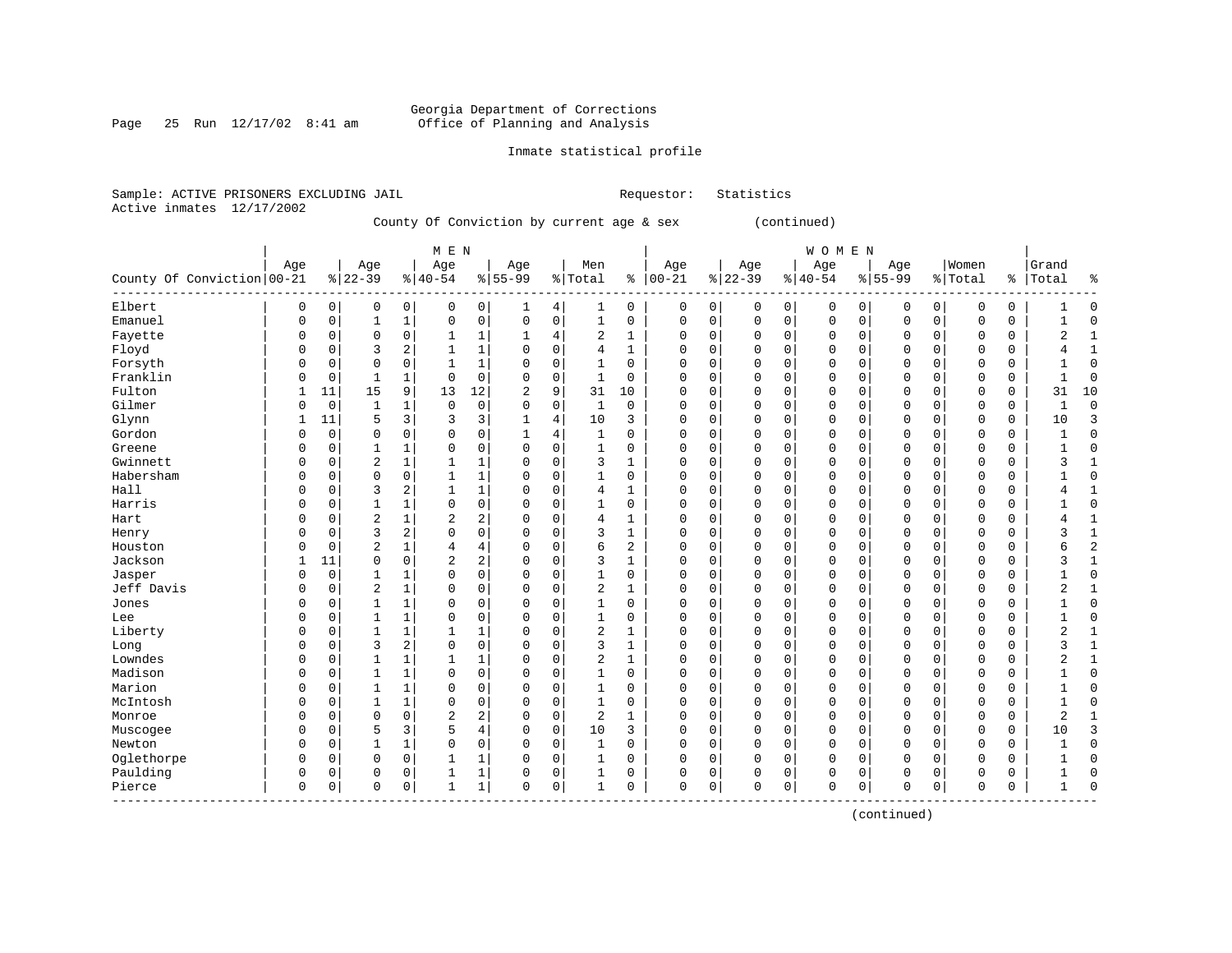Page 26 Run  $12/17/02$  8:41 am

## Inmate statistical profile

|  | Sample: ACTIVE PRISONERS EXCLUDING JAIL |  |                                           |  |  | Requestor: Statistics |  |
|--|-----------------------------------------|--|-------------------------------------------|--|--|-----------------------|--|
|  | Active inmates 12/17/2002               |  |                                           |  |  |                       |  |
|  |                                         |  | County Of Conviction by current age & sex |  |  | (continued)           |  |

|                            |             |             |                |              | M E N      |                |             |             |                |          |             |             |             |             | WOMEN       |             |             |             |              |             |                |                |
|----------------------------|-------------|-------------|----------------|--------------|------------|----------------|-------------|-------------|----------------|----------|-------------|-------------|-------------|-------------|-------------|-------------|-------------|-------------|--------------|-------------|----------------|----------------|
|                            | Age         |             | Age            |              | Age        |                | Age         |             | Men            |          | Age         |             | Age         |             | Age         |             | Age         |             | Women        |             | Grand          |                |
| County Of Conviction 00-21 |             |             | $8 22-39$      |              | $ 40-54$   |                | $8 55-99$   |             | % Total        |          | $% 100-21$  |             | $ 22-39$    |             | $ 40-54$    |             | $8 55-99$   |             | % Total      | ွေ          | Total          | ್ಠಿ            |
| Pike                       | $\Omega$    | 0           | 1              | 1            |            | 1              | 1           | 4           | 3              | 1        | 0           | 0           | 0           | 0           | $\mathbf 0$ | 0           | 0           | $\mathbf 0$ | 0            | 0           | 3              | -1             |
| Pulaski                    | $\Omega$    | $\mathbf 0$ | 1              | $\mathbf 1$  | 0          | $\mathbf 0$    | 0           | $\mathbf 0$ | 1              | 0        | 0           | $\mathbf 0$ | $\mathbf 0$ | $\mathbf 0$ | $\mathbf 0$ | 0           | $\mathbf 0$ | 0           | 0            | $\mathbf 0$ |                | $\Omega$       |
| Putnam                     | $\Omega$    | 0           | 3              | 2            |            | 1              | 0           | $\mathbf 0$ | $\overline{4}$ | 1        | 0           | 0           | $\Omega$    | 0           | 0           | 0           | $\mathbf 0$ | 0           | $\Omega$     | 0           | 4              | $\mathbf{1}$   |
| Rabun                      | $\Omega$    | $\Omega$    | $\mathbf{1}$   | 1            | $\Omega$   | $\mathbf 0$    | 0           | $\mathbf 0$ | 1              | $\Omega$ | $\Omega$    | 0           | $\Omega$    | 0           | 0           | 0           | $\mathbf 0$ | 0           | $\Omega$     | 0           |                | $\Omega$       |
| Randolph                   | $\Omega$    | $\Omega$    | -1             | 1            | $\Omega$   | $\mathbf 0$    | 0           | $\mathbf 0$ | 1              | $\Omega$ | $\Omega$    | 0           | $\Omega$    | 0           | 0           | 0           | $\mathbf 0$ | 0           | $\Omega$     | 0           |                | $\Omega$       |
| Richmond                   |             | 11          | 7              | 4            | 5          | $\overline{4}$ | 1           | 4           | 14             | 4        | $\Omega$    | $\mathbf 0$ | 1           | 50          | 0           | 0           | $\mathbf 0$ | $\mathbf 0$ | $\mathbf{1}$ | 50          | 15             | 5              |
| Rockdale                   | ∩           | $\mathbf 0$ | 3              | 2            |            | $\mathbf{1}$   | 0           | $\Omega$    | $\overline{4}$ | 1        | 0           | $\mathbf 0$ | $\mathbf 0$ | $\mathbf 0$ | $\mathbf 0$ | 0           | $\mathbf 0$ | $\mathbf 0$ | $\mathbf 0$  | $\mathbf 0$ | 4              | $\mathbf{1}$   |
| Spalding                   | $\Omega$    | $\Omega$    | 3              | 2            | $\sqrt{2}$ | $\sqrt{2}$     | 0           | $\Omega$    | 5              | 2        | $\Omega$    | 0           | $\Omega$    | 0           | 0           | 0           | $\mathbf 0$ | 0           | $\Omega$     | 0           | 5              | $\overline{2}$ |
| Sumter                     | $\Omega$    | $\Omega$    | $\Omega$       | 0            |            | $\mathbf 1$    | 0           | 0           | 1              | $\Omega$ | $\Omega$    | 0           | 0           | 0           | 0           | 0           | 0           | 0           | $\Omega$     | 0           |                | $\Omega$       |
| Terrell                    | $\Omega$    | $\Omega$    | $\Omega$       | 0            |            | 1              | 0           | 0           | 1              | 0        | $\Omega$    | 0           | 0           | 0           | 0           | $\Omega$    | 0           | 0           | $\Omega$     | 0           |                | $\Omega$       |
| Thomas                     | $\Omega$    | $\Omega$    | 1              | 1            |            | 1              | 0           | 0           | 2              |          | $\Omega$    | 0           | 0           | 0           | 0           | $\Omega$    | 0           | 0           | $\Omega$     | 0           | 2              | $\mathbf{1}$   |
| Tift                       | $\Omega$    | $\Omega$    | $\Omega$       | 0            |            | 1              |             | 4           | 2              |          | $\Omega$    | 0           | 0           | 0           | 0           | $\Omega$    | $\mathbf 0$ | 0           | $\Omega$     | 0           | 2              | 1              |
| Toombs                     | $\Omega$    | $\Omega$    | $\overline{2}$ | 1            |            | 1              | 0           | $\mathbf 0$ | 3              | 1        | $\Omega$    | $\mathbf 0$ | $\Omega$    | $\mathbf 0$ | $\mathbf 0$ | $\Omega$    | $\mathbf 0$ | $\mathbf 0$ | $\Omega$     | $\mathbf 0$ | 3              | $\mathbf{1}$   |
| Towns                      | $\Omega$    | $\Omega$    | $\mathbf{1}$   | $\mathbf{1}$ | $\Omega$   | $\mathbf 0$    | 0           | 0           | $\mathbf{1}$   | 0        | 0           | $\mathbf 0$ | 0           | $\mathbf 0$ | $\mathbf 0$ | 0           | $\mathbf 0$ | $\mathbf 0$ | $\Omega$     | $\mathbf 0$ |                | $\mathbf 0$    |
| Troup                      | $\Omega$    | $\Omega$    | $\Omega$       | 0            |            | 1              |             | 4           | $\overline{2}$ |          | $\Omega$    | $\mathbf 0$ | $\Omega$    | $\mathbf 0$ | $\mathbf 0$ | 0           | $\mathbf 0$ | $\mathbf 0$ | $\Omega$     | $\mathbf 0$ | $\overline{2}$ | $\mathbf{1}$   |
| Union                      | $\Omega$    | $\Omega$    | $\Omega$       | 0            |            | 1              | 0           | 0           |                | 0        | $\Omega$    | 0           | $\Omega$    | 0           | 0           | 0           | 0           | 0           | 0            | 0           |                | 0              |
| Upson                      | $\Omega$    | $\Omega$    | $\Omega$       | 0            |            | 1              | 0           | 0           |                | 0        | $\Omega$    | 0           | $\Omega$    | 0           | 0           | 0           | 0           | 0           | $\Omega$     | 0           |                | 0              |
| Walker                     | $\Omega$    | $\Omega$    |                | 1            | $\Omega$   | $\mathbf 0$    | 0           | 0           |                | 0        | $\Omega$    | 0           | 1           | 50          | 0           | 0           | $\mathbf 0$ | 0           | $\mathbf{1}$ | 50          | 2              | 1              |
| Walton                     | $\Omega$    | $\Omega$    |                | 1            |            | 1              | 0           | 0           | $\overline{c}$ |          | $\Omega$    | $\mathbf 0$ | $\mathbf 0$ | $\mathbf 0$ | 0           | 0           | $\mathbf 0$ | $\mathbf 0$ | $\Omega$     | $\mathbf 0$ | $\overline{2}$ | $\mathbf{1}$   |
| Ware                       | $\Omega$    | $\Omega$    | 3              | 2            | 3          | 3              | 0           | 0           | 6              | 2        | $\Omega$    | $\mathbf 0$ | 0           | $\mathbf 0$ | 0           | 0           | $\mathbf 0$ | $\mathbf 0$ | 0            | $\mathbf 0$ | 6              | $\overline{2}$ |
| Washington                 |             | 11          | 0              | 0            | $\Omega$   | $\mathbf 0$    | 0           | $\Omega$    |                | 0        | $\Omega$    | $\mathbf 0$ | $\Omega$    | $\mathbf 0$ | 0           | 0           | $\mathbf 0$ | 0           | $\Omega$     | 0           |                | $\Omega$       |
| Wayne                      | $\Omega$    | 0           | 1              | 1            | $\Omega$   | 0              | 0           | 0           | 1              | 0        | $\Omega$    | 0           | 0           | 0           | 0           | 0           | 0           | 0           | 0            | 0           |                | $\Omega$       |
| Whitfield                  | $\Omega$    | 0           | 0              | 0            | 3          | 3              | 1           | 4           | 4              | 1        | 0           | 0           | $\Omega$    | 0           | 0           | 0           | 0           | 0           | 0            | 0           | 4              | $\mathbf{1}$   |
| Wilkes                     | $\Omega$    | 0           | $\mathbf{1}$   | 1            | $\Omega$   | $\mathbf 0$    | 0           | 0           | 1              | 0        | 0           | 0           | 0           | 0           | 0           | 0           | $\mathbf 0$ | 0           | 0            | 0           | 1              | $\Omega$       |
| Total reported             |             | 9 100       | 170 100        |              | 112 100    |                | 23 100      |             | 314 100        |          | $\mathbf 0$ | $\mathbf 0$ |             | 2 100       | $\mathbf 0$ | $\mathbf 0$ | $\mathbf 0$ | $\mathbf 0$ |              | 2 100       | 316 100        |                |
| Percent reported           |             | 100.0       | 100.0          |              | 100.0      |                | 100.0       |             |                | 100.0    |             | $\cdot$ 0   |             | 100.0       |             | . 0         |             | $\cdot$ 0   |              | 100.0       |                | 100.0          |
|                            |             |             |                |              |            |                |             |             |                |          |             |             |             |             |             |             |             |             |              |             |                |                |
| Not reported               | $\mathbf 0$ |             | $\mathbf 0$    |              | 0          |                | $\mathbf 0$ |             | $\mathbf 0$    |          | $\mathbf 0$ |             | $\mathbf 0$ |             | $\mathbf 0$ |             | $\mathbf 0$ |             | $\mathbf 0$  |             | 0              |                |
| Total                      | 9           |             | 170            |              | 112        |                | 23          |             | 314            |          | $\mathbf 0$ |             | 2           |             | $\mathbf 0$ |             | $\mathbf 0$ |             | 2            |             | 316            |                |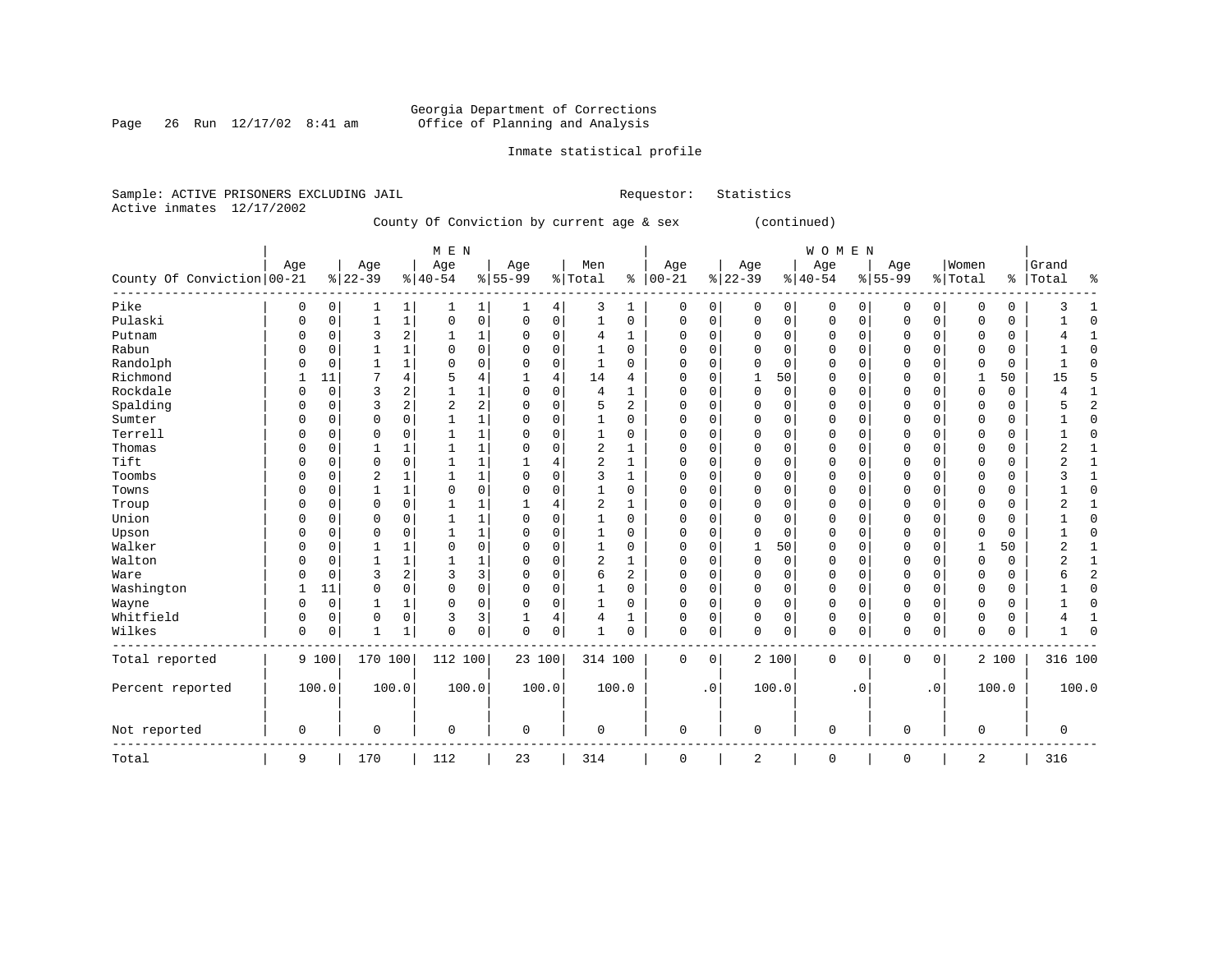Page 27 Run  $12/17/02$  8:41 am

## Inmate statistical profile

Sample: ACTIVE PRISONERS EXCLUDING JAIL **Requestor:** Statistics Active inmates 12/17/2002

Circ Of Conviction by current age & sex

| Age<br>Women<br>Age<br>Age<br>Age<br>Men<br>Age<br>Age<br>Age<br>Grand<br>Age<br>$ 00 - 21$<br>$8   00 - 21$<br>$ 22-39$<br>Circ Of Conviction<br>$8 22-39$<br>$8 40-54$<br>$8 55-99$<br>% Total<br>$8 40-54$<br>$8155 - 99$<br>% Total<br>ి<br>Total<br>ို့<br>Alapaha<br>$\overline{a}$<br>$\mathbf 0$<br>0<br>0<br>3<br>$\overline{0}$<br>1<br>0<br>0<br>0<br>0<br>$\mathbf{1}$<br>0<br>4<br>4<br>0<br>0<br>0<br>0<br>0<br>4<br>ı<br>$\overline{a}$<br>Alcovy<br>$\mathbf{1}$<br>$\mathbf{1}$<br>0<br>3<br>$\mathbf{1}$<br>3<br>$\mathbf{1}$<br>$\mathbf{1}$<br>$\mathbf 0$<br>$\mathbf{0}$<br>0<br>$\Omega$<br>$\mathbf 0$<br>0<br>$\Omega$<br>$\mathbf 0$<br>O<br>$\mathbf 0$<br>0<br>0<br>0<br>Atlanta<br>15<br>9<br>13<br>12<br>9<br>10<br>2<br>31<br>10<br>$\Omega$<br>0<br>0<br>0<br>0<br>0<br>$\Omega$<br>31<br>11<br>$\Omega$<br>$\Omega$<br>0<br>1<br>$\overline{2}$<br>Atlantic<br>$\overline{0}$<br>5<br>$\mathbf{1}$<br>$\mathbf 0$<br>$\overline{a}$<br>6<br>3<br>1<br>6<br>0<br>0<br>$\Omega$<br>0<br>$\Omega$<br>0<br>O<br>$\Omega$<br>$\Omega$<br>$\Omega$<br>0<br>$\mathbf 0$<br>7<br>12<br>7<br>6<br>7<br>Augusta<br>11<br>7<br>$\overline{4}$<br>21<br>0<br>$\mathbf{1}$<br>50<br>$\Omega$<br>$\mathbf{1}$<br>50<br>22<br>$\mathbf{1}$<br>$\Omega$<br>0<br>$\Omega$<br>$\Omega$<br>1<br>Blue Ridge<br>$\overline{0}$<br>1<br>$\Omega$<br>2<br>0<br>$\Omega$<br>$\Omega$<br>$\Omega$<br>$\Omega$<br>$\overline{2}$<br>1<br>$\mathbf{1}$<br>$\Omega$<br>$\mathbf{1}$<br>$\Omega$<br>0<br>0<br>$\Omega$<br>$\Omega$<br>$\mathbf{1}$<br>0<br>Brunswick<br>5<br>5<br>5<br>16<br>5<br>9<br>4<br>5<br>0<br>$\mathbf 0$<br>$\mathbf 0$<br>$\Omega$<br>0<br>16<br>11<br>$\Omega$<br>$\Omega$<br>0<br>$\Omega$<br>$\Omega$<br>1<br>Chattahoochee<br>5<br>5<br>$\Omega$<br>12<br>0<br>12<br>$\overline{4}$<br>0<br>7<br>4<br>$\Omega$<br>4<br>$\Omega$<br>0<br>0<br>$\mathbf 0$<br>$\Omega$<br>$\Omega$<br>$\Omega$<br>0<br>N<br>$\Omega$<br>Cherokee<br>$\mathbf 0$<br>$\overline{a}$<br>2<br>3<br>$\mathbf{1}$<br>0<br>0<br>4<br>1<br>$\Omega$<br>0<br>$\Omega$<br>0<br>0<br>$\mathbf 0$<br>$\Omega$<br>0<br>$\Omega$<br>0<br>3<br>$\mathbf{1}$<br>N<br>2<br>Clayton<br>$\overline{c}$<br>10<br>3<br>$\overline{4}$<br>10<br>3<br>$\Omega$<br>0<br>$\Omega$<br>$\Omega$<br>$\Omega$<br>$\Omega$<br>4<br>$\Omega$<br>0<br>$\mathbf 0$<br>$\Omega$<br>0<br>N<br>$\overline{a}$<br>Cobb<br>$\overline{a}$<br>3<br>11<br>6<br>$\mathbf{1}$<br>$\overline{4}$<br>10<br>3<br>$\Omega$<br>0<br>$\Omega$<br>$\Omega$<br>$\Omega$<br>$\Omega$<br>$\Omega$<br>10<br>4<br>$\Omega$<br>$\Omega$<br>0<br>3<br>$\Omega$<br>$\mathbf 0$<br>$\Omega$<br>3<br>$\overline{4}$<br>0<br>$\mathbf 0$<br>$\Omega$<br>$\mathbf{1}$<br>Conasauga<br>$\mathbf{1}$<br>$\mathbf{1}$<br>$\Omega$<br>$\Omega$<br>0<br>$\Omega$<br>$\Omega$<br>$\Omega$<br>0<br>N<br>4<br>4<br>$\overline{a}$<br>0<br>$\mathbf 0$<br>$\overline{\mathbf{c}}$<br>Cordele<br>$\Omega$<br>$\Omega$<br>$\mathbf{1}$<br>0<br>$\mathbf 0$<br>$\mathbf 0$<br>$\Omega$<br>2<br>$\mathbf{1}$<br>0<br>$\Omega$<br>0<br>$\Omega$<br>$\Omega$<br>0<br>$\Omega$<br>U<br>$\overline{c}$<br>3<br>2<br>$\mathbf 1$<br>5<br>2<br>5<br>Coweta<br>0<br>1<br>4<br>$\Omega$<br>0<br>$\Omega$<br>0<br>0<br>$\mathbf 0$<br>$\Omega$<br>$\Omega$<br>$\Omega$<br>0<br>N<br>Dougherty<br>3<br>$\overline{2}$<br>2<br>8<br>3<br>2<br>22<br>2<br>4<br>3<br>$\Omega$<br>0<br>0<br>0<br>0<br>8<br>$\Omega$<br>0<br>$\Omega$<br>$\Omega$<br>0<br>3<br>3<br>6<br>3<br>$\overline{4}$<br>10<br>3<br>0<br>$\Omega$<br>10<br>Eastern<br>$\Omega$<br>4<br>$\Omega$<br>$\Omega$<br>0<br>$\Omega$<br>$\Omega$<br>$\Omega$<br>$\Omega$<br>0<br>0<br>Flint<br>ζ<br>2<br>$\Omega$<br>0<br>$\Omega$<br>$\Omega$<br>3<br>0<br>$\Omega$<br>$\Omega$<br>3<br>$\mathbf{1}$<br>$\Omega$<br>$\mathbf{1}$<br>$\Omega$<br>$\Omega$<br>O<br>$\Omega$<br>$\Omega$<br>$\cap$<br>0<br>N<br>Griffin<br>5<br>9<br>$\overline{4}$<br>2<br>5<br>$\overline{2}$<br>11<br>0<br>$\Omega$<br>3<br>$\Omega$<br>$\Omega$<br>$\Omega$<br>$\Omega$<br>0<br>$\Omega$<br>$\Omega$<br>$\Omega$<br>0<br>11<br>4<br>0<br>$\overline{2}$<br>Gwinnett<br>1<br>$\mathbf 0$<br>3<br>0<br>$\mathbf 0$<br>$\mathbf 0$<br>3<br>$\mathbf{1}$<br>0<br>$\mathbf{1}$<br>1<br>$\Omega$<br>0<br>$\mathbf 0$<br>$\Omega$<br>$\Omega$<br>0<br>N<br>U<br>$\Omega$<br>$\overline{c}$<br>$\overline{2}$<br>Houston<br>6<br>2<br>1<br>4<br>4<br>0<br>$\Omega$<br>0<br>0<br>0<br>0<br>$\Omega$<br>$\Omega$<br>O<br>0<br>6<br>0<br>n<br>$\Omega$<br>U<br>3<br>$\overline{2}$<br>Lookout Mountain<br>2<br>1<br>0<br>$\Omega$<br>0<br>50<br>0<br>$\mathbf 0$<br>0<br>0<br>50<br>5<br>0<br>1<br>$\Omega$<br>4<br>1<br>1<br>$\mathbf{1}$<br>7<br>3<br>3<br>$\overline{4}$<br>3<br>$\overline{4}$<br>Macon<br>$\Omega$<br>11<br>4<br>$\Omega$<br>0<br>$\Omega$<br>0<br>0<br>$\mathbf 0$<br>$\Omega$<br>$\Omega$<br>$\Omega$<br>$\Omega$<br>11<br>N<br>Middle<br>$\mathbf{1}$<br>$\overline{c}$<br>11<br>3<br>2<br>$\overline{1}$<br>$\Omega$<br>5<br>2<br>0<br>$\Omega$<br>$\Omega$<br>$\Omega$<br>$\Omega$<br>0<br>$\Omega$<br>$\Omega$<br>$\Omega$<br>$\bigcap$<br>0<br>1<br>Mountain<br>$\mathbf 1$<br>$\Omega$<br>2<br>0<br>$\mathbf 0$<br>2<br>$\mathbf{1}$<br>0<br>1<br>$\mathbf{1}$<br>$\Omega$<br>$\Omega$<br>0<br>$\mathbf 0$<br>$\Omega$<br>$\Omega$<br>$\Omega$<br>0<br>N<br>1<br>O<br>$\mathbf{1}$<br>2<br>Northeastern<br>3<br>$\mathbf{1}$<br>$\mathbf 1$<br>$\mathbf 0$<br>$\mathbf{1}$<br>0<br>$\mathbf 0$<br>$\mathbf 0$<br>$\mathbf{1}$<br>0<br>4<br>0<br>$\Omega$<br>$\Omega$<br>0<br>0<br>$\Omega$<br>0<br>4<br>N<br>3<br>Northern<br>3<br>3<br>3<br>$\overline{4}$<br>2<br>4<br>8<br>$\Omega$<br>0<br>0<br>0<br>$\Omega$<br>0<br>O<br>0<br>8<br>0<br>$\Omega$<br>$\mathbf 0$<br>N<br>Ocmulgee<br>3<br>7<br>4<br>4<br>0<br>11<br>$\mathbf 0$<br>0<br>0<br>$\Omega$<br>4<br>$\mathbf 0$<br>4<br>$\Omega$<br>0<br>0<br>$\mathbf 0$<br>$\Omega$<br>$\Omega$<br>0<br>11<br>N<br>Oconee<br>3<br>2<br>0<br>$\Omega$<br>3<br>3<br>$\Omega$<br>$\Omega$<br>0<br>$\Omega$<br>0<br>$\Omega$<br>$\Omega$<br>$\Omega$<br>$\mathbf 0$<br>1<br>$\Omega$<br>O<br>$\mathbf{1}$<br>$\Omega$<br>0<br>N<br>Pataula<br>$\mathbf 1$<br>$\Omega$<br>2<br>$\Omega$<br>2<br>$\mathbf{1}$<br>$\Omega$<br>1<br>1<br>$\mathbf{1}$<br>$\Omega$<br>1<br>$\Omega$<br>0<br>$\Omega$<br>0<br>$\Omega$<br>$\Omega$<br>$\Omega$<br>$\cap$<br>0<br>U<br>2<br>7<br>$\overline{c}$<br>Piedmont<br>2<br>$\overline{2}$<br>9<br>2<br>0<br>7<br>11<br>$\mathbf{1}$<br>2<br>$\Omega$<br>$\Omega$<br>0<br>0<br>$\Omega$<br>$\Omega$<br>$\Omega$<br>0<br>0<br>$\overline{c}$<br>$\mathbf 0$<br>3<br>$\mathbf 1$<br>$\mathbf 0$<br>0<br>$\mathbf 0$<br>$\mathbf{1}$<br>1<br>1<br>0<br>$\mathbf 0$<br>$\Omega$<br>$\Omega$<br>0<br>Rome<br>O<br>$\Omega$<br>4<br>$\Omega$<br>$\Omega$<br>0<br>4<br>$\Omega$<br>$\mathbf 1$<br>$\mathbf 0$<br>South Georgia<br>0<br>$\mathbf{1}$<br>0<br>1<br>0<br>$\Omega$<br>0<br>0<br>0<br>0<br>0<br>$\Omega$<br>$\Omega$<br>$\mathbf 0$<br>$\Omega$<br>$\Omega$<br>0<br>N<br>Southern<br>2<br>5<br>3<br>5<br>$\mathbf 0$<br>8<br>3<br>$\Omega$<br>0<br>$\Omega$<br>8<br>ζ<br>0<br>$\Omega$<br>$\Omega$<br>$\Omega$<br>0<br>$\mathbf 0$<br>$\Omega$<br>$\Omega$<br>$\Omega$<br>N<br>Southwestern<br>1<br>2<br>0<br>2<br>1<br>0<br>1<br>$\Omega$<br>0<br>0<br>$\Omega$<br>$\Omega$<br>1<br>N<br>0<br>1<br>$\Omega$<br>0<br>$\Omega$<br>0<br>Stone Mountain<br>15<br>5<br>13<br>24<br>8<br>0<br>9<br>6<br>3<br>8<br>0<br>0<br>0<br>0<br>0<br>24<br>0<br>$\Omega$<br>0<br>$\Omega$<br>0<br>$\Omega$<br>Tifton<br>0<br>$\mathbf 1$<br>2<br>0<br>$\mathsf 0$<br>2<br>0<br>$\Omega$<br>$\mathbf 0$<br>0<br>$\Omega$<br>0<br>0<br>$\mathbf{1}$<br>0<br>-1<br>4<br>1<br>$\Omega$<br>$\Omega$<br>0<br>1<br>----------- |  |  | M E N |  |  |  |  | W O M E N |  |  |  |  |
|--------------------------------------------------------------------------------------------------------------------------------------------------------------------------------------------------------------------------------------------------------------------------------------------------------------------------------------------------------------------------------------------------------------------------------------------------------------------------------------------------------------------------------------------------------------------------------------------------------------------------------------------------------------------------------------------------------------------------------------------------------------------------------------------------------------------------------------------------------------------------------------------------------------------------------------------------------------------------------------------------------------------------------------------------------------------------------------------------------------------------------------------------------------------------------------------------------------------------------------------------------------------------------------------------------------------------------------------------------------------------------------------------------------------------------------------------------------------------------------------------------------------------------------------------------------------------------------------------------------------------------------------------------------------------------------------------------------------------------------------------------------------------------------------------------------------------------------------------------------------------------------------------------------------------------------------------------------------------------------------------------------------------------------------------------------------------------------------------------------------------------------------------------------------------------------------------------------------------------------------------------------------------------------------------------------------------------------------------------------------------------------------------------------------------------------------------------------------------------------------------------------------------------------------------------------------------------------------------------------------------------------------------------------------------------------------------------------------------------------------------------------------------------------------------------------------------------------------------------------------------------------------------------------------------------------------------------------------------------------------------------------------------------------------------------------------------------------------------------------------------------------------------------------------------------------------------------------------------------------------------------------------------------------------------------------------------------------------------------------------------------------------------------------------------------------------------------------------------------------------------------------------------------------------------------------------------------------------------------------------------------------------------------------------------------------------------------------------------------------------------------------------------------------------------------------------------------------------------------------------------------------------------------------------------------------------------------------------------------------------------------------------------------------------------------------------------------------------------------------------------------------------------------------------------------------------------------------------------------------------------------------------------------------------------------------------------------------------------------------------------------------------------------------------------------------------------------------------------------------------------------------------------------------------------------------------------------------------------------------------------------------------------------------------------------------------------------------------------------------------------------------------------------------------------------------------------------------------------------------------------------------------------------------------------------------------------------------------------------------------------------------------------------------------------------------------------------------------------------------------------------------------------------------------------------------------------------------------------------------------------------------------------------------------------------------------------------------------------------------------------------------------------------------------------------------------------------------------------------------------------------------------------------------------------------------------------------------------------------------------------------------------------------------------------------------------------------------------------------------------------------------------------------------------------------------------------------------------------------------------------------------------------------------------------------------------------------------------------------------------------------------------------------------------------------------------------------------------------------------------------------------------------------------------------------------------------------------------------------------------------------------------------------------------------------------------------------------------------------------------------------------------------------------------------------------------------------------------------------------------------------------------------------------------------------------------------------------------------------------------------------------------------------------------------------------------------------------------------------------------------------------------------------------------------------------------------------------------------------------------------------------------------------------------------------------------------------------------------------------------------------------------------------------------------------------------------------------------------------------------------------------------------------------------------------------------------------------------------------------------------------------------------------------------------------------------------------------------------------------------------------------------------------------------------------------------------------------------------------------------------------------------------------------------------------------------------------------------------------------------------------------------------------------------------------------------------------------------------------------------------------------------------------------|--|--|-------|--|--|--|--|-----------|--|--|--|--|
|                                                                                                                                                                                                                                                                                                                                                                                                                                                                                                                                                                                                                                                                                                                                                                                                                                                                                                                                                                                                                                                                                                                                                                                                                                                                                                                                                                                                                                                                                                                                                                                                                                                                                                                                                                                                                                                                                                                                                                                                                                                                                                                                                                                                                                                                                                                                                                                                                                                                                                                                                                                                                                                                                                                                                                                                                                                                                                                                                                                                                                                                                                                                                                                                                                                                                                                                                                                                                                                                                                                                                                                                                                                                                                                                                                                                                                                                                                                                                                                                                                                                                                                                                                                                                                                                                                                                                                                                                                                                                                                                                                                                                                                                                                                                                                                                                                                                                                                                                                                                                                                                                                                                                                                                                                                                                                                                                                                                                                                                                                                                                                                                                                                                                                                                                                                                                                                                                                                                                                                                                                                                                                                                                                                                                                                                                                                                                                                                                                                                                                                                                                                                                                                                                                                                                                                                                                                                                                                                                                                                                                                                                                                                                                                                                                                                                                                                                                                                                                                                                                                                                                                                                                                                                                                                                                                      |  |  |       |  |  |  |  |           |  |  |  |  |
|                                                                                                                                                                                                                                                                                                                                                                                                                                                                                                                                                                                                                                                                                                                                                                                                                                                                                                                                                                                                                                                                                                                                                                                                                                                                                                                                                                                                                                                                                                                                                                                                                                                                                                                                                                                                                                                                                                                                                                                                                                                                                                                                                                                                                                                                                                                                                                                                                                                                                                                                                                                                                                                                                                                                                                                                                                                                                                                                                                                                                                                                                                                                                                                                                                                                                                                                                                                                                                                                                                                                                                                                                                                                                                                                                                                                                                                                                                                                                                                                                                                                                                                                                                                                                                                                                                                                                                                                                                                                                                                                                                                                                                                                                                                                                                                                                                                                                                                                                                                                                                                                                                                                                                                                                                                                                                                                                                                                                                                                                                                                                                                                                                                                                                                                                                                                                                                                                                                                                                                                                                                                                                                                                                                                                                                                                                                                                                                                                                                                                                                                                                                                                                                                                                                                                                                                                                                                                                                                                                                                                                                                                                                                                                                                                                                                                                                                                                                                                                                                                                                                                                                                                                                                                                                                                                                      |  |  |       |  |  |  |  |           |  |  |  |  |
|                                                                                                                                                                                                                                                                                                                                                                                                                                                                                                                                                                                                                                                                                                                                                                                                                                                                                                                                                                                                                                                                                                                                                                                                                                                                                                                                                                                                                                                                                                                                                                                                                                                                                                                                                                                                                                                                                                                                                                                                                                                                                                                                                                                                                                                                                                                                                                                                                                                                                                                                                                                                                                                                                                                                                                                                                                                                                                                                                                                                                                                                                                                                                                                                                                                                                                                                                                                                                                                                                                                                                                                                                                                                                                                                                                                                                                                                                                                                                                                                                                                                                                                                                                                                                                                                                                                                                                                                                                                                                                                                                                                                                                                                                                                                                                                                                                                                                                                                                                                                                                                                                                                                                                                                                                                                                                                                                                                                                                                                                                                                                                                                                                                                                                                                                                                                                                                                                                                                                                                                                                                                                                                                                                                                                                                                                                                                                                                                                                                                                                                                                                                                                                                                                                                                                                                                                                                                                                                                                                                                                                                                                                                                                                                                                                                                                                                                                                                                                                                                                                                                                                                                                                                                                                                                                                                      |  |  |       |  |  |  |  |           |  |  |  |  |
|                                                                                                                                                                                                                                                                                                                                                                                                                                                                                                                                                                                                                                                                                                                                                                                                                                                                                                                                                                                                                                                                                                                                                                                                                                                                                                                                                                                                                                                                                                                                                                                                                                                                                                                                                                                                                                                                                                                                                                                                                                                                                                                                                                                                                                                                                                                                                                                                                                                                                                                                                                                                                                                                                                                                                                                                                                                                                                                                                                                                                                                                                                                                                                                                                                                                                                                                                                                                                                                                                                                                                                                                                                                                                                                                                                                                                                                                                                                                                                                                                                                                                                                                                                                                                                                                                                                                                                                                                                                                                                                                                                                                                                                                                                                                                                                                                                                                                                                                                                                                                                                                                                                                                                                                                                                                                                                                                                                                                                                                                                                                                                                                                                                                                                                                                                                                                                                                                                                                                                                                                                                                                                                                                                                                                                                                                                                                                                                                                                                                                                                                                                                                                                                                                                                                                                                                                                                                                                                                                                                                                                                                                                                                                                                                                                                                                                                                                                                                                                                                                                                                                                                                                                                                                                                                                                                      |  |  |       |  |  |  |  |           |  |  |  |  |
|                                                                                                                                                                                                                                                                                                                                                                                                                                                                                                                                                                                                                                                                                                                                                                                                                                                                                                                                                                                                                                                                                                                                                                                                                                                                                                                                                                                                                                                                                                                                                                                                                                                                                                                                                                                                                                                                                                                                                                                                                                                                                                                                                                                                                                                                                                                                                                                                                                                                                                                                                                                                                                                                                                                                                                                                                                                                                                                                                                                                                                                                                                                                                                                                                                                                                                                                                                                                                                                                                                                                                                                                                                                                                                                                                                                                                                                                                                                                                                                                                                                                                                                                                                                                                                                                                                                                                                                                                                                                                                                                                                                                                                                                                                                                                                                                                                                                                                                                                                                                                                                                                                                                                                                                                                                                                                                                                                                                                                                                                                                                                                                                                                                                                                                                                                                                                                                                                                                                                                                                                                                                                                                                                                                                                                                                                                                                                                                                                                                                                                                                                                                                                                                                                                                                                                                                                                                                                                                                                                                                                                                                                                                                                                                                                                                                                                                                                                                                                                                                                                                                                                                                                                                                                                                                                                                      |  |  |       |  |  |  |  |           |  |  |  |  |
|                                                                                                                                                                                                                                                                                                                                                                                                                                                                                                                                                                                                                                                                                                                                                                                                                                                                                                                                                                                                                                                                                                                                                                                                                                                                                                                                                                                                                                                                                                                                                                                                                                                                                                                                                                                                                                                                                                                                                                                                                                                                                                                                                                                                                                                                                                                                                                                                                                                                                                                                                                                                                                                                                                                                                                                                                                                                                                                                                                                                                                                                                                                                                                                                                                                                                                                                                                                                                                                                                                                                                                                                                                                                                                                                                                                                                                                                                                                                                                                                                                                                                                                                                                                                                                                                                                                                                                                                                                                                                                                                                                                                                                                                                                                                                                                                                                                                                                                                                                                                                                                                                                                                                                                                                                                                                                                                                                                                                                                                                                                                                                                                                                                                                                                                                                                                                                                                                                                                                                                                                                                                                                                                                                                                                                                                                                                                                                                                                                                                                                                                                                                                                                                                                                                                                                                                                                                                                                                                                                                                                                                                                                                                                                                                                                                                                                                                                                                                                                                                                                                                                                                                                                                                                                                                                                                      |  |  |       |  |  |  |  |           |  |  |  |  |
|                                                                                                                                                                                                                                                                                                                                                                                                                                                                                                                                                                                                                                                                                                                                                                                                                                                                                                                                                                                                                                                                                                                                                                                                                                                                                                                                                                                                                                                                                                                                                                                                                                                                                                                                                                                                                                                                                                                                                                                                                                                                                                                                                                                                                                                                                                                                                                                                                                                                                                                                                                                                                                                                                                                                                                                                                                                                                                                                                                                                                                                                                                                                                                                                                                                                                                                                                                                                                                                                                                                                                                                                                                                                                                                                                                                                                                                                                                                                                                                                                                                                                                                                                                                                                                                                                                                                                                                                                                                                                                                                                                                                                                                                                                                                                                                                                                                                                                                                                                                                                                                                                                                                                                                                                                                                                                                                                                                                                                                                                                                                                                                                                                                                                                                                                                                                                                                                                                                                                                                                                                                                                                                                                                                                                                                                                                                                                                                                                                                                                                                                                                                                                                                                                                                                                                                                                                                                                                                                                                                                                                                                                                                                                                                                                                                                                                                                                                                                                                                                                                                                                                                                                                                                                                                                                                                      |  |  |       |  |  |  |  |           |  |  |  |  |
|                                                                                                                                                                                                                                                                                                                                                                                                                                                                                                                                                                                                                                                                                                                                                                                                                                                                                                                                                                                                                                                                                                                                                                                                                                                                                                                                                                                                                                                                                                                                                                                                                                                                                                                                                                                                                                                                                                                                                                                                                                                                                                                                                                                                                                                                                                                                                                                                                                                                                                                                                                                                                                                                                                                                                                                                                                                                                                                                                                                                                                                                                                                                                                                                                                                                                                                                                                                                                                                                                                                                                                                                                                                                                                                                                                                                                                                                                                                                                                                                                                                                                                                                                                                                                                                                                                                                                                                                                                                                                                                                                                                                                                                                                                                                                                                                                                                                                                                                                                                                                                                                                                                                                                                                                                                                                                                                                                                                                                                                                                                                                                                                                                                                                                                                                                                                                                                                                                                                                                                                                                                                                                                                                                                                                                                                                                                                                                                                                                                                                                                                                                                                                                                                                                                                                                                                                                                                                                                                                                                                                                                                                                                                                                                                                                                                                                                                                                                                                                                                                                                                                                                                                                                                                                                                                                                      |  |  |       |  |  |  |  |           |  |  |  |  |
|                                                                                                                                                                                                                                                                                                                                                                                                                                                                                                                                                                                                                                                                                                                                                                                                                                                                                                                                                                                                                                                                                                                                                                                                                                                                                                                                                                                                                                                                                                                                                                                                                                                                                                                                                                                                                                                                                                                                                                                                                                                                                                                                                                                                                                                                                                                                                                                                                                                                                                                                                                                                                                                                                                                                                                                                                                                                                                                                                                                                                                                                                                                                                                                                                                                                                                                                                                                                                                                                                                                                                                                                                                                                                                                                                                                                                                                                                                                                                                                                                                                                                                                                                                                                                                                                                                                                                                                                                                                                                                                                                                                                                                                                                                                                                                                                                                                                                                                                                                                                                                                                                                                                                                                                                                                                                                                                                                                                                                                                                                                                                                                                                                                                                                                                                                                                                                                                                                                                                                                                                                                                                                                                                                                                                                                                                                                                                                                                                                                                                                                                                                                                                                                                                                                                                                                                                                                                                                                                                                                                                                                                                                                                                                                                                                                                                                                                                                                                                                                                                                                                                                                                                                                                                                                                                                                      |  |  |       |  |  |  |  |           |  |  |  |  |
|                                                                                                                                                                                                                                                                                                                                                                                                                                                                                                                                                                                                                                                                                                                                                                                                                                                                                                                                                                                                                                                                                                                                                                                                                                                                                                                                                                                                                                                                                                                                                                                                                                                                                                                                                                                                                                                                                                                                                                                                                                                                                                                                                                                                                                                                                                                                                                                                                                                                                                                                                                                                                                                                                                                                                                                                                                                                                                                                                                                                                                                                                                                                                                                                                                                                                                                                                                                                                                                                                                                                                                                                                                                                                                                                                                                                                                                                                                                                                                                                                                                                                                                                                                                                                                                                                                                                                                                                                                                                                                                                                                                                                                                                                                                                                                                                                                                                                                                                                                                                                                                                                                                                                                                                                                                                                                                                                                                                                                                                                                                                                                                                                                                                                                                                                                                                                                                                                                                                                                                                                                                                                                                                                                                                                                                                                                                                                                                                                                                                                                                                                                                                                                                                                                                                                                                                                                                                                                                                                                                                                                                                                                                                                                                                                                                                                                                                                                                                                                                                                                                                                                                                                                                                                                                                                                                      |  |  |       |  |  |  |  |           |  |  |  |  |
|                                                                                                                                                                                                                                                                                                                                                                                                                                                                                                                                                                                                                                                                                                                                                                                                                                                                                                                                                                                                                                                                                                                                                                                                                                                                                                                                                                                                                                                                                                                                                                                                                                                                                                                                                                                                                                                                                                                                                                                                                                                                                                                                                                                                                                                                                                                                                                                                                                                                                                                                                                                                                                                                                                                                                                                                                                                                                                                                                                                                                                                                                                                                                                                                                                                                                                                                                                                                                                                                                                                                                                                                                                                                                                                                                                                                                                                                                                                                                                                                                                                                                                                                                                                                                                                                                                                                                                                                                                                                                                                                                                                                                                                                                                                                                                                                                                                                                                                                                                                                                                                                                                                                                                                                                                                                                                                                                                                                                                                                                                                                                                                                                                                                                                                                                                                                                                                                                                                                                                                                                                                                                                                                                                                                                                                                                                                                                                                                                                                                                                                                                                                                                                                                                                                                                                                                                                                                                                                                                                                                                                                                                                                                                                                                                                                                                                                                                                                                                                                                                                                                                                                                                                                                                                                                                                                      |  |  |       |  |  |  |  |           |  |  |  |  |
|                                                                                                                                                                                                                                                                                                                                                                                                                                                                                                                                                                                                                                                                                                                                                                                                                                                                                                                                                                                                                                                                                                                                                                                                                                                                                                                                                                                                                                                                                                                                                                                                                                                                                                                                                                                                                                                                                                                                                                                                                                                                                                                                                                                                                                                                                                                                                                                                                                                                                                                                                                                                                                                                                                                                                                                                                                                                                                                                                                                                                                                                                                                                                                                                                                                                                                                                                                                                                                                                                                                                                                                                                                                                                                                                                                                                                                                                                                                                                                                                                                                                                                                                                                                                                                                                                                                                                                                                                                                                                                                                                                                                                                                                                                                                                                                                                                                                                                                                                                                                                                                                                                                                                                                                                                                                                                                                                                                                                                                                                                                                                                                                                                                                                                                                                                                                                                                                                                                                                                                                                                                                                                                                                                                                                                                                                                                                                                                                                                                                                                                                                                                                                                                                                                                                                                                                                                                                                                                                                                                                                                                                                                                                                                                                                                                                                                                                                                                                                                                                                                                                                                                                                                                                                                                                                                                      |  |  |       |  |  |  |  |           |  |  |  |  |
|                                                                                                                                                                                                                                                                                                                                                                                                                                                                                                                                                                                                                                                                                                                                                                                                                                                                                                                                                                                                                                                                                                                                                                                                                                                                                                                                                                                                                                                                                                                                                                                                                                                                                                                                                                                                                                                                                                                                                                                                                                                                                                                                                                                                                                                                                                                                                                                                                                                                                                                                                                                                                                                                                                                                                                                                                                                                                                                                                                                                                                                                                                                                                                                                                                                                                                                                                                                                                                                                                                                                                                                                                                                                                                                                                                                                                                                                                                                                                                                                                                                                                                                                                                                                                                                                                                                                                                                                                                                                                                                                                                                                                                                                                                                                                                                                                                                                                                                                                                                                                                                                                                                                                                                                                                                                                                                                                                                                                                                                                                                                                                                                                                                                                                                                                                                                                                                                                                                                                                                                                                                                                                                                                                                                                                                                                                                                                                                                                                                                                                                                                                                                                                                                                                                                                                                                                                                                                                                                                                                                                                                                                                                                                                                                                                                                                                                                                                                                                                                                                                                                                                                                                                                                                                                                                                                      |  |  |       |  |  |  |  |           |  |  |  |  |
|                                                                                                                                                                                                                                                                                                                                                                                                                                                                                                                                                                                                                                                                                                                                                                                                                                                                                                                                                                                                                                                                                                                                                                                                                                                                                                                                                                                                                                                                                                                                                                                                                                                                                                                                                                                                                                                                                                                                                                                                                                                                                                                                                                                                                                                                                                                                                                                                                                                                                                                                                                                                                                                                                                                                                                                                                                                                                                                                                                                                                                                                                                                                                                                                                                                                                                                                                                                                                                                                                                                                                                                                                                                                                                                                                                                                                                                                                                                                                                                                                                                                                                                                                                                                                                                                                                                                                                                                                                                                                                                                                                                                                                                                                                                                                                                                                                                                                                                                                                                                                                                                                                                                                                                                                                                                                                                                                                                                                                                                                                                                                                                                                                                                                                                                                                                                                                                                                                                                                                                                                                                                                                                                                                                                                                                                                                                                                                                                                                                                                                                                                                                                                                                                                                                                                                                                                                                                                                                                                                                                                                                                                                                                                                                                                                                                                                                                                                                                                                                                                                                                                                                                                                                                                                                                                                                      |  |  |       |  |  |  |  |           |  |  |  |  |
|                                                                                                                                                                                                                                                                                                                                                                                                                                                                                                                                                                                                                                                                                                                                                                                                                                                                                                                                                                                                                                                                                                                                                                                                                                                                                                                                                                                                                                                                                                                                                                                                                                                                                                                                                                                                                                                                                                                                                                                                                                                                                                                                                                                                                                                                                                                                                                                                                                                                                                                                                                                                                                                                                                                                                                                                                                                                                                                                                                                                                                                                                                                                                                                                                                                                                                                                                                                                                                                                                                                                                                                                                                                                                                                                                                                                                                                                                                                                                                                                                                                                                                                                                                                                                                                                                                                                                                                                                                                                                                                                                                                                                                                                                                                                                                                                                                                                                                                                                                                                                                                                                                                                                                                                                                                                                                                                                                                                                                                                                                                                                                                                                                                                                                                                                                                                                                                                                                                                                                                                                                                                                                                                                                                                                                                                                                                                                                                                                                                                                                                                                                                                                                                                                                                                                                                                                                                                                                                                                                                                                                                                                                                                                                                                                                                                                                                                                                                                                                                                                                                                                                                                                                                                                                                                                                                      |  |  |       |  |  |  |  |           |  |  |  |  |
|                                                                                                                                                                                                                                                                                                                                                                                                                                                                                                                                                                                                                                                                                                                                                                                                                                                                                                                                                                                                                                                                                                                                                                                                                                                                                                                                                                                                                                                                                                                                                                                                                                                                                                                                                                                                                                                                                                                                                                                                                                                                                                                                                                                                                                                                                                                                                                                                                                                                                                                                                                                                                                                                                                                                                                                                                                                                                                                                                                                                                                                                                                                                                                                                                                                                                                                                                                                                                                                                                                                                                                                                                                                                                                                                                                                                                                                                                                                                                                                                                                                                                                                                                                                                                                                                                                                                                                                                                                                                                                                                                                                                                                                                                                                                                                                                                                                                                                                                                                                                                                                                                                                                                                                                                                                                                                                                                                                                                                                                                                                                                                                                                                                                                                                                                                                                                                                                                                                                                                                                                                                                                                                                                                                                                                                                                                                                                                                                                                                                                                                                                                                                                                                                                                                                                                                                                                                                                                                                                                                                                                                                                                                                                                                                                                                                                                                                                                                                                                                                                                                                                                                                                                                                                                                                                                                      |  |  |       |  |  |  |  |           |  |  |  |  |
|                                                                                                                                                                                                                                                                                                                                                                                                                                                                                                                                                                                                                                                                                                                                                                                                                                                                                                                                                                                                                                                                                                                                                                                                                                                                                                                                                                                                                                                                                                                                                                                                                                                                                                                                                                                                                                                                                                                                                                                                                                                                                                                                                                                                                                                                                                                                                                                                                                                                                                                                                                                                                                                                                                                                                                                                                                                                                                                                                                                                                                                                                                                                                                                                                                                                                                                                                                                                                                                                                                                                                                                                                                                                                                                                                                                                                                                                                                                                                                                                                                                                                                                                                                                                                                                                                                                                                                                                                                                                                                                                                                                                                                                                                                                                                                                                                                                                                                                                                                                                                                                                                                                                                                                                                                                                                                                                                                                                                                                                                                                                                                                                                                                                                                                                                                                                                                                                                                                                                                                                                                                                                                                                                                                                                                                                                                                                                                                                                                                                                                                                                                                                                                                                                                                                                                                                                                                                                                                                                                                                                                                                                                                                                                                                                                                                                                                                                                                                                                                                                                                                                                                                                                                                                                                                                                                      |  |  |       |  |  |  |  |           |  |  |  |  |
|                                                                                                                                                                                                                                                                                                                                                                                                                                                                                                                                                                                                                                                                                                                                                                                                                                                                                                                                                                                                                                                                                                                                                                                                                                                                                                                                                                                                                                                                                                                                                                                                                                                                                                                                                                                                                                                                                                                                                                                                                                                                                                                                                                                                                                                                                                                                                                                                                                                                                                                                                                                                                                                                                                                                                                                                                                                                                                                                                                                                                                                                                                                                                                                                                                                                                                                                                                                                                                                                                                                                                                                                                                                                                                                                                                                                                                                                                                                                                                                                                                                                                                                                                                                                                                                                                                                                                                                                                                                                                                                                                                                                                                                                                                                                                                                                                                                                                                                                                                                                                                                                                                                                                                                                                                                                                                                                                                                                                                                                                                                                                                                                                                                                                                                                                                                                                                                                                                                                                                                                                                                                                                                                                                                                                                                                                                                                                                                                                                                                                                                                                                                                                                                                                                                                                                                                                                                                                                                                                                                                                                                                                                                                                                                                                                                                                                                                                                                                                                                                                                                                                                                                                                                                                                                                                                                      |  |  |       |  |  |  |  |           |  |  |  |  |
|                                                                                                                                                                                                                                                                                                                                                                                                                                                                                                                                                                                                                                                                                                                                                                                                                                                                                                                                                                                                                                                                                                                                                                                                                                                                                                                                                                                                                                                                                                                                                                                                                                                                                                                                                                                                                                                                                                                                                                                                                                                                                                                                                                                                                                                                                                                                                                                                                                                                                                                                                                                                                                                                                                                                                                                                                                                                                                                                                                                                                                                                                                                                                                                                                                                                                                                                                                                                                                                                                                                                                                                                                                                                                                                                                                                                                                                                                                                                                                                                                                                                                                                                                                                                                                                                                                                                                                                                                                                                                                                                                                                                                                                                                                                                                                                                                                                                                                                                                                                                                                                                                                                                                                                                                                                                                                                                                                                                                                                                                                                                                                                                                                                                                                                                                                                                                                                                                                                                                                                                                                                                                                                                                                                                                                                                                                                                                                                                                                                                                                                                                                                                                                                                                                                                                                                                                                                                                                                                                                                                                                                                                                                                                                                                                                                                                                                                                                                                                                                                                                                                                                                                                                                                                                                                                                                      |  |  |       |  |  |  |  |           |  |  |  |  |
|                                                                                                                                                                                                                                                                                                                                                                                                                                                                                                                                                                                                                                                                                                                                                                                                                                                                                                                                                                                                                                                                                                                                                                                                                                                                                                                                                                                                                                                                                                                                                                                                                                                                                                                                                                                                                                                                                                                                                                                                                                                                                                                                                                                                                                                                                                                                                                                                                                                                                                                                                                                                                                                                                                                                                                                                                                                                                                                                                                                                                                                                                                                                                                                                                                                                                                                                                                                                                                                                                                                                                                                                                                                                                                                                                                                                                                                                                                                                                                                                                                                                                                                                                                                                                                                                                                                                                                                                                                                                                                                                                                                                                                                                                                                                                                                                                                                                                                                                                                                                                                                                                                                                                                                                                                                                                                                                                                                                                                                                                                                                                                                                                                                                                                                                                                                                                                                                                                                                                                                                                                                                                                                                                                                                                                                                                                                                                                                                                                                                                                                                                                                                                                                                                                                                                                                                                                                                                                                                                                                                                                                                                                                                                                                                                                                                                                                                                                                                                                                                                                                                                                                                                                                                                                                                                                                      |  |  |       |  |  |  |  |           |  |  |  |  |
|                                                                                                                                                                                                                                                                                                                                                                                                                                                                                                                                                                                                                                                                                                                                                                                                                                                                                                                                                                                                                                                                                                                                                                                                                                                                                                                                                                                                                                                                                                                                                                                                                                                                                                                                                                                                                                                                                                                                                                                                                                                                                                                                                                                                                                                                                                                                                                                                                                                                                                                                                                                                                                                                                                                                                                                                                                                                                                                                                                                                                                                                                                                                                                                                                                                                                                                                                                                                                                                                                                                                                                                                                                                                                                                                                                                                                                                                                                                                                                                                                                                                                                                                                                                                                                                                                                                                                                                                                                                                                                                                                                                                                                                                                                                                                                                                                                                                                                                                                                                                                                                                                                                                                                                                                                                                                                                                                                                                                                                                                                                                                                                                                                                                                                                                                                                                                                                                                                                                                                                                                                                                                                                                                                                                                                                                                                                                                                                                                                                                                                                                                                                                                                                                                                                                                                                                                                                                                                                                                                                                                                                                                                                                                                                                                                                                                                                                                                                                                                                                                                                                                                                                                                                                                                                                                                                      |  |  |       |  |  |  |  |           |  |  |  |  |
|                                                                                                                                                                                                                                                                                                                                                                                                                                                                                                                                                                                                                                                                                                                                                                                                                                                                                                                                                                                                                                                                                                                                                                                                                                                                                                                                                                                                                                                                                                                                                                                                                                                                                                                                                                                                                                                                                                                                                                                                                                                                                                                                                                                                                                                                                                                                                                                                                                                                                                                                                                                                                                                                                                                                                                                                                                                                                                                                                                                                                                                                                                                                                                                                                                                                                                                                                                                                                                                                                                                                                                                                                                                                                                                                                                                                                                                                                                                                                                                                                                                                                                                                                                                                                                                                                                                                                                                                                                                                                                                                                                                                                                                                                                                                                                                                                                                                                                                                                                                                                                                                                                                                                                                                                                                                                                                                                                                                                                                                                                                                                                                                                                                                                                                                                                                                                                                                                                                                                                                                                                                                                                                                                                                                                                                                                                                                                                                                                                                                                                                                                                                                                                                                                                                                                                                                                                                                                                                                                                                                                                                                                                                                                                                                                                                                                                                                                                                                                                                                                                                                                                                                                                                                                                                                                                                      |  |  |       |  |  |  |  |           |  |  |  |  |
|                                                                                                                                                                                                                                                                                                                                                                                                                                                                                                                                                                                                                                                                                                                                                                                                                                                                                                                                                                                                                                                                                                                                                                                                                                                                                                                                                                                                                                                                                                                                                                                                                                                                                                                                                                                                                                                                                                                                                                                                                                                                                                                                                                                                                                                                                                                                                                                                                                                                                                                                                                                                                                                                                                                                                                                                                                                                                                                                                                                                                                                                                                                                                                                                                                                                                                                                                                                                                                                                                                                                                                                                                                                                                                                                                                                                                                                                                                                                                                                                                                                                                                                                                                                                                                                                                                                                                                                                                                                                                                                                                                                                                                                                                                                                                                                                                                                                                                                                                                                                                                                                                                                                                                                                                                                                                                                                                                                                                                                                                                                                                                                                                                                                                                                                                                                                                                                                                                                                                                                                                                                                                                                                                                                                                                                                                                                                                                                                                                                                                                                                                                                                                                                                                                                                                                                                                                                                                                                                                                                                                                                                                                                                                                                                                                                                                                                                                                                                                                                                                                                                                                                                                                                                                                                                                                                      |  |  |       |  |  |  |  |           |  |  |  |  |
|                                                                                                                                                                                                                                                                                                                                                                                                                                                                                                                                                                                                                                                                                                                                                                                                                                                                                                                                                                                                                                                                                                                                                                                                                                                                                                                                                                                                                                                                                                                                                                                                                                                                                                                                                                                                                                                                                                                                                                                                                                                                                                                                                                                                                                                                                                                                                                                                                                                                                                                                                                                                                                                                                                                                                                                                                                                                                                                                                                                                                                                                                                                                                                                                                                                                                                                                                                                                                                                                                                                                                                                                                                                                                                                                                                                                                                                                                                                                                                                                                                                                                                                                                                                                                                                                                                                                                                                                                                                                                                                                                                                                                                                                                                                                                                                                                                                                                                                                                                                                                                                                                                                                                                                                                                                                                                                                                                                                                                                                                                                                                                                                                                                                                                                                                                                                                                                                                                                                                                                                                                                                                                                                                                                                                                                                                                                                                                                                                                                                                                                                                                                                                                                                                                                                                                                                                                                                                                                                                                                                                                                                                                                                                                                                                                                                                                                                                                                                                                                                                                                                                                                                                                                                                                                                                                                      |  |  |       |  |  |  |  |           |  |  |  |  |
|                                                                                                                                                                                                                                                                                                                                                                                                                                                                                                                                                                                                                                                                                                                                                                                                                                                                                                                                                                                                                                                                                                                                                                                                                                                                                                                                                                                                                                                                                                                                                                                                                                                                                                                                                                                                                                                                                                                                                                                                                                                                                                                                                                                                                                                                                                                                                                                                                                                                                                                                                                                                                                                                                                                                                                                                                                                                                                                                                                                                                                                                                                                                                                                                                                                                                                                                                                                                                                                                                                                                                                                                                                                                                                                                                                                                                                                                                                                                                                                                                                                                                                                                                                                                                                                                                                                                                                                                                                                                                                                                                                                                                                                                                                                                                                                                                                                                                                                                                                                                                                                                                                                                                                                                                                                                                                                                                                                                                                                                                                                                                                                                                                                                                                                                                                                                                                                                                                                                                                                                                                                                                                                                                                                                                                                                                                                                                                                                                                                                                                                                                                                                                                                                                                                                                                                                                                                                                                                                                                                                                                                                                                                                                                                                                                                                                                                                                                                                                                                                                                                                                                                                                                                                                                                                                                                      |  |  |       |  |  |  |  |           |  |  |  |  |
|                                                                                                                                                                                                                                                                                                                                                                                                                                                                                                                                                                                                                                                                                                                                                                                                                                                                                                                                                                                                                                                                                                                                                                                                                                                                                                                                                                                                                                                                                                                                                                                                                                                                                                                                                                                                                                                                                                                                                                                                                                                                                                                                                                                                                                                                                                                                                                                                                                                                                                                                                                                                                                                                                                                                                                                                                                                                                                                                                                                                                                                                                                                                                                                                                                                                                                                                                                                                                                                                                                                                                                                                                                                                                                                                                                                                                                                                                                                                                                                                                                                                                                                                                                                                                                                                                                                                                                                                                                                                                                                                                                                                                                                                                                                                                                                                                                                                                                                                                                                                                                                                                                                                                                                                                                                                                                                                                                                                                                                                                                                                                                                                                                                                                                                                                                                                                                                                                                                                                                                                                                                                                                                                                                                                                                                                                                                                                                                                                                                                                                                                                                                                                                                                                                                                                                                                                                                                                                                                                                                                                                                                                                                                                                                                                                                                                                                                                                                                                                                                                                                                                                                                                                                                                                                                                                                      |  |  |       |  |  |  |  |           |  |  |  |  |
|                                                                                                                                                                                                                                                                                                                                                                                                                                                                                                                                                                                                                                                                                                                                                                                                                                                                                                                                                                                                                                                                                                                                                                                                                                                                                                                                                                                                                                                                                                                                                                                                                                                                                                                                                                                                                                                                                                                                                                                                                                                                                                                                                                                                                                                                                                                                                                                                                                                                                                                                                                                                                                                                                                                                                                                                                                                                                                                                                                                                                                                                                                                                                                                                                                                                                                                                                                                                                                                                                                                                                                                                                                                                                                                                                                                                                                                                                                                                                                                                                                                                                                                                                                                                                                                                                                                                                                                                                                                                                                                                                                                                                                                                                                                                                                                                                                                                                                                                                                                                                                                                                                                                                                                                                                                                                                                                                                                                                                                                                                                                                                                                                                                                                                                                                                                                                                                                                                                                                                                                                                                                                                                                                                                                                                                                                                                                                                                                                                                                                                                                                                                                                                                                                                                                                                                                                                                                                                                                                                                                                                                                                                                                                                                                                                                                                                                                                                                                                                                                                                                                                                                                                                                                                                                                                                                      |  |  |       |  |  |  |  |           |  |  |  |  |
|                                                                                                                                                                                                                                                                                                                                                                                                                                                                                                                                                                                                                                                                                                                                                                                                                                                                                                                                                                                                                                                                                                                                                                                                                                                                                                                                                                                                                                                                                                                                                                                                                                                                                                                                                                                                                                                                                                                                                                                                                                                                                                                                                                                                                                                                                                                                                                                                                                                                                                                                                                                                                                                                                                                                                                                                                                                                                                                                                                                                                                                                                                                                                                                                                                                                                                                                                                                                                                                                                                                                                                                                                                                                                                                                                                                                                                                                                                                                                                                                                                                                                                                                                                                                                                                                                                                                                                                                                                                                                                                                                                                                                                                                                                                                                                                                                                                                                                                                                                                                                                                                                                                                                                                                                                                                                                                                                                                                                                                                                                                                                                                                                                                                                                                                                                                                                                                                                                                                                                                                                                                                                                                                                                                                                                                                                                                                                                                                                                                                                                                                                                                                                                                                                                                                                                                                                                                                                                                                                                                                                                                                                                                                                                                                                                                                                                                                                                                                                                                                                                                                                                                                                                                                                                                                                                                      |  |  |       |  |  |  |  |           |  |  |  |  |
|                                                                                                                                                                                                                                                                                                                                                                                                                                                                                                                                                                                                                                                                                                                                                                                                                                                                                                                                                                                                                                                                                                                                                                                                                                                                                                                                                                                                                                                                                                                                                                                                                                                                                                                                                                                                                                                                                                                                                                                                                                                                                                                                                                                                                                                                                                                                                                                                                                                                                                                                                                                                                                                                                                                                                                                                                                                                                                                                                                                                                                                                                                                                                                                                                                                                                                                                                                                                                                                                                                                                                                                                                                                                                                                                                                                                                                                                                                                                                                                                                                                                                                                                                                                                                                                                                                                                                                                                                                                                                                                                                                                                                                                                                                                                                                                                                                                                                                                                                                                                                                                                                                                                                                                                                                                                                                                                                                                                                                                                                                                                                                                                                                                                                                                                                                                                                                                                                                                                                                                                                                                                                                                                                                                                                                                                                                                                                                                                                                                                                                                                                                                                                                                                                                                                                                                                                                                                                                                                                                                                                                                                                                                                                                                                                                                                                                                                                                                                                                                                                                                                                                                                                                                                                                                                                                                      |  |  |       |  |  |  |  |           |  |  |  |  |
|                                                                                                                                                                                                                                                                                                                                                                                                                                                                                                                                                                                                                                                                                                                                                                                                                                                                                                                                                                                                                                                                                                                                                                                                                                                                                                                                                                                                                                                                                                                                                                                                                                                                                                                                                                                                                                                                                                                                                                                                                                                                                                                                                                                                                                                                                                                                                                                                                                                                                                                                                                                                                                                                                                                                                                                                                                                                                                                                                                                                                                                                                                                                                                                                                                                                                                                                                                                                                                                                                                                                                                                                                                                                                                                                                                                                                                                                                                                                                                                                                                                                                                                                                                                                                                                                                                                                                                                                                                                                                                                                                                                                                                                                                                                                                                                                                                                                                                                                                                                                                                                                                                                                                                                                                                                                                                                                                                                                                                                                                                                                                                                                                                                                                                                                                                                                                                                                                                                                                                                                                                                                                                                                                                                                                                                                                                                                                                                                                                                                                                                                                                                                                                                                                                                                                                                                                                                                                                                                                                                                                                                                                                                                                                                                                                                                                                                                                                                                                                                                                                                                                                                                                                                                                                                                                                                      |  |  |       |  |  |  |  |           |  |  |  |  |
|                                                                                                                                                                                                                                                                                                                                                                                                                                                                                                                                                                                                                                                                                                                                                                                                                                                                                                                                                                                                                                                                                                                                                                                                                                                                                                                                                                                                                                                                                                                                                                                                                                                                                                                                                                                                                                                                                                                                                                                                                                                                                                                                                                                                                                                                                                                                                                                                                                                                                                                                                                                                                                                                                                                                                                                                                                                                                                                                                                                                                                                                                                                                                                                                                                                                                                                                                                                                                                                                                                                                                                                                                                                                                                                                                                                                                                                                                                                                                                                                                                                                                                                                                                                                                                                                                                                                                                                                                                                                                                                                                                                                                                                                                                                                                                                                                                                                                                                                                                                                                                                                                                                                                                                                                                                                                                                                                                                                                                                                                                                                                                                                                                                                                                                                                                                                                                                                                                                                                                                                                                                                                                                                                                                                                                                                                                                                                                                                                                                                                                                                                                                                                                                                                                                                                                                                                                                                                                                                                                                                                                                                                                                                                                                                                                                                                                                                                                                                                                                                                                                                                                                                                                                                                                                                                                                      |  |  |       |  |  |  |  |           |  |  |  |  |
|                                                                                                                                                                                                                                                                                                                                                                                                                                                                                                                                                                                                                                                                                                                                                                                                                                                                                                                                                                                                                                                                                                                                                                                                                                                                                                                                                                                                                                                                                                                                                                                                                                                                                                                                                                                                                                                                                                                                                                                                                                                                                                                                                                                                                                                                                                                                                                                                                                                                                                                                                                                                                                                                                                                                                                                                                                                                                                                                                                                                                                                                                                                                                                                                                                                                                                                                                                                                                                                                                                                                                                                                                                                                                                                                                                                                                                                                                                                                                                                                                                                                                                                                                                                                                                                                                                                                                                                                                                                                                                                                                                                                                                                                                                                                                                                                                                                                                                                                                                                                                                                                                                                                                                                                                                                                                                                                                                                                                                                                                                                                                                                                                                                                                                                                                                                                                                                                                                                                                                                                                                                                                                                                                                                                                                                                                                                                                                                                                                                                                                                                                                                                                                                                                                                                                                                                                                                                                                                                                                                                                                                                                                                                                                                                                                                                                                                                                                                                                                                                                                                                                                                                                                                                                                                                                                                      |  |  |       |  |  |  |  |           |  |  |  |  |
|                                                                                                                                                                                                                                                                                                                                                                                                                                                                                                                                                                                                                                                                                                                                                                                                                                                                                                                                                                                                                                                                                                                                                                                                                                                                                                                                                                                                                                                                                                                                                                                                                                                                                                                                                                                                                                                                                                                                                                                                                                                                                                                                                                                                                                                                                                                                                                                                                                                                                                                                                                                                                                                                                                                                                                                                                                                                                                                                                                                                                                                                                                                                                                                                                                                                                                                                                                                                                                                                                                                                                                                                                                                                                                                                                                                                                                                                                                                                                                                                                                                                                                                                                                                                                                                                                                                                                                                                                                                                                                                                                                                                                                                                                                                                                                                                                                                                                                                                                                                                                                                                                                                                                                                                                                                                                                                                                                                                                                                                                                                                                                                                                                                                                                                                                                                                                                                                                                                                                                                                                                                                                                                                                                                                                                                                                                                                                                                                                                                                                                                                                                                                                                                                                                                                                                                                                                                                                                                                                                                                                                                                                                                                                                                                                                                                                                                                                                                                                                                                                                                                                                                                                                                                                                                                                                                      |  |  |       |  |  |  |  |           |  |  |  |  |
|                                                                                                                                                                                                                                                                                                                                                                                                                                                                                                                                                                                                                                                                                                                                                                                                                                                                                                                                                                                                                                                                                                                                                                                                                                                                                                                                                                                                                                                                                                                                                                                                                                                                                                                                                                                                                                                                                                                                                                                                                                                                                                                                                                                                                                                                                                                                                                                                                                                                                                                                                                                                                                                                                                                                                                                                                                                                                                                                                                                                                                                                                                                                                                                                                                                                                                                                                                                                                                                                                                                                                                                                                                                                                                                                                                                                                                                                                                                                                                                                                                                                                                                                                                                                                                                                                                                                                                                                                                                                                                                                                                                                                                                                                                                                                                                                                                                                                                                                                                                                                                                                                                                                                                                                                                                                                                                                                                                                                                                                                                                                                                                                                                                                                                                                                                                                                                                                                                                                                                                                                                                                                                                                                                                                                                                                                                                                                                                                                                                                                                                                                                                                                                                                                                                                                                                                                                                                                                                                                                                                                                                                                                                                                                                                                                                                                                                                                                                                                                                                                                                                                                                                                                                                                                                                                                                      |  |  |       |  |  |  |  |           |  |  |  |  |
|                                                                                                                                                                                                                                                                                                                                                                                                                                                                                                                                                                                                                                                                                                                                                                                                                                                                                                                                                                                                                                                                                                                                                                                                                                                                                                                                                                                                                                                                                                                                                                                                                                                                                                                                                                                                                                                                                                                                                                                                                                                                                                                                                                                                                                                                                                                                                                                                                                                                                                                                                                                                                                                                                                                                                                                                                                                                                                                                                                                                                                                                                                                                                                                                                                                                                                                                                                                                                                                                                                                                                                                                                                                                                                                                                                                                                                                                                                                                                                                                                                                                                                                                                                                                                                                                                                                                                                                                                                                                                                                                                                                                                                                                                                                                                                                                                                                                                                                                                                                                                                                                                                                                                                                                                                                                                                                                                                                                                                                                                                                                                                                                                                                                                                                                                                                                                                                                                                                                                                                                                                                                                                                                                                                                                                                                                                                                                                                                                                                                                                                                                                                                                                                                                                                                                                                                                                                                                                                                                                                                                                                                                                                                                                                                                                                                                                                                                                                                                                                                                                                                                                                                                                                                                                                                                                                      |  |  |       |  |  |  |  |           |  |  |  |  |
|                                                                                                                                                                                                                                                                                                                                                                                                                                                                                                                                                                                                                                                                                                                                                                                                                                                                                                                                                                                                                                                                                                                                                                                                                                                                                                                                                                                                                                                                                                                                                                                                                                                                                                                                                                                                                                                                                                                                                                                                                                                                                                                                                                                                                                                                                                                                                                                                                                                                                                                                                                                                                                                                                                                                                                                                                                                                                                                                                                                                                                                                                                                                                                                                                                                                                                                                                                                                                                                                                                                                                                                                                                                                                                                                                                                                                                                                                                                                                                                                                                                                                                                                                                                                                                                                                                                                                                                                                                                                                                                                                                                                                                                                                                                                                                                                                                                                                                                                                                                                                                                                                                                                                                                                                                                                                                                                                                                                                                                                                                                                                                                                                                                                                                                                                                                                                                                                                                                                                                                                                                                                                                                                                                                                                                                                                                                                                                                                                                                                                                                                                                                                                                                                                                                                                                                                                                                                                                                                                                                                                                                                                                                                                                                                                                                                                                                                                                                                                                                                                                                                                                                                                                                                                                                                                                                      |  |  |       |  |  |  |  |           |  |  |  |  |
|                                                                                                                                                                                                                                                                                                                                                                                                                                                                                                                                                                                                                                                                                                                                                                                                                                                                                                                                                                                                                                                                                                                                                                                                                                                                                                                                                                                                                                                                                                                                                                                                                                                                                                                                                                                                                                                                                                                                                                                                                                                                                                                                                                                                                                                                                                                                                                                                                                                                                                                                                                                                                                                                                                                                                                                                                                                                                                                                                                                                                                                                                                                                                                                                                                                                                                                                                                                                                                                                                                                                                                                                                                                                                                                                                                                                                                                                                                                                                                                                                                                                                                                                                                                                                                                                                                                                                                                                                                                                                                                                                                                                                                                                                                                                                                                                                                                                                                                                                                                                                                                                                                                                                                                                                                                                                                                                                                                                                                                                                                                                                                                                                                                                                                                                                                                                                                                                                                                                                                                                                                                                                                                                                                                                                                                                                                                                                                                                                                                                                                                                                                                                                                                                                                                                                                                                                                                                                                                                                                                                                                                                                                                                                                                                                                                                                                                                                                                                                                                                                                                                                                                                                                                                                                                                                                                      |  |  |       |  |  |  |  |           |  |  |  |  |
|                                                                                                                                                                                                                                                                                                                                                                                                                                                                                                                                                                                                                                                                                                                                                                                                                                                                                                                                                                                                                                                                                                                                                                                                                                                                                                                                                                                                                                                                                                                                                                                                                                                                                                                                                                                                                                                                                                                                                                                                                                                                                                                                                                                                                                                                                                                                                                                                                                                                                                                                                                                                                                                                                                                                                                                                                                                                                                                                                                                                                                                                                                                                                                                                                                                                                                                                                                                                                                                                                                                                                                                                                                                                                                                                                                                                                                                                                                                                                                                                                                                                                                                                                                                                                                                                                                                                                                                                                                                                                                                                                                                                                                                                                                                                                                                                                                                                                                                                                                                                                                                                                                                                                                                                                                                                                                                                                                                                                                                                                                                                                                                                                                                                                                                                                                                                                                                                                                                                                                                                                                                                                                                                                                                                                                                                                                                                                                                                                                                                                                                                                                                                                                                                                                                                                                                                                                                                                                                                                                                                                                                                                                                                                                                                                                                                                                                                                                                                                                                                                                                                                                                                                                                                                                                                                                                      |  |  |       |  |  |  |  |           |  |  |  |  |

(continued)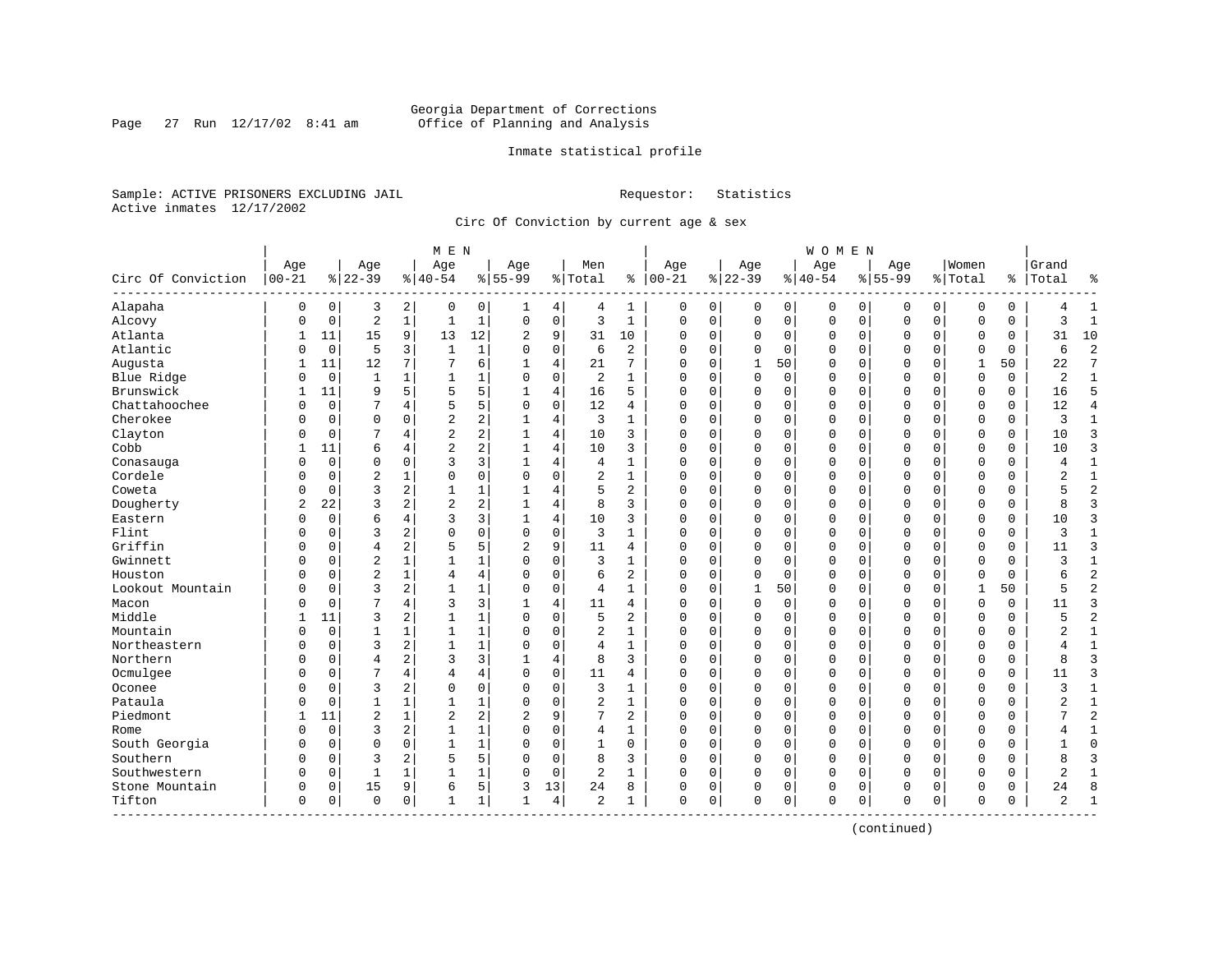Page 28 Run  $12/17/02$  8:41 am

## Inmate statistical profile

|                           | Sample: ACTIVE PRISONERS EXCLUDING JAIL | Requestor: Statistics |  |
|---------------------------|-----------------------------------------|-----------------------|--|
| Active inmates 12/17/2002 |                                         |                       |  |

Circ Of Conviction by current age & sex (continued)

|                    |            |          |           |                | M E N     |                |             |          |         |                |             |           |          |             | <b>WOMEN</b> |             |             |             |          |       |         |      |
|--------------------|------------|----------|-----------|----------------|-----------|----------------|-------------|----------|---------|----------------|-------------|-----------|----------|-------------|--------------|-------------|-------------|-------------|----------|-------|---------|------|
|                    | Age        |          | Age       |                | Age       |                | Age         |          | Men     |                | Age         |           | Age      |             | Age          |             | Age         |             | Women    |       | Grand   |      |
| Circ Of Conviction | $100 - 21$ |          | $8 22-39$ |                | $ 40-54 $ |                | $ 55-99$    |          | % Total | နွ             | $ 00 - 21$  |           | $ 22-39$ |             | $ 40-54 $    |             | $ 55-99$    |             | % Total  | ႜ     | Total   | ႜ    |
| Toombs             | 0          | $\Omega$ |           |                |           | 0 <sup>1</sup> |             | $\Omega$ |         | 0              | $\Omega$    | 0         |          | 0           | 0            |             | $\Omega$    |             |          | 0     |         |      |
| Waycross           | 0          | $\Omega$ | 4         | $\overline{a}$ |           | 6              | $\Omega$    | $\Omega$ | 11      | 4              | $\Omega$    | 0         | $\Omega$ | $\Omega$    | $\Omega$     | $\Omega$    | $\Omega$    |             | $\Omega$ | 0     | 11      |      |
| Western            | O          |          | 6         |                | 5         | 5              |             | 0        | 11      | 4              | $\Omega$    |           |          |             | $\Omega$     |             | $\Omega$    |             | $\Omega$ | 0     | 11      |      |
| Rockdale           | 0          | 0        | 3         | ∠              |           |                |             |          | 4       |                | 0           | 0         |          |             | 0            |             | 0           |             | $\Omega$ | 0     |         |      |
| Douglas            |            | 11       |           |                |           | 3              |             |          | 9       |                | $\Omega$    |           |          |             | O            |             | $\Omega$    |             |          | 0     |         |      |
| Appalachian        | O          | $\Omega$ |           |                |           | 0              |             |          |         |                |             |           |          |             | $\Omega$     |             |             |             |          | 0     |         |      |
| Enotah             | 0          | 0        |           |                |           |                |             |          | 2       |                | 0           | 0         |          | 0           | 0            |             | $\Omega$    |             |          | 0     |         |      |
| Forsyth-Bell       | 0          | $\Omega$ | $\Omega$  |                |           |                |             |          |         |                | $\Omega$    | 0         | $\Omega$ | $\Omega$    | $\Omega$     |             | $\Omega$    |             | O        | 0     |         |      |
| Towaliga           | 0          | 0        |           |                | 3         | 3              |             | 4        | 5       | $\overline{a}$ | $\mathbf 0$ | 0         | $\Omega$ | $\mathbf 0$ | $\mathbf 0$  | $\mathbf 0$ | $\mathbf 0$ | $\mathbf 0$ | 0        | 0     | 5       |      |
| Total reported     |            | 9 100    | 170       | 100            | 111       | 100            | 23 100      |          | 313 100 |                | $\Omega$    | 0         |          | 2 100       | $\Omega$     | $\Omega$    | $\Omega$    | $\Omega$    |          | 2 100 | 315 100 |      |
| Percent reported   |            | 100.0    |           | 100.0          |           | 99.1           |             | 100.0    |         | 99.7           |             | $\cdot$ 0 |          | 100.0       |              | $\cdot$ 0   |             | $\cdot$ 0   |          | 100.0 |         | 99.7 |
| Not reported       | 0          |          | $\Omega$  |                |           |                | $\mathbf 0$ |          |         |                | $\mathbf 0$ |           | $\Omega$ |             | 0            |             | 0           |             | $\Omega$ |       |         |      |
| Total              | 9          |          | 170       |                | 112       |                | 23          |          | 314     |                | $\Omega$    |           | 2        |             | $\mathbf 0$  |             | $\Omega$    |             | 2        |       | 316     |      |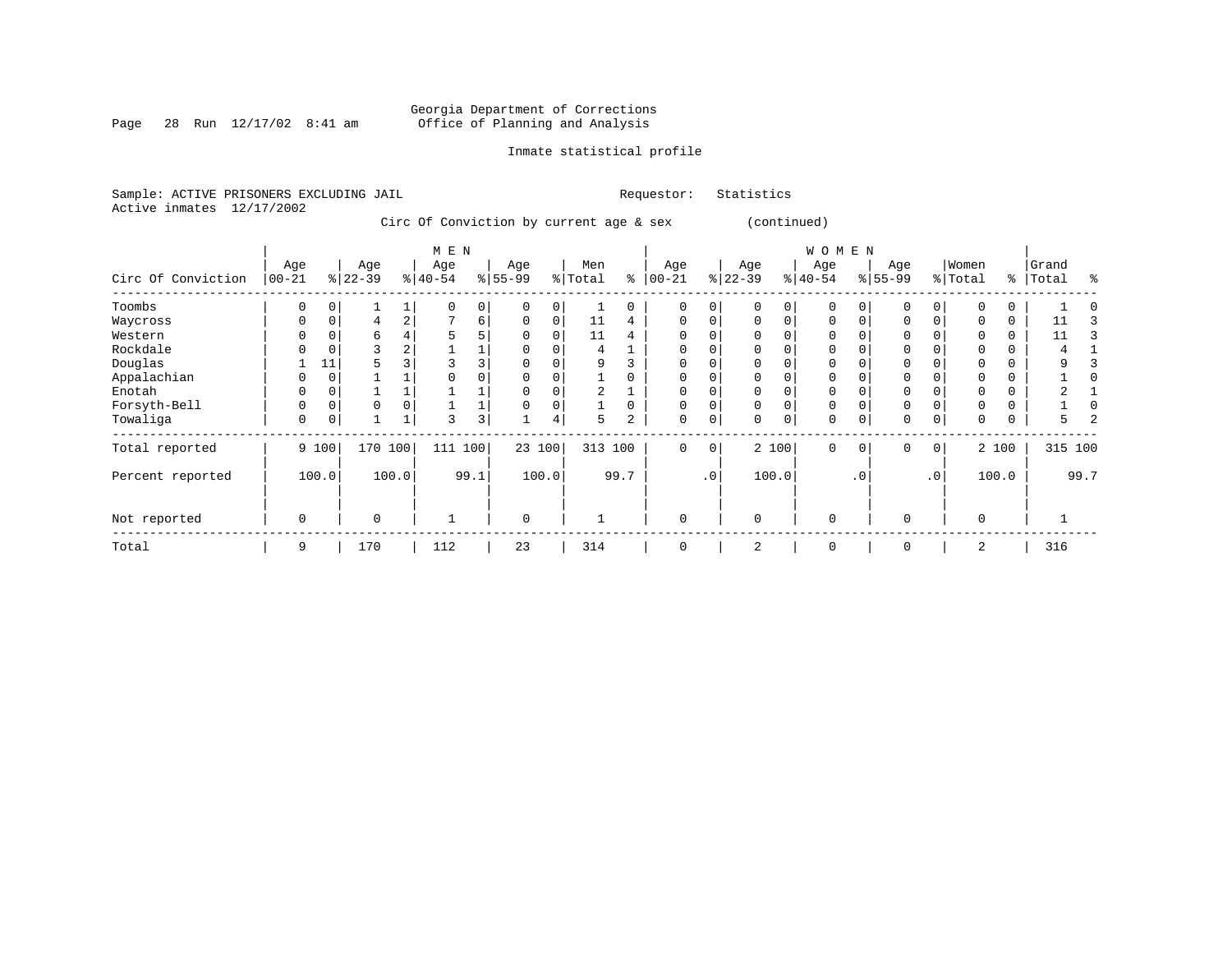Page 29 Run  $12/17/02$  8:41 am

## Inmate statistical profile

Sample: ACTIVE PRISONERS EXCLUDING JAIL **Requestor:** Statistics Active inmates 12/17/2002

Home County by current age & sex

|               |           |          |                |                | $M$ $\,$ E $\,$ N |                         |              |             |                |                |               |   |              |             | WOMEN     |             |              |             |             |          |                |                |
|---------------|-----------|----------|----------------|----------------|-------------------|-------------------------|--------------|-------------|----------------|----------------|---------------|---|--------------|-------------|-----------|-------------|--------------|-------------|-------------|----------|----------------|----------------|
|               | Age       |          | Age            |                | Age               |                         | Age          |             | Men            |                | Age           |   | Age          |             | Age       |             | Age          |             | Women       |          | Grand          |                |
| Home County   | $00 - 21$ |          | $8 22-39$      |                | $ 40-54$          |                         | $8 55-99$    |             | % Total        |                | $8   00 - 21$ |   | $ 22-39$     |             | $8 40-54$ |             | $8155 - 99$  |             | % Total     | %        | Total          | နွ             |
| Appling       | 0         | 0        | 1              | $\mathbf 1$    | 1                 | 1                       | 0            | 0           | 2              | 1              | 0             | 0 | 0            | 0           | 0         | 0           | 0            | 0           | 0           | 0        | 2              | 1              |
| Atkinson      | 0         | 0        | $\mathbf 0$    | $\mathsf{O}$   | 0                 | 0                       | $\mathbf 1$  | 6           | $\mathbf 1$    | 0              | $\mathbf 0$   | 0 | $\mathbf 0$  | $\mathbf 0$ | 0         | $\mathbf 0$ | $\mathbf 0$  | $\mathbf 0$ | $\mathbf 0$ | 0        | $\mathbf{1}$   | $\Omega$       |
| Baldwin       | 0         | 0        | $\mathbf{1}$   | 1              | 2                 | 2                       | $\Omega$     | 0           | 3              | 1              | $\Omega$      | 0 | $\mathbf 0$  | 0           | 0         | $\mathbf 0$ | $\mathbf 0$  | $\mathbf 0$ | $\mathbf 0$ | 0        | 3              | 1              |
| Barrow        | O         | 0        | 2              | $\mathbf{1}$   | $\Omega$          | 0                       |              | 6           | 3              | 1              | $\Omega$      | 0 | $\Omega$     | 0           | $\Omega$  | $\mathbf 0$ | $\Omega$     | $\Omega$    | $\Omega$    | $\Omega$ |                | $\mathbf{1}$   |
| Bartow        | O         | $\Omega$ | $\Omega$       | $\Omega$       | 3                 | 3                       | $\Omega$     | $\Omega$    | 3              | 1              | $\Omega$      | O | $\Omega$     | $\Omega$    | $\Omega$  | $\Omega$    | $\Omega$     | $\Omega$    | $\Omega$    | $\Omega$ | ς              | $\mathbf{1}$   |
| Ben Hill      | U         | $\Omega$ | $\mathbf{1}$   | 1              | 0                 | 0                       | $\Omega$     | $\Omega$    | $\mathbf{1}$   | 0              | $\Omega$      | 0 | $\mathbf 0$  | 0           | $\Omega$  | $\mathbf 0$ | $\Omega$     | $\Omega$    | $\mathbf 0$ | 0        |                | $\mathbf{0}$   |
| <b>Bibb</b>   | U         | 0        | 3              | $\overline{a}$ | 2                 | 2                       | O            | $\mathbf 0$ | 5              | 2              | 0             | 0 | $\mathbf 0$  | $\mathbf 0$ | 0         | 0           | 0            | 0           | $\mathbf 0$ | 0        | 5              | $\overline{2}$ |
| Bleckley      | 0         | 0        | $\overline{2}$ | $\mathbf{1}$   | $\mathbf{1}$      | $\mathbf{1}$            | 0            | $\mathbf 0$ | 3              | $\mathbf{1}$   | $\Omega$      | 0 | $\mathbf{0}$ | 0           | $\Omega$  | $\mathbf 0$ | $\Omega$     | $\Omega$    | $\Omega$    | 0        | 3              | $\mathbf{1}$   |
| <b>Brooks</b> | O         | 0        | $\mathbf{1}$   | $\mathbf{1}$   | $\Omega$          | 0                       | $\Omega$     | $\mathbf 0$ | $\mathbf{1}$   | $\Omega$       | $\Omega$      | 0 | $\mathbf{0}$ | $\mathbf 0$ | $\Omega$  | $\mathbf 0$ | $\mathbf{0}$ | $\Omega$    | $\Omega$    | 0        |                | $\Omega$       |
| Burke         | O         | 0        | $\overline{2}$ | $\mathbf 1$    | 1                 | 1                       | $\Omega$     | $\mathbf 0$ | 3              | 1              | $\mathbf 0$   | 0 | $\mathbf 0$  | 0           | 0         | 0           | 0            | 0           | 0           | 0        | ζ              | $\mathbf{1}$   |
| <b>Butts</b>  | U         | 0        | $\mathbf 0$    | $\mathbf 0$    | 0                 | 0                       |              | 6           | 1              | 0              | $\Omega$      | O | $\mathbf 0$  | $\mathbf 0$ | $\Omega$  | $\mathbf 0$ | $\Omega$     | $\Omega$    | $\mathbf 0$ | 0        |                | $\Omega$       |
| Camden        | 0         | 0        | $\mathbf 0$    | 0              | $\mathbf{1}$      | 1                       | $\Omega$     | 0           | 1              | 0              | 0             | 0 | $\mathbf 0$  | 0           | 0         | $\mathbf 0$ | $\Omega$     | $\mathbf 0$ | $\mathbf 0$ | 0        | -1             | $\Omega$       |
| Carroll       |           | 0        | 2              | 1              | 0                 | 0                       | $\Omega$     | $\mathbf 0$ | 2              | 1              | 0             | 0 | $\mathbf 0$  | $\mathbf 0$ | 0         | $\mathbf 0$ | 0            | 0           | 0           | 0        | 2              | 1              |
| Catoosa       | O         | 0        | $\mathbf 0$    | $\Omega$       | $\mathbf{1}$      | 1                       | 0            | $\mathbf 0$ | $\mathbf 1$    | $\Omega$       | $\Omega$      | 0 | $\Omega$     | 0           | $\Omega$  | $\mathbf 0$ | $\Omega$     | $\Omega$    | $\mathbf 0$ | 0        | $\mathbf{1}$   | $\Omega$       |
| Chatham       | O         | 0        | 7              | 5              | 5                 | 5                       | -1           | 6           | 13             | 5              | $\Omega$      | 0 | $\mathbf 0$  | $\mathbf 0$ | $\Omega$  | $\mathbf 0$ | $\mathbf{0}$ | 0           | $\mathbf 0$ | 0        | 13             | 5              |
| Chattooga     | U         | 0        | 1              | 1              | $\Omega$          | 0                       | $\Omega$     | 0           | 1              | 0              | 0             | 0 | $\mathbf 0$  | 0           | 0         | 0           | 0            | 0           | 0           | 0        |                | $\mathbf 0$    |
| Cherokee      | O         | 0        | 1              | 1              | $\mathbf{1}$      | 1                       | $\Omega$     | 0           | 2              | 1              | 0             | 0 | $\mathbf 0$  | 0           | 0         | $\mathbf 0$ | $\Omega$     | 0           | $\mathbf 0$ | 0        | 2              | 1              |
| Clarke        | 0         | $\Omega$ | 5              | 3              | 4                 | 4                       | $\Omega$     | $\Omega$    | 9              | 3              | $\Omega$      | 0 | $\Omega$     | $\Omega$    | $\Omega$  | $\Omega$    | $\Omega$     | $\Omega$    | $\mathbf 0$ | $\Omega$ | 9              | 3              |
| Clayton       | U         | $\Omega$ | 5              | 3              | $\mathbf{1}$      | 1                       | 1            | 6           | 7              | 3              | 0             | 0 | $\mathbf 0$  | $\mathbf 0$ | 0         | $\mathbf 0$ | $\Omega$     | $\Omega$    | $\mathbf 0$ | 0        |                | 3              |
| Cobb          | 1         | 14       | 4              | 3              | $\overline{c}$    | $\overline{\mathbf{c}}$ | 1            | 6           | 8              | 3              | $\Omega$      | 0 | $\Omega$     | 0           | 0         | 0           | $\Omega$     | 0           | $\mathbf 0$ | 0        | 8              | $\overline{3}$ |
| Coffee        | O         | 0        | $\Omega$       | 0              | $\mathbf{1}$      | $\mathbf 1$             | $\Omega$     | 0           | 1              | 0              | $\Omega$      | 0 | $\mathbf 0$  | 0           | $\Omega$  | 0           | $\mathbf 0$  | 0           | $\mathbf 0$ | 0        |                | $\Omega$       |
| Colquit       | O         | 0        | $\Omega$       | $\Omega$       | 2                 | $\overline{a}$          | $\Omega$     | 0           | 2              | 1              | $\mathbf 0$   | 0 | $\mathbf 0$  | 0           | $\Omega$  | $\mathbf 0$ | $\Omega$     | $\Omega$    | $\Omega$    | 0        | 2              | $\mathbf{1}$   |
| Columbia      | O         | 0        | $\mathbf 0$    | $\mathbf 0$    | 0                 | 0                       |              | 6           | $\mathbf{1}$   | $\Omega$       | $\Omega$      | 0 | $\mathbf 0$  | $\mathbf 0$ | $\Omega$  | $\mathbf 0$ | $\Omega$     | $\Omega$    | $\mathbf 0$ | 0        |                | $\Omega$       |
| Cook          | U         | $\Omega$ | $\mathbf{1}$   | 1              | $\Omega$          | 0                       | $\Omega$     | $\Omega$    | 1              | $\Omega$       | $\Omega$      | 0 | $\Omega$     | 0           | $\Omega$  | $\mathbf 0$ | $\Omega$     | $\Omega$    | $\mathbf 0$ | 0        |                | $\Omega$       |
| Coweta        |           | 0        | 1              | 1              | $\Omega$          | 0                       | O            | $\mathbf 0$ | 1              | 0              | 0             | 0 | $\mathbf 0$  | 0           | 0         | 0           | 0            | $\Omega$    | 0           | 0        |                | $\Omega$       |
| Crisp         | U         | 0        | 1              | 1              | 0                 | 0                       | U            | $\mathbf 0$ | $\mathbf 1$    | 0              | 0             | 0 | $\Omega$     | 0           | 0         | 0           | $\Omega$     | 0           | $\mathbf 0$ | 0        | $\mathbf{1}$   | $\Omega$       |
| Decatur       | O         | 0        | $\mathbf 0$    | $\mathbf 0$    | $\overline{2}$    | 2                       | $\Omega$     | 0           | $\overline{2}$ | 1              | $\Omega$      | 0 | $\mathbf 0$  | 0           | 0         | $\mathbf 0$ | $\mathbf 0$  | 0           | 0           | 0        | $\overline{2}$ | 1              |
| DeKalb        | O         | 0        | 17             | 11             | 3                 | 3                       | $\Omega$     | $\mathbf 0$ | 20             | 7              | $\Omega$      | 0 | $\mathbf 0$  | 0           | 0         | $\mathbf 0$ | $\Omega$     | $\Omega$    | $\Omega$    | 0        | 20             | 7              |
| Dougherty     |           | 14       | 3              | 2              | 2                 | 2                       |              | 6           | 7              | 3              | $\Omega$      | 0 | $\mathbf 0$  | 0           | 0         | $\mathbf 0$ | $\Omega$     | $\Omega$    | $\mathbf 0$ | 0        |                | 3              |
| Douglas       | U         | 0        | 3              | 2              | $\overline{c}$    | $\overline{a}$          | $\mathbf 0$  | $\Omega$    | 5              | $\overline{a}$ | $\Omega$      | O | $\mathbf 0$  | 0           | $\Omega$  | $\mathbf 0$ | $\Omega$     | $\Omega$    | $\mathbf 0$ | 0        | 5              | $\overline{2}$ |
| Elbert        | U         | 0        | $\mathbf 0$    | $\Omega$       | 0                 | 0                       | 1            | 6           | 1              | 0              | 0             | 0 | $\mathbf 0$  | 0           | 0         | $\mathbf 0$ | 0            | 0           | $\mathbf 0$ | 0        | 1              | $\mathbf{0}$   |
| Fayette       | O         | 0        | $\Omega$       | $\Omega$       | $\mathbf{1}$      | $\mathbf 1$             | $\mathbf{1}$ | 6           | 2              | $\mathbf{1}$   | $\Omega$      | 0 | $\mathbf 0$  | $\mathbf 0$ | $\Omega$  | $\mathbf 0$ | $\Omega$     | $\Omega$    | $\Omega$    | 0        | $\overline{2}$ | $\mathbf{1}$   |
| Floyd         | O         | 0        | 3              | 2              | 0                 | 0                       | $\Omega$     | $\mathbf 0$ | 3              | $\mathbf{1}$   | $\Omega$      | 0 | $\mathbf 0$  | 0           | $\Omega$  | $\mathbf 0$ | $\mathbf 0$  | $\Omega$    | $\Omega$    | 0        | ζ              | $\mathbf{1}$   |
| Franklin      | 0         | 0        | $\mathbf{1}$   | 1              | 0                 | 0                       | $\Omega$     | 0           | 1              | 0              | $\mathbf 0$   | 0 | $\mathbf 0$  | 0           | 0         | 0           | 0            | $\mathbf 0$ | 0           | 0        |                | $\Omega$       |
| Fulton        | 2         | 29       | 20             | 13             | 16                | 16                      | 2            | 11          | 40             | 15             | 0             | 0 | 0            | 0           | 0         | 0           | 0            | 0           | 0           | 0        | 40             | 14             |
| Gilmer        | 0         | 0        | $\mathbf{1}$   | 1              | 0                 | 0                       | $\mathbf 0$  | 0           | 1              | 0              | $\mathbf 0$   | 0 | $\Omega$     | $\mathbf 0$ | $\Omega$  | $\mathbf 0$ | $\mathbf 0$  | 0           | $\mathbf 0$ | 0        | -1             | $\Omega$       |

(continued)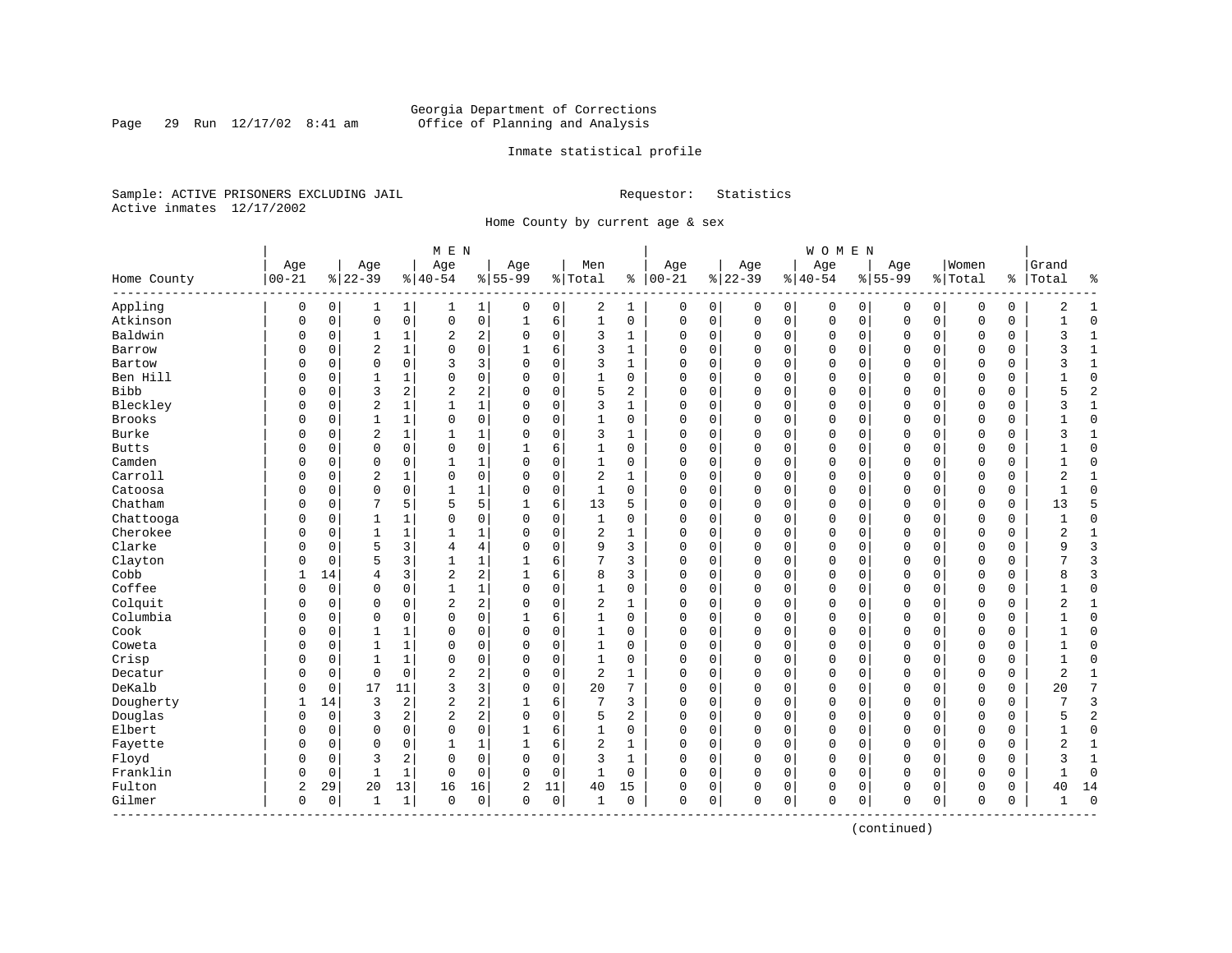### Georgia Department of Corrections Page 30 Run 12/17/02 8:41 am Office of Planning and Analysis

------------------------------------------------------------------------------------------------------------------------------------

#### Inmate statistical profile

Sample: ACTIVE PRISONERS EXCLUDING JAIL **Requestor:** Statistics Active inmates 12/17/2002

Home County by current age & sex (continued)

| M E N | W O M E N | Age | Age | Age | Age | Men | Age | Age | Age | Age |Women |Grand Home County |00-21 %|22-39 %|40-54 %|55-99 %|Total % |00-21 %|22-39 %|40-54 %|55-99 %|Total % |Total %

------------------------------------------------------------------------------------------------------------------------------------Glynn | 1 14| 3 2| 1 1| 1 6| 6 2 | 0 0| 0 0| 0 0| 0 0| 0 0 | 6 2 Gordon | 0 0| 0 0| 1 1| 1 6| 2 1 | 0 0| 0 0| 0 0| 0 0| 0 0 | 2 1 Greene | 0 0| 1 1| 0 0| 0 0| 1 0 | 0 0| 0 0| 0 0| 0 0| 0 0 | 1 0 Gwinnett | 0 0| 1 1| 3 3| 0 0| 4 1 | 0 0| 0 0| 0 0| 0 0| 0 0 | 4 1 Habersham | 0 0| 0 0| 1 1| 0 0| 1 0 | 0 0| 0 0| 0 0| 0 0| 0 0 | 1 0 Hall | 0 0| 3 2| 2 2| 0 0| 5 2 | 0 0| 0 0| 0 0| 0 0| 0 0 | 5 2 Hancock | 0 0| 0 0| 2 2| 0 0| 2 1 | 0 0| 0 0| 0 0| 0 0| 0 0 | 2 1 Harris | 0 0| 0 0| 1 1| 0 0| 1 0 | 0 0| 0 0| 0 0| 0 0| 0 0 | 1 0 Hart | 0 0| 1 1| 1 1| 0 0| 2 1 | 0 0| 0 0| 0 0| 0 0| 0 0 | 2 1 Henry | 0 0| 2 1| 1 1| 0 0| 3 1 | 0 0| 0 0| 0 0| 0 0| 0 0 | 3 1 Houston | 0 0| 2 1| 2 2| 0 0| 4 1 | 0 0| 0 0| 0 0| 0 0| 0 0 | 4 1 Jackson | 0 0| 0 0| 1 1| 1 6| 2 1 | 0 0| 0 0| 0 0| 0 0| 0 0 | 2 1 Jeff Davis | 0 0| 2 1| 0 0| 0 0| 2 1 | 0 0| 0 0| 0 0| 0 0| 0 0 | 2 1 Jenkins | 0 0| 2 1| 0 0| 0 0| 2 1 | 0 0| 0 0| 0 0| 0 0| 0 0 | 2 1 Laurens | 0 0| 1 1| 0 0| 0 0| 1 0 | 0 0| 0 0| 0 0| 0 0| 0 0 | 1 0 Liberty | 0 0| 2 1| 2 2| 0 0| 4 1 | 0 0| 0 0| 0 0| 0 0| 0 0 | 4 1 Lincoln | 0 0| 1 1| 0 0| 0 0| 1 0 | 0 0| 0 0| 0 0| 0 0| 0 0 | 1 0 Long | 0 0| 1 1| 0 0| 0 0| 1 0 | 0 0| 0 0| 0 0| 0 0| 0 0 | 1 0 Lowndes | 0 0| 1 1| 1 1| 0 0| 2 1 | 0 0| 0 0| 0 0| 0 0| 0 0 | 2 1 Marion | 0 0| 1 1| 0 0| 0 0| 1 0 | 0 0| 0 0| 0 0| 0 0| 0 0 | 1 0 McDuffie | 0 0| 0 0| 1 1| 0 0| 1 0 | 0 0| 0 0| 0 0| 0 0| 0 0 | 1 0 McIntosh | 0 0| 2 1| 0 0| 0 0| 2 1 | 0 0| 0 0| 0 0| 0 0| 0 0 | 2 1 Mitchell | 0 0| 1 1| 0 0| 0 0| 1 0 | 0 0| 0 0| 0 0| 0 0| 0 0 | 1 0 Monroe | 0 0| 0 0| 1 1| 0 0| 1 0 | 0 0| 0 0| 0 0| 0 0| 0 0 | 1 0

Morgan | 0 0| 1 1| 0 0| 0 0| 1 0 | 0 0| 0 0| 0 0| 0 0| 0 0 | 1 0 Muscogee | 0 0| 5 3| 4 4| 0 0| 9 3 | 0 0| 0 0| 0 0| 0 0| 0 0 | 9 3 Newton | 0 0| 1 1| 0 0| 0 0| 1 0 | 0 0| 0 0| 0 0| 0 0| 0 0 | 1 0 Oglethorpe | 0 0| 1 1| 0 0| 1 6| 2 1 | 0 0| 0 0| 0 0| 0 0| 0 0 | 2 1 Paulding | 0 0| 0 0| 1 1| 0 0| 1 0 | 0 0| 0 0| 0 0| 0 0| 0 0 | 1 0 Pierce | 0 0| 0 0| 1 1| 0 0| 1 0 | 0 0| 0 0| 0 0| 0 0| 0 0 | 1 0 Pike | 0 0| 1 1| 1 1| 0 0| 2 1 | 0 0| 0 0| 0 0| 0 0| 0 0 | 2 1 Putnam | 0 0| 1 1| 1 1| 0 0| 2 1 | 0 0| 0 0| 0 0| 0 0| 0 0 | 2 1 Rabun | 0 0| 1 1| 0 0| 0 0| 1 0 | 0 0| 0 0| 0 0| 0 0| 0 0 | 1 0 Randolph | 0 0| 1 1| 1 1| 0 0| 2 1 | 0 0| 0 0| 0 0| 0 0| 0 0 | 2 1

Richmond | 1 14| 6 4| 3 3| 0 0| 10 4 | 0 0| 1 50| 0 0| 0 0| 1 50 | 11 4

(continued)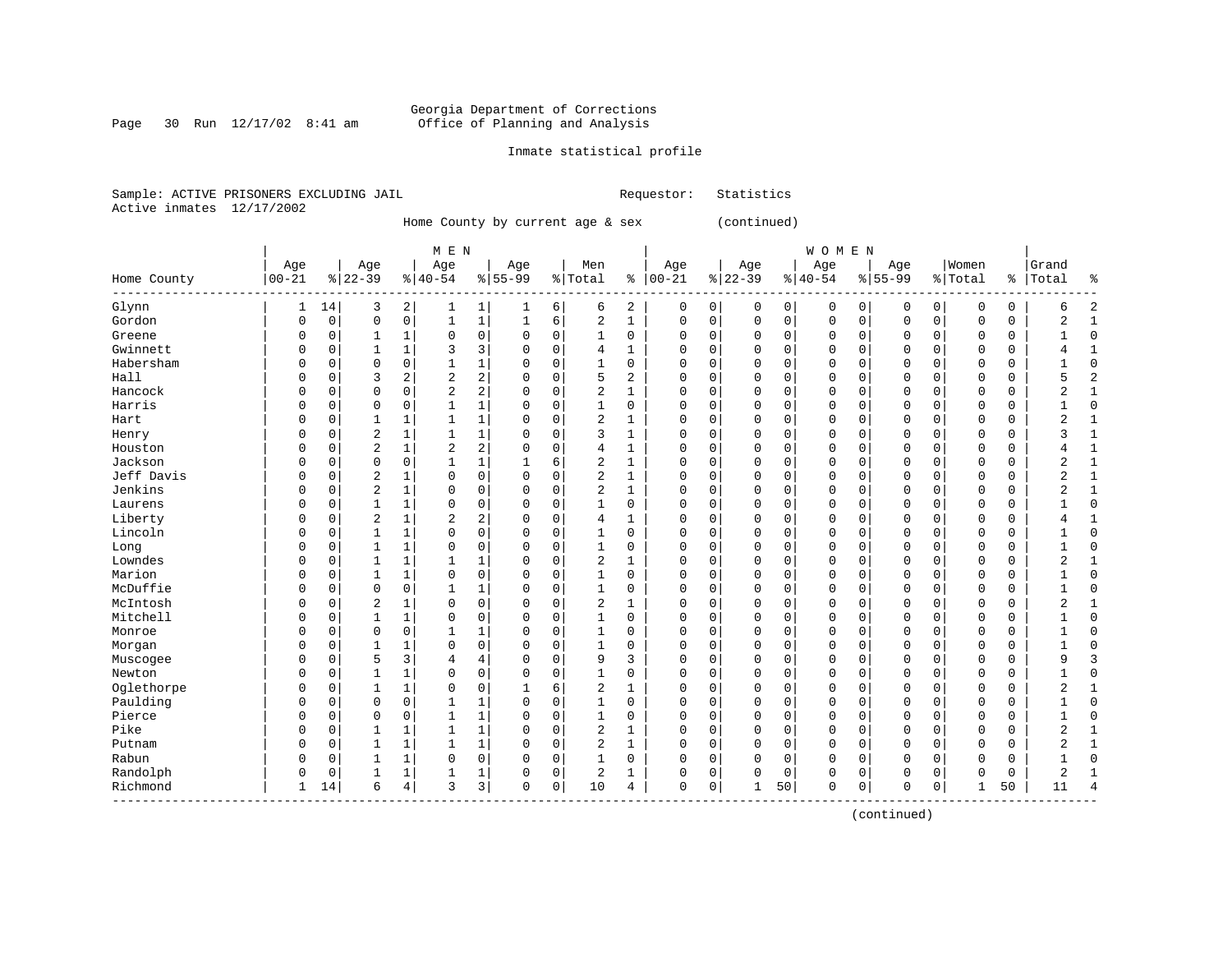### Georgia Department of Corrections Page 31 Run 12/17/02 8:41 am Office of Planning and Analysis

#### Inmate statistical profile

|  |                           | Sample: ACTIVE PRISONERS EXCLUDING JAIL |  | Requestor: Statistics |  |
|--|---------------------------|-----------------------------------------|--|-----------------------|--|
|  | Active inmates 12/17/2002 |                                         |  |                       |  |

Home County by current age & sex (continued)

| M E N | W O M E N | Age | Age | Age | Age | Men | Age | Age | Age | Age |Women |Grand Home County |00-21 %|22-39 %|40-54 %|55-99 %|Total % |00-21 %|22-39 %|40-54 %|55-99 %|Total % |Total % ------------------------------------------------------------------------------------------------------------------------------------Rockdale | 0 0| 0 0| 1 1| 0 0| 1 0 | 0 0| 0 0| 0 0| 0 0| 0 0 | 1 0 Spalding | 0 0| 2 1| 2 2| 0 0| 4 1 | 0 0| 0 0| 0 0| 0 0| 0 0 | 4 1 Stephens | 0 0| 0 0| 1 1| 0 0| 1 0 | 0 0| 0 0| 0 0| 0 0| 0 0 | 1 0 Sumter | 0 0| 0 0| 1 1| 0 0| 1 0 | 0 0| 0 0| 0 0| 0 0| 0 0 | 1 0 Tattnall | 0 0| 1 1| 0 0| 0 0| 1 0 | 0 0| 0 0| 0 0| 0 0| 0 0 | 1 0 Thomas | 0 0| 1 1| 1 1| 0 0| 2 1 | 0 0| 0 0| 0 0| 0 0| 0 0 | 2 1 Tift | 0 0| 0 0| 1 1| 1 6| 2 1 | 0 0| 0 0| 0 0| 0 0| 0 0 | 2 1 Toombs | 0 0| 2 1| 1 1| 0 0| 3 1 | 0 0| 0 0| 0 0| 0 0| 0 0 | 3 1 Troup | 0 0| 0 0| 0 0| 1 6| 1 0 | 0 0| 0 0| 0 0| 0 0| 0 0 | 1 0 Union | 0 0| 0 0| 1 1| 0 0| 1 0 | 0 0| 0 0| 0 0| 0 0| 0 0 | 1 0 Upson | 0 0| 0 0| 1 1| 0 0| 1 0 | 0 0| 0 0| 0 0| 0 0| 0 0 | 1 0 Walker | 0 0| 2 1| 0 0| 0 0| 2 1 | 0 0| 1 50| 0 0| 0 0| 1 50 | 3 1 Walton | 0 0| 1 1| 1 1| 0 0| 2 1 | 0 0| 0 0| 0 0| 0 0| 0 0 | 2 1 Ware | 0 0| 3 2| 1 1| 0 0| 4 1 | 0 0| 0 0| 0 0| 0 0| 0 0 | 4 1 Washington | 1 14| 0 0| 0 0| 0 0| 1 0 | 0 0| 0 0| 0 0| 0 0| 0 0 | 1 0 Wayne | 0 0| 2 1| 0 0| 0 0| 2 1 | 0 0| 0 0| 0 0| 0 0| 0 0 | 2 1 Whitfield | 0 0| 0 0| 1 1| 0 0| 1 0 | 0 0| 0 0| 0 0| 0 0| 0 0 | 1 0 Wilkinson | 0 0| 1 1| 0 0| 0 0| 1 0 | 0 0| 0 0| 0 0| 0 0| 0 0 | 1 0 ------------------------------------------------------------------------------------------------------------------------------------Total reported | 7 100| 149 100| 100 100| 18 100| 274 100 | 0 0| 2 100| 0 0| 0 0| 2 100 | 276 100 | | | | | | | | | | | Percent reported | 77.8| 87.6| 89.3| 78.3| 87.3 | .0| 100.0| .0| .0| 100.0 | 87.3 | | | | | | | | | | | | | | | | | | | | | | Not reported | 2 | 21 | 12 | 5 | 40 | 0 | 0 | 0 | 0 | 0 | 40 ------------------------------------------------------------------------------------------------------------------------------------Total | 9 | 170 | 112 | 23 | 314 | 0 | 2 | 0 | 0 | 2 | 316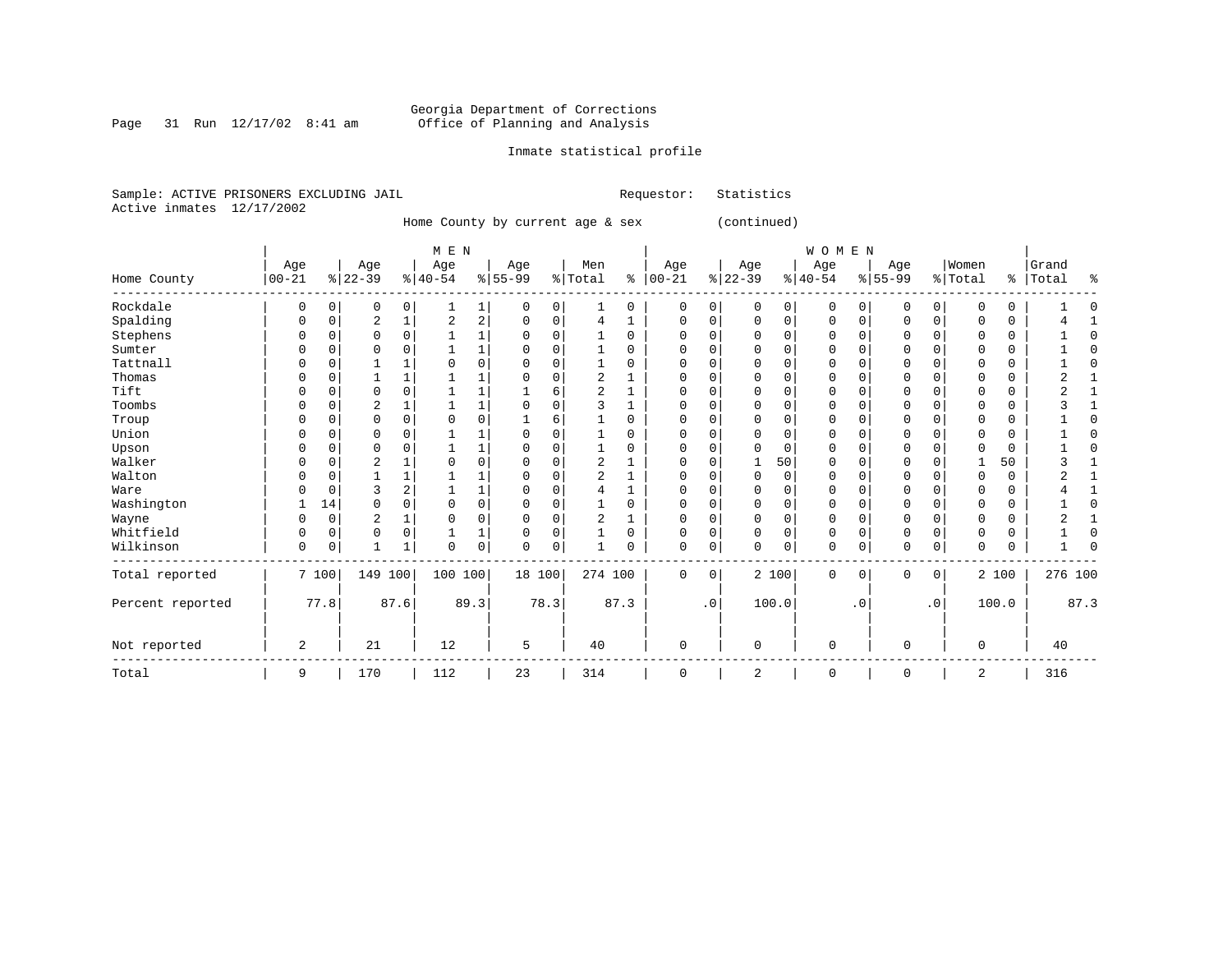## Page 32 Run  $12/17/02$  8:41 am

Georgia Department of Corrections<br>Office of Planning and Analysis Inmate statistical profile<br>Requestor: Statistics

Sample: ACTIVE PRISONERS EXCLUDING JAIL Active inmates 12/17/2002

## Prison Sentence In Years by current age & sex

|                                      |                   |                 | M E N            |                  |                |                         |                 | <b>WOMEN</b>     |                  |                       |                          |
|--------------------------------------|-------------------|-----------------|------------------|------------------|----------------|-------------------------|-----------------|------------------|------------------|-----------------------|--------------------------|
| Sentence In Years<br>- - - - - - - - | Age<br>$ 00 - 21$ | Age<br>$ 22-39$ | Age<br>$ 40-54 $ | Age<br>$8 55-99$ | Men<br>% Total | Age<br>$% 100-21$       | Age<br>$ 22-39$ | Age<br>$8 40-54$ | Age<br>$8 55-99$ | Women<br>% Total      | Grand<br>%   Total<br>နွ |
| $0 - 1$                              | 0                 | 0               | 0                | 0                | 0              | 0                       | 0               | 0                | 0                | 0                     | $\mathbf 0$              |
|                                      | 0                 | 0               | 0                | 0                | 0              | 0                       | $\circ$         | 0                | 0                | 0                     | 0                        |
| $1.1 - 2$                            | 0                 | 0               | $\mathbf 0$      | 0                | 0              | $\mathsf 0$             | 0               | 0                | 0                | $\mathbf 0$           | 0                        |
|                                      | 0                 | 0               | 0                | 0                | 0              | $\mathbf 0$             | 0               | 0                | 0                | 0                     | $\Omega$                 |
| $2.1 - 3$                            | 0                 | 0               | $\mathsf 0$      | 0                | $\Omega$       | 0                       | 0               | $\mathbf 0$      | $\mathbf 0$      | $\mathbf 0$           | $\mathsf 0$              |
|                                      | 0                 | 0               | $\mathbf 0$      | 0                | 0              | $\mathbf 0$             | 0               | 0                | 0                | $\Omega$              | $\Omega$                 |
| $3.1 - 4$                            | $\Omega$          | 0               | $\Omega$         | $\Omega$         | $\Omega$       | 0                       | $\Omega$        | $\mathbf 0$      | $\mathbf 0$      | $\Omega$              | 0                        |
|                                      | $\Omega$          | 0               | $\Omega$         | 0                | 0              | 0                       | 0               | $\Omega$         | 0                | $\Omega$              | $\Omega$                 |
| $4.1 - 5$                            | $\Omega$          | 0               | $\mathsf 0$      | 0                | $\Omega$       | $\mathsf 0$             | 0               | 0                | 0                | $\mathbf 0$           | $\Omega$                 |
|                                      | 0                 | 0               | 0                | 0                | 0              | $\Omega$                | 0               | 0                | 0                | 0                     | 0                        |
| $5.1 - 6$                            | $\Omega$          | 0               | 0                | 0                | $\Omega$       | $\Omega$                | $\Omega$        | $\mathbf 0$      | $\Omega$         | $\Omega$              | 0                        |
|                                      | 0                 | $\Omega$        | 0                | 0                | $\Omega$       | 0                       | 0               | $\Omega$         | 0                | $\Omega$              | $\Omega$                 |
| $6.1 - 7$                            | $\Omega$          | 0               | $\mathbf 0$      | $\mathbf 0$      | $\Omega$       | $\mathbf 0$             | $\mathbf 0$     | $\mathbf 0$      | $\mathbf 0$      | $\Omega$              | $\Omega$                 |
|                                      | $\Omega$          | 0               | $\Omega$         | $\Omega$         | 0              | $\Omega$                | $\Omega$        | $\Omega$         | 0                | $\Omega$              | $\Omega$                 |
| $7.1 - 8$                            | 0                 | 0               | $\mathbf 0$      | 0                | 0              | $\mathbf 0$             | $\Omega$        | $\mathbf 0$      | $\mathbf 0$      | 0                     | $\Omega$                 |
|                                      | 0                 | 0               | 0                | 0                | $\Omega$       | $\Omega$                | 0               | $\Omega$         | 0                | $\Omega$              | 0                        |
| $8.1 - 9$                            | $\Omega$          | $\mathbf 0$     | $\mathbf 0$      | 0                | $\Omega$       | $\Omega$                | 0               | $\mathbf 0$      | $\mathbf 0$      | $\mathbf 0$           | $\Omega$                 |
|                                      | 0                 | 0               | $\mathbf 0$      | 0                | 0              | $\mathbf 0$             | 0               | 0                | 0                | $\mathbf 0$           | 0                        |
| $9.1 - 10$                           | $\Omega$          | $\mathbf 0$     | $\Omega$         | $\Omega$         | $\Omega$       | $\Omega$                | $\Omega$        | $\mathbf 0$      | $\mathbf 0$      | $\Omega$              | 0                        |
|                                      | $\Omega$          | $\Omega$        | $\Omega$         | $\Omega$         | $\Omega$       | $\Omega$                | $\Omega$        | $\Omega$         | $\Omega$         | $\Omega$              | $\Omega$                 |
| $10.1 - 12$                          | $\Omega$          | 0               | $\mathsf 0$      | 0                | 0              | $\mathsf 0$             | 0               | $\mathbf 0$      | 0                | $\mathbf 0$           | 0                        |
|                                      | 0                 | 0               | 0                | 0                | 0              | $\Omega$                | 0               | 0                | 0                | 0                     | $\Omega$                 |
| $12.1 - 15$                          | $\Omega$          | 0               | $\mathbf 0$      | 0                | 0              | $\Omega$                | 0               | $\mathbf 0$      | 0                | 0                     | 0                        |
|                                      | $\Omega$          | 0               | 0                | 0                | $\Omega$       | 0                       | 0               | $\Omega$         | 0                | $\Omega$              | $\Omega$                 |
| $15.1 - 20$                          | $\Omega$          | 0               | $\mathbf 0$      | $\Omega$         | $\Omega$       | $\mathbf 0$             | $\Omega$        | $\mathbf 0$      | $\mathbf 0$      | $\Omega$              | $\mathbf 0$              |
|                                      | $\Omega$          | 0               | $\Omega$         | 0                | 0              | $\Omega$                | $\mathbf 0$     | $\Omega$         | 0                | $\Omega$              | $\Omega$                 |
| 20.1-OVER                            | 0                 | 0               | $\mathbf 0$      | 0                | 0              | $\mathbf 0$             | $\Omega$        | $\mathbf 0$      | $\mathbf 0$      | $\mathbf 0$           | $\Omega$                 |
|                                      | $\Omega$          | 0               | 0                | 0                | $\Omega$       | $\Omega$                | $\Omega$        | $\Omega$         | $\mathbf 0$      | $\Omega$              | 0                        |
| LIFE                                 | $\Omega$          | $\Omega$        | $\Omega$         | 0                | $\Omega$       | $\Omega$                | 0               | $\mathbf 0$      | $\mathbf 0$      | $\mathbf 0$           | $\mathbf 0$              |
|                                      | $\mathbf 0$       | 0               | $\mathbf 0$      | 0                | $\Omega$       | $\mathbf 0$             | $\mathbf 0$     | 0                | 0                | $\mathbf 0$           | $\Omega$                 |
| DEATH                                | $\Omega$          | $\mathbf 0$     | $\Omega$         | $\Omega$         | $\Omega$       | $\Omega$                | 0               | $\mathbf 0$      | $\mathbf 0$      | $\Omega$              | $\Omega$                 |
|                                      | $\Omega$          | $\Omega$        | $\Omega$         | $\Omega$         | O              | $\Omega$                | $\Omega$        | $\Omega$         | 0                | $\Omega$              | $\Omega$                 |
| LIFE W/O PAROLE                      | 100<br>9          | 170 100         | 112<br>100       | 23<br>100        | 314 100        | $\mathsf 0$<br>$\Omega$ | 2 100           | $\mathbf 0$<br>0 | 0<br>0           | $\overline{a}$<br>100 | 316 100                  |
| YOUTHFUL OFFENDERS                   | 0                 | $\mathsf 0$     | 0                | 0                | 0              | $\mathbf 0$             | 0               | $\mathbf 0$      | $\mathbf 0$      | 0                     | 0                        |
|                                      | 0                 | 0               | 0                | 0                | 0              | 0                       | 0               | 0                | 0                | 0                     | $\overline{0}$           |
|                                      |                   |                 |                  |                  |                |                         |                 |                  |                  |                       |                          |
| Total reported                       | 9 100             | 170 100         | 112 100          | 23 100           | 314 100        | 0<br>$\circ$            | 2 100           | 0<br>0           | 0<br>0           | 2 100                 | 316 100                  |
| Percent reported                     | 100.0             | 100.0           | 100.0            | 100.0            | 100.0          | $\cdot$ 0               | 100.0           | $\cdot$ 0        | $\cdot$ 0        | 100.0                 | 100.0                    |
| NOT REPORTED                         | $\mathsf 0$       | $\mathsf 0$     | 0                | $\mathsf 0$      | $\mathbf 0$    | $\mathbf 0$             | 0               | $\mathsf 0$      | $\mathsf 0$      | 0                     | 0                        |
| Total                                | 9                 | 170             | 112              | 23               | 314            | $\mathbf 0$             | 2               | $\mathbf 0$      | $\mathbf 0$      | 2                     | 316                      |
| AVG EXCLUDING<br>LIFE, DEATH, YO     | .00               | .00             | .00              | .00              | .00            | .00                     | .00             | .00              | .00              | .00                   | .00                      |
| AVG INCLUDING<br>LIFE=21, YO=3 YRS   | 3.00              | 3.00            | 3.00             | 3.00             | 3.00           | .00                     | 3.00            | .00              | .00              | 3.00                  | 3.00                     |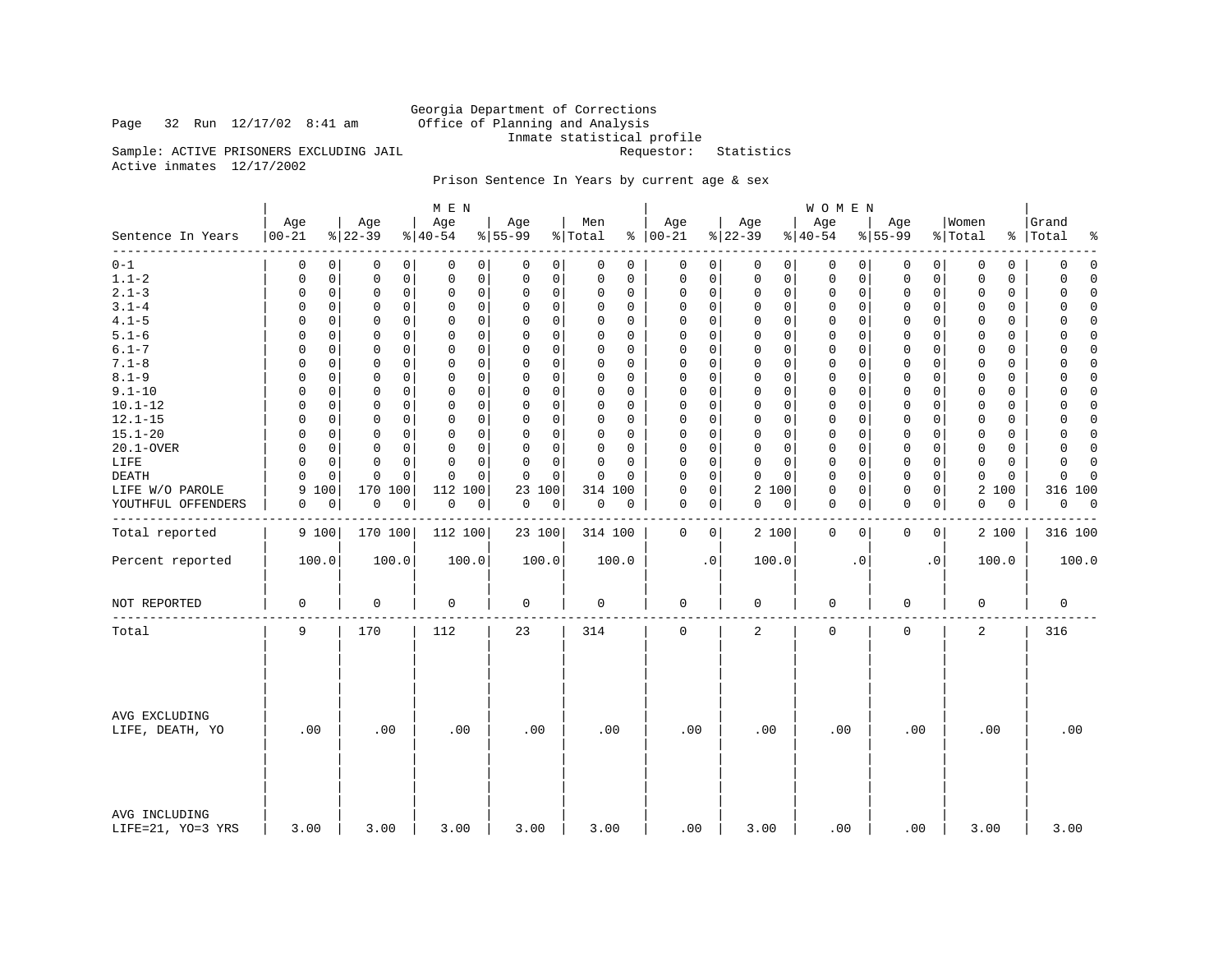Page 33 Run  $12/17/02$  8:41 am

## Inmate statistical profile

Sample: ACTIVE PRISONERS EXCLUDING JAIL **Requestor:** Statistics Active inmates 12/17/2002

Probation To Follow Prison by current age & sex

| Prob After Prison                   | Age<br>  00-21 |          | Age<br>$8 22-39$ |         | M E N<br>Age<br>$8 40-54$ |         | Age<br>$8155 - 99$ |             | Men<br>% Total | ႜ       | Age<br>$00 - 21$ |                     | Age<br>$ 22-39 $ |             | <b>WOMEN</b><br>Aqe<br>$ 40-54 $ |                  | Age<br>$8155 - 99$ |           | Women<br>% Total  |   | Grand<br>%   Total |             |          |
|-------------------------------------|----------------|----------|------------------|---------|---------------------------|---------|--------------------|-------------|----------------|---------|------------------|---------------------|------------------|-------------|----------------------------------|------------------|--------------------|-----------|-------------------|---|--------------------|-------------|----------|
| PROBATION TO FOLLOW<br>NO PROBATION | 8              | 11<br>89 | 163              | 4<br>96 | 9<br>103                  | 8<br>92 | 0                  | 0<br>23 100 | 17<br>297      | 5<br>95 | 0<br>$\circ$     | 0<br>$\overline{0}$ | $\mathbf{0}$     | 0 <br>2 100 | 0<br>$\mathbf 0$                 | 0<br>$\mathbf 0$ | 0<br>0             | 0<br> 0   | $\Omega$<br>2 100 | 0 | 299                |             | -5<br>95 |
| Total reported                      |                | 9 100    | 170 100          |         | 112                       | 100     |                    | 23 100      | 314 100        |         | 0                | 0                   |                  | 2 100       | 0                                | $\mathbf{0}$     | 0                  | 0         | 2 100             |   |                    | 316 100     |          |
| Percent reported                    |                | 100.0    |                  | 100.0   |                           | 100.0   |                    | 100.0       |                | 100.0   |                  | .0'                 |                  | 100.0       |                                  | .0'              |                    | $\cdot$ 0 | 100.0             |   |                    | 100.0       |          |
| NOT REPORTED                        | $\mathbf 0$    |          | 0                |         | $\mathbf 0$               |         | $\mathbf 0$        |             | $\mathbf 0$    |         | $\mathbf{0}$     |                     | $\mathbf 0$      |             | 0                                |                  | $\Omega$           |           |                   |   |                    | $\mathbf 0$ |          |
| Total                               | 9              |          | 170              |         | 112                       |         | 23                 |             | 314            |         | $\mathbf 0$      |                     | 2                |             | 0                                |                  |                    |           | 2                 |   | 316                |             |          |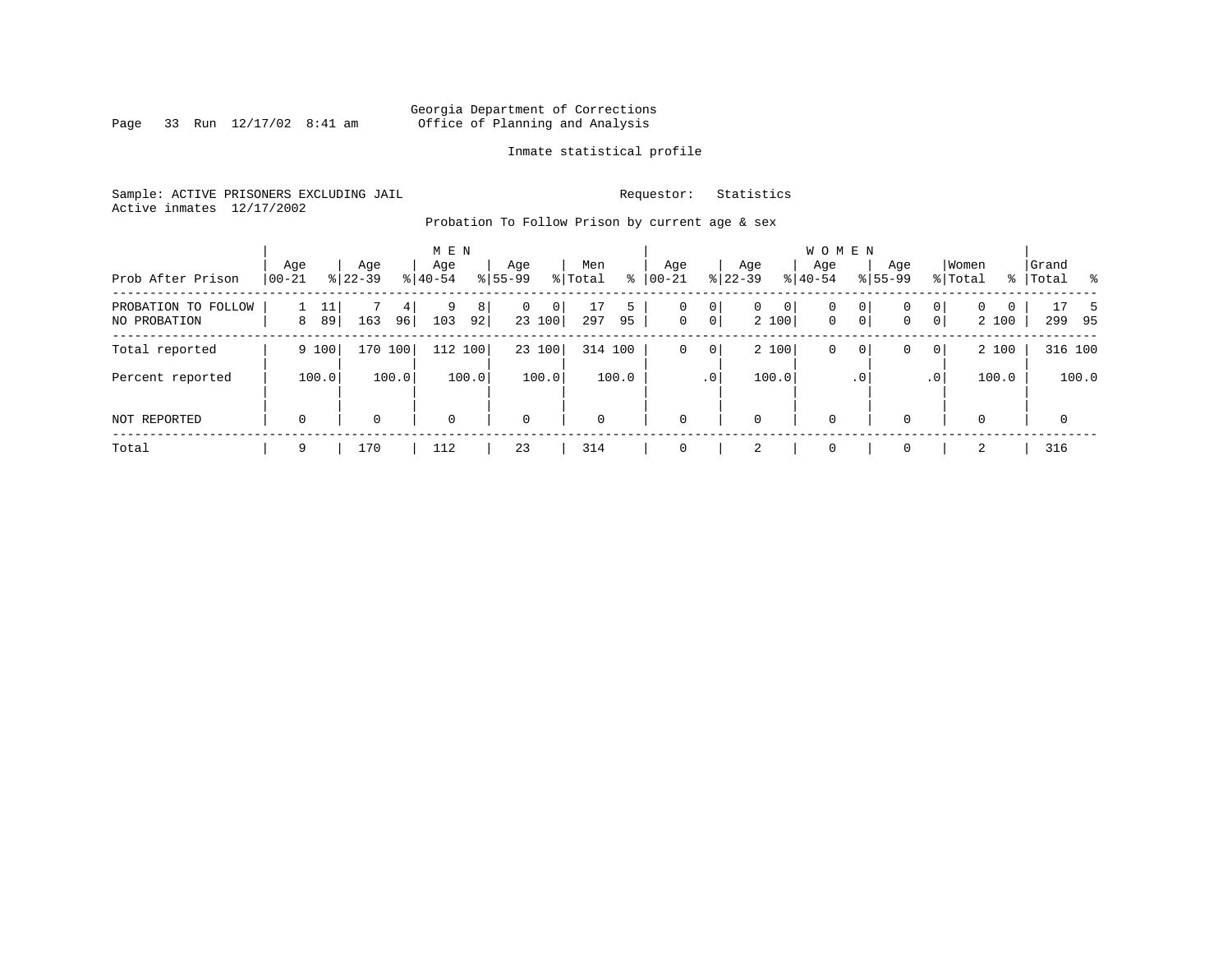Page 34 Run  $12/17/02$  8:41 am

## Inmate statistical profile

Sample: ACTIVE PRISONERS EXCLUDING JAIL **Requestor:** Statistics Active inmates 12/17/2002

Admission Type by current age & sex

|                      |            |             |          |          | M E N        |          |           |          |          |              |               |           |          |              | <b>WOMEN</b> |          |           |              |         |          |           |                |
|----------------------|------------|-------------|----------|----------|--------------|----------|-----------|----------|----------|--------------|---------------|-----------|----------|--------------|--------------|----------|-----------|--------------|---------|----------|-----------|----------------|
|                      | Age        |             | Age      |          | Age          |          | Age       |          | Men      |              | Age           |           | Age      |              | Age          |          | Age       |              | Women   |          | Grand     |                |
| Admission Type       | $ 00 - 21$ |             | $ 22-39$ |          | $ 40-54$     |          | $8 55-99$ |          | % Total  |              | $8   00 - 21$ |           | $ 22-39$ |              | $ 40-54$     |          | $8 55-99$ |              | % Total |          | %   Total |                |
| COMMITTED FROM COURT | 2          | 22          | 48       | 28       | 33           | 29       |           | 17       | 87       | 28           | 0             | 0         |          | 2 100        | 0            | $\left($ | $\Omega$  | 0            | 2       | 100      | 89        | 28             |
| RETURN APPEAL/BOND   | 0          | 0           | 0        | 0        | $\Omega$     | 0        | U         | 0        | $\Omega$ | $\Omega$     | $\Omega$      | 0         | $\Omega$ | 0            | U            | $\Omega$ | $\Omega$  | $\Omega$     | U       | $\Omega$ | U         | $\Omega$       |
| PAROLE REV/NEW SENT  | U          | 0           | 13       | 8        | 15           | 13       | 3         | 13       | 31       | 10           | 0             | $\Omega$  | U        | $\Omega$     | $\Omega$     | $\Omega$ | $\Omega$  | $\Omega$     | O       | $\Omega$ | 31        | 10             |
| PAR REV/NO NEW SENT  |            | 11          | 3        |          | $\mathbf{1}$ | 1        | U         | $\Omega$ | 5        | 2            | <sup>0</sup>  | $\Omega$  | U        | $\Omega$     | U            | n        | $\Omega$  | $\Omega$     |         | O        |           | $\overline{c}$ |
| PROB VIOL/TOTAL REV  |            | $\Omega$    | U        | 0        | $\Omega$     | $\Omega$ | 0         | $\Omega$ | 0        | U            | O             | 0         |          | O            | 0            | n        | $\Omega$  |              |         | 0        |           | $\Omega$       |
| PROB VIOL/PARTIAL    |            | 11          | U        | 0        |              |          | 0         | $\Omega$ | 2        |              | O             | 0         |          | O            | U            | n        | O         |              |         | U        |           |                |
| ADMIT FM OTHER CUST  |            | 0           | U        | 0        | $\Omega$     | 0        | U         | $\Omega$ | U        | <sup>0</sup> | <sup>0</sup>  | 0         | $\Omega$ | <sup>0</sup> | U            | O        | O         | 0            | O       | U        |           | <sup>0</sup>   |
| SHOCK INCARCERATION  |            | $\Omega$    | U        | U        | ∩            | O        | U         | 0        | 0        | U            | 0             | 0         | ∩        | O            | U            | $\Omega$ | ∩         | 0            |         | 0        |           | ∩              |
| PROB REV/REMAINDER   |            | $\Omega$    |          |          |              | 2        |           | $\Omega$ |          | 2            | <sup>0</sup>  | 0         | ∩        | 0            | U            | $\Omega$ | ∩         | <sup>n</sup> |         | 0        |           |                |
| NEW SENT/PAR REV PND |            | 0           | U        | $\Omega$ |              | 1        | O         | 0        |          | U            |               | 0         |          | O            | U            | $\Omega$ | $\Omega$  | U            |         | 0        |           | ſ              |
| LIFE W/O PAROLE      |            | 56          | 101      | 59       | 59           | 53       | 15        | 65       | 180      | 57           |               | $\Omega$  |          | $\Omega$     | Ω            | $\Omega$ |           | $\Omega$     |         | 0        | 180       | 57             |
| PAROLE REV BOOT CAMP |            | $\Omega$    | O        | 0        | $\Omega$     | 0        | O         | 0        | 0        | $\Omega$     | O             | $\Omega$  |          | $\Omega$     | Ω            | $\Omega$ |           |              | O       | 0        | Ω         | $\Omega$       |
| PAR REV/RSN UNKNOWN  |            | $\Omega$    | U        | 0        | $\Omega$     | 0        |           | 4        |          | U            | O             | $\Omega$  | ∩        | $\Omega$     | U            | ∩        | ∩         | U            | O       | 0        |           | ∩              |
| PROBATION/PAROLE REV |            | $\Omega$    | U        | 0        | $\Omega$     | $\Omega$ | U         | $\Omega$ | 0        | U            | O             | $\Omega$  | ∩        | $\Omega$     | U            | $\cap$   | ∩         | U            | n       | U        |           | n              |
| PB PAROLE RESCINDED  |            | $\Omega$    | U        | 0        | ∩            | $\Omega$ | U         | $\Omega$ | 0        | U            | O             | $\Omega$  | U        | $\Omega$     | U            | $\cap$   | ∩         | $\Omega$     |         | U        |           | n              |
| PROB REVOC/SPEC COND |            | $\Omega$    | U        | U        | $\Omega$     | O        | U         | $\Omega$ | U        | U            | O             | 0         |          | O            | U            | n        | ∩         | U            |         | U        |           | n              |
| PAR REV/REVOC CENTER |            | 0           | U        | U        | C            | O        |           | $\Omega$ | O        | U            |               | O         |          | O            | U            | n        | O         | U            |         | U        |           |                |
| INFORMATION ONLY     |            | 0           | U        | 0        | $\Omega$     | O        |           | 0        | 0        | U            | O             | O         |          | O            | U            | n        |           |              |         | 0        |           | O              |
| INCOMPLETE SENT PKG  |            | 0           | U        | 0        | O            | O        | U         | $\Omega$ | 0        | U            | O             | 0         |          | O            | U            | O        | O         |              |         | 0        |           | O              |
| HANCOCK REVOC CENTER | O          | 0           | U        | 0        | $\Omega$     | 0        | U         | $\Omega$ | 0        | 0            | <sup>0</sup>  | 0         | U        | <sup>0</sup> | U            | $\Omega$ | $\Omega$  | 0            | O       | 0        |           | ∩              |
| WHITWORTH DETENTION  | O          | $\Omega$    | U        | $\Omega$ | $\Omega$     | 0        | U         | $\Omega$ | U        | U            | <sup>0</sup>  | $\Omega$  | $\Omega$ | 0            | U            | $\Omega$ | $\Omega$  | $\Omega$     | U       | 0        |           | ∩              |
| DCYS AT RISK         | U          | 0           | 0        | 0        | $\Omega$     | 0        | U         | 0        | 0        | 0            | $\Omega$      | 0         | U        | 0            | O            | $\Omega$ | $\Omega$  | $\Omega$     |         | 0        |           | ſ              |
| OTHER                | O          | $\mathbf 0$ | O        | 0        | $\Omega$     | 0        | $\Omega$  | 0        |          | U            | $\Omega$      | 0         | U        | 0            | 0            | $\Omega$ | $\Omega$  | 0            | O       | 0        |           |                |
| Total reported       |            | 9 100       | 170 100  |          | 112 100      |          | 23 100    |          | 314 100  |              | $\Omega$      | $\Omega$  |          | 2 100        | 0            | $\Omega$ | $\Omega$  | $\Omega$     |         | 2 100    | 316 100   |                |
| Percent reported     |            | 100.0       |          | 100.0    |              | 100.0    |           | 100.0    |          | 100.0        |               | $\cdot$ 0 |          | 100.0        |              | . 0      |           | $\cdot$ 0    |         | 100.0    |           | 100.0          |
| UNKNOWN              | 0          |             | 0        |          | 0            |          | 0         |          | 0        |              | 0             |           | 0        |              | 0            |          | $\Omega$  |              | O       |          | 0         |                |
| Total                | 9          |             | 170      |          | 112          |          | 23        |          | 314      |              | 0             |           | 2        |              | 0            |          | $\Omega$  |              | 2       |          | 316       |                |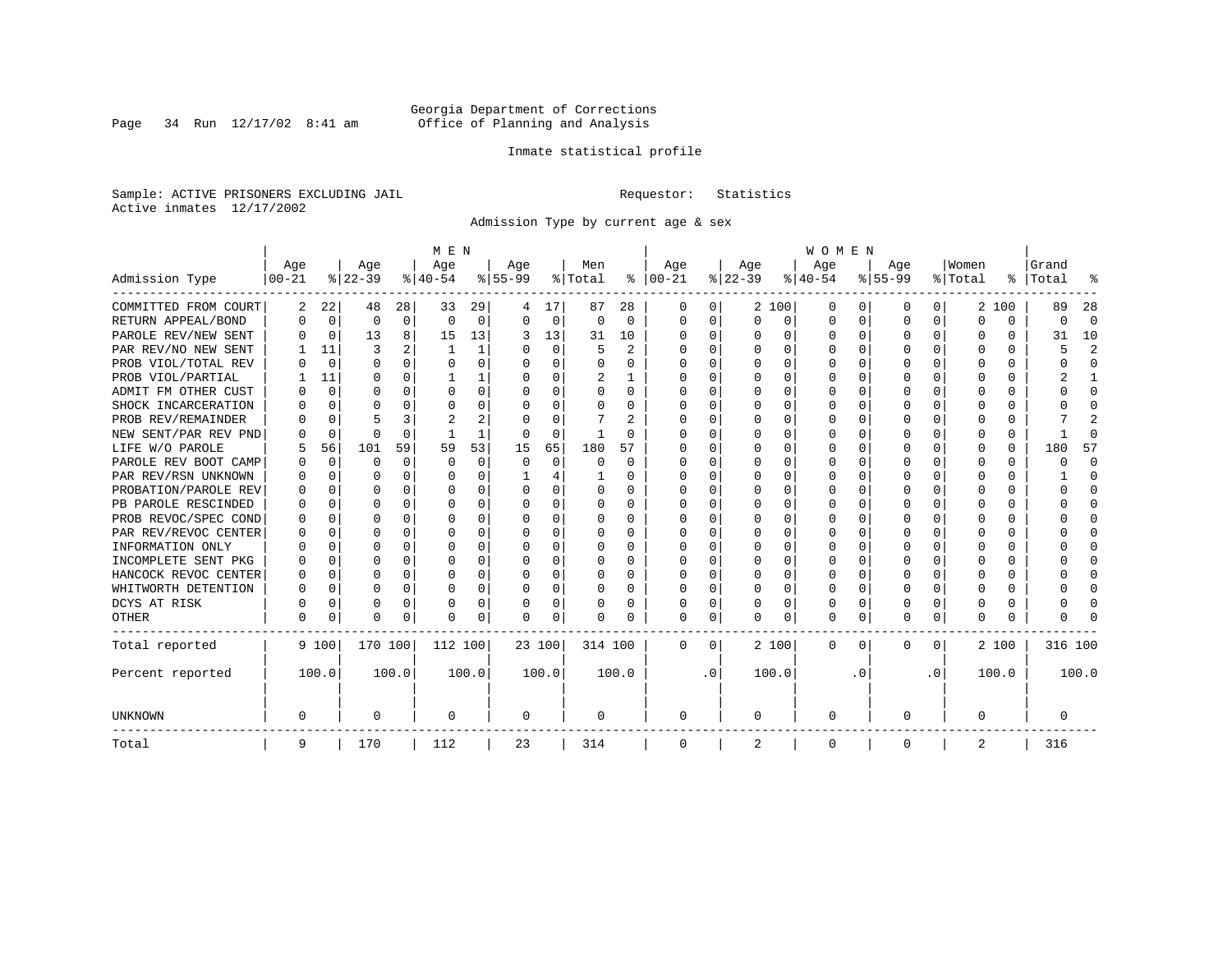Page 35 Run  $12/17/02$  8:41 am

## Inmate statistical profile

| Active inmates | Sample: ACTIVE PRISONERS EXCLUDING JAIL<br>12/17/2002                 | Requestor:<br>Release Type by current age & sex                  | Statistics                                                        |                                                      |                      |
|----------------|-----------------------------------------------------------------------|------------------------------------------------------------------|-------------------------------------------------------------------|------------------------------------------------------|----------------------|
| Release Type   | M E N<br>Age<br>Aqe<br>Age<br>$8140 - 54$<br>$00 - 21$<br>$8122 - 39$ | . Age<br>Men<br>$\frac{1}{2}$ Total $\frac{1}{2}$<br>$8155 - 99$ | W O M E N<br>Age<br>Aqe<br>Age<br>$8 22-39$<br>00-21<br>$8 40-54$ | Women<br>Age<br>$8155 - 99$<br>% Total               | Grand<br>%   Total % |
| Active         | 112 100<br>170 100<br>9 100                                           | 23 100 314 100                                                   | $0 \qquad 0$<br>2 100                                             | $0 \qquad 0 \mid$<br>2 100  <br>$\overline{0}$<br> 0 | 316 100              |
| Total          | 170<br>112<br>9                                                       | 314<br>23                                                        | $\overline{0}$<br>- 2<br>0                                        | 0                                                    | 316                  |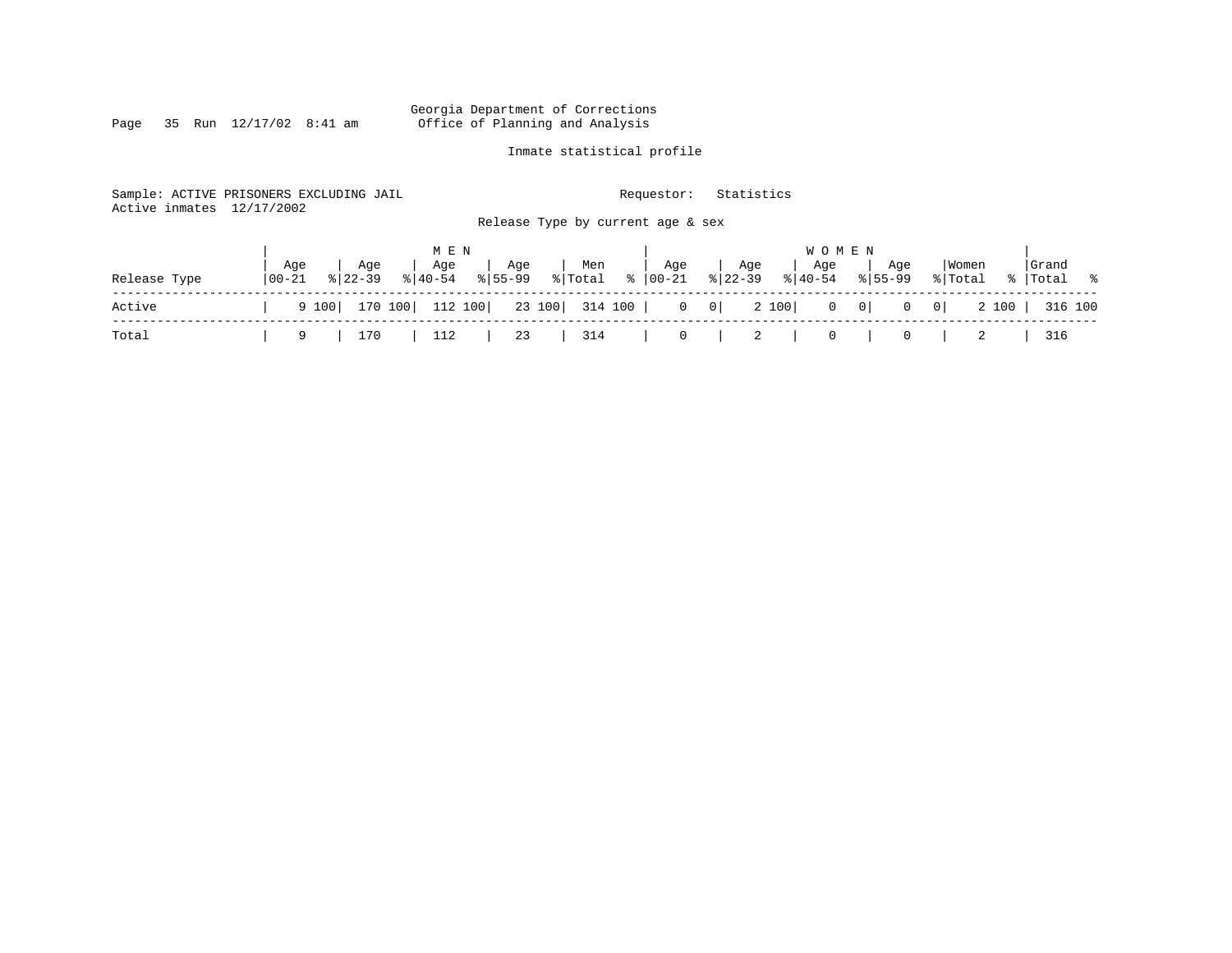Page 36 Run  $12/17/02$  8:41 am

## Inmate statistical profile

Sample: ACTIVE PRISONERS EXCLUDING JAIL **Requestor:** Statistics Active inmates 12/17/2002

Inst By Group by current age & sex

| M E N                |          |          |             |          |           |          |           |                |         |          |             |             |          |          | <b>WOMEN</b> |           |             |                 |          |       |           |       |
|----------------------|----------|----------|-------------|----------|-----------|----------|-----------|----------------|---------|----------|-------------|-------------|----------|----------|--------------|-----------|-------------|-----------------|----------|-------|-----------|-------|
|                      | Age      |          | Age         |          | Age       |          | Age       |                | Men     |          | Age         |             | Age      |          | Age          |           | Age         |                 | Women    |       | Grand     |       |
| Inst By Group        | $ 00-21$ |          | $ 22-39 $   |          | $ 40-54 $ |          | $8 55-99$ |                | % Total | ి        | $ 00-21$    |             | $ 22-39$ |          | $ 40-54 $    |           | $8155 - 99$ |                 | % Total  |       | %   Total | ႜ     |
| County jails         | 0        | $\Omega$ | 0           |          |           | 0        |           |                |         |          | 0           | 0           |          |          | $\Omega$     |           |             |                 |          |       |           |       |
| Transitional centers | $\Omega$ | 0        | $\Omega$    | $\Omega$ | $\Omega$  | 0        | $\Omega$  | $\Omega$       | 0       | 0        | $\Omega$    | $\Omega$    | $\Omega$ | $\Omega$ | $\Omega$     |           | $\Omega$    | $\Omega$        |          |       |           |       |
| County camps         | $\Omega$ | $\Omega$ | $\Omega$    |          | $\Omega$  | $\Omega$ | $\Omega$  |                |         |          | $\Omega$    | U           |          | $\Omega$ | $\Omega$     |           | $\Omega$    |                 | $\Omega$ |       | N         |       |
| Inmate boot camps    | U        | 0        |             |          |           | $\Omega$ |           |                |         |          | $\Omega$    | 0           |          |          | $\Omega$     |           | $\Omega$    |                 |          |       |           |       |
| State prisons        |          | 9 100    | 170         | 100      | 112       | 100      |           | 23 100         |         | 314 100  |             | 0           |          | 2 100    | $\Omega$     |           | $\Omega$    |                 |          | 2 100 | 316 100   |       |
| Private prisons      | 0        | $\Omega$ | $\Omega$    | $\Omega$ | $\Omega$  | $\Omega$ | $\Omega$  | $\Omega$       | 0       | $\Omega$ | $\Omega$    | 0           | $\Omega$ | $\Omega$ | $\Omega$     |           | $\Omega$    |                 | 0        | 0     | 0         | 0     |
| Other                | 0        | 0        | $\mathbf 0$ | 0        | 0         | 0        | 0         | 0 <sup>1</sup> | 0       |          | $\mathbf 0$ | $\mathbf 0$ | 0        | 0        | $\mathbf 0$  | $\Omega$  | $\mathbf 0$ | $\overline{0}$  | 0        | 0     | 0         |       |
| Total reported       |          | 9 100    | 170         | 100      | 112 100   |          |           | 23 100         |         | 314 100  | $\mathbf 0$ | 0           |          | 2 100    | $\Omega$     | $\Omega$  | $\Omega$    | 0 <sup>1</sup>  |          | 2 100 | 316 100   |       |
| Percent reported     |          | 100.0    |             | 100.0    |           | 100.0    |           | 100.0          |         | 100.0    |             | $\cdot$ 0   |          | 100.0    |              | $\cdot$ 0 |             | .0 <sup>1</sup> |          | 100.0 |           | 100.0 |
| Not reported         | 0        |          | $\Omega$    |          | $\Omega$  |          | $\Omega$  |                | O       |          | $\Omega$    |             | $\Omega$ |          | $\Omega$     |           | $\Omega$    |                 | $\Omega$ |       | 0         |       |
| Total                | 9        |          | 170         |          | 112       |          | 23        |                | 314     |          | 0           |             | 2        |          | 0            |           | $\Omega$    |                 | 2        |       | 316       |       |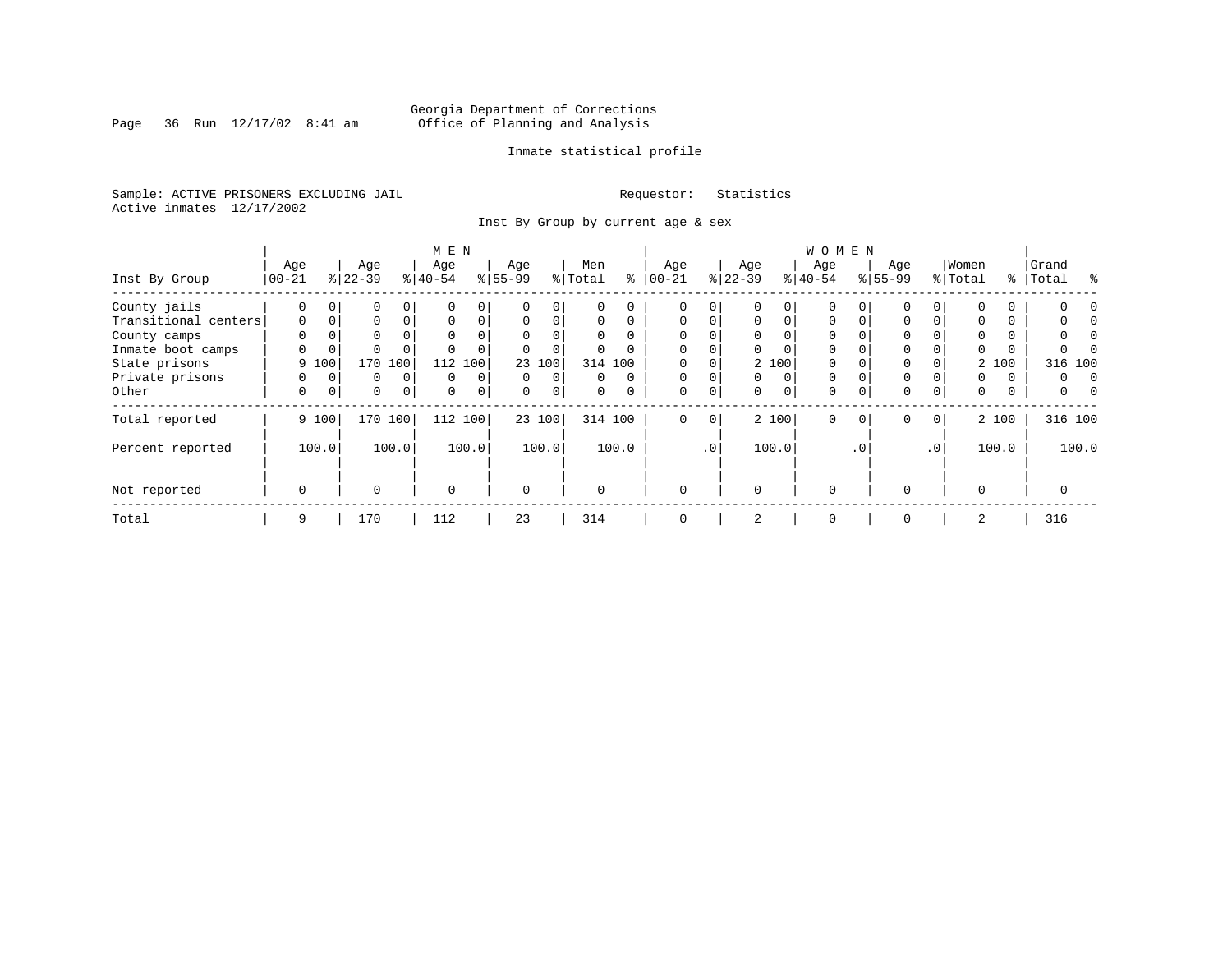Page 37 Run  $12/17/02$  8:41 am

## Inmate statistical profile

Sample: ACTIVE PRISONERS EXCLUDING JAIL **Requestor:** Statistics Active inmates 12/17/2002

Institution by current age & sex

|                      | M E N            |             |                  |          |                  |          |                  |          |                |                |                  |           | <b>WOMEN</b>     |       |                  |          |                  |                |                  |              |                    |                |  |
|----------------------|------------------|-------------|------------------|----------|------------------|----------|------------------|----------|----------------|----------------|------------------|-----------|------------------|-------|------------------|----------|------------------|----------------|------------------|--------------|--------------------|----------------|--|
| Institution          | Age<br>$00 - 21$ |             | Age<br>$ 22-39 $ |          | Age<br>$8 40-54$ |          | Age<br>$8 55-99$ |          | Men<br>% Total | ႜ              | Age<br>$ 00-21 $ |           | Age<br>$ 22-39 $ |       | Age<br>$ 40-54 $ |          | Age<br>$ 55-99 $ |                | Women<br>% Total |              | Grand<br>%   Total | ႜ              |  |
|                      |                  |             |                  |          |                  |          |                  |          |                |                |                  |           |                  |       |                  |          |                  |                |                  |              |                    |                |  |
| Ware Prison          |                  | 11          | 15               | 9        | 10               | 9        |                  | 13       | 29             | 9              |                  |           |                  | 0     |                  |          |                  | $\Omega$       |                  |              | 29                 |                |  |
| Phillips Prison      |                  | 0           | 6                | 4        | 3                | 3        | $\Omega$         | $\Omega$ | 9              | 3              |                  |           |                  | 0     |                  | $\Omega$ |                  | $\Omega$       |                  |              |                    | ζ              |  |
| Arrendale Prison     |                  | $\mathbf 0$ | 4                | 2        |                  | 2        |                  | $\Omega$ | 6              | 2              |                  |           |                  |       |                  |          |                  | O              |                  |              |                    | $\overline{2}$ |  |
| Georgia State Prison |                  | 11          | 32               | 19       | 14               | 13       |                  | 17       | 51             | 16             |                  |           |                  |       |                  |          |                  |                |                  |              | 51                 | 16             |  |
| Jackson Prison-Diag  |                  | 11          | $\overline{2}$   |          |                  |          |                  | 4        |                | $\overline{2}$ |                  |           |                  |       |                  |          |                  |                |                  |              |                    | $\overline{2}$ |  |
| Coastal Prison       |                  | 11          |                  |          |                  | 3        |                  | $\Omega$ | 6              | $\overline{a}$ |                  |           |                  |       |                  |          |                  |                |                  |              |                    | $\overline{2}$ |  |
| Augusta Med Prison   |                  | $\Omega$    | 8                | 5        | 6                | 5        | 5                | 22       | 19             | 6              |                  |           |                  |       |                  |          |                  |                |                  | 0            | 19                 | 6              |  |
| Valdosta Prison      | O                | 0           | 24               | 14       | 15               | 13       |                  | 4        | 40             | 13             | <sup>0</sup>     |           |                  |       |                  |          |                  | C.             | n                | <sup>n</sup> | 40                 | 13             |  |
| Hays Prison          |                  | 0           | 11               | 6        | 9                | 8        |                  | 13       | 23             |                |                  |           |                  | U     |                  |          |                  | U              |                  |              | 23                 | 7              |  |
| Hancock Prison       |                  | $\Omega$    | 10               | 6        |                  |          |                  | $\Omega$ | 15             | 5              |                  |           |                  |       |                  |          |                  | U              |                  |              | 15                 | 5              |  |
| Telfair Prison       |                  | 22          | 22               | 13       | 10               | 9        |                  | 4        | 35             | 11             |                  |           |                  |       |                  |          |                  |                |                  |              | 35                 | 11             |  |
| Macon Prison         |                  | 11          | 17               | 10       | 23               | 21       | 4                | 17       | 4.5            | 14             | ∩                |           | U                | U     |                  |          |                  | U              |                  |              | 45                 | 14             |  |
| Smith Prison         |                  | 11          | 17               | 10       | 11               | 10       |                  | 4        | 30             | 10             |                  |           |                  | O     |                  |          |                  | U              |                  |              | 30                 | 9              |  |
| Baldwin Prison       |                  | 11          | U                | $\Omega$ | $\Omega$         | $\Omega$ | $\Omega$         | $\Omega$ |                | $\Omega$       |                  |           |                  | U     |                  |          |                  | 0              |                  | <sup>0</sup> |                    | $\Omega$       |  |
| Metro Womens Prison  | $\Omega$         | $\Omega$    | U                | $\Omega$ | $\Omega$         | $\Omega$ | $\Omega$         | 0        | $\Omega$       | $\Omega$       |                  |           |                  | 50    | $\Omega$         |          |                  | 0              |                  | 50           |                    | $\Omega$       |  |
| Pulaski Womens Pris  | 0                | 0           | 0                | 0        | $\Omega$         |          | $\Omega$         | 0        | $\Omega$       | 0              | <sup>0</sup>     |           |                  | 50    | $\Omega$         |          | 0                | $\overline{0}$ |                  | 50           |                    | $\Omega$       |  |
| Total reported       |                  | 9 100       | 170 100          |          | 112 100          |          | 23 100           |          | 314 100        |                | <sup>0</sup>     | $\Omega$  |                  | 2 100 | $\Omega$         | $\Omega$ | U                | 0              |                  | 2 100        | 316 100            |                |  |
| Percent reported     |                  | 100.0       |                  | 100.0    |                  | 100.0    |                  | 100.0    |                | 100.0          |                  | $\cdot$ 0 |                  | 100.0 |                  | . 0      |                  | $\cdot$ 0      |                  | 100.0        |                    | 100.0          |  |
| Not Reported         | $\Omega$         |             | O                |          | $\Omega$         |          | $\Omega$         |          | O              |                | <sup>0</sup>     |           | $\Omega$         |       | $\Omega$         |          | O                |                | ∩                |              | $\Omega$           |                |  |
|                      |                  |             |                  |          |                  |          |                  |          |                |                |                  |           |                  |       |                  |          |                  |                |                  |              |                    |                |  |
| Total                | 9                |             | 170              |          | 112              |          | 23               |          | 314            |                | <sup>0</sup>     |           | 2                |       | $\Omega$         |          | O                |                | 2                |              | 316                |                |  |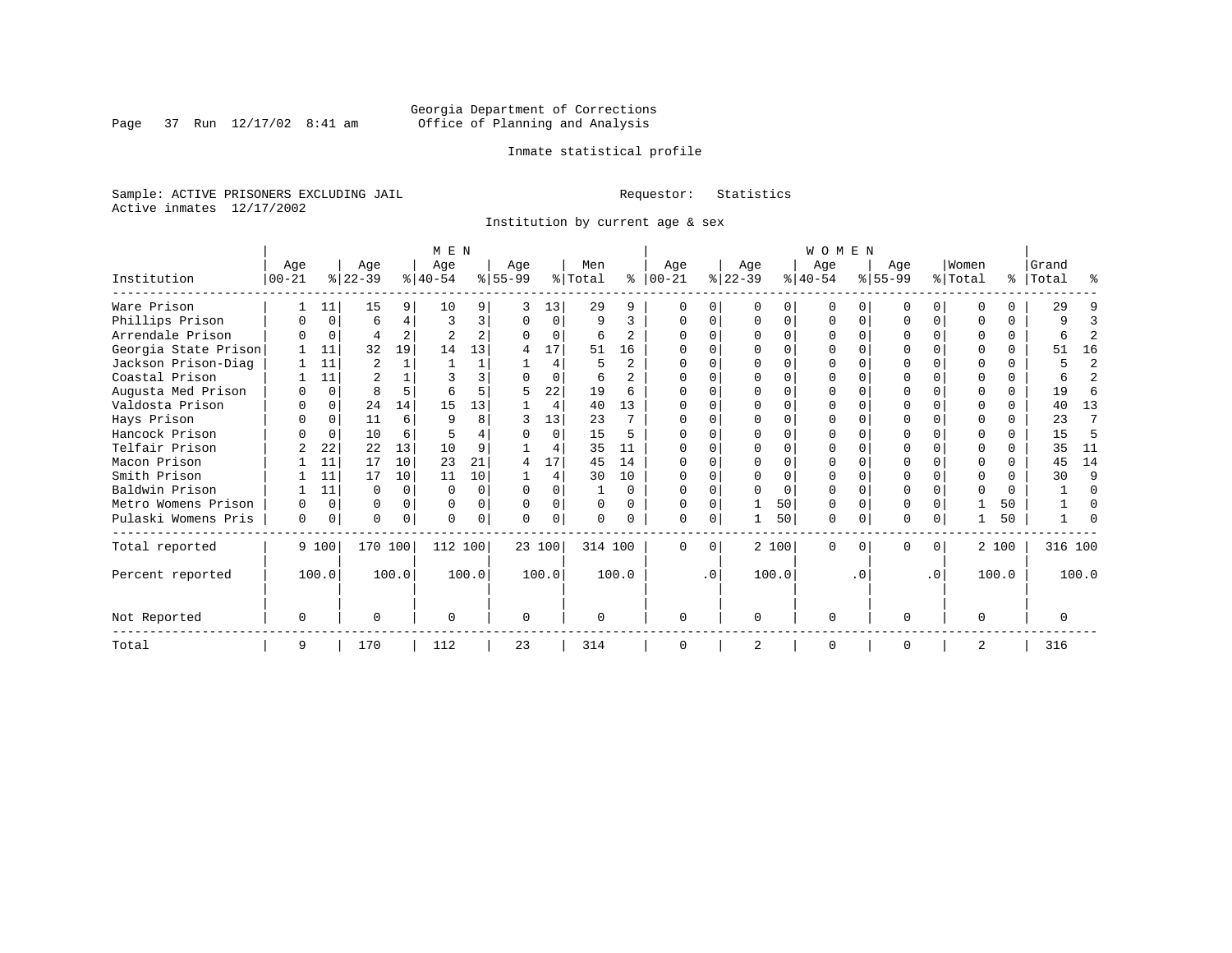Page 38 Run  $12/17/02$  8:41 am

## Inmate statistical profile

Sample: ACTIVE PRISONERS EXCLUDING JAIL **Requestor:** Statistics Active inmates 12/17/2002

Misdemeanors And Felonies by current age & sex

| Crime Type            | Age<br>$00 - 21$                  | Age<br>$8 22-39$               | M E N<br>Age<br>$8 40-54$ | Age<br>$8155 - 99$                       | Men<br>ွေ<br>% Total              | Age<br>$00 - 21$ | Age<br>$ 22 - 39 $                                | <b>WOMEN</b><br>Aqe<br>$8 40-54$ | Age<br>$8155 - 99$ | Women<br>% Total                                                | Grand<br>%   Total<br>- 왕       |
|-----------------------|-----------------------------------|--------------------------------|---------------------------|------------------------------------------|-----------------------------------|------------------|---------------------------------------------------|----------------------------------|--------------------|-----------------------------------------------------------------|---------------------------------|
| MISDEMEANOR<br>FELONY | $\Omega$<br>$\mathbf{0}$<br>9 100 | 0<br>0 <sup>1</sup><br>170 100 | 0<br>$\Omega$<br>112 100  | $\mathbf{0}$<br>$\overline{0}$<br>23 100 | $\mathbf 0$<br>$\circ$<br>314 100 | 0<br>$\mathbf 0$ | 0<br>0<br>$\mathbf{0}$<br>$\overline{0}$<br>2 100 | $\mathbf 0$<br>$\mathbf{0}$      | 0<br>0<br> 0 <br>0 | $\mathbf{0}$<br>$\Omega$<br>$\Omega$<br>$\overline{0}$<br>2 100 | $\Omega$<br>$\Omega$<br>316 100 |
| Total reported        | 9 100                             | 170 100                        | 112 100                   | 23 100                                   | 100<br>314                        | 0                | 2 100<br>0                                        | 0                                | 0<br>0             | 2 100<br>$\overline{0}$                                         | 316 100                         |
| Percent reported      | 100.0                             | 100.0                          | 100.0                     | 100.0                                    | 100.0                             |                  | 100.0<br>.0 <sup>1</sup>                          |                                  | $\cdot$ 0          | 100.0<br>.0 <sup>1</sup>                                        | 100.0                           |
| NOT REPORTED          | $\mathbf 0$                       | 0                              | $\mathbf 0$               | $\mathbf 0$                              | $\mathbf 0$                       | $\mathbf 0$      | 0                                                 | $\mathbf 0$                      | $\Omega$           | $\Omega$                                                        | $\mathbf 0$                     |
| Total                 | 9                                 | 170                            | 112                       | 23                                       | 314                               | $\Omega$         | 2                                                 | $\mathbf 0$                      | $\Omega$           | 2                                                               | 316                             |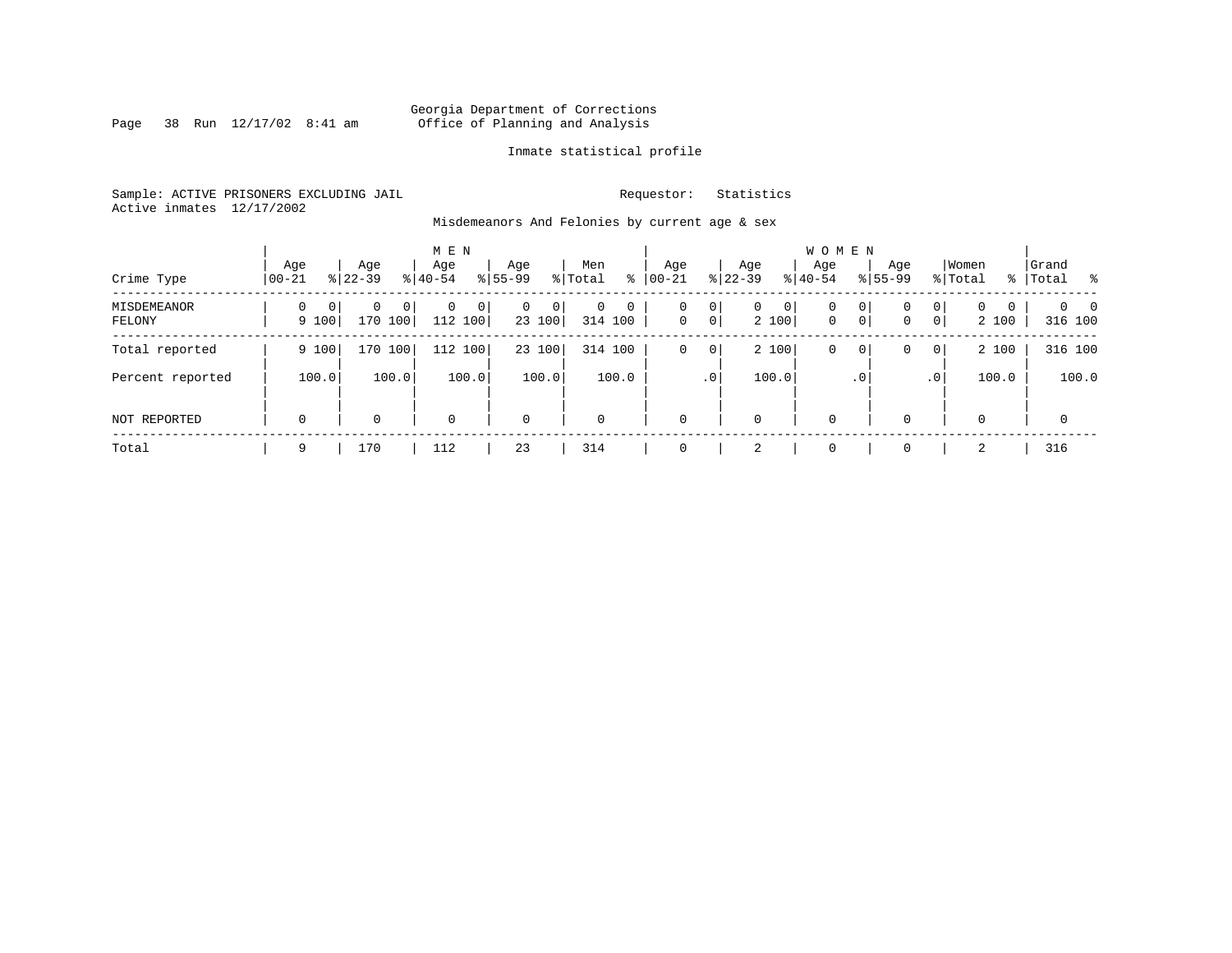Page 39 Run  $12/17/02$  8:41 am

## Inmate statistical profile

Sample: ACTIVE PRISONERS EXCLUDING JAIL **Requestor:** Statistics Active inmates 12/17/2002

Crimes By Group by current age & sex

|                      | M E N      |             |             |             |             |          |             |             |          |             |             |           |             |          | W O M E N   |             |             |           |          |          |              |             |
|----------------------|------------|-------------|-------------|-------------|-------------|----------|-------------|-------------|----------|-------------|-------------|-----------|-------------|----------|-------------|-------------|-------------|-----------|----------|----------|--------------|-------------|
|                      | Age        |             | Age         |             | Age         |          | Age         |             | Men      |             | Age         |           | Age         |          | Age         |             | Aqe         |           | Women    |          | Grand        |             |
| Crimes By Group      | $ 00 - 21$ |             | $8 22-39$   |             | $8 40-54$   |          | $8155 - 99$ |             | % Total  | ႜ           | $ 00-21$    |           | $8$   22-39 |          | $8 40-54$   |             | $8155 - 99$ |           | % Total  | ႜ        | Total        |             |
| HOMICIDE             | 7          | 78          | 114         | 67          | 51          | 46       | 13          | 57          | 185      | 59          | 0           | 0         |             | 2 100    | 0           | 0           | 0           | 0         |          | 2 100    | 187          | 59          |
| ABORTION             | U          | $\mathbf 0$ | $\mathbf 0$ | $\mathbf 0$ | $\mathbf 0$ | 0        | $\Omega$    | $\mathbf 0$ | 0        | $\mathbf 0$ | $\mathbf 0$ | 0         | $\mathbf 0$ | 0        | 0           | 0           | $\Omega$    | 0         | $\Omega$ | 0        | 0            | $\mathbf 0$ |
| BODILY INJRY&REL OFF | 1          | 11          | 13          | 8           | 18          | 16       | 3           | 13          | 35       | 11          | $\Omega$    | 0         | 0           | 0        | 0           | 0           | $\Omega$    | 0         | C        | 0        | 35           | 11          |
| ARSON & REL OFF      | U          | $\mathbf 0$ | $\Omega$    | 0           | $\mathbf 0$ | 0        |             | 0           | $\Omega$ | $\Omega$    | $\Omega$    | 0         | 0           | $\Omega$ | 0           | 0           | $\Omega$    | 0         | O        | 0        | $\Omega$     | $\mathbf 0$ |
| DAMAGE OF PROPERTY   | U          | $\Omega$    | $\Omega$    | 0           | $\Omega$    | 0        |             | $\Omega$    | 0        | O           | $\Omega$    | $\Omega$  | $\Omega$    | $\Omega$ | $\Omega$    | $\Omega$    | $\Omega$    | $\Omega$  | C        | 0        | U            | $\Omega$    |
| BURGLARY & REL OFF   |            | $\Omega$    | $\Omega$    | $\Omega$    | -1          | 1        | O           | $\Omega$    | 1        | 0           | $\Omega$    | $\Omega$  | $\Omega$    | $\Omega$ | 0           | $\Omega$    | $\Omega$    | $\Omega$  | O        | 0        |              | $\Omega$    |
| FORGERY & REL OFF    |            | $\Omega$    | $\Omega$    | $\Omega$    | $\Omega$    | 0        |             | $\Omega$    | $\Omega$ | $\Omega$    | O           | $\Omega$  | 0           | $\Omega$ | 0           | $\Omega$    | $\Omega$    | $\Omega$  | O        | 0        | O            | $\bigcap$   |
| THEFT                |            | 0           | $\Omega$    | $\Omega$    | $\Omega$    | $\Omega$ | ∩           | $\Omega$    | 0        | $\Omega$    | $\Omega$    | $\Omega$  | U           | O        | U           | $\Omega$    | $\Omega$    | $\Omega$  | C        | $\Omega$ | <sup>0</sup> | $\Omega$    |
| <b>ROBBERY</b>       |            | 11          | 20          | 12          | 21          | 19       | 5           | 22          | 47       | 15          | $\Omega$    | $\Omega$  | $\Omega$    | 0        | $\Omega$    | 0           | $\Omega$    | $\Omega$  | O        | 0        | 47           | 15          |
| SEXUAL OFFENSES      |            | $\mathbf 0$ | 17          | 10          | 18          | 16       |             | 9           | 37       | 12          | $\Omega$    | 0         | O           | $\Omega$ | 0           | $\Omega$    | $\Omega$    | $\Omega$  | O        | U        | 37           | 12          |
| OBSCENITY CRIMES     | n          | $\Omega$    | ∩           | $\Omega$    | $\Omega$    | 0        | ∩           | $\Omega$    | 0        | $\Omega$    | $\Omega$    | 0         | U           | O        | $\Omega$    | $\Omega$    | $\Omega$    | $\Omega$  | C        | 0        | U            | $\Omega$    |
| TREASON & REL OFF    |            | $\mathbf 0$ | $\Omega$    | $\Omega$    | $\Omega$    | 0        | O           | 0           | 0        | $\Omega$    | $\Omega$    | $\Omega$  | U           | $\Omega$ | 0           | 0           | $\Omega$    | $\Omega$  | O        | 0        | U            | $\Omega$    |
| CRIMES INVOLVNG GOVT |            | $\Omega$    | ∩           | $\Omega$    | $\Omega$    | O        |             | $\Omega$    | 0        | $\Omega$    | $\Omega$    | $\Omega$  | U           | $\Omega$ | Ω           | $\Omega$    | $\Omega$    | $\Omega$  | C        | U        |              | $\Omega$    |
| FALSIFICATIONS       | በ          | $\Omega$    | $\Omega$    | 0           | $\Omega$    | 0        |             | 0           | 0        | 0           | $\Omega$    | 0         | 0           | O        | 0           | 0           | $\Omega$    | $\Omega$  | C        | 0        | U            | $\mathbf 0$ |
| OBSTRUCT LAW ENFORCE | U          | $\Omega$    | $\Omega$    | 0           | $\Omega$    | 0        |             | 0           | 0        | 0           | $\Omega$    | 0         | $\Omega$    | 0        | U           | 0           | $\Omega$    | $\Omega$  | C        | 0        |              | $\Omega$    |
| DISORDERLY CONDUCT   | U          | $\Omega$    | $\Omega$    | $\Omega$    | $\Omega$    | 0        |             | $\Omega$    | $\Omega$ | O           | $\Omega$    | $\Omega$  | 0           | $\Omega$ | $\Omega$    | $\Omega$    | $\Omega$    | $\Omega$  | C        | 0        |              | $\cap$      |
| GAMBLING & REL OFF   | U          | $\Omega$    | ∩           | $\Omega$    | $\Omega$    | 0        | ∩           | 0           | 0        | 0           | $\Omega$    | $\Omega$  | $\Omega$    | $\Omega$ | $\Omega$    | 0           | $\Omega$    | $\Omega$  | C        | 0        |              | $\Omega$    |
| CRUELTY TO CHILDREN  | O          | $\mathbf 0$ | $\Omega$    | $\Omega$    | 0           | 0        |             | 0           | $\Omega$ | 0           | $\Omega$    | $\Omega$  | 0           | 0        | 0           | $\mathbf 0$ | $\Omega$    | 0         | O        | 0        |              | $\Omega$    |
| CRIMES WITH GUNS     |            | $\Omega$    | $\Omega$    | $\Omega$    | 0           | 0        |             | 0           | $\Omega$ | $\Omega$    | $\Omega$    | $\Omega$  | $\Omega$    | $\Omega$ | 0           | $\Omega$    | $\Omega$    | $\Omega$  | C        | 0        |              | $\Omega$    |
| INVASION PRIVACY     | U          | $\mathbf 0$ | $\Omega$    | $\Omega$    | $\Omega$    | 0        |             | 0           | 0        | 0           | $\Omega$    | 0         | 0           | 0        | 0           | 0           | $\Omega$    | $\Omega$  | C        | 0        |              | $\Omega$    |
| RACKETEERING         | በ          | $\Omega$    | $\Omega$    | 0           | $\Omega$    | 0        |             | 0           | 0        | 0           | $\Omega$    | 0         | 0           | $\Omega$ | 0           | 0           | $\Omega$    | 0         | C        | 0        |              | $\bigcap$   |
| DRUG ABUSE OFFENSES  | O          | $\Omega$    | 5           | 3           | 3           | 3        |             | $\Omega$    | 8        | 3           | $\Omega$    | $\Omega$  | 0           | $\Omega$ | $\Omega$    | $\Omega$    | $\Omega$    | $\Omega$  | C        | 0        |              | 3           |
| DRUG TRAFFICKING     | Ω          | $\Omega$    | 1           | 1.          | $\Omega$    | 0        | $\Omega$    | $\Omega$    | 1        | 0           | $\Omega$    | $\Omega$  | O           | 0        | U           | O           | O           | $\Omega$  | C        | 0        |              | $\Omega$    |
| AUTO CRIMES          |            | $\Omega$    | $\Omega$    | $\Omega$    | $\Omega$    | 0        |             | $\mathbf 0$ | 0        | 0           | $\Omega$    | $\Omega$  | 0           | 0        | Ω           | 0           | $\Omega$    | $\Omega$  | C        | 0        | O            | $\Omega$    |
| REVENUE & CONTRABAND | O          | $\Omega$    | $\Omega$    | $\Omega$    | $\Omega$    | 0        |             | $\Omega$    | 0        | $\Omega$    | $\Omega$    | $\Omega$  | U           | $\Omega$ | U           | $\Omega$    | $\Omega$    | $\Omega$  | C        | $\Omega$ | U            | $\Omega$    |
| CRIMES OF OTH STATES | U          | $\mathbf 0$ | $\Omega$    | 0           | $\Omega$    | 0        | $\Omega$    | 0           | 0        | 0           | $\Omega$    | $\Omega$  | $\Omega$    | $\Omega$ | 0           | 0           | $\Omega$    | $\Omega$  | O        | 0        | O            | $\Omega$    |
| MISC. FELONIES       | U          | $\Omega$    | $\Omega$    | 0           | O           | 0        |             | 0           | 0        | 0           | $\Omega$    | 0         | O           | $\Omega$ | 0           | 0           | $\Omega$    | 0         | O        | 0        |              | $\bigcap$   |
| MISDEMEANORS         | 0          | 0           | $\Omega$    | 0           | n           | 0        | $\Omega$    | 0           | 0        | 0           | 0           | 0         | 0           | 0        | 0           | 0           | $\Omega$    | 0         | O        | 0        |              |             |
| Total reported       |            | 9 100       | 170 100     |             | 112 100     |          |             | 23 100      | 314 100  |             | 0           | 0         |             | 2 100    | 0           | 0           | 0           | 0         |          | 2 100    | 316 100      |             |
| Percent reported     |            | 100.0       |             | 100.0       |             | 100.0    |             | 100.0       |          | 100.0       |             | $\cdot$ 0 |             | 100.0    |             | . 0         |             | $\cdot$ 0 |          | 100.0    |              | 100.0       |
| NOT REPORTED         | 0          |             | $\Omega$    |             | $\Omega$    |          | $\Omega$    |             | 0        |             | $\Omega$    |           | $\Omega$    |          | $\mathbf 0$ |             | $\Omega$    |           | $\Omega$ |          | $\Omega$     |             |
| Total                | 9          |             | 170         |             | 112         |          | 23          |             | 314      |             | $\mathbf 0$ |           | 2           |          | $\mathbf 0$ |             | 0           |           | 2        |          | 316          |             |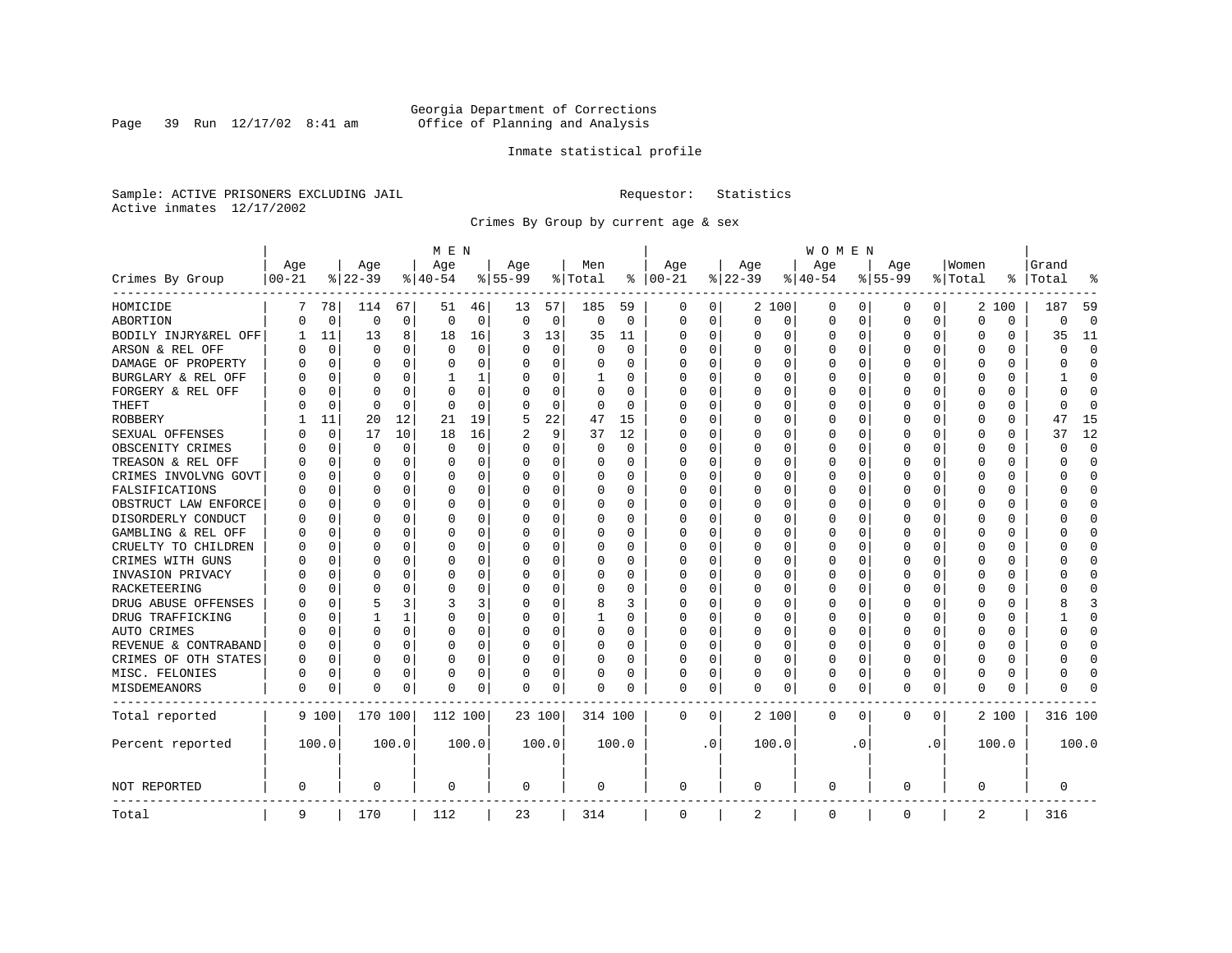Page 40 Run  $12/17/02$  8:41 am

## Inmate statistical profile

Sample: ACTIVE PRISONERS EXCLUDING JAIL **Requestor:** Statistics Active inmates 12/17/2002

Most Serious Offense by current age & sex

| M E N                                                                                                                                 |          |          |           |                |           |          |           |             |         |          | <b>WOMEN</b>  |           |           |       |           |          |             |           |          |       |           |          |  |
|---------------------------------------------------------------------------------------------------------------------------------------|----------|----------|-----------|----------------|-----------|----------|-----------|-------------|---------|----------|---------------|-----------|-----------|-------|-----------|----------|-------------|-----------|----------|-------|-----------|----------|--|
|                                                                                                                                       | Aqe      |          | Age       |                | Aqe       |          | Aqe       |             | Men     |          | Aqe           |           | Aqe       |       | Aqe       |          | Aqe         |           | Women    |       | Grand     |          |  |
| Most Serious Offense 00-21                                                                                                            |          |          | $ 22-39 $ |                | $ 40-54 $ |          | $8 55-99$ |             | % Total |          | $8   00 - 21$ |           | $ 22-39 $ |       | $ 40-54 $ |          | $8155 - 99$ |           | % Total  |       | %   Total | ႜ        |  |
| In the table below, misdemeanors come first, and are in lower-case letters. AFTER THAT COME FELONIES, IN UPPER-CASE LETTERS.<br>NOTE: |          |          |           |                |           |          |           |             |         |          |               |           |           |       |           |          |             |           |          |       |           |          |  |
| <b>MURDER</b>                                                                                                                         |          | 88       | 114       | 70             | 51        | 50       | 13        | 57          | 185     | 62       |               |           |           | 2 100 | $\Omega$  | O        | U           | 0         |          | 2 100 | 187       | 63       |  |
| KIDNAPPING                                                                                                                            |          | 13       | 13        | 8              | 18        | 17       | 3         | 13          | 35      | 12       |               |           | $\Omega$  | 0     |           | $\Omega$ |             |           | O        | 0     | 35        | 12       |  |
| <b>BURGLARY</b>                                                                                                                       |          | 0        | $\Omega$  | $\Omega$       |           |          |           | $\mathbf 0$ |         | $\Omega$ |               |           | $\Omega$  | O     |           | $\Omega$ | O           |           |          | 0     |           | $\Omega$ |  |
| ARMED ROBBERY                                                                                                                         |          | 13       | 19        | 12             | 21        | 20       |           | 22          | 46      | 15       |               |           |           | O     |           | $\Omega$ |             |           |          | 0     | 46        | 15       |  |
| HIJACKING MOTOR VEHI                                                                                                                  |          | $\Omega$ |           | $\mathbf{1}$   | $\Omega$  | $\Omega$ |           | $\Omega$    |         | $\Omega$ |               |           | $\Omega$  | O     |           |          |             |           |          | 0     |           | $\Omega$ |  |
| <b>RAPE</b>                                                                                                                           |          | 0        | 13        |                | 14        | 14       |           | 9           | 29      | 10       |               |           |           |       |           |          |             |           |          |       | 29        | 10       |  |
| AGGRAV SODOMY                                                                                                                         |          | $\Omega$ |           |                | ∩         | 0        |           | $\Omega$    |         | $\Omega$ |               |           | $\Omega$  | O     |           |          | U           |           |          | 0     |           | $\Omega$ |  |
| AGGRAV SEXUAL BATTER                                                                                                                  |          | $\Omega$ |           |                |           |          |           | O           |         | O        |               |           |           | O     |           |          |             |           |          | 0     |           |          |  |
| CHILD MOLESTATION                                                                                                                     |          | $\Omega$ |           |                |           |          |           |             |         | $\Omega$ |               |           |           | U     |           |          |             |           |          | 0     |           |          |  |
| AGGRAV CHILD MOLESTA                                                                                                                  |          |          |           |                |           | 2        |           |             |         | 2        |               |           |           |       |           |          |             |           |          | U     |           |          |  |
| VIOL GA CNTRL SBST A                                                                                                                  |          |          |           |                |           |          | O         | O           |         | 0        |               |           | $\Omega$  | O     |           |          | U           |           |          | 0     |           |          |  |
| S/D CONT SUB SCHOOL                                                                                                                   |          | $\Omega$ |           |                | $\Omega$  | 0        | O         | $\Omega$    |         | 0        |               |           | $\Omega$  | 0     |           | 0        |             |           |          | 0     |           |          |  |
| S/D COCAINE                                                                                                                           |          | $\Omega$ |           | $\overline{2}$ | ∩         | O        |           | $\Omega$    |         |          |               |           | $\Omega$  | U     |           | $\Omega$ | O           | U         | ∩        | 0     |           |          |  |
| POSS OF COCAINE                                                                                                                       |          | 0        |           |                |           | 3        | 0         | 0           |         |          |               |           |           | 0     | $\Omega$  | 0        |             |           |          | 0     |           |          |  |
| ATT/CONSPRCY COMMT C                                                                                                                  | $\Omega$ | 0        |           | -1             | ∩         | 0        | U         | $\Omega$    |         |          |               | C.        | $\Omega$  | U     | $\Omega$  | $\Omega$ | O           | $\Omega$  | $\Omega$ | 0     |           |          |  |
| Total reported                                                                                                                        |          | 9 100    | 170 100   |                | 112 100   |          |           | 23 100      | 314 100 |          | $\Omega$      | $\Omega$  |           | 2 100 | $\Omega$  | $\Omega$ | 0           | $\Omega$  |          | 2 100 | 316 100   |          |  |
| Percent reported                                                                                                                      |          | 88.9     |           | 95.9           |           | 92.0     |           | 100.0       |         | 94.6     |               | $\cdot$ 0 |           | 100.0 |           | . 0      |             | $\cdot$ 0 |          | 100.0 |           | 94.6     |  |
| Not reported                                                                                                                          |          |          |           |                | -9        |          | $\Omega$  |             | 17      |          | ∩             |           | $\Omega$  |       | ∩         |          | U           |           | $\Omega$ |       | 17        |          |  |
| Total                                                                                                                                 | 9        |          | 170       |                | 112       |          | 23        |             | 314     |          |               |           | 2         |       | 0         |          | 0           |           | 2        |       | 316       |          |  |